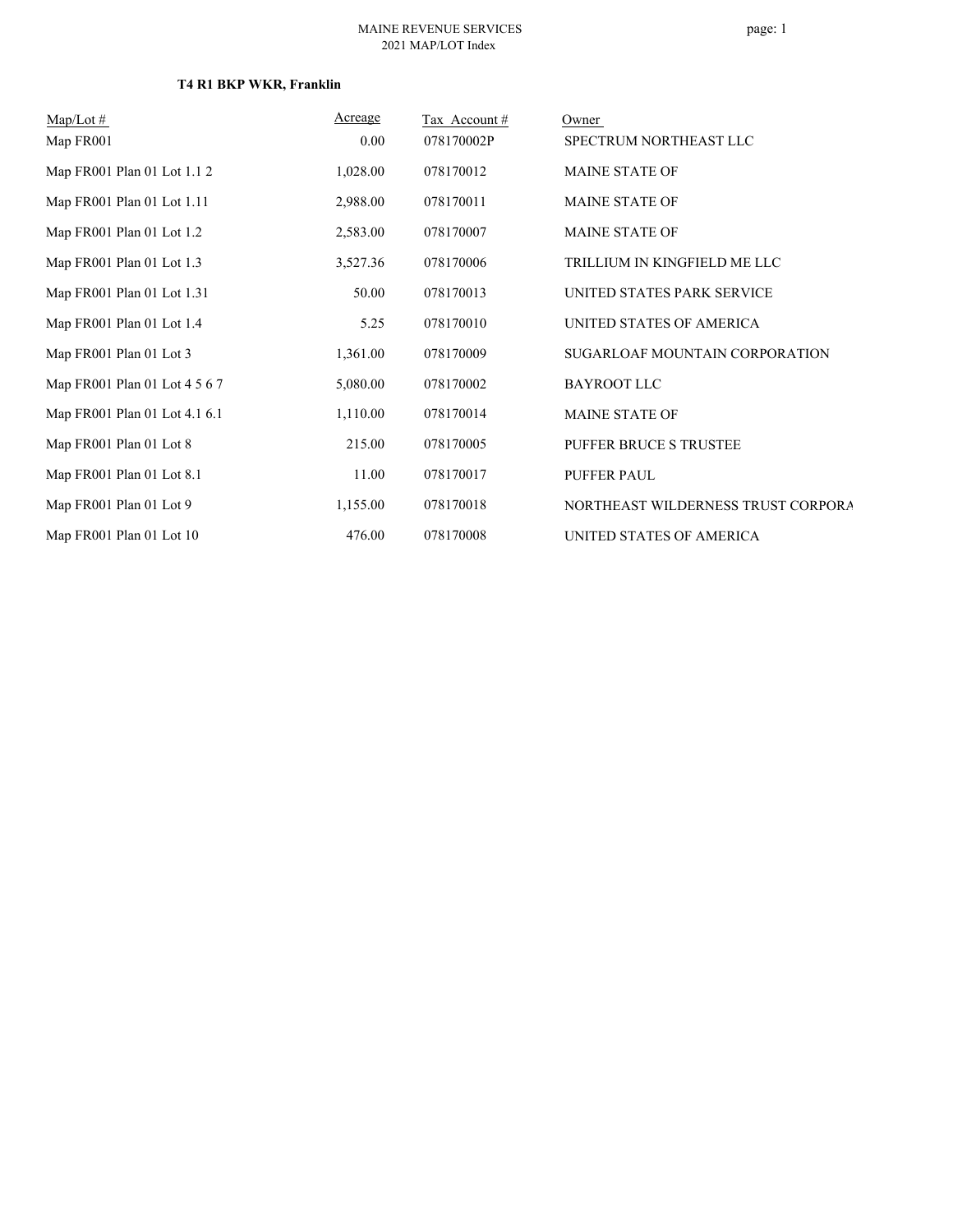| $Map/Lot \#$                                                                                                        | Acreage  | Tax Account# | Owner                                      |
|---------------------------------------------------------------------------------------------------------------------|----------|--------------|--------------------------------------------|
| Map FR004                                                                                                           | 0.00     | 078280005P   | LENEHAN DAVID E & LORA L                   |
| Map FR004                                                                                                           | 0.00     | 078280009P   | ARRUDA KEVIN & ANTHONY G                   |
| Map FR004                                                                                                           | 0.00     | 078280011P   | SPECTRUM NORTHEAST LLC                     |
| Map FR004 Plan 01 Lot                                                                                               | 0.00     | 078280284    | RE ENERGY STRATTON LLC                     |
| Map FR004 Plan 01 Lot 1.1 1.2 6.2 220                                                                               | 9,385.00 | 078282002    | <b>MAINE STATE OF</b>                      |
| Map FR004 Plan 01 Lot 1.3 3 3.2 7.2                                                                                 | 1,189.00 | 078280119    | <b>MAINE STATE OF</b>                      |
| Map FR004 Plan 01 Lot 1.5                                                                                           | 40.00    | 078280300    | <b>BROCHU J L INC</b>                      |
| Map FR004 Plan 01 Lot 2 4                                                                                           | 913.00   | 078282007    | <b>BEAN LINDA L TRUSTEE</b>                |
| Map FR004 Plan 01 Lot 2.1                                                                                           | 65.00    | 078280283    | RE ENERGY STRATTON LLC                     |
| Map FR004 Plan 01 Lot 3.1 4.1                                                                                       | 92.87    | 078280293    | UNITED STATES OF AMERICA                   |
| Map FR004 Plan 01 Lot 4                                                                                             | 1.00     | 078282010    | TRANSCANADA MAINE WIND DEV INC             |
| Map FR004 Plan 01 Lot 4.2 Plan 03 Lot<br>66                                                                         | 1.18     | 078280029    | <b>WARREN GARETH V</b>                     |
| Map FR004 Plan 01 Lot 4.3                                                                                           | 154.38   | 078282017    | MAINE DEPARTMENT OF CONSERVATION           |
| Map FR004 Plan 01 Lot 5                                                                                             | 251.00   | 078280073    | UNITED STATES OF AMERICA                   |
| Map FR004 Plan 01 Lot 6.1 7.1 Plan 02<br>Lot 127 128 130 132 133 134 135 136 137<br>138 139 140 141 142 149 153 198 | 364.99   | 078280106    | <b>HOBBS EDWARD</b>                        |
| Map FR004 Plan 01 Lot 6.11                                                                                          | 3.00     | 078282006    | HOBBS EDWARD L & CHRISTINE A               |
| Map FR004 Plan 01 Lot 6.3                                                                                           | 5.00     | 078280217    | TEE CAROLS & CHARLES KINGSLEY SLEIGH       |
| Map FR004 Plan 01 Lot 7.11                                                                                          | 20.00    | 078280267    | WHITE STEPHEN B & MARCIA D                 |
| Map FR004 Plan 01 Lot 7.3                                                                                           | 15.00    | 078280254    | <b>ULMER WALTER F III</b>                  |
| Map FR004 Plan 01 Lot 7.4 Plan 03 Lot<br>63                                                                         | 2.87     | 078280275    | <b>GARAND SANDRA G &amp; THOMAS M BELL</b> |
| Map FR004 Plan 01 Lot 8                                                                                             | 5.00     | 078280079    | KILDARE PROPERTIES LLC                     |
| Map FR004 Plan 01 Lot 8.1                                                                                           | 1.25     | 078282014    | ADAMS MARK & SUSAN W                       |
| Map FR004 Plan 01 Lot 9                                                                                             | 54.00    | 078280080    | BIGELOW OUTDOOR PARTNERS LLC               |
| Map FR004 Plan 01 Lot 10                                                                                            | 36.00    | 078280154    | PETERS JEFFREY C                           |
| Map FR004 Plan 01 Lot 10.1                                                                                          | 1.00     | 078282025    | HERRIDGE VAN KEITH JR & BRENNA K           |
| Map FR004 Plan 01 Lot 11                                                                                            | 2.58     | 078280092    | <b>WEBB NATHAN</b>                         |
| Map FR004 Plan 01 Lot 11.1                                                                                          | 2.00     | 078282016    | WEBB NATHAN B                              |
| Map FR004 Plan 01 Lot 12                                                                                            | 77.00    | 078280127    | URSA MAJOR LLC                             |
| Map FR004 Plan 01 Lot 12.1                                                                                          | 0.76     | 078280090    | BARRON MEREDITH MULLEN                     |
| Map FR004 Plan 01 Lot 12.2                                                                                          | 1.20     | 078280184    | WAGNER PETER B & NANCY M                   |
| Map FR004 Plan 01 Lot 13 15.1                                                                                       | 1.63     | 078280303    | HERRIDGE VAN KEITH & BRENNA K              |
| Map FR004 Plan 01 Lot 14                                                                                            | 1.35     | 078280299    | HERRIDGE VAN KEITH JR & BRENNA K           |
| Map FR004 Plan 01 Lot 15                                                                                            | 0.98     | 078282004    | HERRIDGE VAN KEITH JR & BRENNA K           |
| Map FR004 Plan 01 Lot 16                                                                                            | 0.32     | 078280269    | PETERS JEFFREY C                           |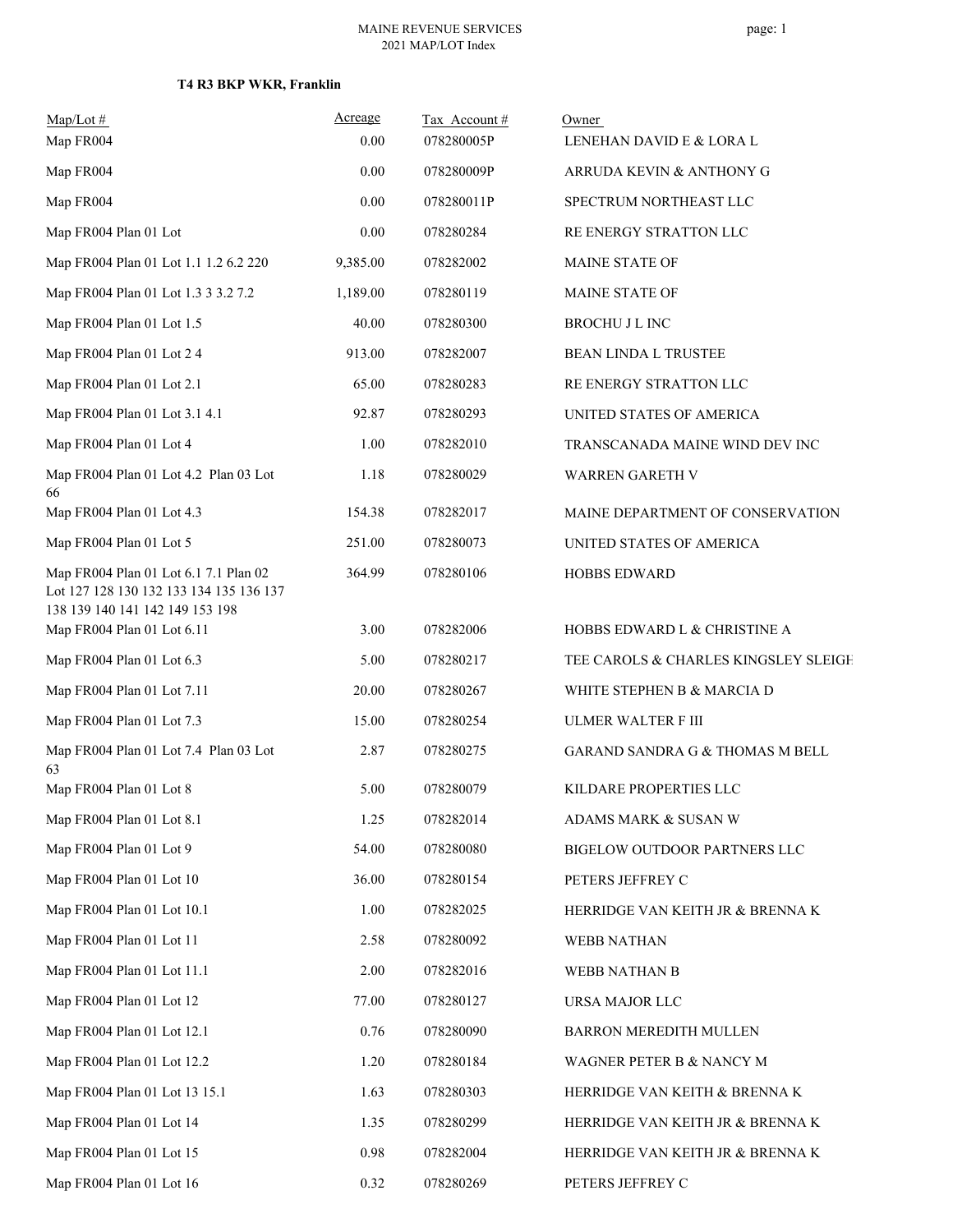| $Map/Lot \#$                                | Acreage | Tax Account# | Owner                                |
|---------------------------------------------|---------|--------------|--------------------------------------|
| Map FR004 Plan 01 Lot 16.1                  | 0.82    | 078282020    | HERRIDGE VAN KEITH JR & BRENNA K     |
| Map FR004 Plan 01 Lot 17                    | 1.45    | 078280270    | PETERS JEFFREY C                     |
| Map FR004 Plan 01 Lot 18                    | 4.58    | 078280268    | JORDAN RODNEY D & RAE JEAN RAMOS     |
| Map FR004 Plan 01 Lot 19                    | 4.74    | 078280281    | <b>WUESTE HEIDI E</b>                |
| Map FR004 Plan 01 Lot 222 Plan 02 Lot<br>56 | 13.07   | 078282011    | ANDREWS CHRISTOPHER SEAN             |
| Map FR004 Plan 01 Lot 500                   | 0.00    | 078280037    | CENTRAL MAINE POWER CO               |
| Map FR004 Plan 02 Lot 1 2                   | 1.02    | 078280134    | WARREN RICHARD L & SANDRA S          |
| Map FR004 Plan 02 Lot 3                     | 0.89    | 078280192    | <b>CHERKIS BREWSTER G</b>            |
| Map FR004 Plan 02 Lot 4                     | 0.55    | 078280097    | ANDREWS CHRISTOPHER SEAN             |
| Map FR004 Plan 02 Lot 7                     | 0.24    | 078280261    | ANDREWS CHRISTOPHER SEAN             |
| Map FR004 Plan 02 Lot 8 9                   | 0.62    | 078280031    | FICKETT THOMAS E                     |
| Map FR004 Plan 02 Lot 10                    | 0.90    | 078280162    | FREEDMAN BERNARD                     |
| Map FR004 Plan 02 Lot 11 12                 | 1.07    | 078280050    | <b>MASON LARRY A</b>                 |
| Map FR004 Plan 02 Lot 13 14                 | 1.04    | 078280066    | <b>FALT JEANNE B</b>                 |
| Map FR004 Plan 02 Lot 15 16                 | 1.05    | 078280016    | <b>BEALE STEPHEN P</b>               |
| Map FR004 Plan 02 Lot 17 38                 | 0.63    | 078280005    | WILCOX GLENN P TRUSTEE               |
| Map FR004 Plan 02 Lot 17 38 39 40 41<br>211 | 2.53    | 078280085    | WILCOX GLENN P TRUSTEE               |
| Map FR004 Plan 02 Lot 18 19                 | 0.67    | 078280226    | BURKE NICHOLAS C & KENLEIGH ANNE NIC |
| Map FR004 Plan 02 Lot 20 23                 | 0.60    | 078280204    | TAMMARO NICHOLAS J & NICOLE A        |
| Map FR004 Plan 02 Lot 21 22                 | 0.60    | 078280124    | <b>CARLSON MARC F</b>                |
| Map FR004 Plan 02 Lot 24 25 26 27           | 1.33    | 078280070    | BAILLARGEON DANIEL G & CATHY F       |
| Map FR004 Plan 02 Lot 28 29 30              | 0.92    | 078280083    | PULKKINEN JR BRUCE W & CELESTE D     |
| Map FR004 Plan 02 Lot 31 32 48              | 1.14    | 078280174    | PULKKINEN BRUCE W SR                 |
| Map FR004 Plan 02 Lot 33 46 47              | 1.10    | 078282013    | <b>BINTLIFF KIMBERLY A</b>           |
| Map FR004 Plan 02 Lot 34 35                 | 0.68    | 078280084    | FOTTER RICHARD E & LYNN D            |
| Map FR004 Plan 02 Lot 36 37 42 43           | 1.36    | 078280074    | FOTTER RICHARD E & LYNN D            |
| Map FR004 Plan 02 Lot 44 45                 | 0.65    | 078280086    | FOTTER RICHARD E & LYNN D            |
| Map FR004 Plan 02 Lot 49 50 51              | 1.11    | 078280064    | LABBE WILLIAM P & LAURA J M          |
| Map FR004 Plan 02 Lot 52 53                 | 0.48    | 078280186    | DAM CHARLES J & MICHAEL V NELSON     |
| Map FR004 Plan 02 Lot 54                    | 0.26    | 078280020    | SPECTRUM NORTHEAST LLC               |
| Map FR004 Plan 02 Lot 55                    | 0.23    | 078280167    | SPECTRUM NORTHEAST LLC               |
| Map FR004 Plan 02 Lot 56                    | 0.30    | 078280001    | <b>GIFFORD LAURIE</b>                |
| Map FR004 Plan 02 Lot 57                    | 0.32    | 078280206    | BENGTSSON JEFFREY L & DONNA L        |
| Map FR004 Plan 02 Lot 58 59 60 61           | 0.76    | 078280149    | <b>CLARK GINA M</b>                  |
| Map FR004 Plan 02 Lot 62                    | 0.35    | 078280072    | FLYNT WILLIAM A & CONSTANCE D        |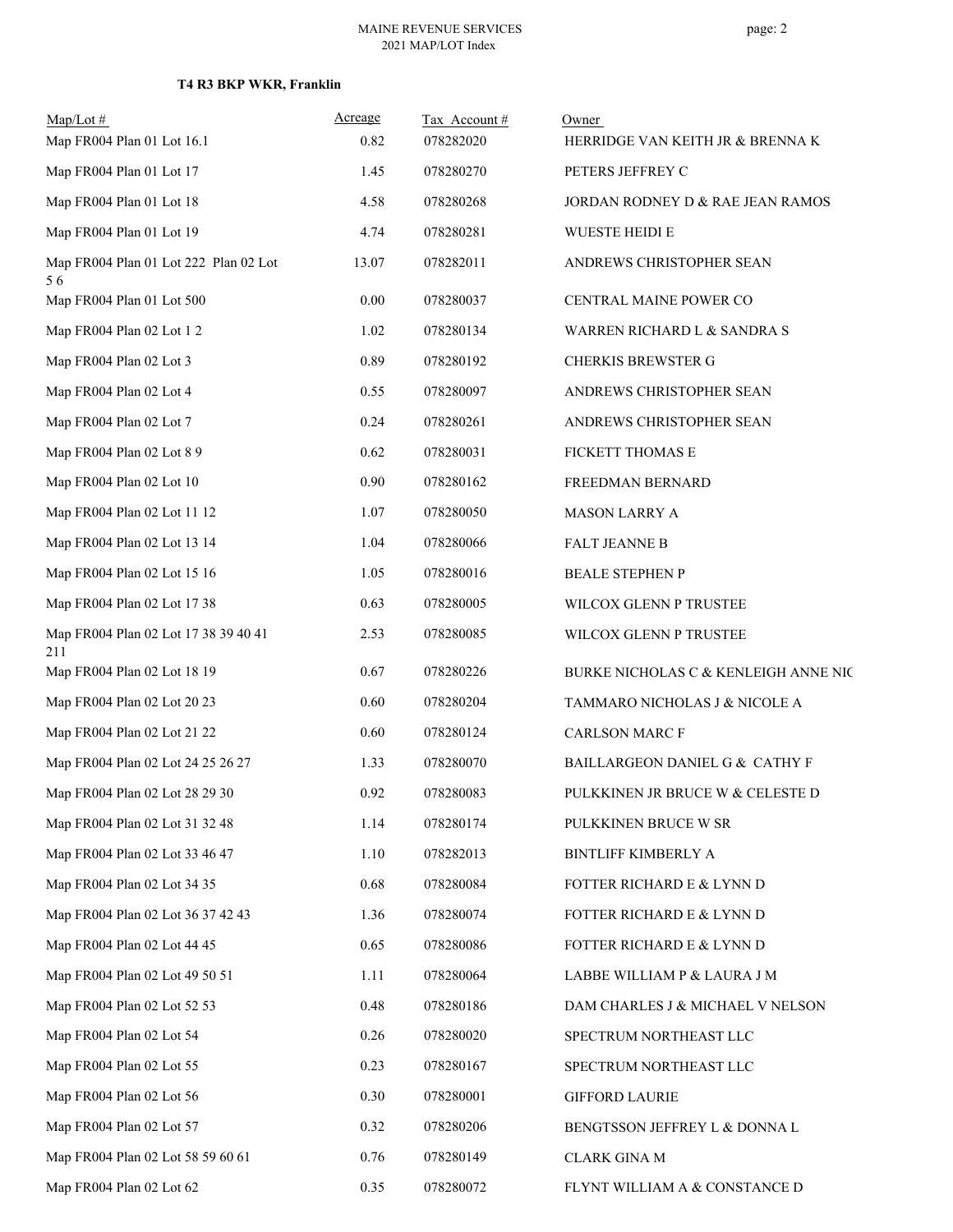| $Map/Lot \#$<br>Map FR004 Plan 02 Lot 63 64 65 | Acreage<br>0.70 | Tax Account#<br>078280180 | Owner<br>HILFRANK BRUCE W & MARGARET A |
|------------------------------------------------|-----------------|---------------------------|----------------------------------------|
| Map FR004 Plan 02 Lot 66                       | 0.30            | 078280178                 | ANDERSON SCOTT D                       |
| Map FR004 Plan 02 Lot 67 68 69                 | 0.69            | 078280060                 | <b>GARLAND JOSHUA &amp; KATHERINE</b>  |
| Map FR004 Plan 02 Lot 70 71 81                 | 0.69            | 078280052                 | DUGAN MATTHEW C & CHELSEA J            |
| Map FR004 Plan 02 Lot 72 79                    | 0.46            | 078280143                 | PARKER WILLIAM E                       |
| Map FR004 Plan 02 Lot 73 74 75 77 78           | 1.15            | 078280076                 | HAYDEN LESLIE C & CHERYLON K           |
| Map FR004 Plan 02 Lot 76                       | 0.23            | 078280021                 | HAYDEN LESLIE C & CHERYLON K           |
| Map FR004 Plan 02 Lot 80                       | 0.23            | 078280212                 | ROIG FREDERICK & COLLEEN ALLEN ROIG    |
| Map FR004 Plan 02 Lot 82 83                    | 0.46            | 078280077                 | VALENTE MEGHANN L TRUSTEE              |
| Map FR004 Plan 02 Lot 84                       | 0.23            | 078280010                 | TRILLIUM LOOP LLC                      |
| Map FR004 Plan 02 Lot 85 86 87                 | 0.72            | 078280185                 | BIGELOW JAMES L & LINDA A              |
| Map FR004 Plan 02 Lot 88                       | 0.21            | 078280030                 | STATE OWNED TAX ACQUIRED 2018          |
| Map FR004 Plan 02 Lot 89                       | 0.23            | 078280009                 | TRAINOR JOHN F & COLLEEN AC            |
| Map FR004 Plan 02 Lot 90                       | 0.23            | 078280179                 | KLADDER ANDREW R & JULIA FD CLUKEY     |
| Map FR004 Plan 02 Lot 91                       | 0.23            | 078280004                 | AKERLEY LELAND B & PATRICIA A          |
| Map FR004 Plan 02 Lot 92                       | 0.23            | 078280019                 | BISSONETTE JOSEPH & NANCY E            |
| Map FR004 Plan 02 Lot 93                       | 0.23            | 078280099                 | TRILLIUM LOOP LLC                      |
| Map FR004 Plan 02 Lot 94                       | 0.23            | 078280188                 | CARLISLE SUSAN S                       |
| Map FR004 Plan 02 Lot 95 96                    | 0.46            | 078280160                 | REINHOLT IAN M, SASKIA W HAUGEN-REIN   |
| Map FR004 Plan 02 Lot 97                       | 0.23            | 078280062                 | DRUMHELLER DONALD R                    |
| Map FR004 Plan 02 Lot 98                       | 0.23            | 078280220                 | SMITH WALTER L III & EILEEN M          |
| Map FR004 Plan 02 Lot 99                       | 0.23            | 078280191                 | PURTLE THOMAS                          |
| Map FR004 Plan 02 Lot 100                      | 0.23            | 078280048                 | STATE OWNED TAX ACQUIRED 2018          |
| Map FR004 Plan 02 Lot 101                      | 0.92            | 078280278                 | ARRUDA KEVIN & ANTHONY G               |
| Map FR004 Plan 02 Lot 102.1                    | 3.25            | 078280229                 | COURTEMANCH DAVID & CAROLYN WHEEI      |
| Map FR004 Plan 02 Lot 102.2                    | 0.85            | 078280158                 | MORRELL GLENN S                        |
| Map FR004 Plan 02 Lot 103                      | 0.20            | 078280156                 | FITTS KIRK J & SANDRA L DEIGHAN        |
| Map FR004 Plan 02 Lot 104                      | 0.26            | 078280224                 | FITTS KIRK J & SANDRA L DEIGHAN        |
| Map FR004 Plan 02 Lot 105                      | 0.59            | 078280096                 | LANDRY STEPHEN & EMILY JAN             |
| Map FR004 Plan 02 Lot 106 217                  | 3.00            | 078280171                 | MOULIGNE PATRICK                       |
| Map FR004 Plan 02 Lot 107 220                  | 0.53            | 078280152                 | CURRAN GREGORY & CORALIE CURRAN        |
| Map FR004 Plan 02 Lot 108                      | 0.60            | 078280205                 | BARNUM RICHARD & SARAH                 |
| Map FR004 Plan 02 Lot 109                      | 0.46            | 078280243                 | STEFANAKOS MICHAEL K & VICTORIA S      |
| Map FR004 Plan 02 Lot 110                      | 0.50            | 078280067                 | FARRELL JEFFREY                        |
| Map FR004 Plan 02 Lot 111                      | 0.34            | 078280195                 | MEADER HEIDI H & WILLIAM F             |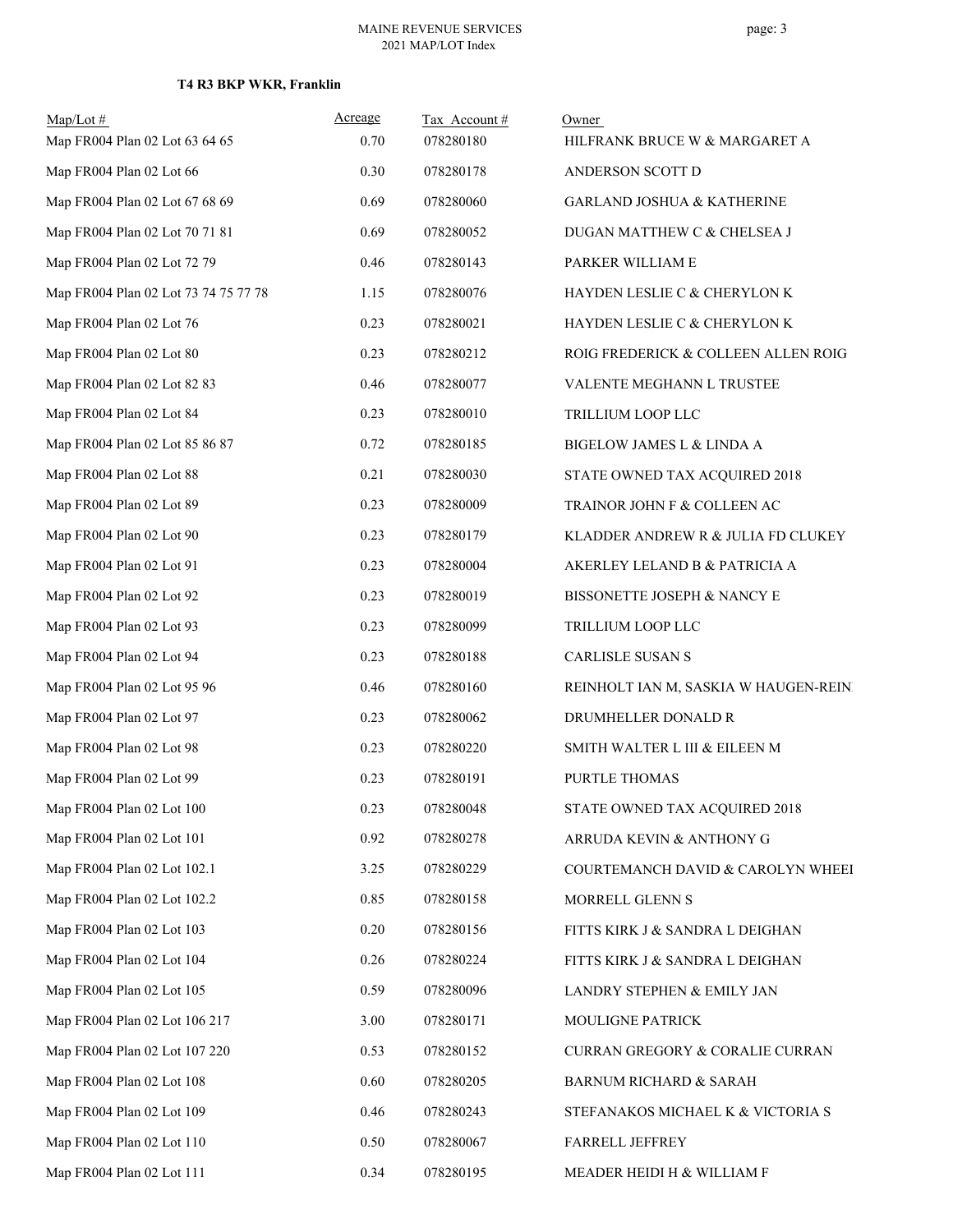| $Map/Lot$ #                       | Acreage | Tax Account# | Owner                                    |
|-----------------------------------|---------|--------------|------------------------------------------|
| Map FR004 Plan 02 Lot 112         | 0.27    | 078280214    | HOWLEY KEVIN F                           |
| Map FR004 Plan 02 Lot 113         | 0.28    | 078280234    | <b>RANDELL FREDERIC R</b>                |
| Map FR004 Plan 02 Lot 114         | 0.66    | 078280033    | <b>GARVEY CONNOR NELSON &amp; AMANDA</b> |
| Map FR004 Plan 02 Lot 115.1       | 3.90    | 078280253    | HURLEY WALTER E                          |
| Map FR004 Plan 02 Lot 115.2       | 0.43    | 078280238    | ROWLAND CHERYL A & MICHAEL J             |
| Map FR004 Plan 02 Lot 115.3       | 1.80    | 078280215    | LENEHAN DAVID E & LORA L                 |
| Map FR004 Plan 02 Lot 116         | 1.00    | 078280068    | LYNCH JAMES M & JENNIFER G               |
| Map FR004 Plan 02 Lot 117 118 218 | 0.57    | 078280126    | WILDER DANIEL A & ELIZABETH A            |
| Map FR004 Plan 02 Lot 119         | 0.14    | 078280157    | MARTIN JEFFREY P                         |
| Map FR004 Plan 02 Lot 120         | 0.26    | 078280237    | TURGEON SUZANNE P                        |
| Map FR004 Plan 02 Lot 121         | 0.23    | 078280276    | TURGEON ALLAN R & SUZANNE P              |
| Map FR004 Plan 02 Lot 122         | 0.23    | 078282001    | CEMETARY LOT                             |
| Map FR004 Plan 02 Lot 123         | 1.54    | 078280301    | LOCKWOOD PETER A & KAREN L               |
| Map FR004 Plan 02 Lot 123.1       | 1.04    | 078280150    | PRUDENTE CHRISTIAN A & J MICHAEL TIGH    |
| Map FR004 Plan 02 Lot 123.2       | 1.92    | 078280302    | MCNEIL SCOTT J                           |
| Map FR004 Plan 02 Lot 124 125     | 1.58    | 078280105    | CORTHELL MARK A & RICHARD L              |
| Map FR004 Plan 02 Lot 126         | 0.50    | 078280132    | TADDEO ARTHUR R & CAROL-ANNE M TRUS      |
| Map FR004 Plan 02 Lot 129         | 0.50    | 078280138    | KOHLER FREDERICK H III                   |
| Map FR004 Plan 02 Lot 131         | 1.00    | 078280146    | DEGONE ROBERT J & DEANNE OBERTON         |
| Map FR004 Plan 02 Lot 143         | 3.30    | 078280063    | AYGARN SUSAN M                           |
| Map FR004 Plan 02 Lot 143.2       | 1.60    | 078280264    | VASHON DAVID R                           |
| Map FR004 Plan 02 Lot 144         | 1.15    | 078280153    | <b>GENDREAU KEVIN &amp; DEBBIE</b>       |
| Map FR004 Plan 02 Lot 145 146 147 | 1.07    | 078280227    | HAEFELE WILLIAM G                        |
| Map FR004 Plan 02 Lot 148         | 0.40    | 078280244    | WALLACE MARY THAYER & EDWARD N HU        |
| Map FR004 Plan 02 Lot 149.2       | 0.14    | 078280263    | FINN AMIE & TIM                          |
| Map FR004 Plan 02 Lot 150         | 0.19    | 078280151    | LEVASSEUR DENNIS A ET AL                 |
| Map FR004 Plan 02 Lot 151         | 0.26    | 078280025    | MERRILL RAYMOND W ET AL                  |
| Map FR004 Plan 02 Lot 152         | 0.37    | 078280209    | <b>CURTIS JULIE A &amp; KENNETH W</b>    |
| Map FR004 Plan 02 Lot 152.2       | 0.31    | 078280255    | MERRILL RAYMOND W ET AL                  |
| Map FR004 Plan 02 Lot 154         | 0.11    | 078280006    | ADAMS ERIC S                             |
| Map FR004 Plan 02 Lot 155         | 0.28    | 078280121    | GAGNON KEVIN S & STEVE J                 |
| Map FR004 Plan 02 Lot 156         | 0.22    | 078280170    | FRASER SUSAN E & ALAN H                  |
| Map FR004 Plan 02 Lot 157         | 0.28    | 078280259    | PARKER PHILIP E & DEBORAH J              |
| Map FR004 Plan 02 Lot 158         | 0.24    | 078280210    | CAMERON BENJAMIN S & CINDY BLAIS         |
| Map FR004 Plan 02 Lot 159         | 0.24    | 078280053    | <b>CHAMBERS DAVID R</b>                  |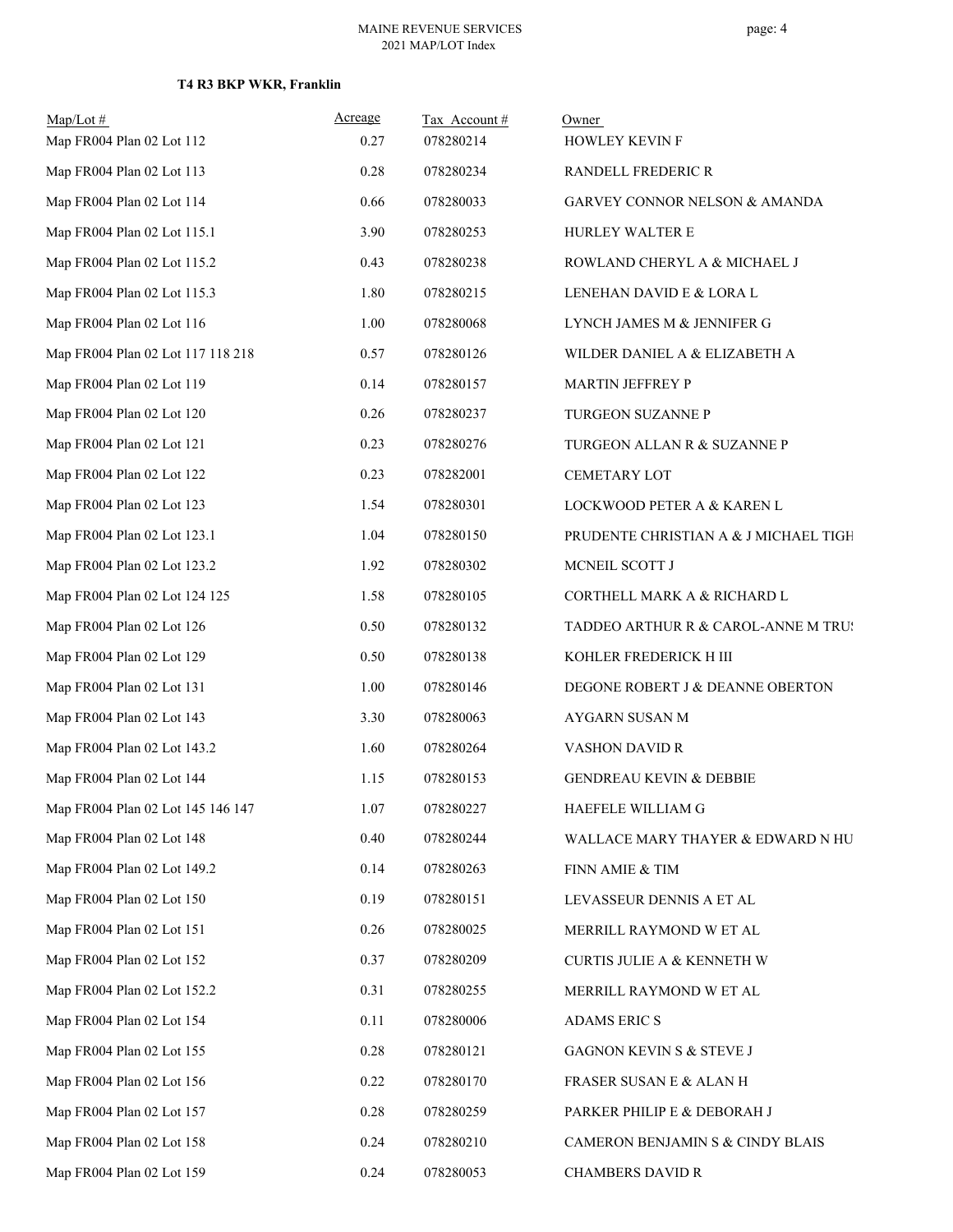| $Map/Lot$ #                           | Acreage | Tax Account# | Owner                                  |
|---------------------------------------|---------|--------------|----------------------------------------|
| Map FR004 Plan 02 Lot 160             | 0.32    | 078280054    | DIMILLO REMO A                         |
| Map FR004 Plan 02 Lot 161             | 0.95    | 078280164    | METCALF ANDREW & JON C TRUSTEES WY!    |
| Map FR004 Plan 02 Lot 162 163         | 1.99    | 078280130    | JARDINE PETER S & ANNMARIE             |
| Map FR004 Plan 02 Lot 164             | 0.52    | 078280103    | PELTON KENNETH P & SUSAN SAWYER        |
| Map FR004 Plan 02 Lot 165             | 0.32    | 078280183    | PELTON KENNETH P                       |
| Map FR004 Plan 02 Lot 166 167 170     | 0.98    | 078280035    | PELTON ERIK L                          |
| Map FR004 Plan 02 Lot 168             | 1.52    | 078280163    | METCALF ANDREW & JON C TRUSTEES WY!    |
| Map FR004 Plan 02 Lot 169             | 0.90    | 078280231    | FRASER ALAN H & SUSAN E                |
| Map FR004 Plan 02 Lot 171             | 0.30    | 078280101    | HAYMAN JEFFREY, SCOTT & TODD           |
| Map FR004 Plan 02 Lot 172             | 0.31    | 078280173    | NEAL SAMUEL W                          |
| Map FR004 Plan 02 Lot 173             | 0.42    | 078280034    | FOLEY THOMAS                           |
| Map FR004 Plan 02 Lot 174             | 0.52    | 078280095    | <b>GOLLER STEPHEN T</b>                |
| Map FR004 Plan 02 Lot 175             | 1.84    | 078280200    | BRIDGES MICHAEL L & MAUREEN F          |
| Map FR004 Plan 02 Lot 176             | 0.46    | 078280233    | <b>BRIDGES MICHAEL</b>                 |
| Map FR004 Plan 02 Lot 177             | 0.34    | 078280057    | JOHNSON DEAN P                         |
| Map FR004 Plan 02 Lot 178             | 0.64    | 078280197    | SNOWBALL PROPERTIES LLC                |
| Map FR004 Plan 02 Lot 179             | 0.47    | 078280044    | POITRAS GARY E                         |
| Map FR004 Plan 02 Lot 180 181 182     | 5.45    | 078280120    | HUGHES PETER & PATRICK                 |
| Map FR004 Plan 02 Lot 183 184         | 1.01    | 078280123    | HEALY LINDA C & TIMOTHY M              |
| Map FR004 Plan 02 Lot 185             | 0.49    | 078280213    | NUTT DAVID C JR                        |
| Map FR004 Plan 02 Lot 186             | 0.50    | 078280198    | REED SAMUEL LEONARD                    |
| Map FR004 Plan 02 Lot 187             | 0.51    | 078280032    | HAMILTON VICKI J & DONNA J BERSANINI F |
| Map FR004 Plan 02 Lot 188 189 215 216 | 1.61    | 078280223    | WOOLSTON HAROLD J III                  |
| Map FR004 Plan 02 Lot 190 191 212     | 1.50    | 078280177    | WISE WHEELER JR                        |
| Map FR004 Plan 02 Lot 192 193 196     | 1.56    | 078282008    | HUBBARD JOHN B, DAVID J &              |
| Map FR004 Plan 02 Lot 194 195         | 1.57    | 078280089    | ADAMS MARK & SUSAN W                   |
| Map FR004 Plan 02 Lot 197             | 1.41    | 078280232    | LANCASTER JAMES C & REBECCA J          |
| Map FR004 Plan 02 Lot 199             | 16.64   | 078280266    | CIESLAK AARON & JESSICA A              |
| Map FR004 Plan 02 Lot 199.1           | 2.41    | 078282021    | RUSSELL JUSTIN C & LINDSAY MJ          |
| Map FR004 Plan 02 Lot 199.11 199.7    | 1.43    | 078282019    | WYMAN FARM ROAD ASSOCIATION            |
| Map FR004 Plan 02 Lot 199.2           | 1.35    | 078282022    | BLAIR LOREN G & JENNIFER M             |
| Map FR004 Plan 02 Lot 199.3           | 1.13    | 078282023    | BONNVIE WILLIAM E III & JAMIE L        |
| Map FR004 Plan 02 Lot 199.4           | 1.19    | 078282018    | MATHIEU DEREK & JENNIFER               |
| Map FR004 Plan 02 Lot 199.5           | 1.35    | 078282024    | GREANLEAF MATTHEW S & JENNA M          |
| Map FR004 Plan 02 Lot 200             | 2.50    | 078280286    | OLSSON JOHN & DANY JO BAILEY           |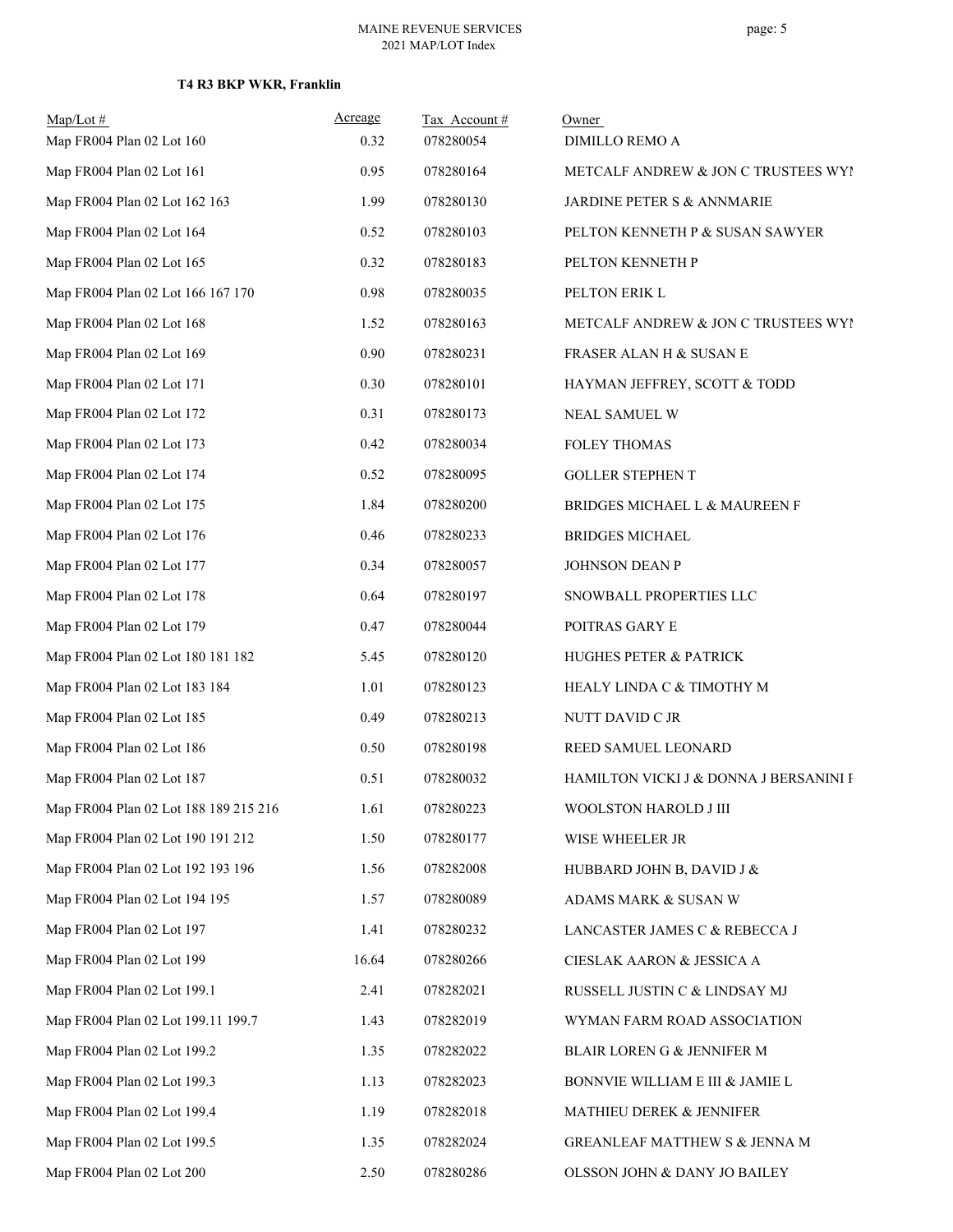| $Map/Lot$ #<br>Map FR004 Plan 02 Lot 201 | Acreage<br>1.10 | Tax Account#<br>078280280 | Owner<br>NELSON KENNETH M & LORRAINE  |
|------------------------------------------|-----------------|---------------------------|---------------------------------------|
| Map FR004 Plan 02 Lot 202                | 1.06            | 078280285                 | BOLDUC THOMAS J & DONNA M             |
| Map FR004 Plan 02 Lot 203                | 1.37            | 078280297                 | CAREY FREDERIC L & MARY ALICE         |
| Map FR004 Plan 02 Lot 204                | 1.52            | 078280292                 | THOMPSON BRAD & SAMUEL JENNESS        |
| Map FR004 Plan 02 Lot 205                | 1.33            | 078280273                 | KRAKOFF PETER A & JENNIFER E MCGOWAl  |
| Map FR004 Plan 02 Lot 205.1              | 1.47            | 078282012                 | SPRUCE KYLE & CATRINA                 |
| Map FR004 Plan 02 Lot 206                | 1.28            | 078280291                 | HASSETT MARK A & KELLY F              |
| Map FR004 Plan 02 Lot 207                | 1.89            | 078280298                 | HASSETT MARK A & KELLY F              |
| Map FR004 Plan 02 Lot 208                | 1.69            | 078280271                 | BRICKLEY THEODORE SCOTT               |
| Map FR004 Plan 02 Lot 209                | 2.43            | 078280274                 | BRICKLEY THEODORE SCOTT               |
| Map FR004 Plan 02 Lot 210                | 1.62            | 078280290                 | DUMAIS ANN M & DANIEL R & VALERIE A & |
| Map FR004 Plan 02 Lot 213                | 0.68            | 078280294                 | PATRY STEPHEN & KIM ET AL             |
| Map FR004 Plan 02 Lot 214                | 0.25            | 078280295                 | PATRY STEPHEN & KIM ET AL             |
| Map FR004 Plan 02 Lot 219                | 0.62            | 078280011                 | KNIESER JEFFREY & MEGHAN L            |
| Map FR004 Plan 03 Lot 1.1                | 1.00            | 078280265                 | WESCOTT JENNIFER A & PETER D III      |
| Map FR004 Plan 03 Lot 1.2                | 1.00            | 078280207                 | POULIN THOMAS E & KIM E               |
| Map FR004 Plan 03 Lot 2                  | 0.60            | 078280093                 | SPIZUOCO COMMERCIAL LLC               |
| Map FR004 Plan 03 Lot 3                  | 1.00            | 078280236                 | <b>SECOR DAVID</b>                    |
| Map FR004 Plan 03 Lot 4                  | 5.37            | 078280172                 | WALKER TAYLOR E & KAREN H SEILE       |
| Map FR004 Plan 03 Lot 4.1                | 1.00            | 078282015                 | <b>BUFALINO ALFRED T</b>              |
| Map FR004 Plan 03 Lot 5                  | 0.53            | 078280128                 | PENNY MURPHY REALTY LLC               |
| Map FR004 Plan 03 Lot 5.1                | $0.10\,$        | 078280288                 | <b>EVANS MARIA-AUSILIA</b>            |
| Map FR004 Plan 03 Lot 5.2                | 3.47            | 078282003                 | BOUTET LAUREN N                       |
| Map FR004 Plan 03 Lot 6 42               | 6.40            | 078280196                 | RATHBUN JAMES A & PATRICIA A TRUSTEE  |
| Map FR004 Plan 03 Lot 6.2                | 7.00            | 078280262                 | VAN RYSWOOD SCOTT                     |
| Map FR004 Plan 03 Lot 7.1                | 1.31            | 078280289                 | RATHBUN JAMES A & PATRICIA A TRUSTEE  |
| Map FR004 Plan 03 Lot 7.2 35             | 0.48            | 078280235                 | MANTER TODD S & MAI LIEN              |
| Map FR004 Plan 03 Lot 9                  | 0.27            | 078280098                 | HERRIDGE BRENNA K & VAN KEITH JR      |
| Map FR004 Plan 03 Lot 10 10.11           | 1.07            | 078280026                 | WALKER MARY S & SCOTT W               |
| Map FR004 Plan 03 Lot 10.1 10.2 11       | 1.22            | 078280144                 | RENZI RICHARD M & SUSAN               |
| Map FR004 Plan 03 Lot 12                 | 0.36            | 078280027                 | ASHERMAN EDWARD G & NORTON H LAMB     |
| Map FR004 Plan 03 Lot 13                 | 0.40            | 078280142                 | LAMB NORTON H JR                      |
| Map FR004 Plan 03 Lot 14                 | 0.49            | 078280024                 | VERRILL ARTHUR H & JACQUELINE         |
| Map FR004 Plan 03 Lot 15                 | 0.15            | 078280046                 | CORSON DOANE B                        |
| Map FR004 Plan 03 Lot 16                 | 0.25            | 078280166                 | PANGBURN MIA L & STEVEN               |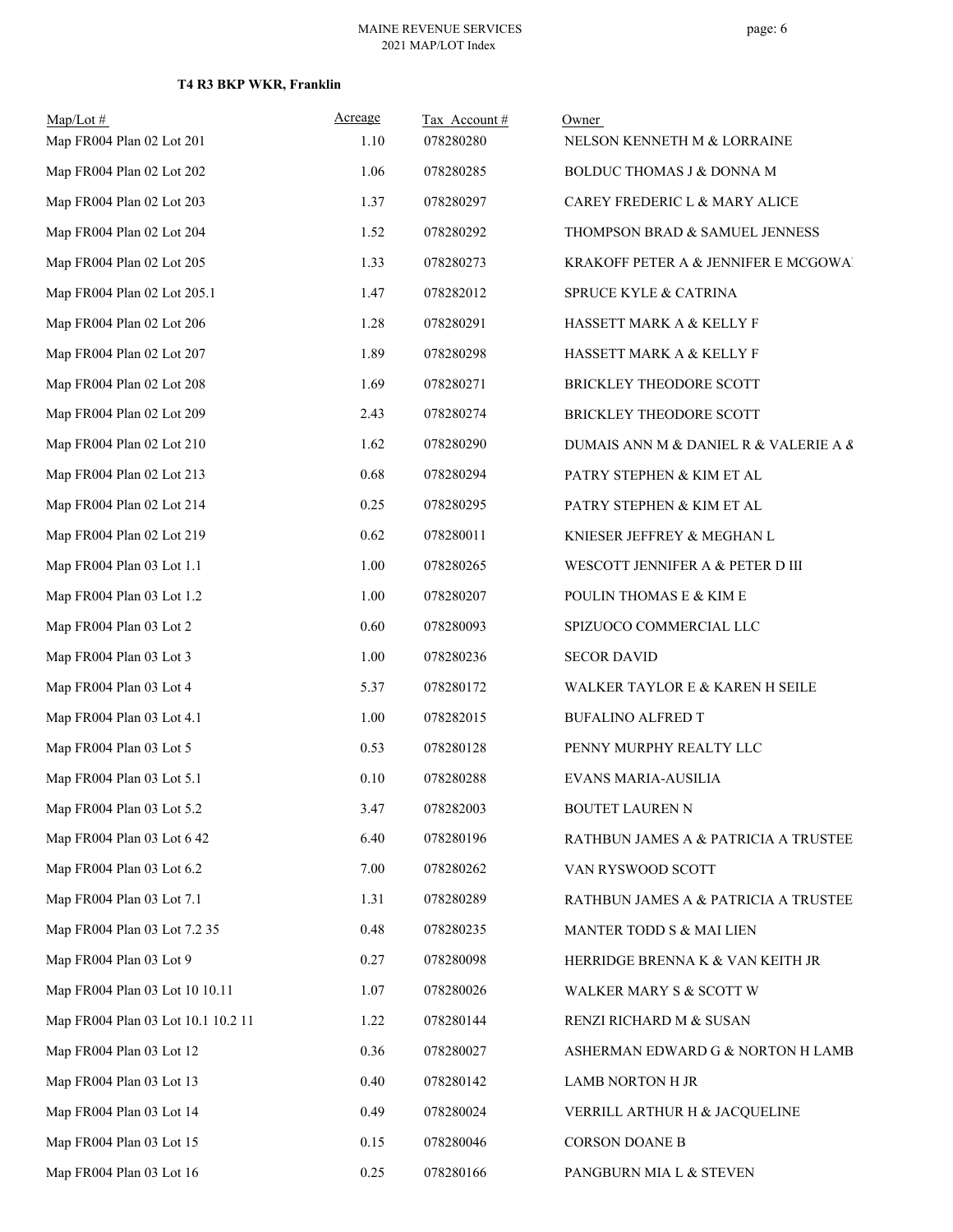| $Map/Lot$ #<br>Map FR004 Plan 03 Lot 17 | Acreage<br>0.20 | Tax Account#<br>078280218 | Owner<br>CORSON MACDONALD MILDRED; DOANE CO |
|-----------------------------------------|-----------------|---------------------------|---------------------------------------------|
| Map FR004 Plan 03 Lot 17                | 0.20            | 078280218                 | SMITH-BOUCHARD SHARON A                     |
| Map FR004 Plan 03 Lot 18 19 20          | 0.52            | 078280230                 | ARBO AUDIE LEE T                            |
| Map FR004 Plan 03 Lot 21                | 1.33            | 078280039                 | CARD WILLIAM C & CHERYL A                   |
| Map FR004 Plan 03 Lot 22                | 0.15            | 078280219                 | SMITH-BOUCHARD SHARON A                     |
| Map FR004 Plan 03 Lot 23 24             | 0.26            | 078280136                 | KING RONALD P & GERLADINE M                 |
| Map FR004 Plan 03 Lot 25                | 0.17            | 078280116                 | LAPOINTE KATHLEEN C & MICHAEL J             |
| Map FR004 Plan 03 Lot 26 31 33          | 1.00            | 078280169                 | POTVIN BRIAN M & MARTHA S                   |
| Map FR004 Plan 03 Lot 27                | 0.47            | 078280199                 | RICHTER BRENDA                              |
| Map FR004 Plan 03 Lot 28 29             | 0.52            | 078282009                 | RICHTER JONATHAN D                          |
| Map FR004 Plan 03 Lot 30                | 0.21            | 078280189                 | <b>BARTLETT JEFFREY R</b>                   |
| Map FR004 Plan 03 Lot 32 36 37          | 0.49            | 078280250                 | RATHBUN JAMES A & PATRICIA A TRUSTEE        |
| Map FR004 Plan 03 Lot 34 53             | 0.52            | 078280145                 | MANTER TODD S & MAI LIEN                    |
| Map FR004 Plan 03 Lot 38                | 0.22            | 078280022                 | FITCH ANTHONY R & VICTORIA W WILLAUI        |
| Map FR004 Plan 03 Lot 39                | 1.20            | 078280129                 | TUCKER DONALD                               |
| Map FR004 Plan 03 Lot 40                | 0.20            | 078280091                 | DAVEE JOHN STEPHEN                          |
| Map FR004 Plan 03 Lot 41                | 0.20            | 078280131                 | DAVEE JOHN STEPHEN                          |
| Map FR004 Plan 03 Lot 43                | 0.41            | 078280228                 | CHURCH CHRISTOPHER C                        |
| Map FR004 Plan 03 Lot 44 45             | 0.43            | 078280249                 | FITCH ANTHONY R & VICTORIA W WILLAUI        |
| Map FR004 Plan 03 Lot 46                | 0.16            | 078280002                 | ADERHOLD JAMES L SR ET AL                   |
| Map FR004 Plan 03 Lot 47                | 0.14            | 078280023                 | FITCH ANTHONY R & VICTORIA W WILLAUI        |
| Map FR004 Plan 03 Lot 48                | 0.15            | 078280181                 | FITCH ANTHONY R & VICTORIA W WILLAUI        |
| Map FR004 Plan 03 Lot 49                | 0.13            | 078280115                 | RAY MATT & RYAN TRIPP                       |
| Map FR004 Plan 03 Lot 50                | 0.12            | 078280148                 | TENNEY KEITH MCBLAIR & ZOE ROBBINS          |
| Map FR004 Plan 03 Lot 51                | 0.12            | 078280014                 | <b>BARD RALPH L</b>                         |
| Map FR004 Plan 03 Lot 52                | 0.12            | 078280190                 | HODGKINS HERBERT O & PATRICIA B TRUS'       |
| Map FR004 Plan 03 Lot 54                | 1.94            | 078280202                 | ALEC T JOHNSTON & EDWARD I                  |
| Map FR004 Plan 03 Lot 55 56             | 0.32            | 078280140                 | <b>BOB-LOU REALTY TRUST</b>                 |
| Map FR004 Plan 03 Lot 57                | 0.25            | 078280139                 | <b>BELTIS LAURA TTE</b>                     |
| Map FR004 Plan 03 Lot 58 59 60          | 2.23            | 078280043                 | FITCH ANTHONY R & VICTORIA W WILLAUI        |
| Map FR004 Plan 03 Lot 61                | 0.20            | 078280147                 | NADEAU KIRK, BETHANY A & DEREK A            |
| Map FR004 Plan 03 Lot 62                | 0.30            | 078280176                 | <b>SEWALL GWYN</b>                          |
| Map FR004 Plan 03 Lot 64                | 0.13            | 078280036                 | HOYT COLLEEN M ET AL                        |
| Map FR004 Plan 03 Lot 65                | 8.93            | 078280248                 | WYMAN PROPERTY OWNERS ASSOC                 |
| Map FR004 Plan 03 Lot 67                | 0.30            | 078280296                 | MAINE STATE OF                              |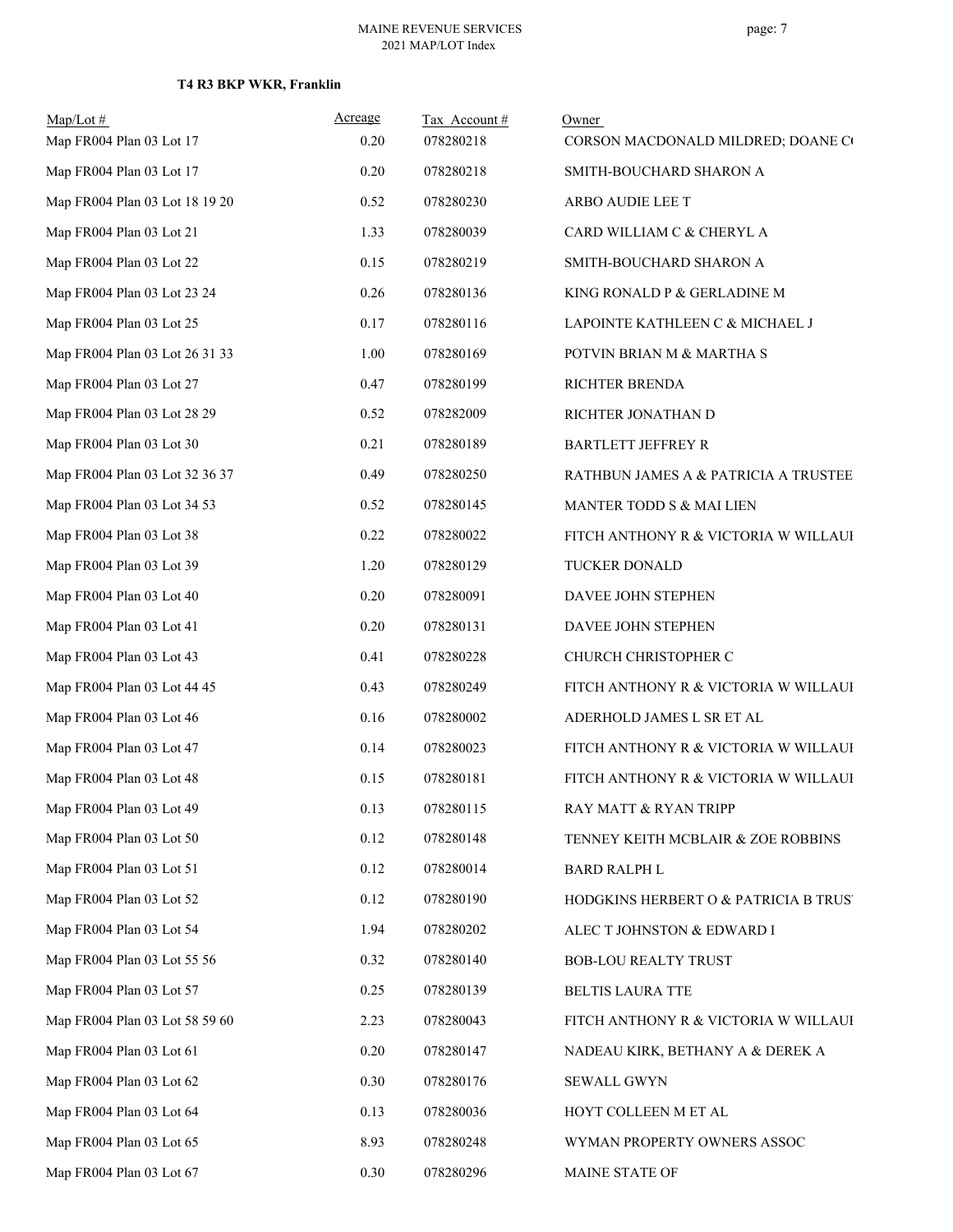| $Map/Lot \#$                | Acreage | Tax Account# | Owner                                |
|-----------------------------|---------|--------------|--------------------------------------|
| Map FR004 Plan 03 Lot 68    | 0.43    | 078280058    | DOYLE MICHAEL J PER REP              |
| Map FR004 Plan 03 Lot 69    | 0.34    | 078280125    | HUNTER PHILIP LIVING TRUST           |
| Map FR004 Plan 03 Lot 70    | 0.34    | 078280245    | <b>GOLAS ROBERT P</b>                |
| Map FR004 Plan 03 Lot 71    | 0.29    | 078280018    | RYAN MICHAEL R & LORNA M             |
| Map FR004 Plan 03 Lot 72    | 0.24    | 078280247    | MACLEAN SCOTT C & AMEE M RICE        |
| Map FR004 Plan 03 Lot 73    | 0.34    | 078280038    | <b>CARNEY JANE C</b>                 |
| Map FR004 Plan 03 Lot 74    | 0.34    | 078280203    | RYAN RICHARD E & MICHAEL R           |
| Map FR004 Plan 03 Lot 75 76 | 0.60    | 078280241    | TRUE LYNNE M                         |
| Map FR004 Plan 03 Lot 77    | 0.34    | 078280047    | DRUMMOND EILEEN                      |
| Map FR004 Plan 03 Lot 78    | 0.34    | 078280007    | VIENNEAU ANDREW J & AMY Y & CAROLY!  |
| Map FR004 Plan 03 Lot 79    | 0.34    | 078280094    | HAGENBUCH SEAN C & MARGARET B RIELE  |
| Map FR004 Plan 03 Lot 80    | 0.39    | 078280155    | MAINES MARTIN J & KATHLEEN COSEO & C |
| Map FR004 Plan 03 Lot 81    | 0.15    | 078280221    | DALRYMPLE SCOTT R                    |
| Map FR004 Plan 03 Lot 82    | 0.23    | 078280013    | DALRYMPLE SCOTT R                    |
| Map FR004 Plan 03 Lot 83    | 0.24    | 078280017    | RYAN RICHARD E & MICHAEL R           |
| Map FR004 Plan 03 Lot 84    | 0.29    | 078280061    | DRESSER THOMAS L                     |
| Map FR004 Plan 03 Lot 85    | 0.17    | 078280246    | WHITE ISAAC O                        |
| Map FR004 Plan 03 Lot 86    | 0.22    | 078280008    | <b>D'AMBOISE MICHAEL J</b>           |
| Map FR004 Plan 03 Lot 87    | 0.21    | 078280045    | DAMBOISE MICHAEL J                   |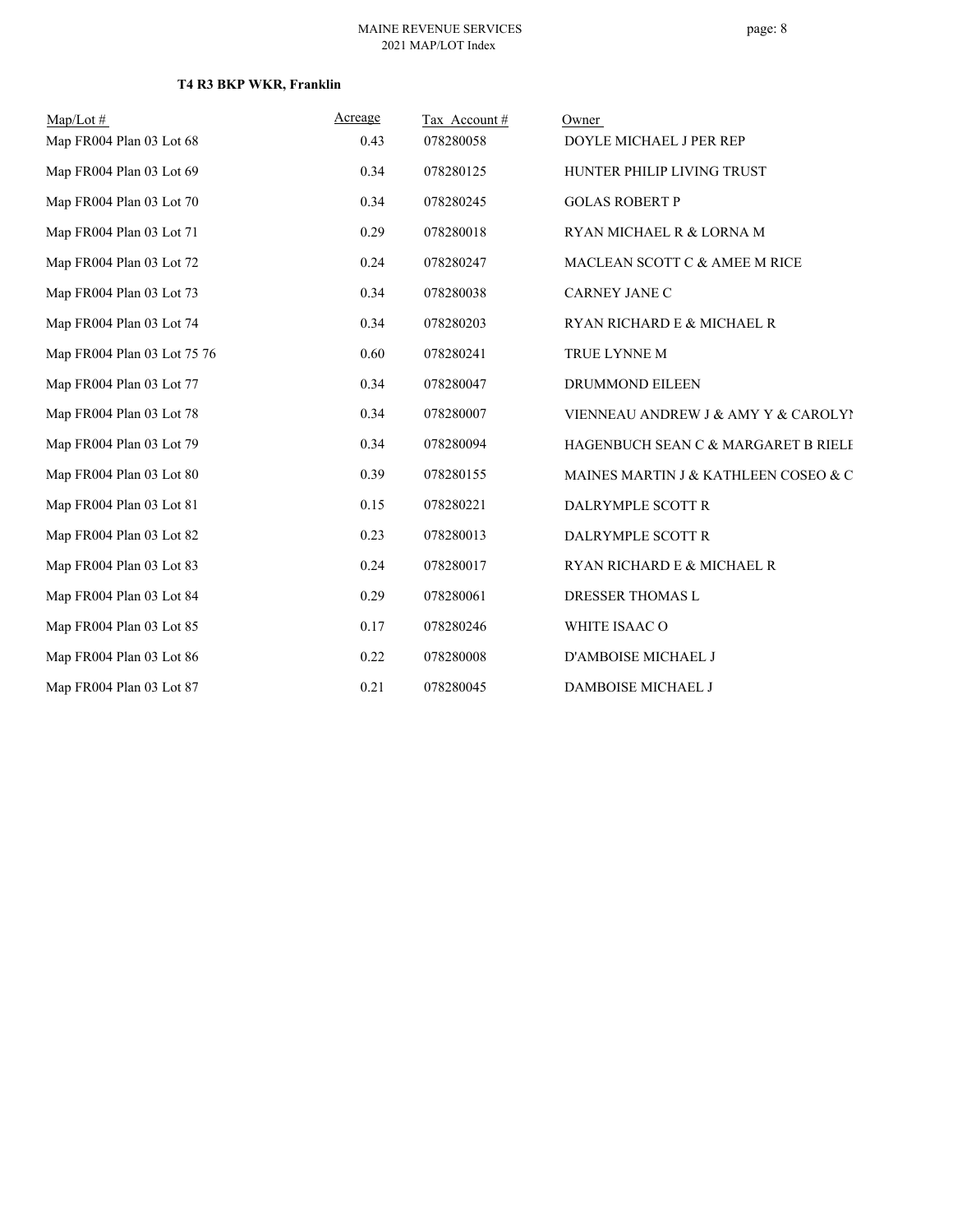# **T1 R2 WBKP, Franklin**

| $Map/Lot \#$                                     | Acreage  | Tax Account # | Owner                                 |
|--------------------------------------------------|----------|---------------|---------------------------------------|
| Map FR005 Plan 00 Lot 0                          | 0.00     | 078192006     | CENTRAL MAINE POWER CO                |
| Map FR005 Plan 01 Lot 1                          | 6,530.05 | 078190001     | <b>BILLION PINE LLC</b>               |
| Map FR005 Plan 01 Lot 1.1                        | 9,572.00 | 078192002     | UNITED STATES OF AMERICA              |
| Map FR005 Plan 01 Lot 1.10                       | 738.00   | 078192005     | ADRIEN A & CELINE T BROCHU JOINT REVO |
| Map FR005 Plan 01 Lot 1.11                       | 677.00   | 078192007     | NORTHEAST WILDERNESS TRUST CORPORA    |
| Map FR005 Plan 01 Lot 1.12                       | 2,738.00 | 078192008     | NORTHEAST WILDERNESS TRUST CORPORA    |
| Map FR005 Plan 01 Lot 1.2                        | 516.00   | 078190007     | REDINGTON MOUNTAIN WINDPOWER LLC      |
| Map FR005 Plan 01 Lot 1.3 1.5 1.6 1.7 1.8<br>1.9 | 519.00   | 078192003     | REDINGTON MOUNTAIN WINDPOWER LLC      |
| Map FR005 Plan 01 Lot 1.4                        | 5.00     | 078192004     | REDINGTON MOUNTAIN WINDPOWER LLC      |
| Map FR005 Plan 01 Lot 2                          | 1,000.00 | 078192001     | <b>MAINE STATE OF</b>                 |
| Map FR005 Plan 01 Lot 3                          | 548.00   | 078190003     | SADDLEBACK COMMUNITY LOAN COMPAN      |
| Map FR005 Plan 01 Lot 4                          | 46.00    | 078190005     | UNITED STATES OF AMERICA              |
| Map FR005 Plan 01 Lot 5                          | 887.29   | 078190004     | UNITED STATES OF AMERICA              |
| Map FR005 Plan 01 Lot 6 7 8 9                    | 2,873.00 | 078190006     | UNITED STATES OF AMERICA              |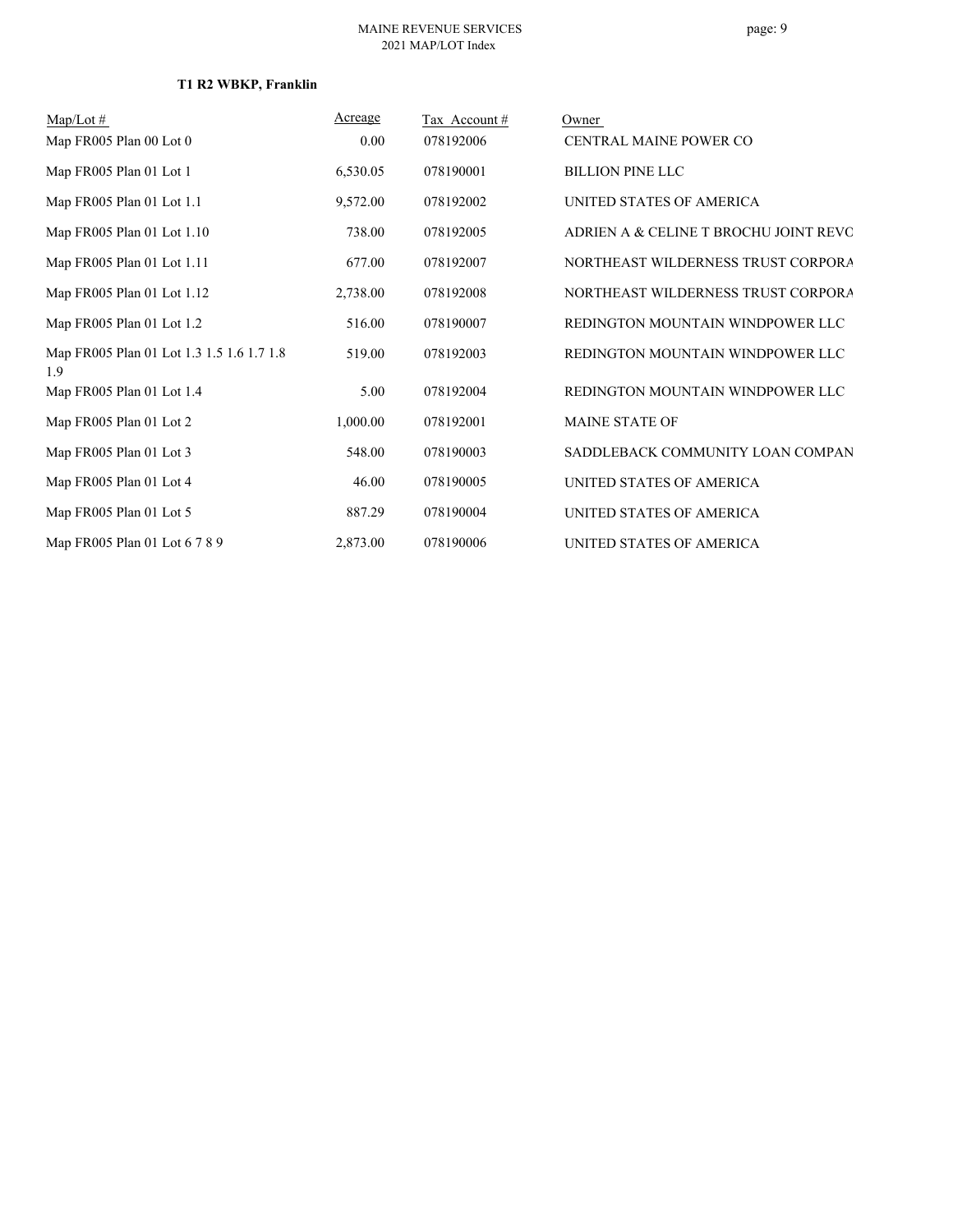| $Map/Lot \#$<br>Map FR006 Plan 01 Lot | Acreage<br>0.00 | Tax Account#<br>078130022 | Owner<br>CENTRAL MAINE POWER CO       |
|---------------------------------------|-----------------|---------------------------|---------------------------------------|
| Map FR006 Plan 01 Lot 1.1 2.1 3 4     | 20,294.00       | 078130018                 | <b>BAYROOT LLC</b>                    |
| Map FR006 Plan 01 Lot 1.1             | $0.00\,$        | 078130025                 | ALBEE ERIC M II & LISA J              |
| Map FR006 Plan 01 Lot 1.1             | $0.00\,$        | 078130032                 | ANNEAR ETHAN J                        |
| Map FR006 Plan 01 Lot 1.1             | $0.00\,$        | 078130033                 | <b>BAYROOT LLC</b>                    |
| Map FR006 Plan 01 Lot 1.1             | 0.00            | 078130088                 | <b>BAYROOT LLC</b>                    |
| Map FR006 Plan 01 Lot 1.12            | 63.00           | 078130110                 | RANGELEY SAND & GRAVEL LLC            |
| Map FR006 Plan 01 Lot 1.2 2.2         | 395.00          | 078130079                 | VENUTO JOHN R & DORIS TRUSTEE         |
| Map FR006 Plan 01 Lot 3.1             | 0.25            | 078130098                 | JANSEN RAE-LYNN A                     |
| Map FR006 Plan 01 Lot 5               | 223.00          | 078130086                 | WAUGH BRUCE & LISETTE                 |
| Map FR006 Plan 01 Lot 6               | 136.00          | 078130055                 | LOPILATO MARC                         |
| Map FR006 Plan 01 Lot 6.1             | 0.06            | 078130103                 | NEWTON TRUDY J & LAWRENCE R           |
| Map FR006 Plan 01 Lot 6.2             | 102.00          | 078130123                 | MACHOS GREGORY J                      |
| Map FR006 Plan 01 Lot 7               | 109.00          | 078130052                 | NEWELL JOHN A                         |
| Map FR006 Plan 01 Lot 7.1             | 11.00           | 078130114                 | TIMBERLAKE JESSIE A &                 |
| Map FR006 Plan 01 Lot 8.1             | 94.78           | 078130077                 | HELLIE JOHN S & LINDA J               |
| Map FR006 Plan 01 Lot 8.2             | 1.45            | 078130035                 | <b>BUSWELL GERALD &amp; STEPHANIE</b> |
| Map FR006 Plan 01 Lot 9               | 56.76           | 078130063                 | STATE OWNED TAX ACQUIRED 2018         |
| Map FR006 Plan 01 Lot 9.1             | 54.15           | 078130104                 | <b>BLAKE MAUREEN</b>                  |
| Map FR006 Plan 01 Lot 9.12 9.13       | 4.09            | 078130118                 | <b>BLAKE JOHN</b>                     |
| Map FR006 Plan 01 Lot 10              | 123.66          | 078130053                 | MOULTON REYNOLDS E JR & DAVID BAER 1  |
| Map FR006 Plan 01 Lot 11 12           | 98.59           | 078130107                 | LECOURS HILDRED E & DONALD J          |
| Map FR006 Plan 01 Lot 11.1            | 1.80            | 078130100                 | PINETTE LEO J & DOLORES               |
| Map FR006 Plan 01 Lot 11.2            | 17.50           | 078130111                 | LECOURS HILDRED E & DONALD J          |
| Map FR006 Plan 01 Lot 12.1            | 20.00           | 078130068                 | BOWLEY LAWERENCE D & REBECCA L        |
| Map FR006 Plan 01 Lot 12.11 12.2      | 124.81          | 078130122                 | WEAVER MICHAEL W & NICHOLE R          |
| Map FR006 Plan 01 Lot 12.3            | 8.43            | 078130117                 | RAYMOND JOANNE LECOURS                |
| Map FR006 Plan 01 Lot 12.31           | 1.69            | 078130119                 | RAYMOND JOANNE LECOURS                |
| Map FR006 Plan 01 Lot 13              | 5.66            | 078130097                 | CHICKERING TROY W PERSONAL REP & MA   |
| Map FR006 Plan 01 Lot 14              | 0.46            | 078130014                 | BARNARD STEPHEN L TRUSTEE             |
| Map FR006 Plan 01 Lot 15              | 0.15            | 078130038                 | STRICKLAND DONALD J                   |
| Map FR006 Plan 01 Lot 16              | 3.00            | 078130092                 | WING BETTY                            |
| Map FR006 Plan 02 Lot 1               | 116.55          | 078130008                 | FOTTER SCOTT                          |
| Map FR006 Plan 02 Lot 2 3             | 14.00           | 078130010                 | BACHELDER ODIAS II                    |
| Map FR006 Plan 02 Lot 2.1 3.1         | 15.00           | 078130124                 | FOTTER SCOTT                          |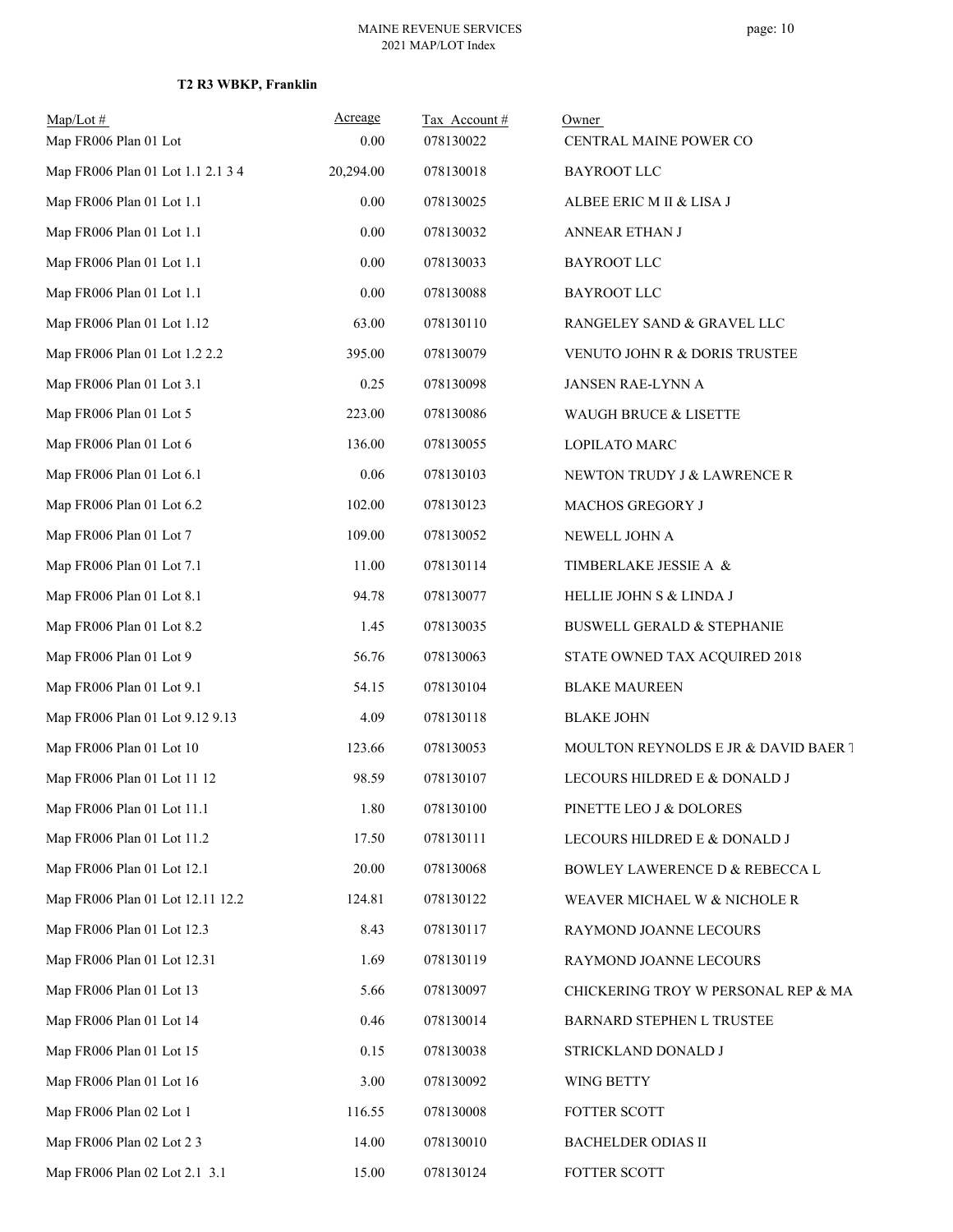| Map/Lot#                                          | Acreage | Tax Account # | Owner                                |
|---------------------------------------------------|---------|---------------|--------------------------------------|
| Map FR006 Plan 02 Lot 4.1                         | 26.08   | 078130007     | <b>BACHELDER ODIAS II</b>            |
| Map FR006 Plan 02 Lot 4.11                        | 4.37    | 078130125     | HARRIS ELIZABETH & TIMOTHY W         |
| Map FR006 Plan 02 Lot 5                           | 0.50    | 078130011     | <b>BACHELDER ODIAS II</b>            |
| Map FR006 Plan 02 Lot 6 7 8 9                     | 34.00   | 078130001     | PARRETT STEPHEN C & ANN K            |
| Map FR006 Plan 02 Lot 6.1 7.1                     | 5.00    | 078130002     | FAIRWEATHER JESSICA J                |
| Map FR006 Plan 02 Lot 10                          | 2.50    | 078130093     | <b>SMALL THOMAS D</b>                |
| Map FR006 Plan 02 Lot 11                          | 35.00   | 078130095     | <b>GROPPE RICHARD J TRUSTEE</b>      |
| Map FR006 Plan 02 Lot 12                          | 0.58    | 078130096     | FAIRWEATHER JESSICA J                |
| Map FR006 Plan 02 Lot 13                          | 0.50    | 078130085     | BALLARD MICHAEL JAMES II             |
| Map FR006 Plan 02 Lot 14                          | 0.25    | 078130094     | FINNEGAN NANCY                       |
| Map FR006 Plan 02 Lot 15                          | 0.92    | 078130089     | BEAN PAMELA M                        |
| Map FR006 Plan 02 Lot 16                          | 0.92    | 078130048     | MILLIARD GARY                        |
| Map FR006 Plan 02 Lot 17                          | 0.41    | 078130084     | HARTFORD LICHA & ELIZABETH HARRIS    |
| Map FR006 Plan 02 Lot 18                          | 0.09    | 078130043     | <b>HARRIS MERTON</b>                 |
| Map FR006 Plan 03 Lot 1                           | 3.75    | 078130078     | SAVAGE DONALD E                      |
| Map FR006 Plan 03 Lot 2 59 64                     | 1.75    | 078130026     | RIDLEY PATRICIA CHARLES CRAFTS & ANN |
| Map FR006 Plan 03 Lot 3.1                         | 0.28    | 078130028     | DAY TERRY L & MICHAEL, & SUSAN C HAM |
| Map FR006 Plan 03 Lot 3.2 5.1 5.21 5.3<br>5.4 5.5 | 1.36    | 078130020     | YORKS ROBERT C & ANN R               |
| Map FR006 Plan 03 Lot 4                           | 0.52    | 078130004     | LIBBY FRANK E TRUSTEE                |
| Map FR006 Plan 03 Lot 5.2 6                       | 0.55    | 078130031     | FLAGG EARLE D ET AL                  |
| Map FR006 Plan 03 Lot 6.3 7                       | 0.57    | 078130090     | SPENCER DENNIS C & JUDY C            |
| Map FR006 Plan 03 Lot 10 13                       | 0.57    | 078130030     | <b>BUZZELL MERTON &amp; CAROL</b>    |
| Map FR006 Plan 03 Lot 11                          | 0.12    | 078130045     | <b>BUZZELL MERTON H</b>              |
| Map FR006 Plan 03 Lot 12                          | 0.12    | 078130083     | SWAIN GREGORY ANDREW & TERRYLL A     |
| Map FR006 Plan 03 Lot 14                          | 1.43    | 078130012     | DOUGHTY CHARLES & TONYA              |
| Map FR006 Plan 03 Lot 15                          | 0.75    | 078130046     | JACKMAN KEVIN & DAVID                |
| Map FR006 Plan 03 Lot 16 21.1                     | 0.72    | 078130082     | JACKMAN BERCHARD L, SUSAN A          |
| Map FR006 Plan 03 Lot 17                          | 0.25    | 078130037     | MCPHERSON WAYNE & DANIEL FOWLER      |
| Map FR006 Plan 03 Lot 17                          | 0.00    | 078130102     | POLLIS DARREN                        |
| Map FR006 Plan 03 Lot 18 37                       | 2.10    | 078130073     | MCDANIEL LEE L & PATRICIA L          |
| Map FR006 Plan 03 Lot 19                          | 0.65    | 078130041     | HARRIS BETTY J                       |
| Map FR006 Plan 03 Lot 20                          | 0.50    | 078130067     | MCDANIEL LEE L & PATRICIA L          |
| Map FR006 Plan 03 Lot 21                          | 0.78    | 078130115     | DAVIS ARDEN N & PATRICIA A           |
| Map FR006 Plan 03 Lot 22                          | 0.62    | 078130006     | HAMBLEN JEREMY J                     |
| Map FR006 Plan 03 Lot 23.1                        | 0.53    | 078130065     | WHITE TOM & BARBARA                  |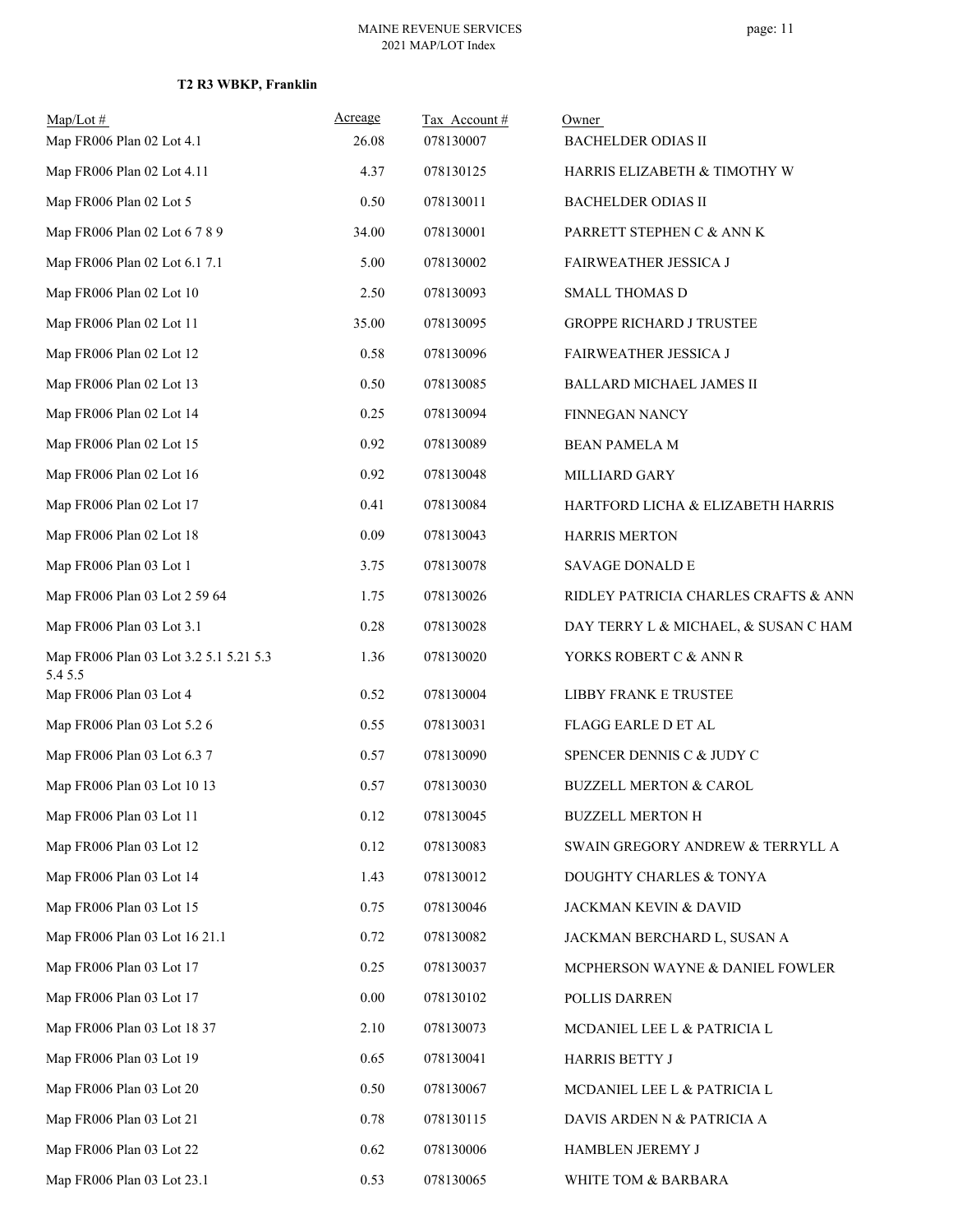| $Map/Lot \#$<br>Map FR006 Plan 03 Lot 23.2 | Acreage | Tax Account# | Owner                                 |
|--------------------------------------------|---------|--------------|---------------------------------------|
|                                            | 0.50    | 078130024    | GLIDDEN VICTOR ET AL                  |
| Map FR006 Plan 03 Lot 24                   | 0.50    | 078130019    | <b>COCARUS JOHN</b>                   |
| Map FR006 Plan 03 Lot 24                   | 0.50    | 078130019    | MATHEWS BEVERLY TRUSTEE               |
| Map FR006 Plan 03 Lot 25                   | 0.50    | 078130047    | KEENE DONALD A & STEPHEN LAILER       |
| Map FR006 Plan 03 Lot 26                   | 1.36    | 078130087    | PRATT EUGENE & MURIEL & RUSSELL E & A |
| Map FR006 Plan 03 Lot 27 52                | 0.85    | 078130051    | SOUTHER RANDALL J                     |
| Map FR006 Plan 03 Lot 28 61                | 38.59   | 078130039    | <b>GOULD PHILLIP L</b>                |
| Map FR006 Plan 03 Lot 29 30 62.2           | 1.96    | 078130066    | MENARD ROBIN M & STACY L SARGENT      |
| Map FR006 Plan 03 Lot 31                   | 0.30    | 078130027    | MENARD TIMOTHY R & GALE M             |
| Map FR006 Plan 03 Lot 32                   | 1.00    | 078130069    | <b>BABB RONALD J</b>                  |
| Map FR006 Plan 03 Lot 33                   | 0.50    | 078130091    | <b>GUY JAMES W &amp; SUSAN M</b>      |
| Map FR006 Plan 03 Lot 35                   | 0.17    | 078130015    | <b>BUZZELL CAROL</b>                  |
| Map FR006 Plan 03 Lot 36                   | 1.25    | 078130058    | PORTER BLAINE & KATHARINE             |
| Map FR006 Plan 03 Lot 38                   | 0.51    | 078130057    | PETTENGILL GARY                       |
| Map FR006 Plan 03 Lot 39                   | 0.51    | 078130072    | STIMSON NANCY                         |
| Map FR006 Plan 03 Lot 40 40.1              | 0.46    | 078130034    | <b>GAGNE KATHERINE A</b>              |
| Map FR006 Plan 03 Lot 41 41.1              | 0.34    | 078130036    | ADAMS ROBERT G & CYNTHIA A BLANCHAI   |
| Map FR006 Plan 03 Lot 42                   | 0.46    | 078130042    | <b>MAILHOT ROLAND</b>                 |
| Map FR006 Plan 03 Lot 43                   | 0.23    | 078130056    | MITHCELL ANNE ELIZABETH               |
| Map FR006 Plan 03 Lot 44.1                 | 0.25    | 078130054    | MCIVER MICHAEL                        |
| Map FR006 Plan 03 Lot 44.2                 | 0.25    | 078130023    | MCIVER MICHAEL & JANET                |
| Map FR006 Plan 03 Lot 45                   | 0.56    | 078130059    | COUILLARD YVON & ALBERTA              |
| Map FR006 Plan 03 Lot 46                   | 0.26    | 078130040    | DRAKE GLENDON R & SANDRA D            |
| Map FR006 Plan 03 Lot 47                   | 0.37    | 078130070    | BRYANT RAYMOND E & MARILYN F          |
| Map FR006 Plan 03 Lot 48                   | 0.49    | 078130029    | PERRY ERIN L                          |
| Map FR006 Plan 03 Lot 49.1                 | 0.91    | 078130016    | MORRIS DOUGLAS W                      |
| Map FR006 Plan 03 Lot 49.2                 | 0.14    | 078130044    | <b>DUNTON RALPH J</b>                 |
| Map FR006 Plan 03 Lot 50                   | 0.23    | 078130061    | NEWTON JAMES W & MARY V               |
| Map FR006 Plan 03 Lot 51                   | 0.30    | 078130060    | BRYANT RAYMOND E & MARILYN F          |
| Map FR006 Plan 03 Lot 53 53.1              | 0.46    | 078130021    | BOWLEY LAWRENCE D & REBECCA L         |
| Map FR006 Plan 03 Lot 55                   | 0.23    | 078130076    | RYAN GREGORY A & HOLLY M              |
| Map FR006 Plan 03 Lot 56                   | 1.00    | 078130064    | NILE FRANK S & BROOKE N BABB          |
| Map FR006 Plan 03 Lot 57                   | 0.23    | 078130075    | HOWARD MILLIE & GARY                  |
| Map FR006 Plan 03 Lot 58 58.1              | 0.58    | 078130049    | FISH WALLACE A II & STANLEY A FISH    |
| Map FR006 Plan 03 Lot 60                   | 1.76    | 078130099    | DAY RICHARD E & DENISE J              |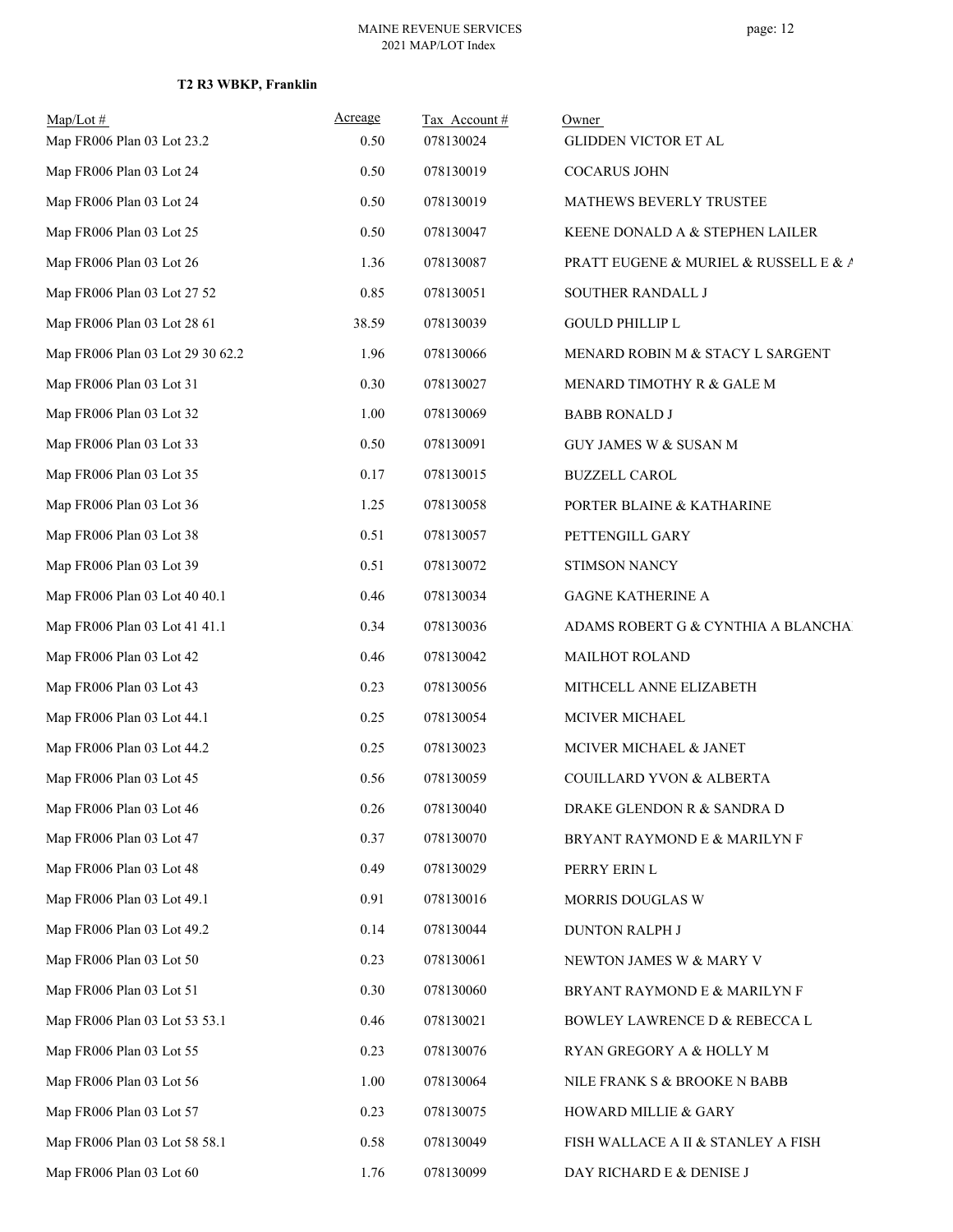| $Map/Lot \#$                | Acreage | Tax Account # | Owner                                |
|-----------------------------|---------|---------------|--------------------------------------|
| Map FR006 Plan 03 Lot 61.1  | 2.40    | 078130126     | BRYANT RAYMOND E & RHONDA J          |
| Map FR006 Plan 03 Lot 62    | 7.90    | 078130105     | <b>LEAVITT STEPHEN R &amp; TRACY</b> |
| Map FR006 Plan 03 Lot 62.1  | 6.40    | 078130106     | <b>MORRIS GARY &amp; PATRICIA</b>    |
| Map FR006 Plan 03 Lot 62.11 | 6.00    | 078130108     | YOULAND KELVIN I & DAWN A            |
| Map FR006 Plan 03 Lot 62.12 | 3.50    | 078130112     | YOULAND KELVIN & DAWN                |
| Map FR006 Plan 03 Lot 62.3  | 0.57    | 078130071     | <b>CROCKER RICHARD A</b>             |
| Map FR006 Plan 03 Lot 62.4  | 0.46    | 078130017     | <b>CROCKER RICHARD A</b>             |
| Map FR006 Plan 03 Lot 62.5  | 6.00    | 078130113     | YOULAND KURT R & KAREN G             |
| Map FR006 Plan 03 Lot 62.6  | 2.00    | 078130120     | YOULAND KURT & KAREN                 |
| Map FR006 Plan 03 Lot 63    | 1.00    | 078130109     | WARD KIM & JERRY FLAGG JR &          |
| Map FR006 Plan 03 Lot 65    | 11.16   | 078130116     | <b>LECOURS DONALD J</b>              |
| Map FR006 Plan 03 Lot 65.1  | 1.34    | 078130121     | PARSONS MALCOLM E                    |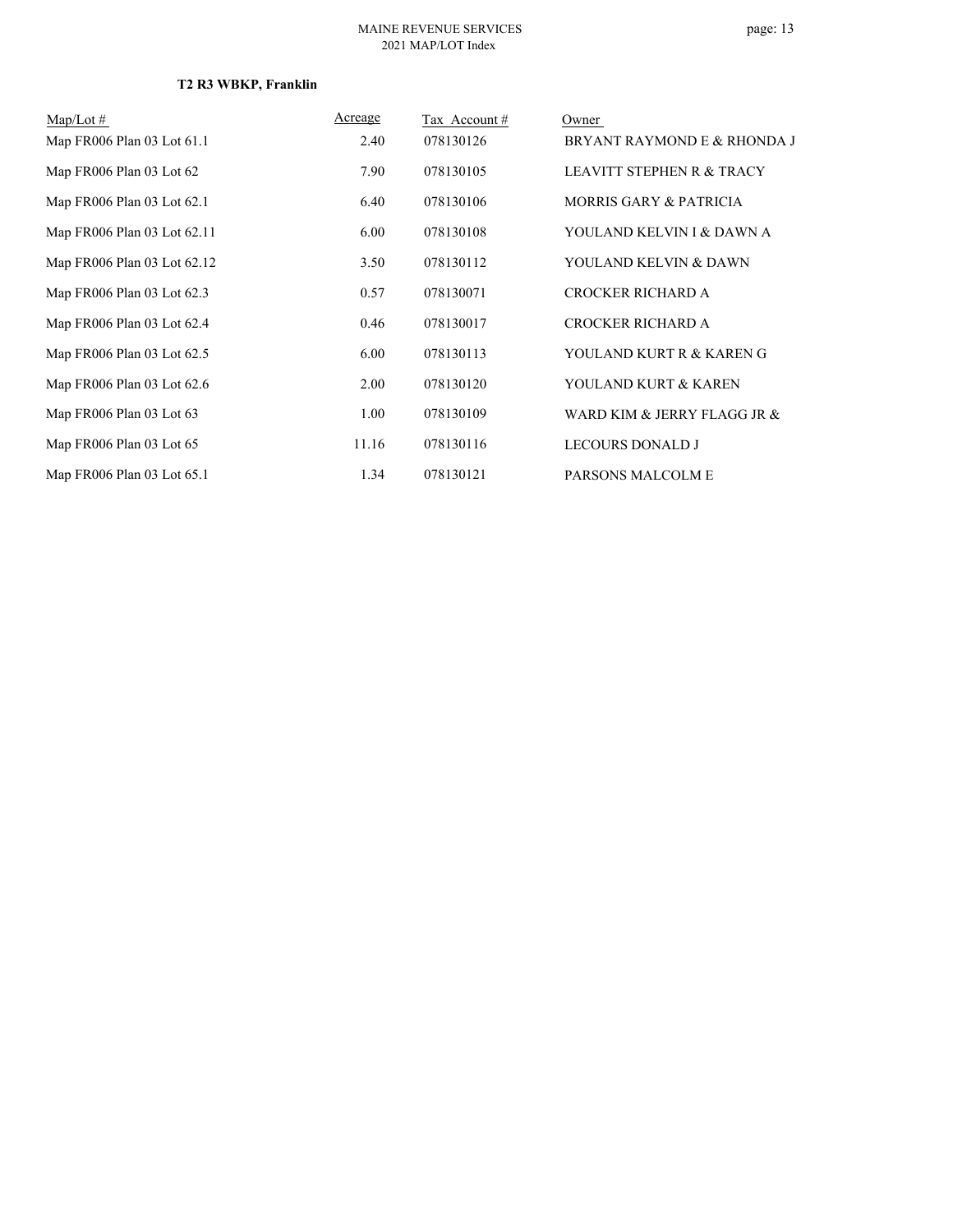| $Map/Lot \#$              | Acreage   | Tax Account# | Owner                                 |
|---------------------------|-----------|--------------|---------------------------------------|
| Map FR007 Plan 01 Lot 1   | 598.00    | 078060009    | PHILLIPS JANE A                       |
| Map FR007 Plan 01 Lot 1.1 | 136.00    | 078060045    | DEUTSCH DAVID A & CARL TRUSTEES       |
| Map FR007 Plan 01 Lot 2   | 24.70     | 078060024    | LEWIS EDWIN H TRUSTEE                 |
| Map FR007 Plan 01 Lot 3   | 21.00     | 078060006    | WALTERS JOHN J JR & GERALDINE A TRUST |
| Map FR007 Plan 01 Lot 4   | 0.00      | 078060003    | PALMER BOBBI-JEAN & SHANE T SLICER    |
| Map FR007 Plan 01 Lot 4   | 11,508.86 | 078060014    | PHILLIPS ARTICLE 8 LLC                |
| Map FR007 Plan 01 Lot 4   | 0.00      | 078060039    | PINGREE ASSOCIATES INC                |
| Map FR007 Plan 01 Lot 4   | 0.00      | 078060042    | INGRAHAM TIMOTHY & JOAN               |
| Map FR007 Plan 01 Lot 4.1 | 0.00      | 078060001    | <b>ALLEN ROBERT</b>                   |
| Map FR007 Plan 01 Lot 4.1 | 0.00      | 078060040    | WILBUR ROBERT W                       |
| Map FR007 Plan 01 Lot 4.1 | 2,486.61  | 078060047    | STEPHEN PHILLIPS MEMORIAL SCHOLARSH   |
| Map FR007 Plan 01 Lot 4.2 | 1,292.00  | 078060049    | PHILLIPS 1973 - APW LLC               |
| Map FR007 Plan 01 Lot 4.3 | 1,570.00  | 078060050    | PHILLIPS 1973 - JAP LLC               |
| Map FR007 Plan 01 Lot 5   | 3,226.00  | 078060048    | NORTHEAST TIMBERLAND LLC              |
| Map FR007 Plan 01 Lot 6   | 0.00      | 078060002    | CENTRAL MAINE POWER CO                |
| Map FR007 Plan 01 Lot 7   | 0.00      | 078060004    | KENNEBAGO LAKE CAMPS INC              |
| Map FR007 Plan 01 Lot 7   | 957.27    | 078060019    | KENNEBAGO LAKE CAMPS INC              |
| Map FR007 Plan 01 Lot 7   | 957.27    | 078060019    | <b>MAINE STATE OF</b>                 |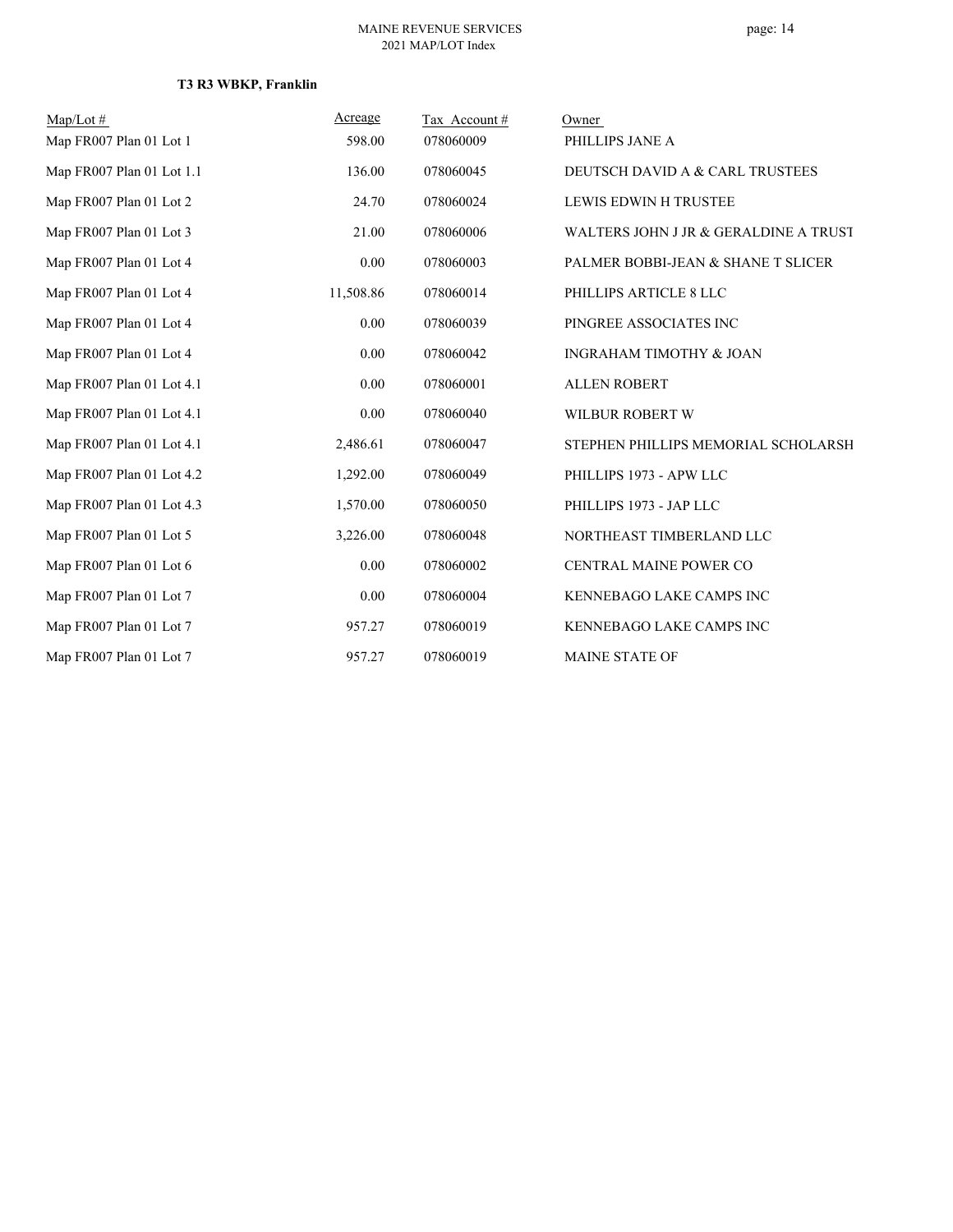| $Map/Lot \#$            | Acreage   | Tax Account # | Owner                             |
|-------------------------|-----------|---------------|-----------------------------------|
| Map FR008               | 0.00      | 078250001P    | TIM POND WILDERNESS CAMPS         |
| Map FR008 Plan 01 Lot 1 | 26,223.00 | 078250001     | BAYROOT LLC                       |
| Map FR008 Plan 01 Lot 1 | 0.00      | 078250003     | TIM POND WILDERNESS CAMPS         |
| Map FR008 Plan 01 Lot 1 | 0.00      | 078250004     | <b>TITCOMB AMY</b>                |
| Map FR008 Plan 01 Lot 1 | 0.00      | 078250005     | BAYROOT LLC                       |
| Map FR008 Plan 01 Lot 1 | 0.00      | 078250006     | <b>BLUETREE LAND HOLDINGS LLC</b> |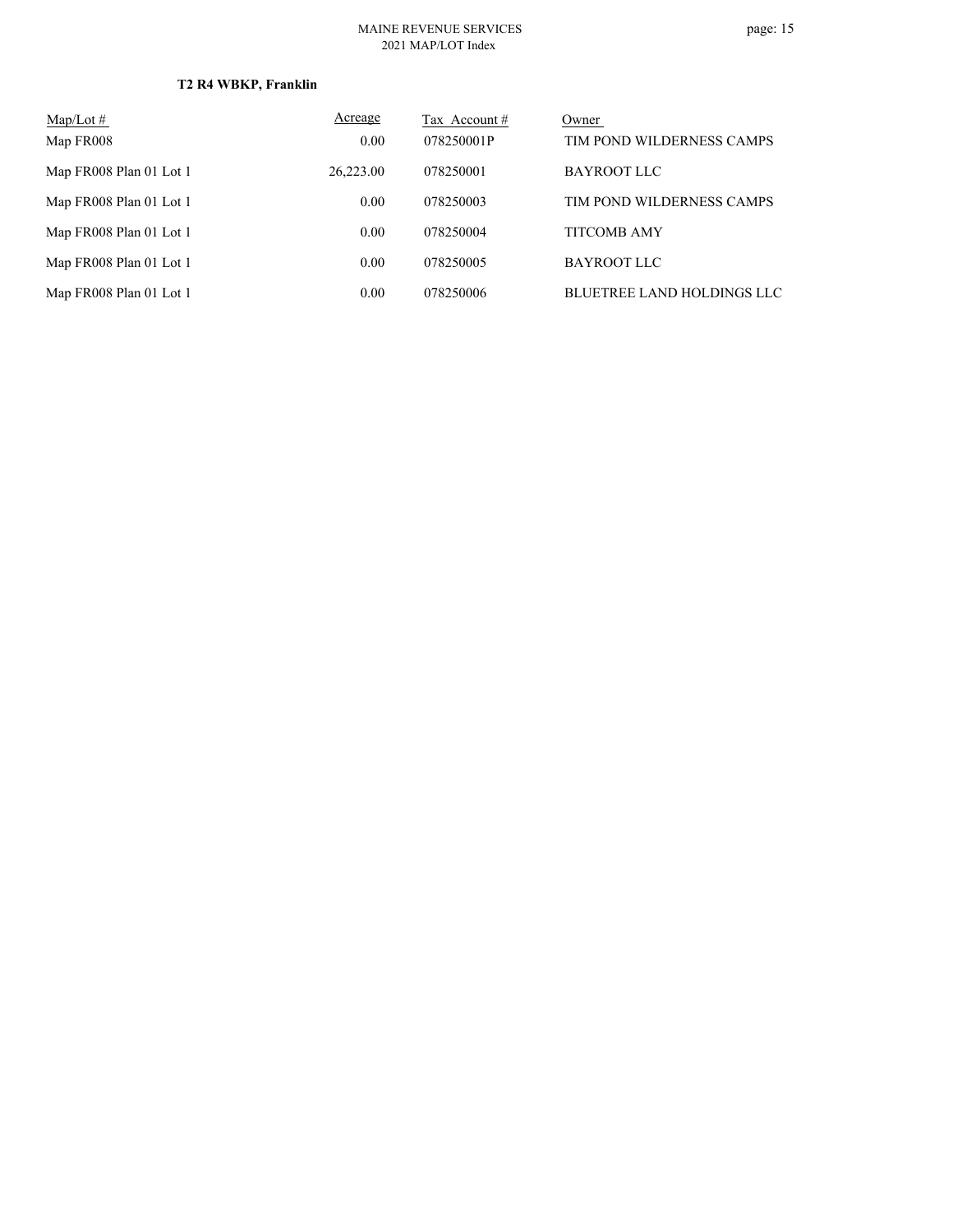# **T3 R4 WBKP, Franklin**

| Map/Lot#<br>Map FR009         | Acreage<br>0.00 | Tax Account#<br>078230011 | Owner<br>CENTRAL MAINE POWER CO      |
|-------------------------------|-----------------|---------------------------|--------------------------------------|
| Map FR009                     | 0.00            | 078230011P                | GRANTS KENNEBAGO LAKE CAMPS INC      |
| Map FR009                     | 0.00            | 078230021P                | KENNEBAGO HYDRO CORP                 |
| Map FR009 Plan 01 Lot 1 1.2 2 | 368.00          | 078230073                 | UNION WATER POWER CO                 |
| Map FR009 Plan 01 Lot 3 5 6   | 25,520.69       | 078230008                 | <b>BAYROOT LLC</b>                   |
| Map FR009 Plan 01 Lot 3       | 0.00            | 078230016                 | <b>BAYROOT LLC</b>                   |
| Map FR009 Plan 01 Lot 3       | 0.00            | 078230085                 | MILLER MICHAEL M & KENNETH H MAGOO!  |
| Map FR009 Plan 01 Lot 3       | 0.00            | 078230094                 | KENNEBAGO LAKE CAMP OWNERS ASSOC     |
| Map FR009 Plan 01 Lot 4       | 0.00            | 078230024                 | KASPRZAK STEPHEN M & PAULA J         |
| Map FR009 Plan 01 Lot 4       | 0.00            | 078230031                 | GRANTS KENNEBAGO LAKE CAMPS INC      |
| Map FR009 Plan 01 Lot 4       | 0.00            | 078230058                 | SWAN JOHN G                          |
| Map FR009 Plan 01 Lot 4       | 0.00            | 078230074                 | HAEMMERLE ROBERT & MINDY WENKERT     |
| Map FR009 Plan 01 Lot 4       | 0.00            | 078230084                 | <b>LEWIS EDWIN</b>                   |
| Map FR009 Plan 01 Lot 4       | 46.66           | 078232001                 | MAINE STATE OF                       |
| Map FR009 Plan 01 Lot 39      | 4.38            | 078230080                 | SPENCER RICHARD A & ALICE B TRUSTEE  |
| Map FR009 Plan 02 Lot 1 2     | 2.43            | 078230043                 | LINDQUIST WILLIAM GAMMON, LESLIE S M |
| Map FR009 Plan 02 Lot 3.1     | 0.53            | 078230010                 | ULLMAN JAMES R & JUDITH R            |
| Map FR009 Plan 02 Lot 3.2     | 0.60            | 078230056                 | KING III ANGUS S & CATHERINE M       |
| Map FR009 Plan 02 Lot 4       | 1.23            | 078230036                 | JOHNSON MICHAEL D                    |
| Map FR009 Plan 02 Lot 5       | 1.46            | 078230030                 | <b>GIMBEL JENNIFER WARREN</b>        |
| Map FR009 Plan 02 Lot 6       | 1.38            | 078230040                 | WHITESELL FRANK C                    |
| Map FR009 Plan 02 Lot 7       | 0.68            | 078230025                 | LUCAS JOHN HARLAND & REBECCA JANE W  |
| Map FR009 Plan 02 Lot 8 9     | 0.56            | 078230067                 | PERAINO LOIS R                       |
| Map FR009 Plan 02 Lot 10      | 0.64            | 078230005                 | STINSON ELLEN K & WALTER P TTEE      |
| Map FR009 Plan 02 Lot 11      | 0.34            | 078230076                 | CHERNEFF JONATHAN M                  |
| Map FR009 Plan 02 Lot 12      | 0.53            | 078230077                 | THOMPSON NATHANIEL P                 |
| Map FR009 Plan 02 Lot 13      | 0.80            | 078230052                 | THOMPSON NATHANIEL P                 |
| Map FR009 Plan 02 Lot 14      | 0.56            | 078230019                 | CRANSTON CATHERINE M & RICHARD R     |
| Map FR009 Plan 02 Lot 14.1    | $0.02\,$        | 078230109                 | MCLAUGHLIN CHARLES H IV & SUSAN E    |
| Map FR009 Plan 02 Lot 15 16   | 1.25            | 078230012                 | CLUNIE WARREN MARSHAL & JANE E TTEE  |
| Map FR009 Plan 02 Lot 17      | 0.50            | 078230035                 | BLUNT JOHN & CAROLYN                 |
| Map FR009 Plan 02 Lot 18 19   | 1.37            | 078230100                 | BREWER RAMONA                        |
| Map FR009 Plan 02 Lot 20      | 0.89            | 078230049                 | MIRAK EDWARD                         |
| Map FR009 Plan 02 Lot 21 22.2 | 1.19            | 078230075                 | ZAMBELLO LOUIS V & LINDSEY E RUSTAD  |
| Map FR009 Plan 02 Lot 22.1    | 0.48            | 078230060                 | KELLER ADAM & MARCIA PIAMPIANO KELI  |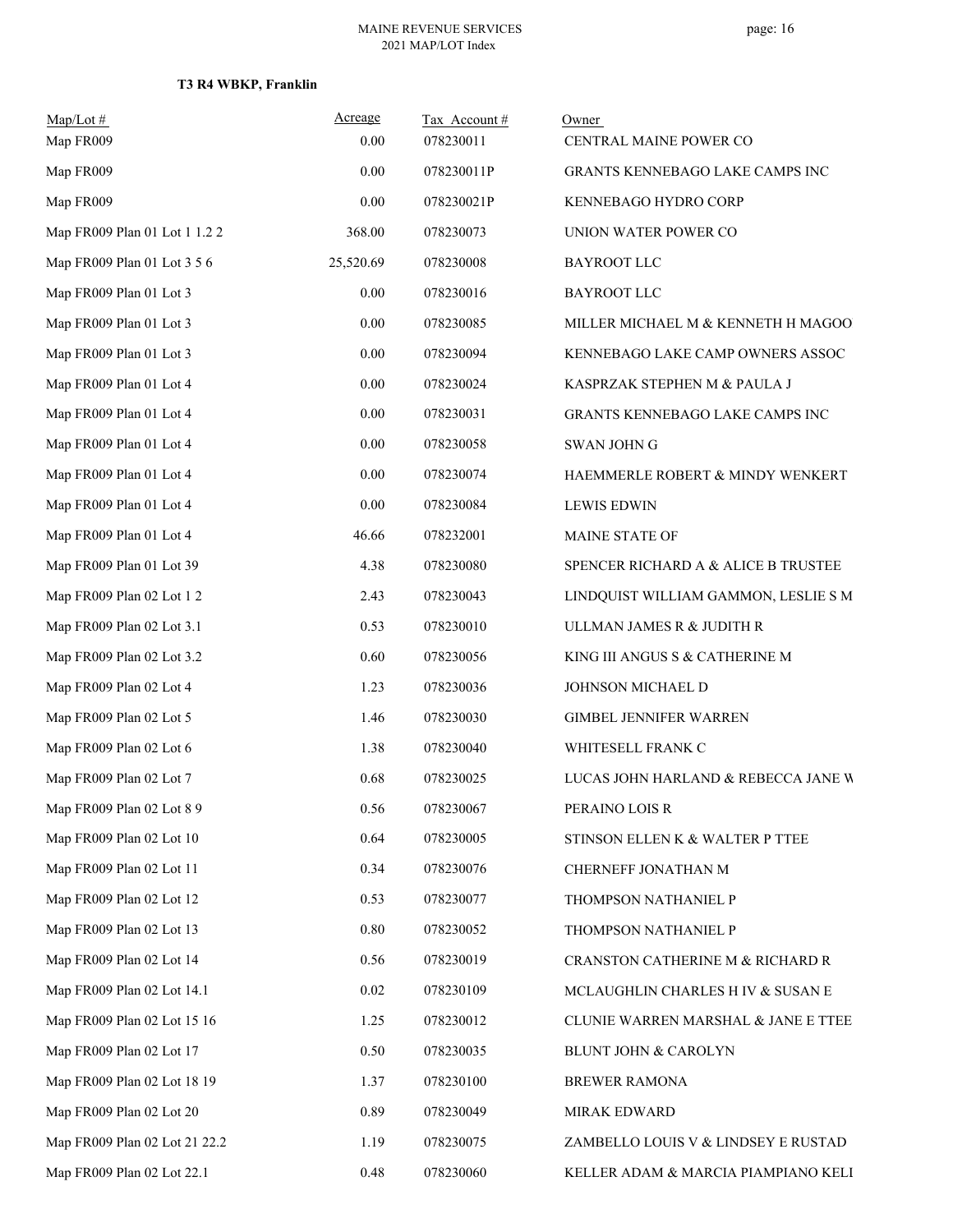# **T3 R4 WBKP, Franklin**

| $Map/Lot$ #<br>Map FR009 Plan 02 Lot 23       | Acreage<br>0.76 | Tax Account#<br>078230018 | Owner<br>LUKENS JAMES W & MARGARET CONNELL |
|-----------------------------------------------|-----------------|---------------------------|--------------------------------------------|
|                                               |                 |                           |                                            |
| Map FR009 Plan 02 Lot 24 25                   | 3.40            | 078230050                 | MOYNIHAN MICHAEL T & MATTHEW P & PE        |
| Map FR009 Plan 02 Lot 26                      | 1.75            | 078230026                 | FULLER ROBERT F & LINDA L TRUSTEES         |
| Map FR009 Plan 02 Lot 27                      | 1.00            | 078230020                 | FULLER LINDA L & ROBERT TRUSTEES           |
| Map FR009 Plan 02 Lot 29                      | 1.10            | 078230081                 | WATSON MICHAEL L JR                        |
| Map FR009 Plan 03 Lot 1                       | 0.55            | 078230039                 | ANDERSON DEVIN J & CYNTHIA J               |
| Map FR009 Plan 03 Lot 1                       | $0.00\,$        | 078230093                 | KENNEBAGO LAKE CAMP OWNERS ASSOC           |
| Map FR009 Plan 03 Lot 1.1                     | 1.00            | 078230113                 | CARLETON KEVIN E & JEFFREY C RICHARD:      |
| Map FR009 Plan 03 Lot 1.2 1.7                 | 9.50            | 078230088                 | KENNEBAGO HYDRO CORP                       |
| Map FR009 Plan 03 Lot 1.21                    | 0.54            | 078230086                 | HALEY DAVID L; E SCOTT MILLBURY; RICH      |
| Map FR009 Plan 03 Lot 1.3                     | 0.50            | 078230091                 | CHADBOURNE MARK W & LORI SANSOUCY          |
| Map FR009 Plan 03 Lot 1.4 3 14 17 20 21<br>23 | 3.54            | 078230101                 | UNION WATER POWER CO                       |
| Map FR009 Plan 03 Lot 1.5                     | 0.77            | 078230111                 | FIVEK RICHARD A TRUSTEE                    |
| Map FR009 Plan 03 Lot 1.6                     | 1.16            | 078230114                 | <b>JACKSON PAUL</b>                        |
| Map FR009 Plan 03 Lot 2                       | 0.90            | 078230027                 | LAURENT BREHON C & BRET C TRUSTEES         |
| Map FR009 Plan 03 Lot 3                       | $0.00\,$        | 078230055                 | PENDLETON MARYANN                          |
| Map FR009 Plan 03 Lot 4                       | 0.52            | 078230014                 | COBB JAMES R JR                            |
| Map FR009 Plan 03 Lot 5                       | 0.69            | 078230032                 | <b>GRANT DAVID &amp; ROBERT CATSAVAS</b>   |
| Map FR009 Plan 03 Lot 6                       | 0.45            | 078230022                 | MOYNIHAN PETER J & KAREN S TRUSTEES        |
| Map FR009 Plan 03 Lot 7                       | 0.46            | 078230028                 | <b>FURBUSH CHARLES</b>                     |
| Map FR009 Plan 03 Lot 8                       | 0.53            | 078230065                 | MEIRS SHERRI K                             |
| Map FR009 Plan 03 Lot 9                       | 0.46            | 078230053                 | MEIRS MARY ANN                             |
| Map FR009 Plan 03 Lot 10                      | 0.45            | 078230062                 | FOGLIO DOUGLAS C SR & DOUGLAS C JR         |
| Map FR009 Plan 03 Lot 11                      | 0.45            | 078230033                 | GALLANT SUE P & DEBORAH A LANDREVIL        |
| Map FR009 Plan 03 Lot 12                      | 1.03            | 078230003                 | O'ROURKE THOMAS B                          |
| Map FR009 Plan 03 Lot 13                      | 0.46            | 078230023                 | DOUGLASS DUANE G                           |
| Map FR009 Plan 03 Lot 14                      | $0.00\,$        | 078230037                 | SARGENT GEORGE K III                       |
| Map FR009 Plan 03 Lot 15                      | 0.46            | 078230064                 | HOTELLING DAVID R                          |
| Map FR009 Plan 03 Lot 16                      | 0.73            | 078232003                 | NEMI GREGORY J                             |
| Map FR009 Plan 03 Lot 17                      | $0.00\,$        | 078230001                 | <b>SARGENT JENNIFER</b>                    |
| Map FR009 Plan 03 Lot 18                      | 0.70            | 078230083                 | LATHROP LLOYD L III                        |
| Map FR009 Plan 03 Lot 19                      | 0.87            | 078230015                 | CRITES WALTER W III & LISA M ST. HILIAIRI  |
| Map FR009 Plan 03 Lot 21                      | 0.00            | 078232002                 | FOURNIER RICHARD P & MICHAEL T COUCH       |
| Map FR009 Plan 03 Lot 22                      | 1.16            | 078232005                 | NEMI RICHARD & NOREEN                      |
| Map FR009 Plan 04 Lot 15                      | 1.65            | 078230112                 | WATSON DAVID M                             |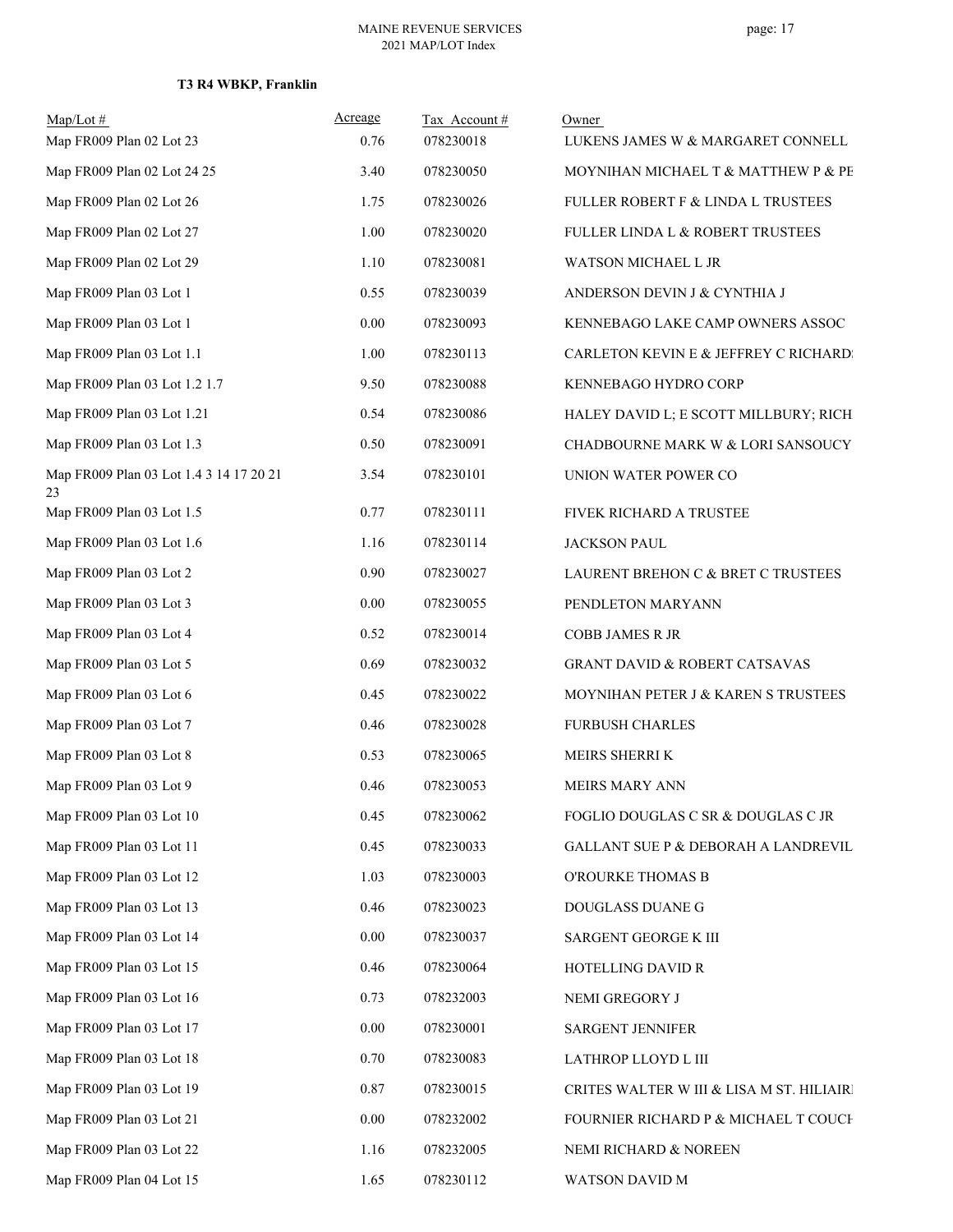# **T3 R4 WBKP, Franklin**

| $Map/Lot \#$                  | Acreage  | Tax Account# | Owner                                    |
|-------------------------------|----------|--------------|------------------------------------------|
| Map FR009 Plan 04 Lot 16      | 0.92     | 078230078    | ALDRICH RALPH E & NANCY C TTEE           |
| Map FR009 Plan 04 Lot 17 17.1 | 2.60     | 078230082    | BREWER HAROLD & RAMONA                   |
| Map FR009 Plan 04 Lot 18      | 0.92     | 078230072    | WHITE ELEANOR T & WILLIS A               |
| Map FR009 Plan 04 Lot 19 19.1 | 3.30     | 078230069    | HAMMOND REGINALD R & JANET C WAUGA       |
| Map FR009 Plan 04 Lot 20      | 0.71     | 078230104    | HAMMOND REGINALD R & JANET C WAUGA       |
| Map FR009 Plan 04 Lot 22      | 0.92     | 078230042    | SIROIS MICHAEL E & SUSANNE               |
| Map FR009 Plan 04 Lot 23      | 0.00     | 078230057    | HOULE TERRANCE                           |
| Map FR009 Plan 04 Lot 24      | 1.05     | 078230070    | AGNEW CHARLES D JR                       |
| Map FR009 Plan 04 Lot 25      | 1.18     | 078230079    | WATERMAN LITTLE KENNEBAGO CAMP LLO       |
| Map FR009 Plan 04 Lot 26      | 1.29     | 078230004    | SODERLAND DIANE & CARL A TTEE            |
| Map FR009 Plan 04 Lot 27      | 0.92     | 078230071    | <b>COLEMAN LINDA A &amp; JOHN R TTEE</b> |
| Map FR009 Plan 04 Lot 28      | 0.92     | 078230029    | SMITH MARK E & MARYBETH                  |
| Map FR009 Plan 04 Lot 29      | 0.36     | 078230041    | <b>BOWIE DAVID A &amp; SANDRA J</b>      |
| Map FR009 Plan 04 Lot 30      | $0.00\,$ | 078230048    | KENNEBAGO DIVIDE LLC                     |
| Map FR009 Plan 04 Lot 31      | 0.22     | 078230017    | ALLEN PAUL S & SCOTT TRAFTON             |
| Map FR009 Plan 04 Lot 32      | 0.92     | 078230021    | DAVIS JOAN M TTE                         |
| Map FR009 Plan 04 Lot 33      | 1.46     | 078230066    | WARREN JOHN C & LAURA APPELL-WARRE       |
| Map FR009 Plan 04 Lot 34      | 0.92     | 078230038    | WARREN ETHAN R A & AMANDA P A            |
| Map FR009 Plan 04 Lot 35      | 1.49     | 078230002    | WARREN LAURA P APPELL & JOHN C           |
| Map FR009 Plan 04 Lot 36      | 0.91     | 078230061    | PRICE MICHAEL J                          |
| Map FR009 Plan 04 Lot 37      | 0.92     | 078230068    | <b>GOSS BRENDA N</b>                     |
| Map FR009 Plan 04 Lot 38      | 0.00     | 078230063    | SHARPE ANDREW & SUSAN WYKA               |
| Map FR009 Plan 04 Lot 40 41   | 18.42    | 078230046    | NOYES BRIAN H & EUGENIE S FRANCINE       |
| Map FR009 Plan 04 Lot 42      | 51.00    | 078232004    | SPENCER RICHARD A & ALICE B TRUSTEE      |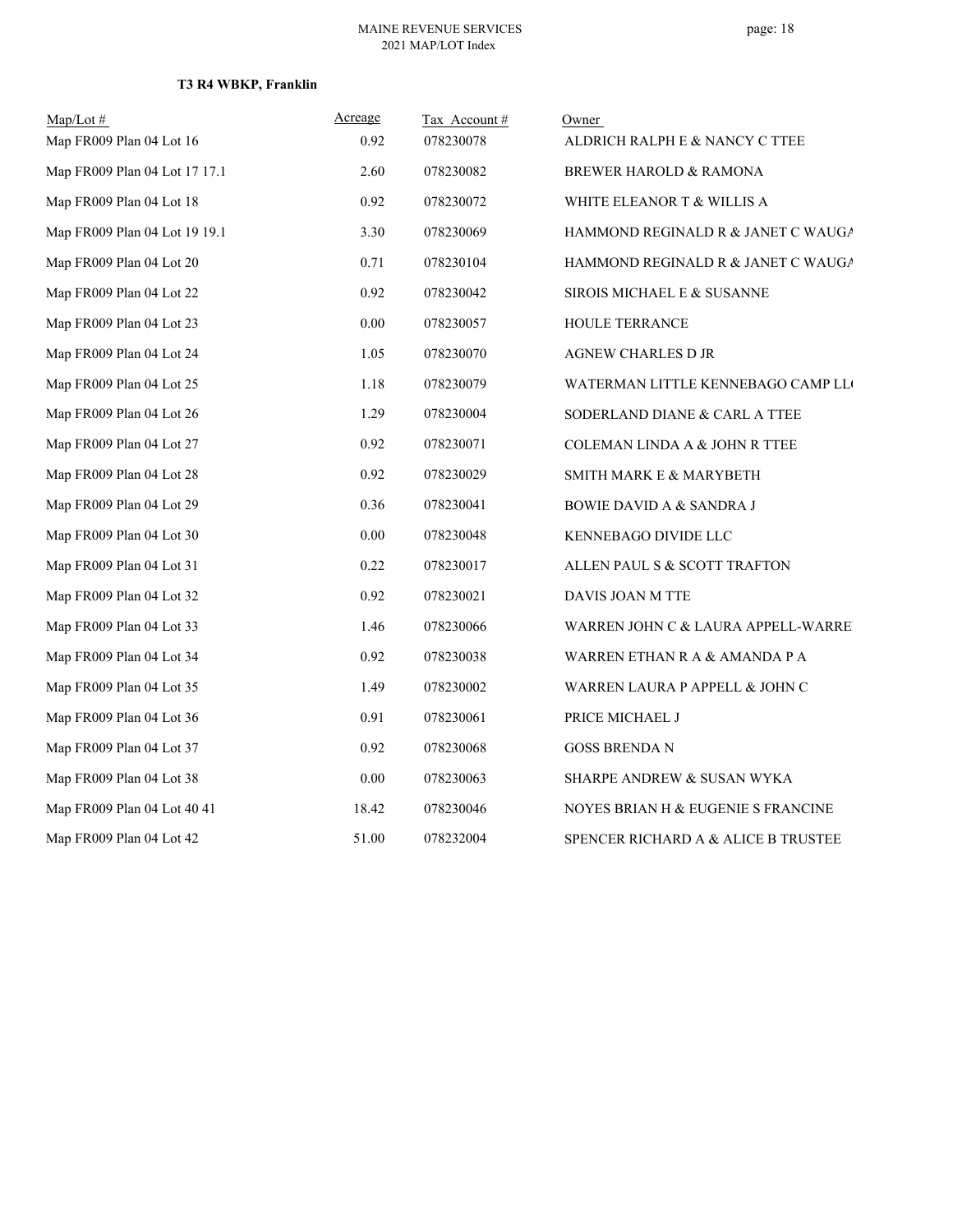# **T1 R5 WBKP, Franklin**

| $Map/Lot$ #<br>Map FR010        | Acreage<br>0.00 | Tax Account#<br>078110047 | Owner<br>CENTRAL MAINE POWER CO        |
|---------------------------------|-----------------|---------------------------|----------------------------------------|
| Map FR010 Plan 01 Lot 1         | 0.00            | 078110003                 | MCKIRRYHER GREG                        |
| Map FR010 Plan 01 Lot 1         | 0.00            | 078110020                 | SPEAR JAMISON R & ALFLOYD G LADD       |
| Map FR010 Plan 01 Lot 1 2 3 4 5 | 23,519.00       | 078110030                 | URSA MAJOR LLC                         |
| Map FR010 Plan 01 Lot 1         | 0.00            | 078110033                 | <b>NBJ CAMP</b>                        |
| Map FR010 Plan 01 Lot 1         | 1.28            | 078110045                 | <b>BBC LAND LLC</b>                    |
| Map FR010 Plan 01 Lot 1         | 0.00            | 078110046                 | TRANSCANADA MAINE WIND DEV INC         |
| Map FR010 Plan 01 Lot 1.1       | 1.11            | 078110013                 | MORRIS JOHN B                          |
| Map FR010 Plan 01 Lot 1.2       | 1.85            | 078110010                 | HOLT ROBERT & ETHEL                    |
| Map FR010 Plan 01 Lot 1.3       | 4.50            | 078110028                 | CARRIER MICHAELF & PETER N, & CHRISTP. |
| Map FR010 Plan 01 Lot 1.4       | $0.00\,$        | 078110003P                | TEA POND LODGE & CABINS LLC            |
| Map FR010 Plan 01 Lot 1.4       | 42.25           | 078110040                 | TEA POND LODGE & CABINS LLC            |
| Map FR010 Plan 01 Lot 2.1       | 2.00            | 078110007                 | KEI (MAINE) POWER MGMT (I) LLC         |
| Map FR010 Plan 01 Lot 2.2       | 1.24            | 078110014                 | JORDAN KEITH L                         |
| Map FR010 Plan 01 Lot 2.3       | 1.59            | 078110019                 | SHADAGEE FALLS CLUB LLC                |
| Map FR010 Plan 01 Lot 2.4       | 1.57            | 078110011                 | DONNELLY DAVID A & SANDRA K            |
| Map FR010 Plan 01 Lot 2.5       | 1.66            | 078110044                 | ROY JAMIE M & CATHY A                  |
| Map FR010 Plan 01 Lot 2.7       | 1.15            | 078110042                 | REID DAVID H TRUSTEE, DAVID H REID TRU |
| Map FR010 Plan 01 Lot 3         | 1.18            | 078110001                 | <b>CURREN ANNE E</b>                   |
| Map FR010 Plan 01 Lot 3         | $0.00\,$        | 078110005                 | POULIN PAUL M                          |
| Map FR010 Plan 01 Lot 3         | 1.02            | 078110006                 | JORDAN JOHN S & KIMBERLEY A            |
| Map FR010 Plan 01 Lot 3         | 0.00            | 078110012                 | SMALL TIMOTHY & CATHY                  |
| Map FR010 Plan 01 Lot 3         | $0.00\,$        | 078110015                 | <b>MAINS JENNIFER</b>                  |
| Map FR010 Plan 01 Lot 3         | $0.00\,$        | 078110016                 | WOODBREY BRADLEY                       |
| Map FR010 Plan 01 Lot 3.1       | 2.32            | 078110009                 | CHASE POND LLC                         |
| Map FR010 Plan 01 Lot 3.2       | 1.03            | 078110002                 | IRELAND JOHN M & LORI L                |
| Map FR010 Plan 01 Lot 3.3       | 1.15            | 078110034                 | SMITH MARK L & STEPHANIE L DUNN        |
| Map FR010 Plan 01 Lot 3.4       | 1.26            | 078110035                 | FRANCOEUR DAVID A & JOLENE M           |
| Map FR010 Plan 01 Lot 3.6       | 1.13            | 078110004                 | ROYALL JANICE M                        |
| Map FR010 Plan 01 Lot 3.7       | 1.13            | 078110021                 | ROYALL JANICE M                        |
| Map FR010 Plan 01 Lot 6         | 1.00            | 078110032                 | KING & BARTLETT INC                    |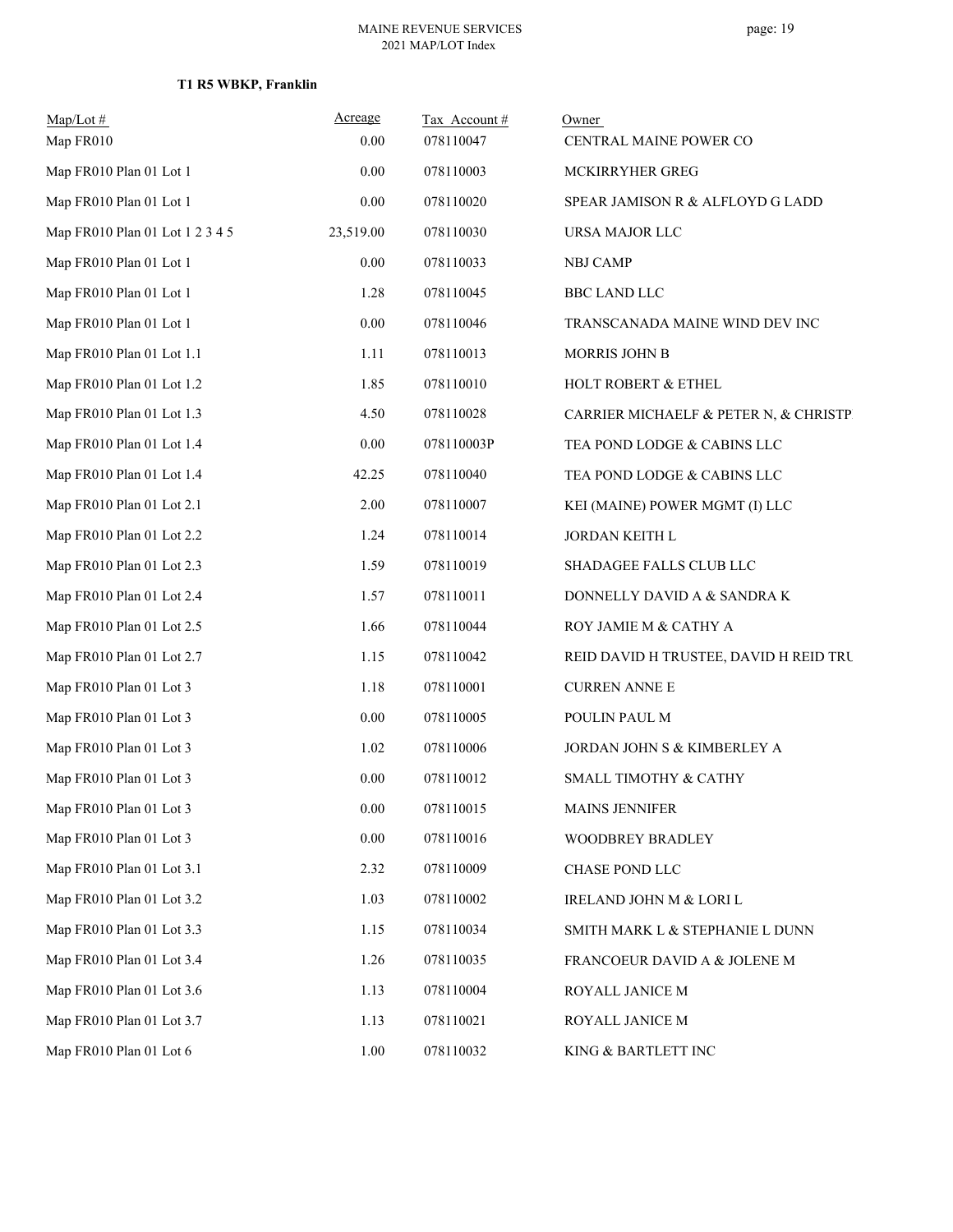| $Map/Lot \#$<br>Map FR011 | Acreage<br>0.00 | Tax Account#<br>078012003 | Owner<br>CENTRAL MAINE POWER CO       |
|---------------------------|-----------------|---------------------------|---------------------------------------|
| Map FR011 Plan 01 Lot 1   | 0.64            | 078010001                 | THE ALLAIRE REVOCABLE TRUST           |
| Map FR011 Plan 01 Lot 1.1 | 23,027.00       | 078012001                 | PENOBSCOT INDIAN NATION               |
| Map FR011 Plan 01 Lot 1.1 | $0.00\,$        | 078012002                 | PENOBSCOT INDIAN NATION               |
| Map FR011 Plan 01 Lot 2   | 0.63            | 078010038                 | SMITH MICHAEL A & BETH A              |
| Map FR011 Plan 01 Lot 2.1 | 1,103.50        | 078010005                 | <b>BAYROOT LLC</b>                    |
| Map FR011 Plan 01 Lot 3   | 1.10            | 078010033                 | JACKSON DENNIS M & BARRY W            |
| Map FR011 Plan 01 Lot 4   | 0.62            | 078010049                 | STACK WILMA ANN                       |
| Map FR011 Plan 01 Lot 5   | 0.94            | 078010051                 | WINANT JODY R & HEIDI WARD            |
| Map FR011 Plan 01 Lot 6   | 0.30            | 078010011                 | TALBOT CHRISTOPHER G & DAVID W        |
| Map FR011 Plan 01 Lot 7   | 0.57            | 078010006                 | CARPENTER HAROLD                      |
| Map FR011 Plan 01 Lot 8   | 0.48            | 078010007                 | ANDERSON PAULA JUTTING, CYNTHIA JEAN  |
| Map FR011 Plan 01 Lot 9   | 0.57            | 078010004                 | BEEDY CONSTANCE A                     |
| Map FR011 Plan 01 Lot 10  | 0.52            | 078010008                 | CHUTE STEVEN C ET AL                  |
| Map FR011 Plan 01 Lot 11  | 0.53            | 078010016                 | DEARNLEY FRANK C II                   |
| Map FR011 Plan 01 Lot 12  | 0.43            | 078010055                 | HUNTER JAMES N                        |
| Map FR011 Plan 01 Lot 13  | 0.52            | 078010012                 | PEPIN DONNA & CLAUDE                  |
| Map FR011 Plan 01 Lot 14  | 0.57            | 078010061                 | LATHAM HAROLD W & NANCY L             |
| Map FR011 Plan 01 Lot 15  | 0.53            | 078010037                 | REITZE JARED C & SHANE F              |
| Map FR011 Plan 01 Lot 16  | 0.54            | 078010036                 | KENISTON FLOYD F & EVANGELINE A ET AI |
| Map FR011 Plan 01 Lot 17  | 0.67            | 078010018                 | MEECH DIANE PER REP                   |
| Map FR011 Plan 01 Lot 18  | 0.61            | 078010057                 | TOBIN TERENCE, TIMOTHY & THOMAS       |
| Map FR011 Plan 01 Lot 19  | 1.57            | 078010059                 | <b>BARNABY GILBERT J JR</b>           |
| Map FR011 Plan 01 Lot 20  | 0.40            | 078010028                 | <b>BUBIER MICHAEL O</b>               |
| Map FR011 Plan 01 Lot 21  | 0.42            | 078010053                 | ST JEAN DOUGLAS P & SCOTT J           |
| Map FR011 Plan 01 Lot 22  | 0.46            | 078010010                 | SHAW DANIEL LEE                       |
| Map FR011 Plan 01 Lot 23  | 0.48            | 078010046                 | KRAUTH WAYNE C & DEAN R               |
| Map FR011 Plan 01 Lot 24  | 0.50            | 078010060                 | WILSON CHARLES N                      |
| Map FR011 Plan 01 Lot 25  | 1.13            | 078010079                 | DEVOE LEWIS & DEBORAH                 |
| Map FR011 Plan 01 Lot 26  | 0.66            | 078010002                 | CANNING CAROLE F                      |
| Map FR011 Plan 01 Lot 27  | 0.40            | 078010032                 | <b>CLARK RONALD</b>                   |
| Map FR011 Plan 01 Lot 28  | 0.34            | 078010019                 | RICHARDSON JEFFREY & RICHARD E II PR  |
| Map FR011 Plan 01 Lot 29  | 0.57            | 078010056                 | HAWK ROBERT G & LISE M                |
| Map FR011 Plan 01 Lot 30  | 0.64            | 078010029                 | HOISINGTON STEVEN & JAMES SCOTT       |
| Map FR011 Plan 01 Lot 31  | 0.43            | 078010050                 | LAMB WALTER JR                        |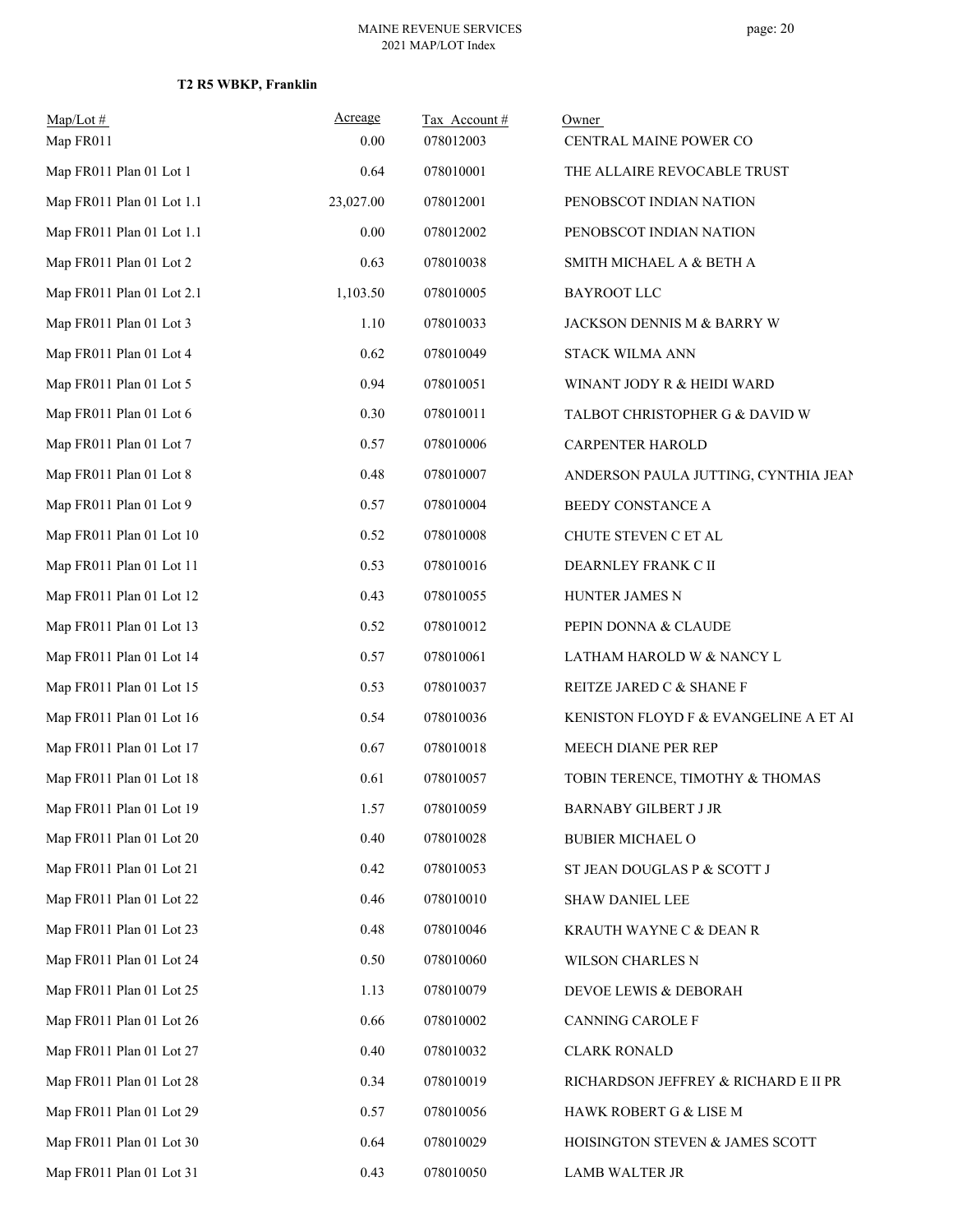| $Map/Lot \#$                   | Acreage | Tax Account# | Owner                                 |
|--------------------------------|---------|--------------|---------------------------------------|
| Map FR011 Plan 01 Lot 32 60 61 | 4.94    | 078010070    | PENOBSCOT INDIAN NATION               |
| Map FR011 Plan 01 Lot 33       | 1.01    | 078010041    | MAHONEY BINH & TIMOTHY P              |
| Map FR011 Plan 01 Lot 34       | 0.49    | 078010030    | KNOX CARRIE A & TIMOTHY               |
| Map FR011 Plan 01 Lot 35       | 0.26    | 078010069    | PENOBSCOT INDIAN NATION               |
| Map FR011 Plan 01 Lot 36       | 4.22    | 078010062    | BEAMIS JAMES E & MARY J LEONARD       |
| Map FR011 Plan 01 Lot 38       | 0.35    | 078010003    | BATES ABEL J JR & J CLARK STIVERS     |
| Map FR011 Plan 01 Lot 39       | 0.71    | 078010009    | COBB DANIEL P & TIMOTHY W & JOHN M TI |
| Map FR011 Plan 01 Lot 40       | 0.74    | 078010020    | WARREN KYLES & SAMANTHA               |
| Map FR011 Plan 01 Lot 41       | 0.58    | 078010058    | COBB DAVID ET AL                      |
| Map FR011 Plan 01 Lot 42       | 0.91    | 078010044    | BURNHAM PATRICIA & H PAGE ET AL       |
| Map FR011 Plan 01 Lot 43       | 0.59    | 078010022    | DYER DONALD SR & PAULINE M            |
| Map FR011 Plan 01 Lot 44       | 0.53    | 078010042    | MCQUILLAN RORY M ET AL                |
| Map FR011 Plan 01 Lot 45       | 0.69    | 078010024    | ANDERSON PAUL RICHARD                 |
| Map FR011 Plan 01 Lot 46       | 0.67    | 078010026    | <b>GORDON TERRY &amp; DARRYL</b>      |
| Map FR011 Plan 01 Lot 47       | 0.50    | 078010071    | <b>BARNETT JASON &amp; GILBERT</b>    |
| Map FR011 Plan 01 Lot 48       | 0.73    | 078010027    | HIRST NORMAN & BARBARA M              |
| Map FR011 Plan 01 Lot 49       | 0.81    | 078010047    | FINLEY SHELLEY R & DAREN P RAINEY     |
| Map FR011 Plan 01 Lot 50       | 0.53    | 078010025    | GAUCH DOROTHY M                       |
| Map FR011 Plan 01 Lot 51       | 0.81    | 078010043    | OBRIEN DAVID & RENEE G                |
| Map FR011 Plan 01 Lot 52       | 0.62    | 078010031    | WILES BICKFORD L & TRACY L            |
| Map FR011 Plan 01 Lot 53       | 0.59    | 078010073    | BARKER JULIE A & ROBERT J JR          |
| Map FR011 Plan 01 Lot 54       | 0.66    | 078010054    | <b>SCHIFFEL PETER &amp; STEVEN</b>    |
| Map FR011 Plan 01 Lot 55       | 0.57    | 078010075    | RIVER CABIN PARTNERSHIP               |
| Map FR011 Plan 01 Lot 56       | 0.56    | 078010040    | MCCUBREY CAROL C, MARION F WHEELER,   |
| Map FR011 Plan 01 Lot 57       | 0.41    | 078010076    | RICKARD SHERRY L & MICHAEL R MCCUBR   |
| Map FR011 Plan 01 Lot 58       | 0.55    | 078010074    | <b>GAUCH HARRY R</b>                  |
| Map FR011 Plan 01 Lot 59       | 0.54    | 078010015    | DAMON JOAN & HOLLY BEAN TRUSTEES      |
| Map FR011 Plan 01 Lot 62       | 7.83    | 078010052    | ROUND MTN FISH & GAME CLUB            |
| Map FR011 Plan 01 Lot 63       | 1.00    | 078010077    | <b>SECORD THERESA</b>                 |
| Map FR011 Plan 01 Lot 64       | 1.00    | 078010078    | PENOBSCOT INDIAN NATION               |
| Map FR011 Plan 01 Lot 65       | 1.00    | 078010081    | PAUL EDWARD JAMES                     |
| Map FR011 Plan 01 Lot 66       | 1.20    | 078010082    | SAPPIER JAMES G                       |
| Map FR011 Plan 01 Lot 67       | 0.70    | 078010083    | MACPHEE HOPE                          |
| Map FR011 Plan 01 Lot 68       | 1.00    | 078010084    | MINOTY DAWN NEPTUNE                   |
| Map FR011 Plan 01 Lot 69       | 1.00    | 078010085    | PULLEN RICHARD O                      |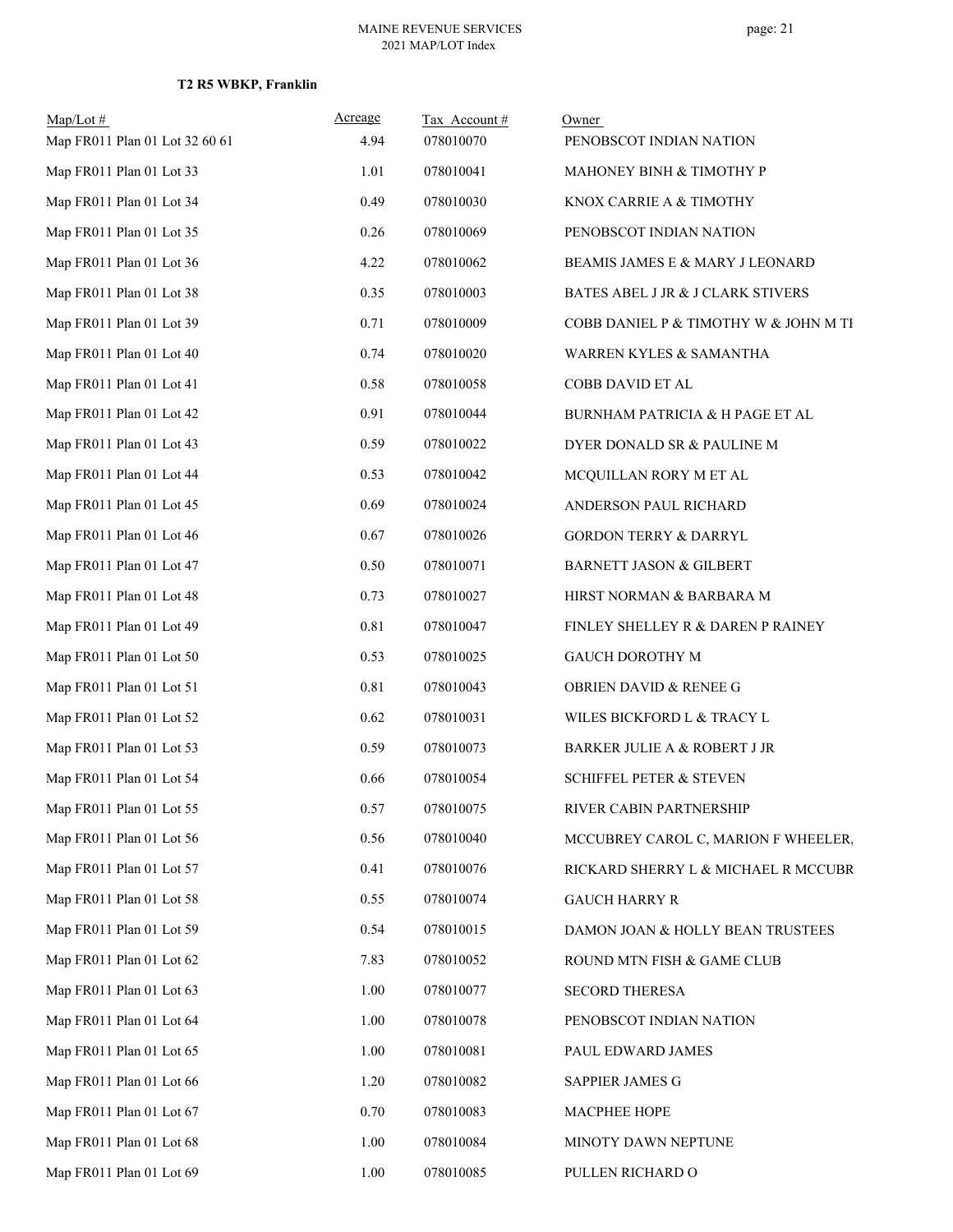Map/Lot #  $\frac{\text{Areage}}{\text{2x} + \text{Account}}$  0wner Map FR011 Plan 01 Lot 70 1.00 1.00 078010086 THOMPSON THERESA M

Acreage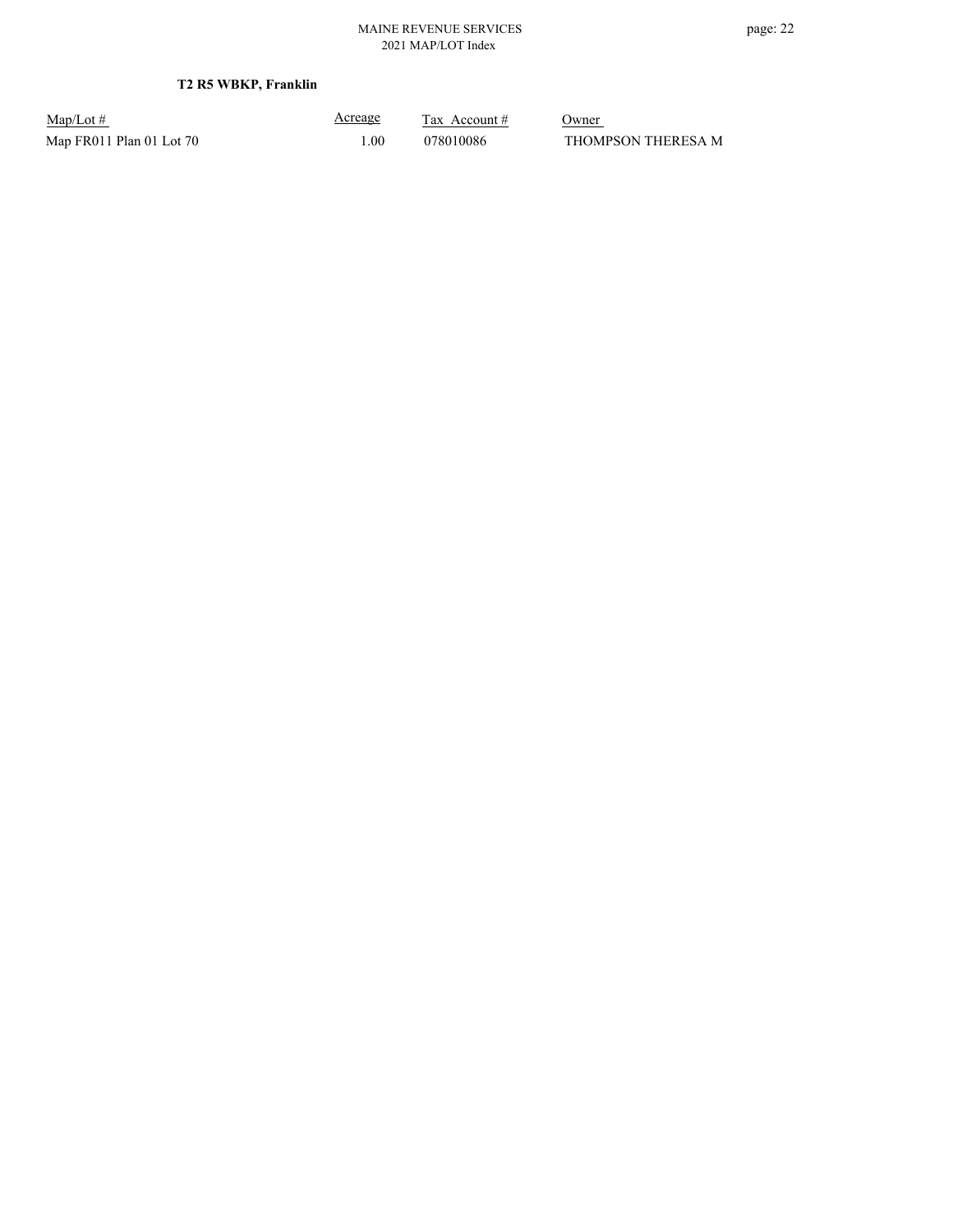# **T3 R5 WBKP, Franklin**

| $Map/Lot \#$<br>Map FR012       | Acreage<br>0.00 | Tax Account#<br>078210010P | Owner<br>MEGANTIC FISH & GAME CORP             |
|---------------------------------|-----------------|----------------------------|------------------------------------------------|
| Map FR012 Plan 01 Lot 1         | 23,792.34       | 078210002                  | URSA MAJOR LLC                                 |
| Map FR012 Plan 01 Lot 1         | 0.00            | 078210010                  | MEGANTIC FISH & GAME CORP                      |
| Map FR012 Plan 01 Lot 1         | 0.00            | 078210018                  | MEGANTIC FISH & GAME CORP                      |
| Map FR012 Plan 01 Lot 1         | 0.00            | 078210019                  | <b>DAVIS MARK A</b>                            |
| Map FR012 Plan 01 Lot 1.1       | 31.10           | 078210020                  | <b>ROUX DAVID</b>                              |
| Map FR012 Plan 01 Lot 1.2 1.3 2 | 146.50          | 078210009                  | MEGANTIC FISH & GAME CORP                      |
| Map FR012 Plan 01 Lot 2         | 0.00            | 078210001                  | WILLIAMS TIMOTHY P                             |
| Map FR012 Plan 01 Lot 2         | 0.00            | 078210004                  | <b>CHAPMAN JOHN</b>                            |
| Map FR012 Plan 01 Lot 2         | 0.00            | 078210005                  | <b>HARTZOG GRETCHEN</b>                        |
| Map FR012 Plan 01 Lot 2         | 0.00            | 078210006                  | <b>GRIMM STEPHEN K &amp; JOHNATHAN M WELL:</b> |
| Map FR012 Plan 01 Lot 2         | 0.00            | 078210007                  | LEACH EDWIN F II & DAVID & WILLIAM GAI         |
| Map FR012 Plan 01 Lot 2         | 0.00            | 078210008                  | <b>KILGUSS HOWARD</b>                          |
| Map FR012 Plan 01 Lot 2         | 0.00            | 078210011                  | TASE DON ET AL                                 |
| Map FR012 Plan 01 Lot 2         | 0.00            | 078210012                  | LEVERING WALTER B JR                           |
| Map FR012 Plan 01 Lot 2         | $0.00\,$        | 078210013                  | <b>FLUCK LINTON A</b>                          |
| Map FR012 Plan 01 Lot 2         | $0.00\,$        | 078210014                  | <b>METCALF PAMELA</b>                          |
| Map FR012 Plan 01 Lot 2         | 0.00            | 078210015                  | MEGANTIC FISH & GAME CORP                      |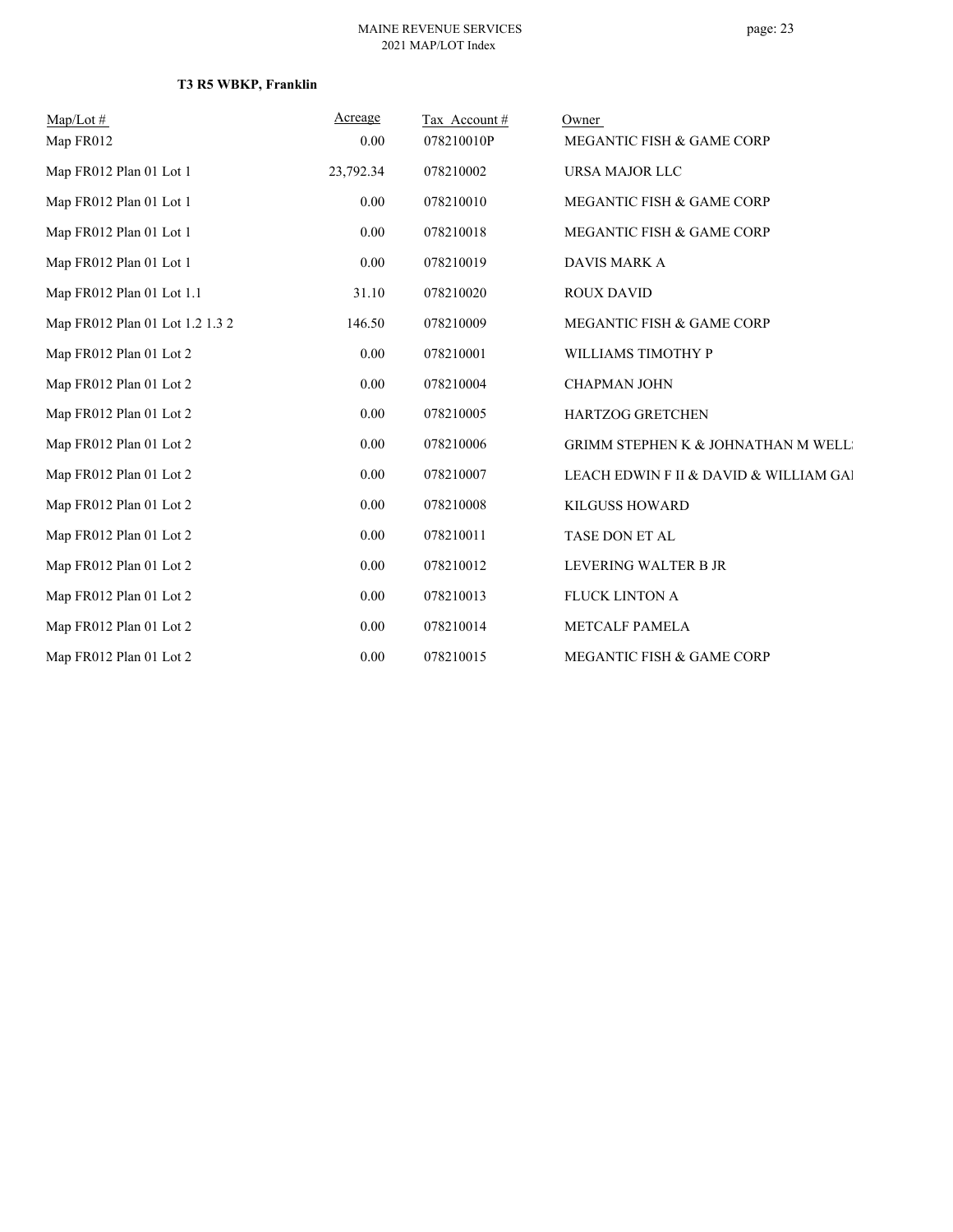# **T1 R6 WBKP, Franklin**

| $Map/Lot \#$                  | Acreage     | Tax Account $#$ | Owner                              |
|-------------------------------|-------------|-----------------|------------------------------------|
| Map FR013 Plan 01 Lot 01      | 0.00        | 078120011       | <b>CENTRAL MAINE POWER COMPANY</b> |
| Map FR013 Plan 01 Lot 1.1 2 3 | 27, 287. 36 | 078120004       | WEYERHAEUSER COMPANY               |
| Map $FR013$ Plan 01 Lot 1.1   | 0.00        | 078120010       | TRANSCANADA MAINE WIND DEV INC     |
| Map FR013 Plan 01 Lot 1.2     | 0.00        | 078120001       | <b>BERNIER JOEL A</b>              |
| Map $FR013$ Plan 01 Lot 1.2   | 0.00        | 078120002       | <b>GRAY DAVID A</b>                |
| Map FR013 Plan 01 Lot 1.2     | 1.03        | 078120005       | WEYERHAEUSER COMPANY               |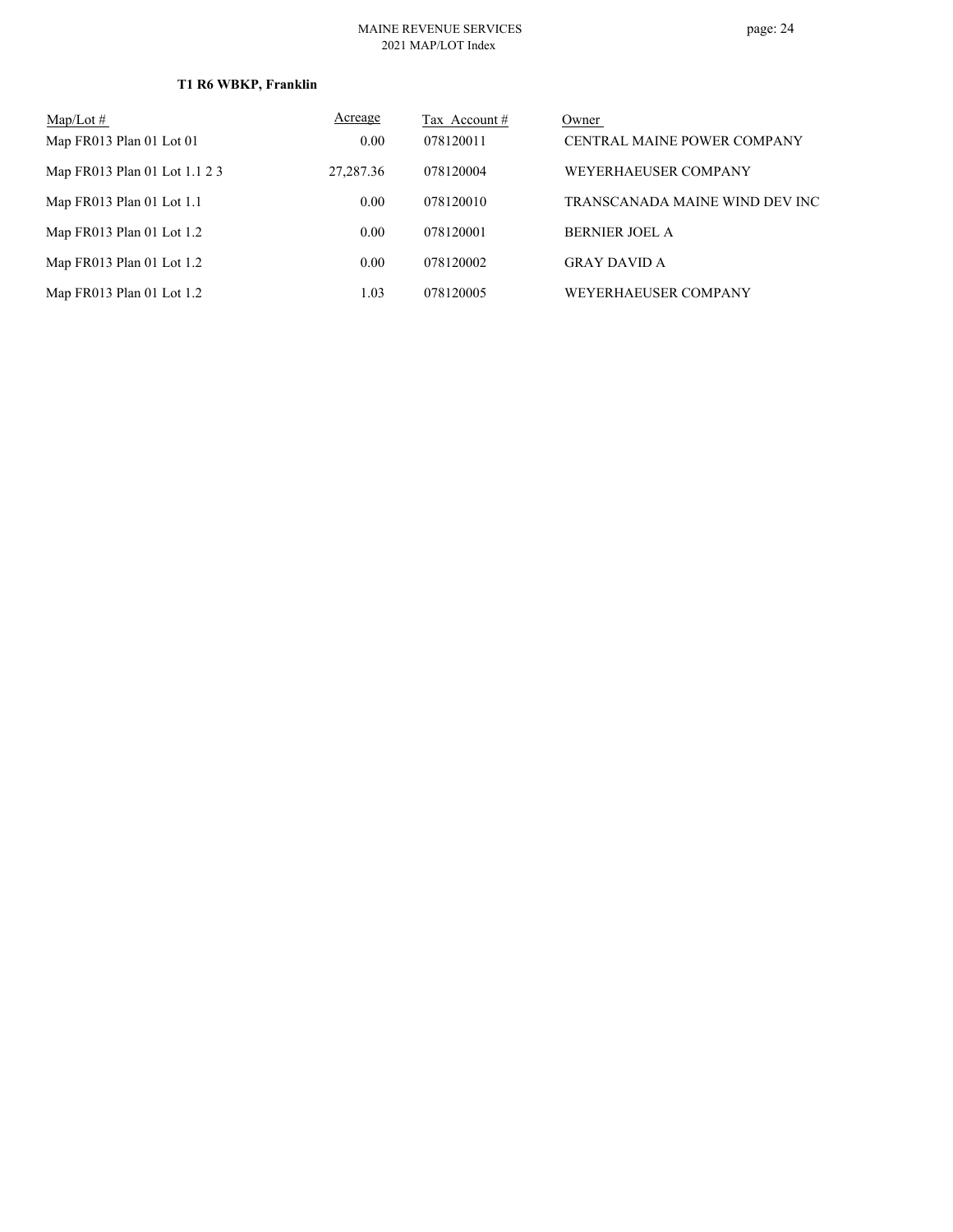| $Map/Lot \#$<br>Map FR014         | Acreage<br>0.00 | Tax Account#<br>078030008P | Owner<br>ADAMS TARSHA & ROBERT          |
|-----------------------------------|-----------------|----------------------------|-----------------------------------------|
| Map FR014                         | 0.00            | 078032007                  | CENTRAL MAINE POWER CO                  |
| Map FR014 Plan 01 Lot 12          | 25,495.00       | 078030004                  | URSA MAJOR LLC                          |
| Map FR014 Plan 01 Lot 1           | 0.00            | 078030007                  | WITHERLY WESLEY S.D.                    |
| Map FR014 Plan 01 Lot 1           | $0.00\,$        | 078030009                  | <b>BARKER DOUGLAS</b>                   |
| Map FR014 Plan 01 Lot 1           | 0.00            | 078030010                  | <b>SCHANZ MATTHEW</b>                   |
| Map FR014 Plan 01 Lot 1           | 0.00            | 078030028                  | REEVE MICHAEL & LINDA                   |
| Map FR014 Plan 01 Lot 1           | 4.06            | 078032002                  | MAINE STATE OF                          |
| Map FR014 Plan 01 Lot 1           | 0.50            | 078032005                  | <b>BBC LAND LLC</b>                     |
| Map FR014 Plan 01 Lot 1.1         | 1.49            | 078030023                  | <b>JONES KEN</b>                        |
| Map FR014 Plan 01 Lot 1.2         | 0.00            | 078030020P                 | TRANSCANADA MAINE WIND DEV INC          |
| Map FR014 Plan 01 Lot 1.2         | 0.00            | 078032006                  | TRANSCANADA MAINE WIND DEV INC          |
| Map FR014 Plan 01 Lot 2           | 0.00            | 078030025                  | <b>SMITH ROBERT S</b>                   |
| Map FR014 Plan 01 Lot 2.1 6       | 36.50           | 078032003                  | MEGANTIC FISH & GAME CORP               |
| Map FR014 Plan 01 Lot 2.2         | 1.25            | 078030001                  | OLEN DONALD E SR & DONALD E JR          |
| Map FR014 Plan 01 Lot 2.3         | 1.14            | 078030012                  | GOINGS ROBERT H & TERESE M              |
| Map FR014 Plan 01 Lot 3           | 9.14            | 078030036                  | CHAIN OF POND CAMP OWNERS ASSOC         |
| Map FR014 Plan 01 Lot 3.1         | 1.50            | 078030032                  | <b>GLENN WENDY A</b>                    |
| Map FR014 Plan 01 Lot 3.2         | 1.50            | 078030037                  | RUGGERIO CHRISTOPHER T & JANET N TRU    |
| Map FR014 Plan 01 Lot 3.2         | 1.50            | 078030037                  | <b>ANTRAM JOHN</b>                      |
| Map FR014 Plan 01 Lot 3.2         | 1.50            | 078030037                  | BATE ROBERT & TRACY MEADE               |
| Map FR014 Plan 01 Lot 3.3         | 1.50            | 078030024                  | KENNEY SCOTT M                          |
| Map FR014 Plan 01 Lot 3.4         | 0.75            | 078030035                  | KIENDL PHILIP R JR TTE & AUDREY O KIENI |
| Map FR014 Plan 01 Lot 3.5         | 1.50            | 078030034                  | BATE ROBERT & TRACY MEADE               |
| Map FR014 Plan 01 Lot 3.5         | 1.50            | 078030034                  | <b>ANTRAM JOHN</b>                      |
| Map FR014 Plan 01 Lot 3.5         | 1.50            | 078030034                  | RUGGERIO CHRISTOPHER T & JANET N TRU    |
| Map FR014 Plan 01 Lot 3.6         | 1.50            | 078030015                  | LUCARELLI JASON                         |
| Map FR014 Plan 01 Lot 3.7         | 1.50            | 078030013                  | LIDSTONE FAMILY CAMP INC                |
| Map FR014 Plan 01 Lot 3.8         | 0.75            | 078030018                  | KIENDL PHILIP R JR TTE & AUDREY O KIENI |
| Map FR014 Plan 01 Lot 4           | 0.00            | 078030002                  | NIXON NYOKA D                           |
| Map FR014 Plan 01 Lot 4 7 7.1 14  | 1,105.60        | 078032001                  | MAINE STATE OF                          |
| Map FR014 Plan 01 Lot 5.1         | 3.00            | 078030019                  | KIENDL PHILIP R JR TTE & AUDREY O KIENI |
| Map FR014 Plan 01 Lot 5.2 9       | 25.00           | 078030030                  | BATE ROBERT & TRACY MEADE               |
| Map FR014 Plan 01 Lot 5.3 5.4 9.1 | 22.70           | 078030042                  | RUGGERIO JANET N & JOHN ANTRAN          |
| Map FR014 Plan 01 Lot 7           | $0.00\,$        | 078030005                  | LEBLANC JAIMIE, JESSE & LUCAS & MARYB   |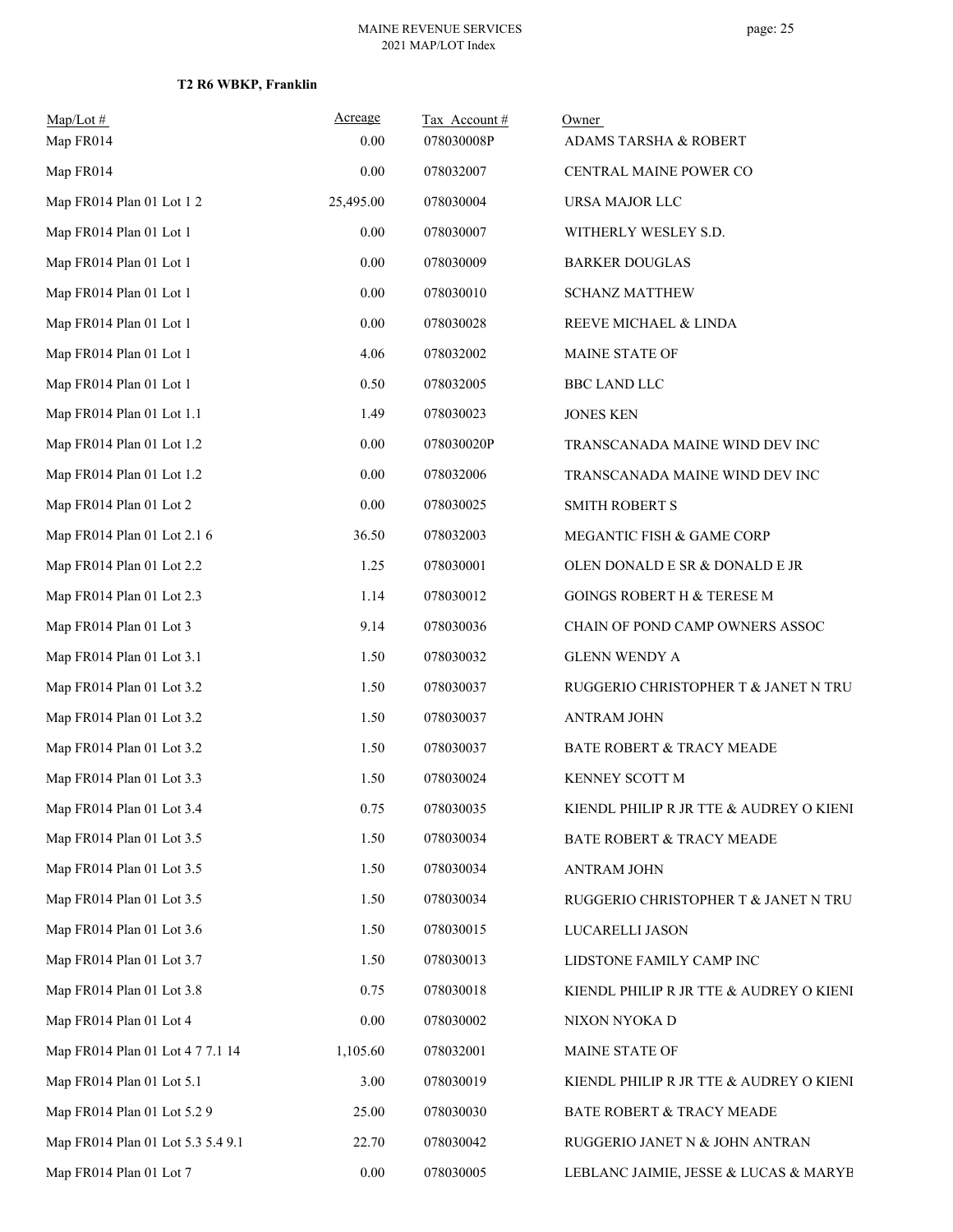| Map/Lot $#$               | Acreage | Tax Account # | Owner                                |
|---------------------------|---------|---------------|--------------------------------------|
| Map FR014 Plan 01 Lot 7   | 0.00    | 078030008     | <b>ADAMS TARSHA &amp; ROBERT</b>     |
| Map FR014 Plan 01 Lot 7   | 0.00    | 078030011     | <b>BOULAY ROBERT JR PERSONAL REP</b> |
| Map FR014 Plan 01 Lot 7.1 | 0.00    | 078030014     | OSBORNE WESLEY W & BARBARA           |
| Map FR014 Plan 01 Lot 7.1 | 0.00    | 078030027     | THIBODEAU WAYNE G & RUTHANN          |
| Map FR014 Plan 01 Lot 8   | 1.80    | 078030026     | <b>JLC REALTY</b>                    |
| Map FR014 Plan 01 Lot 10  | 2.00    | 078030038     | <b>MAINE STATE OF</b>                |
| Map FR014 Plan 01 Lot 11  | 3.00    | 078030039     | <b>MAINE STATE OF</b>                |
| Map FR014 Plan 01 Lot 12  | 2.50    | 078030040     | <b>MAINE STATE OF</b>                |
| Map FR014 Plan 01 Lot 13  | 3.00    | 078030041     | <b>MAINE STATE OF</b>                |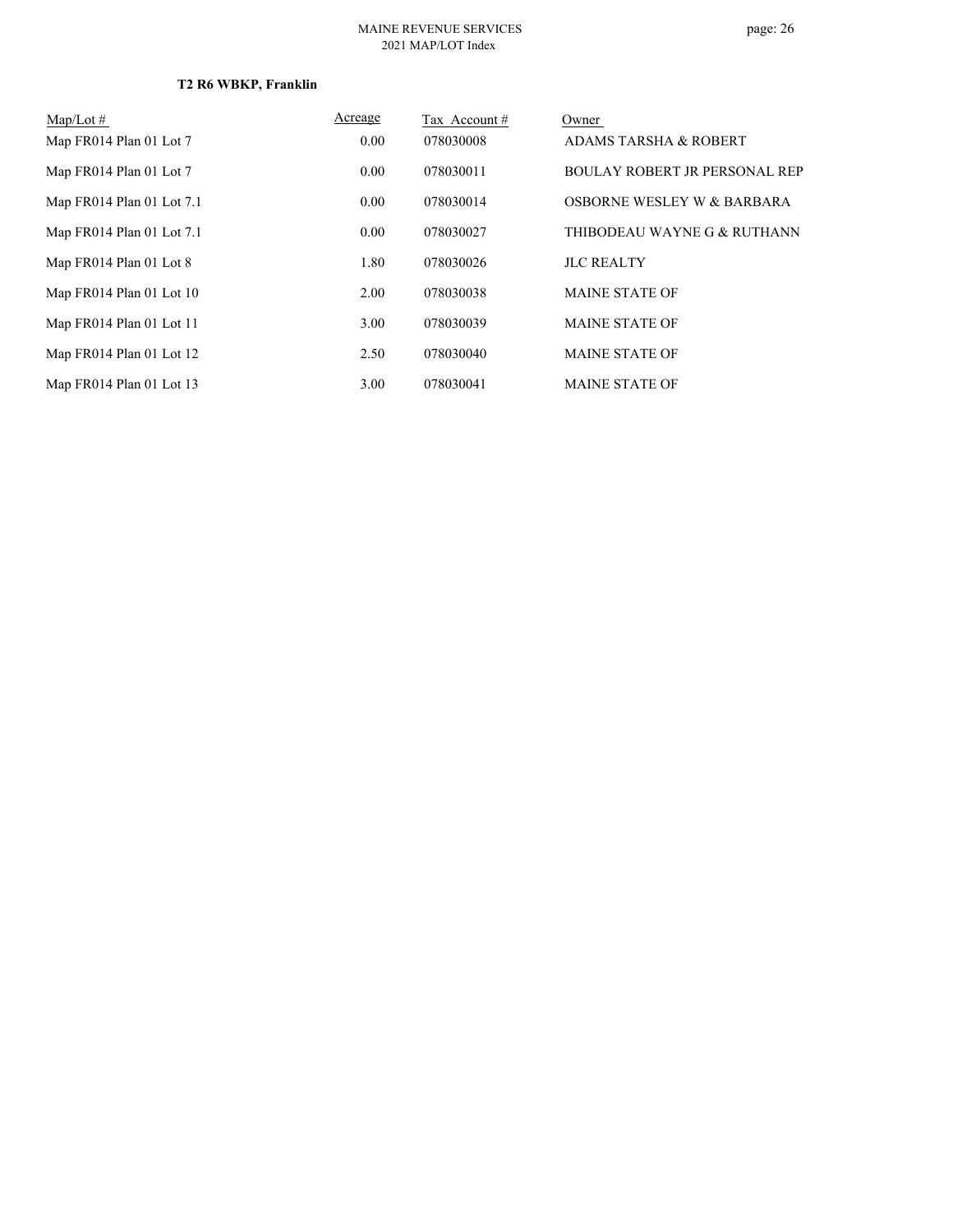# **T3 R6 WBKP, Franklin**

| $\text{Map/Lot} \#$     | Acreage  | Tax Account # | Owner                     |
|-------------------------|----------|---------------|---------------------------|
| Map FR015 Plan 01 Lot 1 | 9,150.92 | 078150001     | URSA MAJOR LLC            |
| Map FR015 Plan 01 Lot 1 | 0.00     | 078150003     | MEGANTIC FISH & GAME CORP |
| Map FR015 Plan 01 Lot 1 | 0.00     | 078150006     | URSA MAJOR LLC            |
| Map FR015 Plan 01 Lot 1 | 0.00     | 078152002     | <b>MAINE STATE OF</b>     |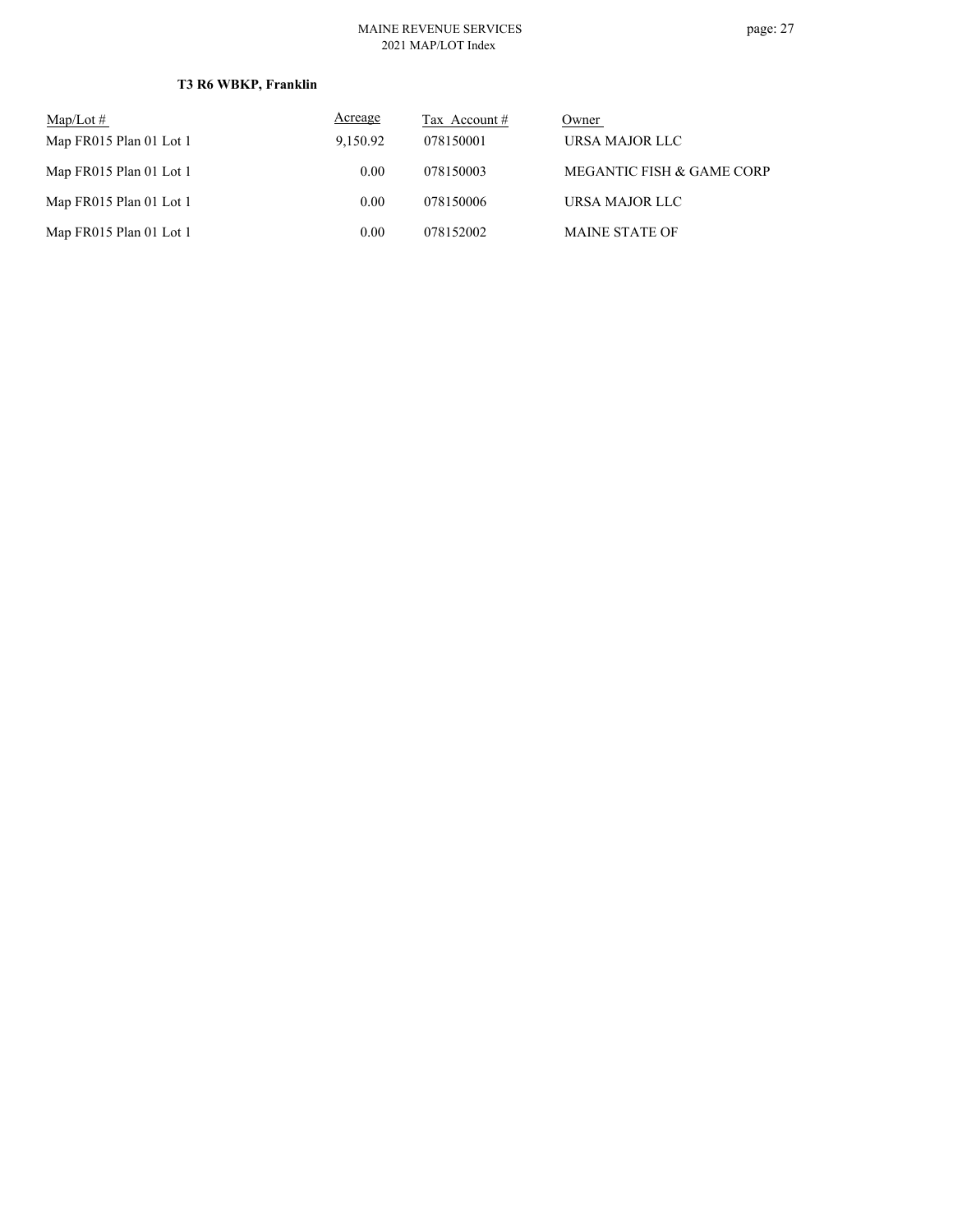### **Gore N. of T2 & 3 R6 WBKP, Franklin**

| $Map/Lot$ #<br>Map FR016             | Acreage<br>0.00 | Tax Account#<br>078040009P | Owner<br>PEPIN GENERAL STORE        |
|--------------------------------------|-----------------|----------------------------|-------------------------------------|
| Map FR016                            | 0.00            | 078040010P                 | PEPINS GENERAL STORE INC            |
| Map FR016                            | 0.00            | 078040012                  | CENTRAL MAINE POWER CO              |
| Map FR016                            | 0.00            | 078040013P                 | SCOTSMAN WILLIAM, INC               |
| Map FR016 Plan 00 Lot 0              | 0.00            | 078040015P                 | WELLS FARGO VENDOR FINANCIAL SERV L |
| Map FR016 Plan 00 Lot 0              | 0.00            | 078040016P                 | PEPIN LUMBER INC                    |
| Map FR016 Plan 01 Lot 1 2.11 3 4     | 1,551.00        | 078040051                  | COBURN GORE LLC                     |
| Map FR016 Plan 01 Lot 1.1            | 0.67            | 078042003                  | MEGANTIC FISH & GAME CORP           |
| Map FR016 Plan 01 Lot 2.1 3          | 6,968.00        | 078040041                  | VAN VLECK TIMBERLANDS LLC           |
| Map FR016 Plan 02 Lot 1              | 4.36            | 078042001                  | UNITED STATES OF AMERICA            |
| Map FR016 Plan 02 Lot 2              | 1.34            | 078042002                  | UNITED STATES OF AMERICA            |
| Map FR016 Plan 02 Lot 4              | 0.64            | 078040002                  | PEPIN ALEX & CHRISTINE CARRIER      |
| Map FR016 Plan 02 Lot 5              | 1.05            | 078040013                  | BOULANGER COLETTE LABONTE & REAL J  |
| Map FR016 Plan 02 Lot 6              | 0.20            | 078040020                  | PEPIN MAURICE J & JULIE R           |
| Map FR016 Plan 02 Lot 7 10 11 35     | 2.50            | 078040018                  | PEPINS GENERAL STORE INC            |
| Map FR016 Plan 02 Lot 8              | 0.32            | 078040021                  | BOULANGER COLETTE LABONTE & REAL J  |
| Map FR016 Plan 02 Lot 9 12.2         | 0.70            | 078040014                  | BOULANGER COLETTE LABONTE & REAL J  |
| Map FR016 Plan 02 Lot 12.1 12.3 12.4 | 1.15            | 078040016                  | PEPIN MARIO                         |
| Map FR016 Plan 02 Lot 13             | 0.30            | 078040023                  | <b>GURNEY JEFFREY T</b>             |
| Map FR016 Plan 02 Lot 14             | 0.30            | 078040022                  | HOWARD JOHN BALL                    |
| Map FR016 Plan 02 Lot 15             | 0.28            | 078040024                  | <b>DUPUIS JEAN R</b>                |
| Map FR016 Plan 02 Lot 16             | 0.30            | 078040042                  | <b>BILODEAU ADAM R</b>              |
| Map FR016 Plan 02 Lot 17             | 0.28            | 078040001                  | <b>LAPOINTE JEAN-DENIS</b>          |
| Map FR016 Plan 02 Lot 18             | 0.34            | 078040028                  | <b>LAPOINTE JEAN-DENIS</b>          |
| Map FR016 Plan 02 Lot 19             | 0.64            | 078040009                  | BRIGGS GEORGE R & HOLLY L ROGERS    |
| Map FR016 Plan 02 Lot 20             | 0.09            | 078040032                  | <b>GRIMARD LOUISE</b>               |
| Map FR016 Plan 02 Lot 21             | 0.75            | 078040011                  | ALLARD WILLIAM J & SUSAN W          |
| Map FR016 Plan 02 Lot 22.1           | 0.41            | 078040005                  | OUELLET FERNAND & MARIE & STEPHANE  |
| Map FR016 Plan 02 Lot 22.2           | 0.50            | 078040025                  | TANGUAY ERIC & JUSTINE              |
| Map FR016 Plan 02 Lot 23             | 0.20            | 078040007                  | BERGERON PHILLIPE ET AL             |
| Map FR016 Plan 02 Lot 24             | 0.15            | 078040006                  | BERGERON CHRISTIAN ET AL            |
| Map FR016 Plan 02 Lot 25             | 0.15            | 078040045                  | PLOURDE MARIE CHRISTINE ET AL       |
| Map FR016 Plan 02 Lot 26             | 0.50            | 078040004                  | LEMAY JULES E & CLAUDETTE           |
| Map FR016 Plan 02 Lot 27             | 0.40            | 078040010                  | <b>BLACKBURN PIERRE</b>             |
| Map FR016 Plan 02 Lot 28             | 0.40            | 078040026                  | MARCHAND CAROLLE                    |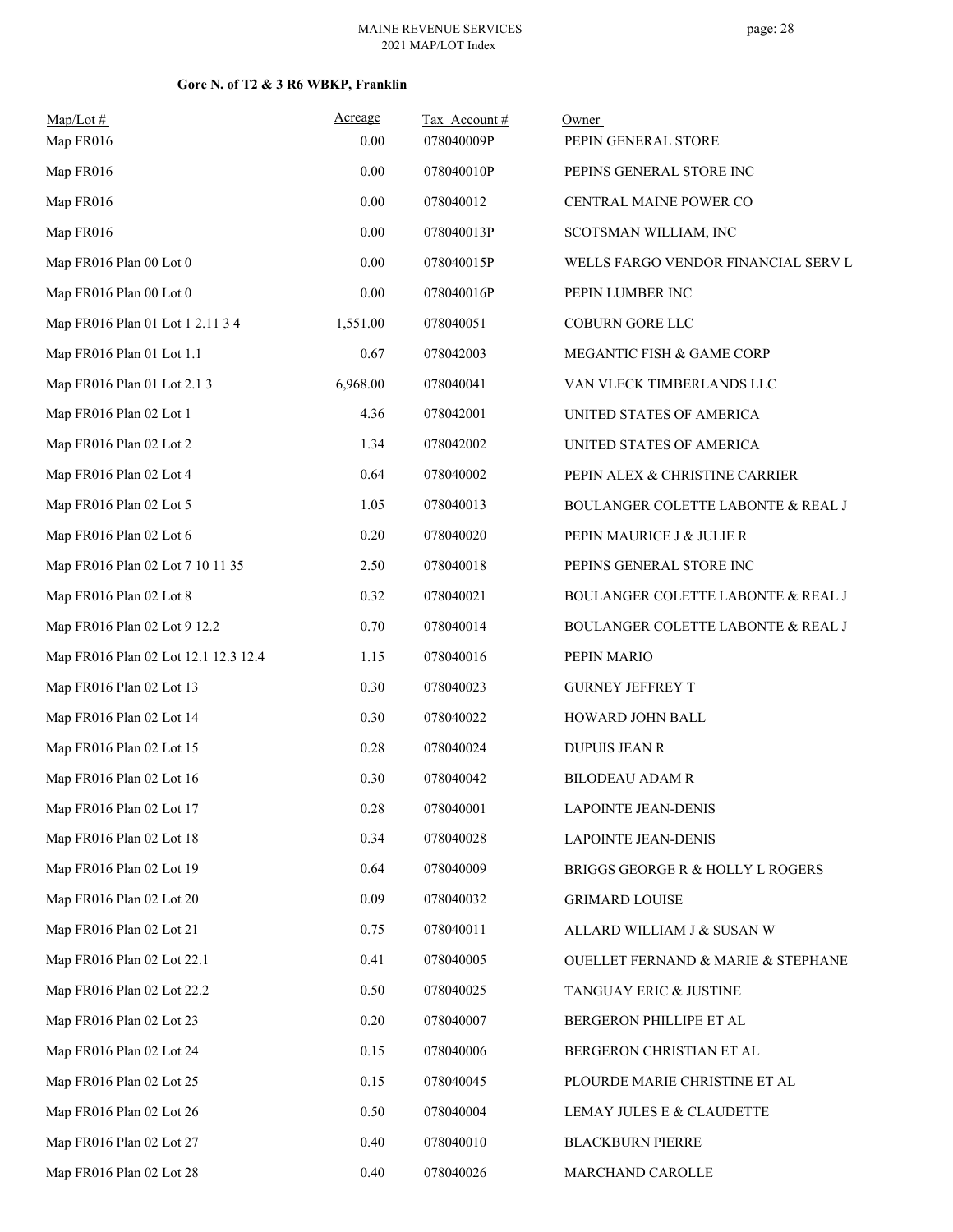### **Gore N. of T2 & 3 R6 WBKP, Franklin**

| $\text{Map/Lot} \#$      | Acreage | Tax Account# | Owner                                     |
|--------------------------|---------|--------------|-------------------------------------------|
| Map FR016 Plan 02 Lot 31 | 0.28    | 078040048    | <b>LAPOINTE RAYMOND</b>                   |
| Map FR016 Plan 02 Lot 32 | 0.58    | 078040015    | BARIBEAU MICHAEL H & DIANNA S             |
| Map FR016 Plan 02 Lot 33 | 0.50    | 078040054    | PEPIN MAURICE J & JULIE R                 |
| Map FR016 Plan 02 Lot 34 | 2.40    | 078040052    | VAN VLECK HARRIET E & ATLEE REILLY        |
| Map FR016 Plan 02 Lot 36 | 0.46    | 078040030    | SOMERSET TELEPHONE CO                     |
| Map FR016 Plan 02 Lot 37 | 3.60    | 078040053    | <b>INHABITANTS OF THE COUNTY FRANKLIN</b> |
| Map FR016 Plan 02 Lot 38 | 0.91    | 078042004    | PEPIN CEDRIC                              |
| Map FR016 Plan 03 Lot 1  | 0.92    | 078040029    | CROSS RANDAL A & AMANDA S                 |
| Map FR016 Plan 03 Lot 2  | 1.00    | 078040008    | <b>BERGERON CLAUDE &amp; LOUIS</b>        |
| Map FR016 Plan 03 Lot 3  | 0.62    | 078040055    | DICK JOSEPH W & MICHELE MAYKEL            |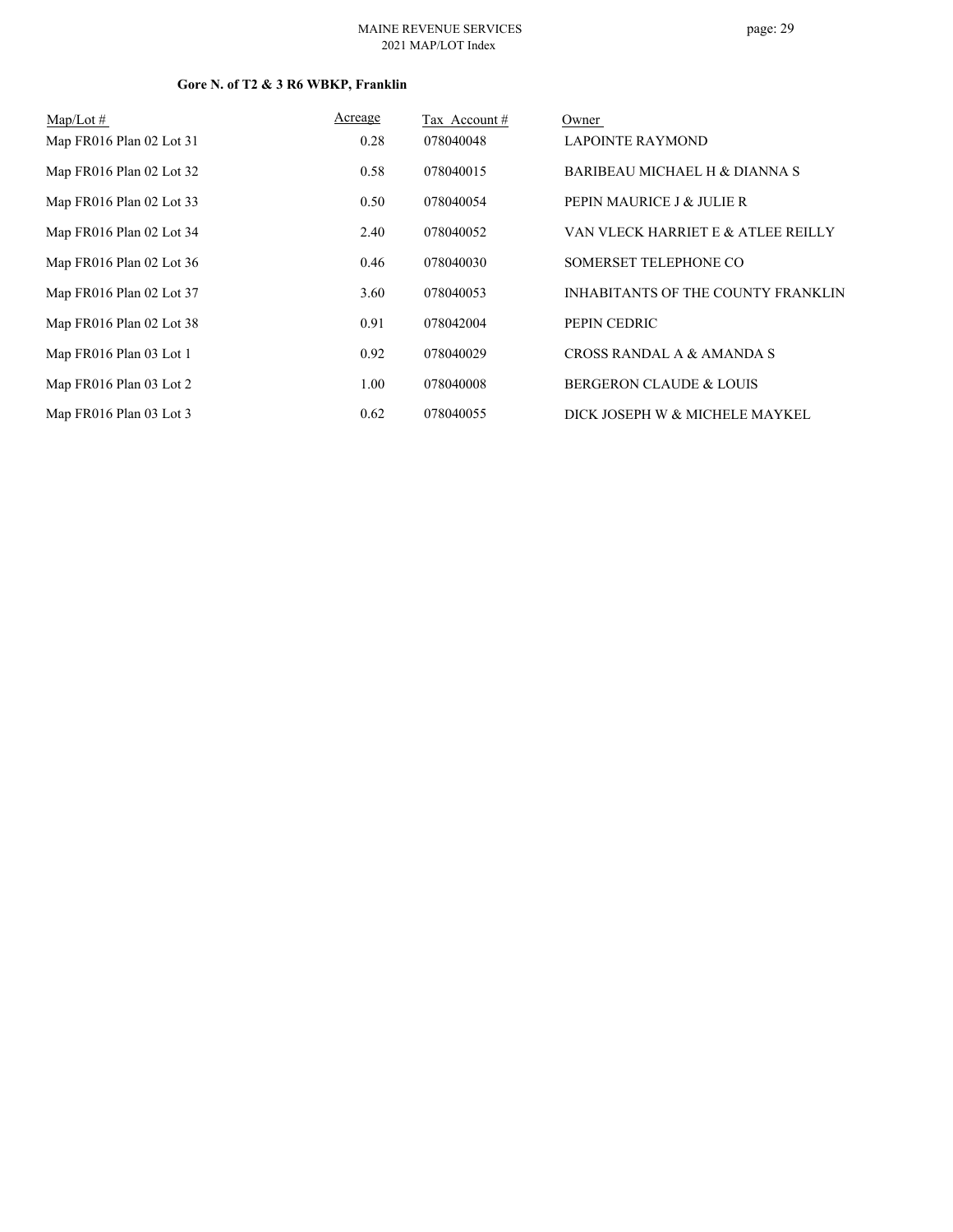# **T1 R7 WBKP, Franklin**

| Map/Lot $#$                 | Acreage   | Tax Account # | Owner                            |
|-----------------------------|-----------|---------------|----------------------------------|
| Map FR017 Plan 00 Lot 0     | 0.00      | 078220012     | NEW ENGLAND CLEAN ENERGY CONNECT |
| Map FR017 Plan 01 Lot 12    | 25,180.72 | 078220001     | WEYERHAEUSER COMPANY             |
| Map FR017 Plan 01 Lot 1     | 0.00      | 078220004     | PELLETIER OLIVER                 |
| Map FR017 Plan 01 Lot 1     | 0.00      | 078220008     | WEYERHAEUSER COMPANY             |
| Map FR017 Plan 01 Lot 1     | 1.00      | 078220010     | TRANSCANADA MAINE WIND DEV INC   |
| Map $FR017$ Plan 01 Lot 1.1 | 272.00    | 078220011     | CENTRAL MAINE POWER COMPANY      |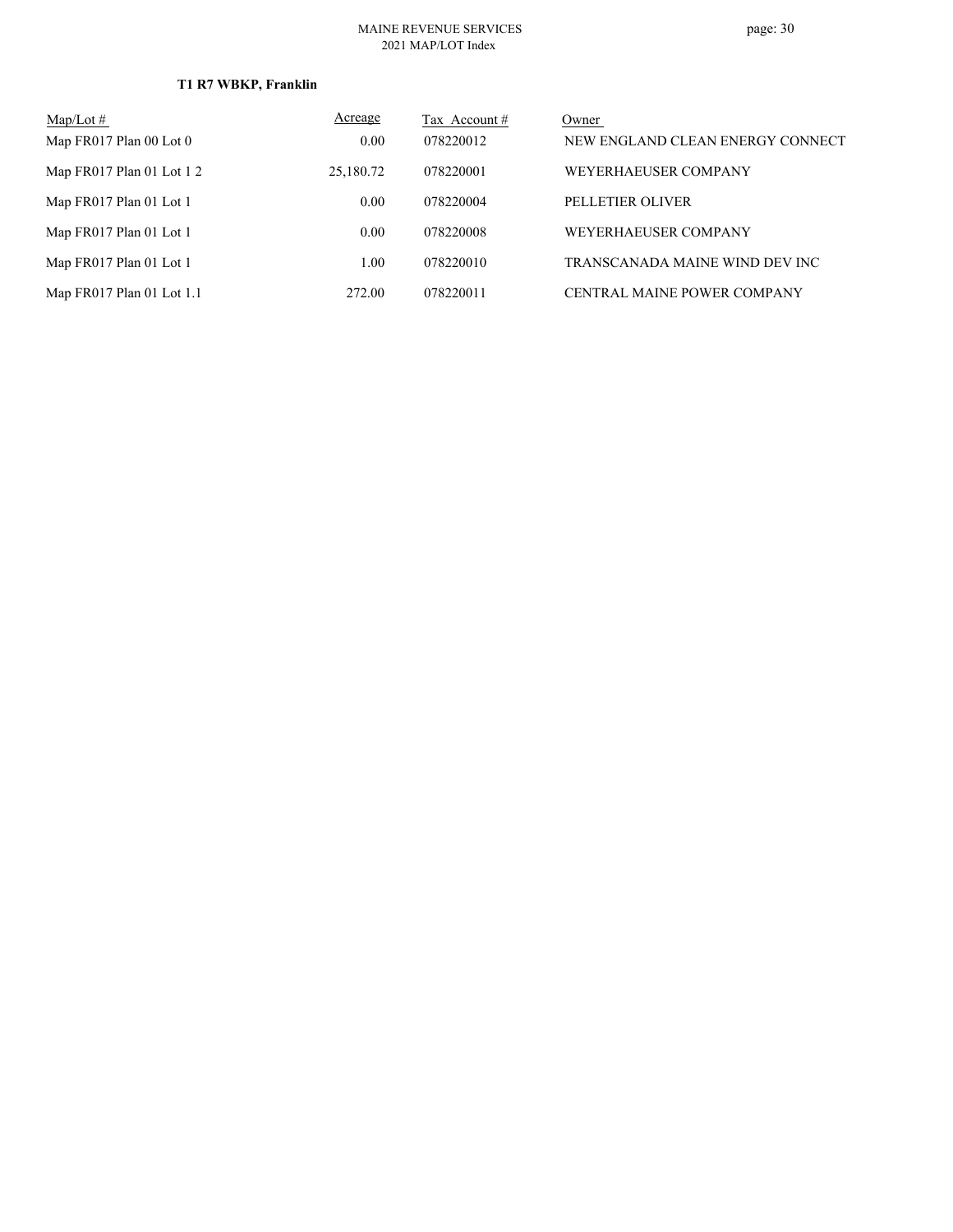| $\text{Map/Lot}\,\#$              | Acreage  | Tax Account # | Owner                     |
|-----------------------------------|----------|---------------|---------------------------|
| Map FR018 Plan 01 Lot 1           | 9,582.33 | 078160001     | NATURE CONSERVANCY        |
| Map FR018 Plan 01 Lot 1           | 0.00     | 078160004     | <b>KENETECH WINDPOWER</b> |
| Map FR018 Plan 01 Lot 1.1 1.2 1.4 | 24.67    | 078160005     | NATURE CONSERVANCY        |
| Map FR018 Plan 01 Lot 1.3         | 0.00     | 078160003     | VAN DYKE MOUNTAIN CLUB    |
| Map FR018 Plan 01 Lot 1.3         | 1.00     | 078160006     | NATURE CONSERVANCY        |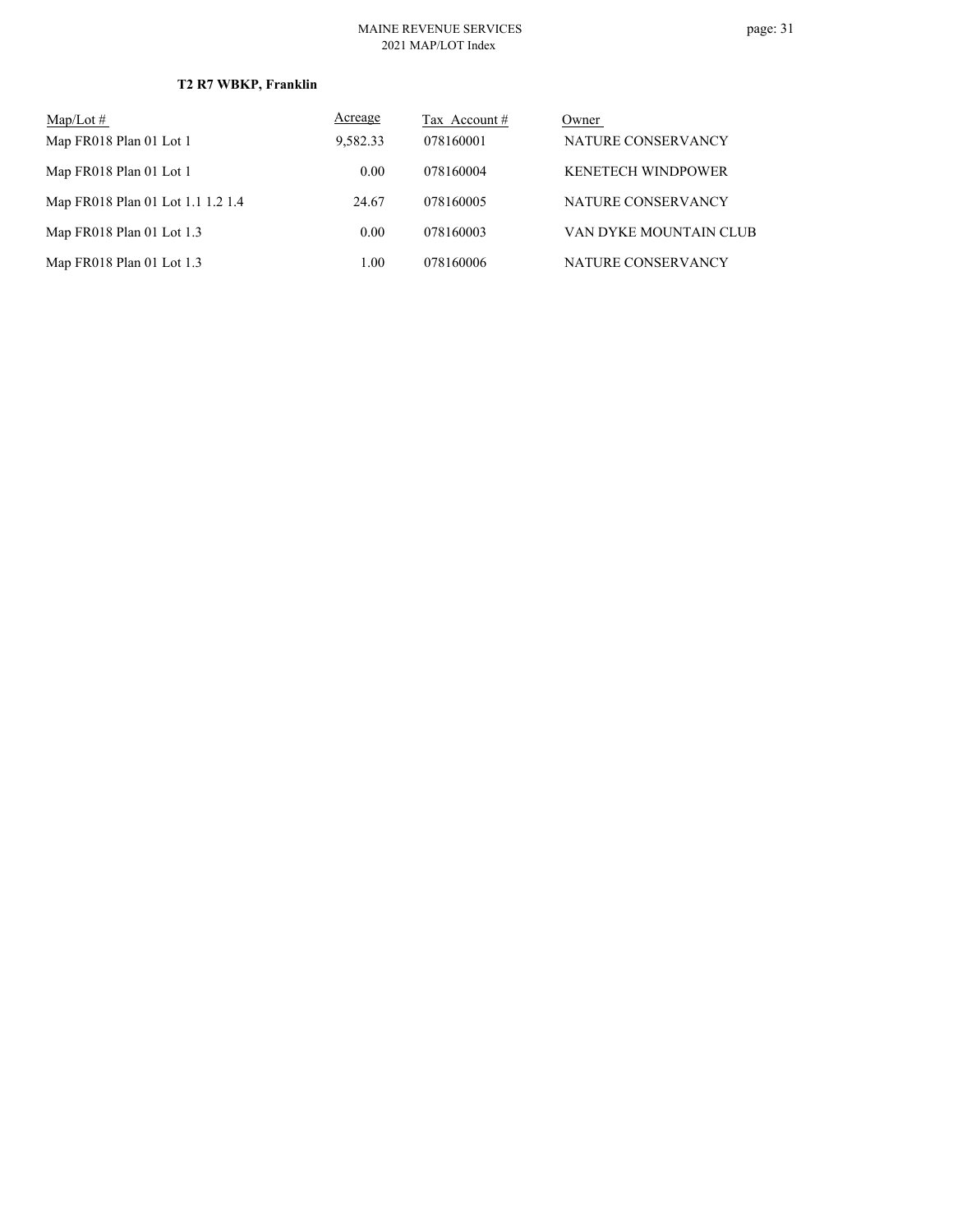# **T1 R8 WBKP, Franklin**

| $Map/Lot \#$               | Acreage   | Tax Account # | Owner                                    |
|----------------------------|-----------|---------------|------------------------------------------|
| Map FR019 Plan 00 Lot 0    | 0.00      | 078142002     | NEW ENGLAND CLEAN ENERGY CONNECT         |
| Map FR019 Plan 01 Lot 12   | 22,548.00 | 078142001     | PASSAMAQUODDY INDIAN RESERVATION         |
| Map FR019 Plan 01 Lot 1.1  | 0.52      | 078140012     | <b>CURRY THOMAS &amp; JOSEPH CUSHMAN</b> |
| Map FR019 Plan 01 Lot 1.2  | 0.77      | 078140014     | CURRY THOMAS & JOSEPH CUSHMAN            |
| Map FR019 Plan 01 Lot 1.21 | 0.69      | 078140017     | <b>CURRY THOMAS &amp; JOSEPH CUSHMAN</b> |
| Map FR019 Plan 01 Lot 1.3  | 18.00     | 078140011     | VEARY ROBERT C & DEBRA Y TRUSTEES        |
| Map FR019 Plan 01 Lot 1.4  | 0.14      | 078140007     | <b>CURRY THOMAS &amp; JOSEPH CUSHMAN</b> |
| Map FR019 Plan 01 Lot 2.1  | 0.76      | 078140001     | CHAMPAGNE ALOMA B & BEVERLY A KNOV       |
| Map FR019 Plan 01 Lot 2.2  | 0.52      | 078140003     | <b>DEWITT RICHARD</b>                    |
| Map FR019 Plan 01 Lot 2.3  | 0.54      | 078140010     | POULIN DAVID & RICHARD                   |
| Map FR019 Plan 01 Lot 2.4  | 0.46      | 078140006     | <b>STORER ARTHUR J</b>                   |
| Map FR019 Plan 01 Lot 2.5  | 0.52      | 078140005     | CORMIER STEVEN A & ELIZABETH A           |
| Map FR019 Plan 01 Lot 2.6  | 0.52      | 078140016     | AMES LESLIE D, MICHAEL R, & PAMELA J     |
| Map FR019 Plan 01 Lot 2.7  | 0.52      | 078140009     | MILLER FRED W ET AL                      |
| Map FR019 Plan 01 Lot 2.8  | 0.52      | 078140008     | GUAY RENE P, JOSHUA P, DANIELLE & BRAI   |
| Map FR019 Plan 01 Lot 2.9  | 0.00      | 078140015     | CENTRAL MAINE & QUEBEC RAILWAYS US       |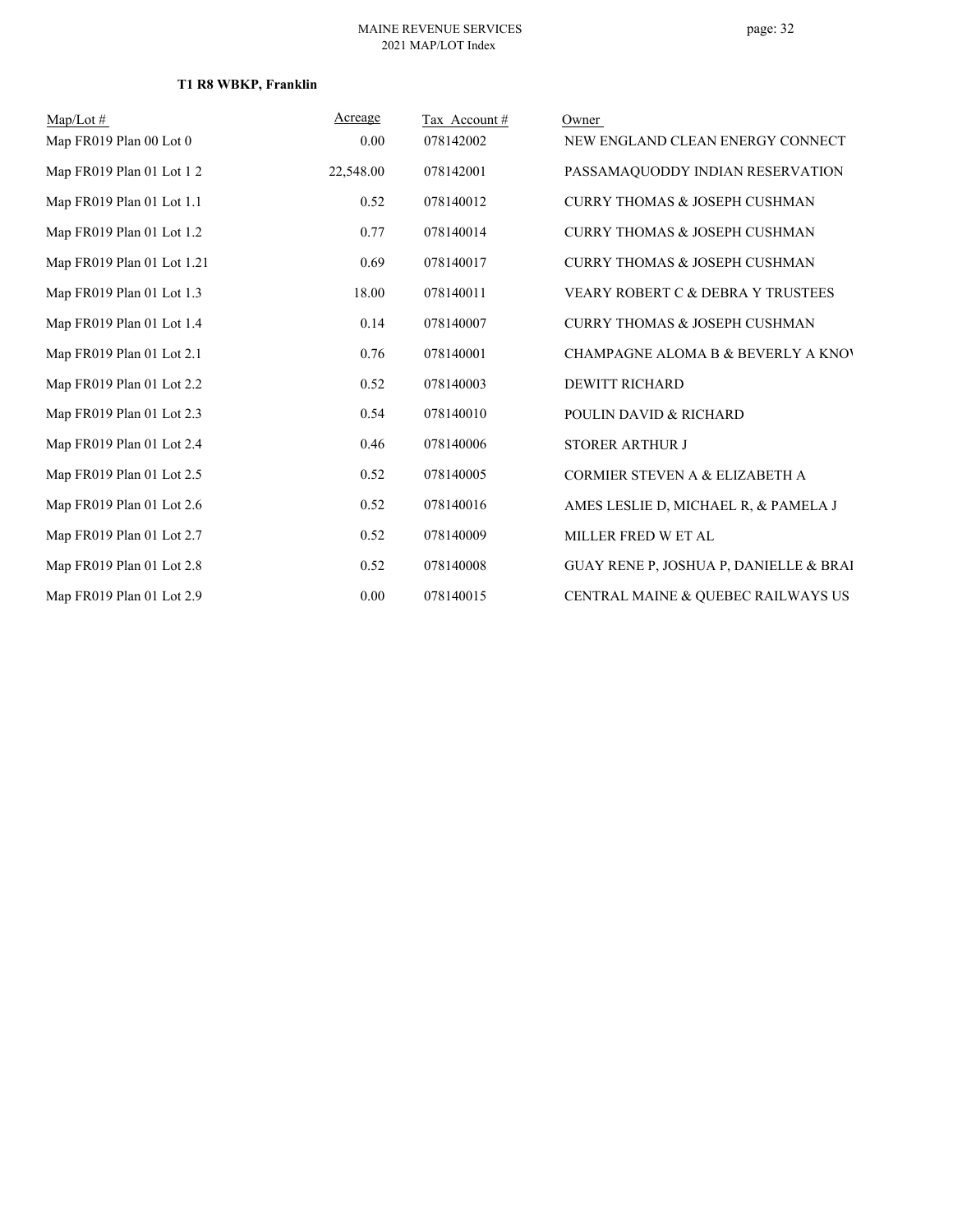### **Gore N. of T1 R9 WBKP, Franklin**

| $Map/Lot \#$                | Acreage  | Tax Account # | Owner                        |
|-----------------------------|----------|---------------|------------------------------|
| Map FR020                   | 0.00     | 078090001P    | BEDARD MORISSETTE SUGAR CAMP |
| Map FR020 Plan 01 Lot 1     | 3.162.00 | 078090001     | HILTON TIMBERLANDS LLC       |
| Map FR020 Plan 01 Lot 1     | 0.00     | 078090005     | BEDARD MORISSETTE SUGAR CAMP |
| Map FR020 Plan 01 Lot 2     | 5,816.70 | 078090002     | CARRIER E J INC              |
| Map $FR020$ Plan 01 Lot 2.1 | 385.30   | 078090006     | BEDARD MORISSETTE SUGAR CAMP |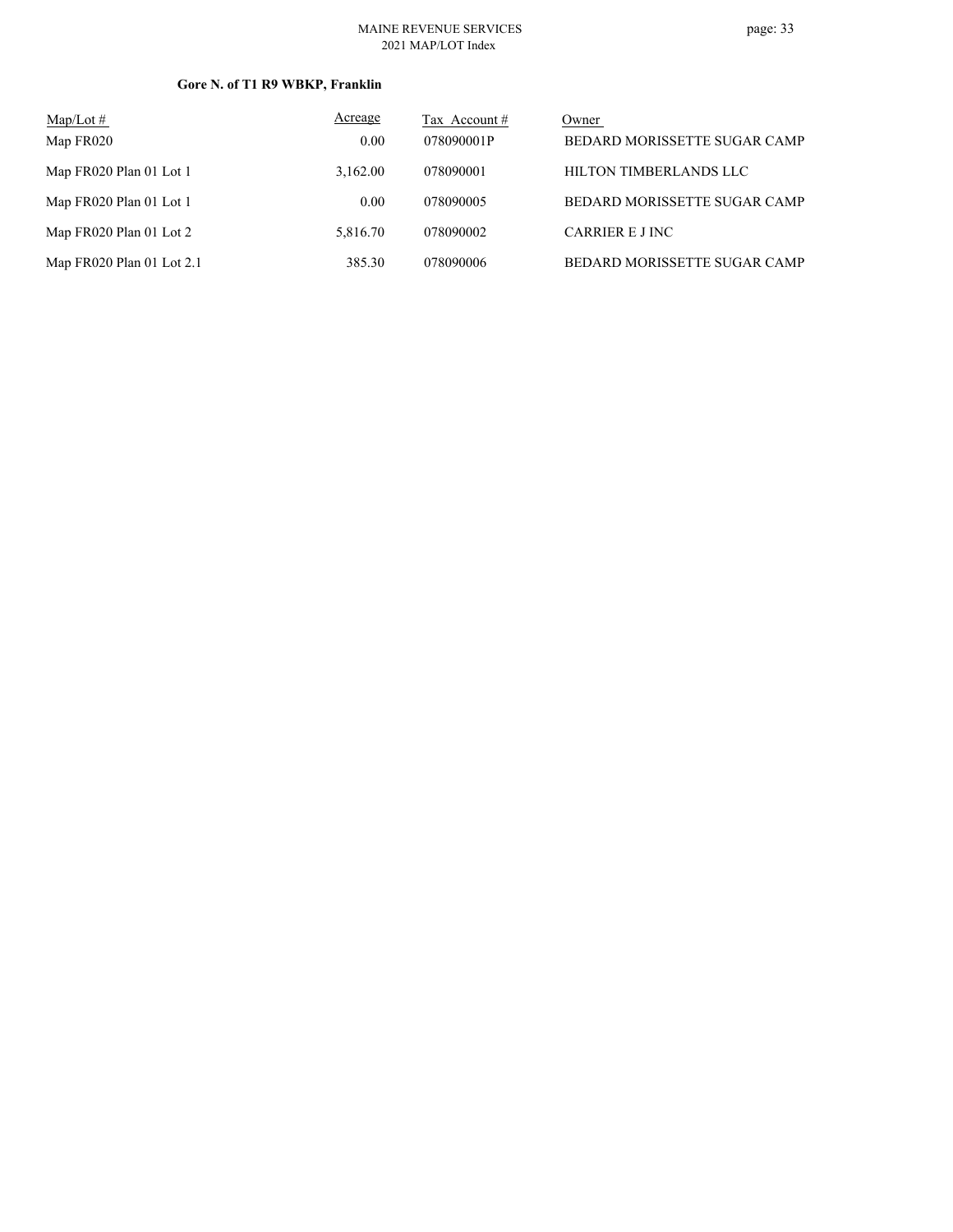| $Map/Lot \#$               | Acreage   | Tax Account# | Owner                              |
|----------------------------|-----------|--------------|------------------------------------|
| Map FR021 Plan 00 Lot 0    | 0.00      | 078020016    | NEW ENGLAND CLEAN ENERGY CONNECT   |
| Map FR021 Plan 01 Lot 1    | 4.20      | 078020001    | DOME MOUNTAIN CLUB INC             |
| Map FR021 Plan 01 Lot 2.1  | 0.00      | 078020002    | DOME MOUNTAIN CLUB INC             |
| Map FR021 Plan 01 Lot 2.1  | 11,316.20 | 078020004    | <b>CARRIER E J INC</b>             |
| Map FR021 Plan 01 Lot 2.1  | 0.00      | 078020012    | <b>JEAN CARRIER</b>                |
| Map FR021 Plan 01 Lot 2.1  | 0.00      | 078020013    | <b>GINGRAS BERNARD</b>             |
| Map FR021 Plan 01 Lot 2.1  | 1.00      | 078020014    | <b>FEENEY STUART</b>               |
| Map FR021 Plan 01 Lot 2.11 | 169.80    | 078020015    | <b>CENTRAL MAINE POWER CO</b>      |
| Map FR021 Plan 01 Lot 2.2  | 1.52      | 078020005    | <b>CARRIER E J INC</b>             |
| Map FR021 Plan 01 Lot 2.3  | 0.98      | 078020011    | <b>BEGIN STEVEN &amp; REBECCA</b>  |
| Map FR021 Plan 01 Lot 2.4  | 0.98      | 078020010    | <b>COLLET ALFRED L &amp; ANDRE</b> |
| Map FR021 Plan 01 Lot 3    | 0.00      | 078020003    | <b>CHAMPOUX GHISLAIN</b>           |
| Map FR021 Plan 01 Lot 3    | 0.00      | 078020006    | THERRIEN MICHEL & ANDRE LETOURNEAU |
| Map FR021 Plan 01 Lot 3    | 0.00      | 078020007    | CENTRAL MAINE & QUEBEC RAILWAYS US |
| Map FR021 Plan 01 Lot 3    | 0.00      | 078020008    | <b>CORMIER STEVEN</b>              |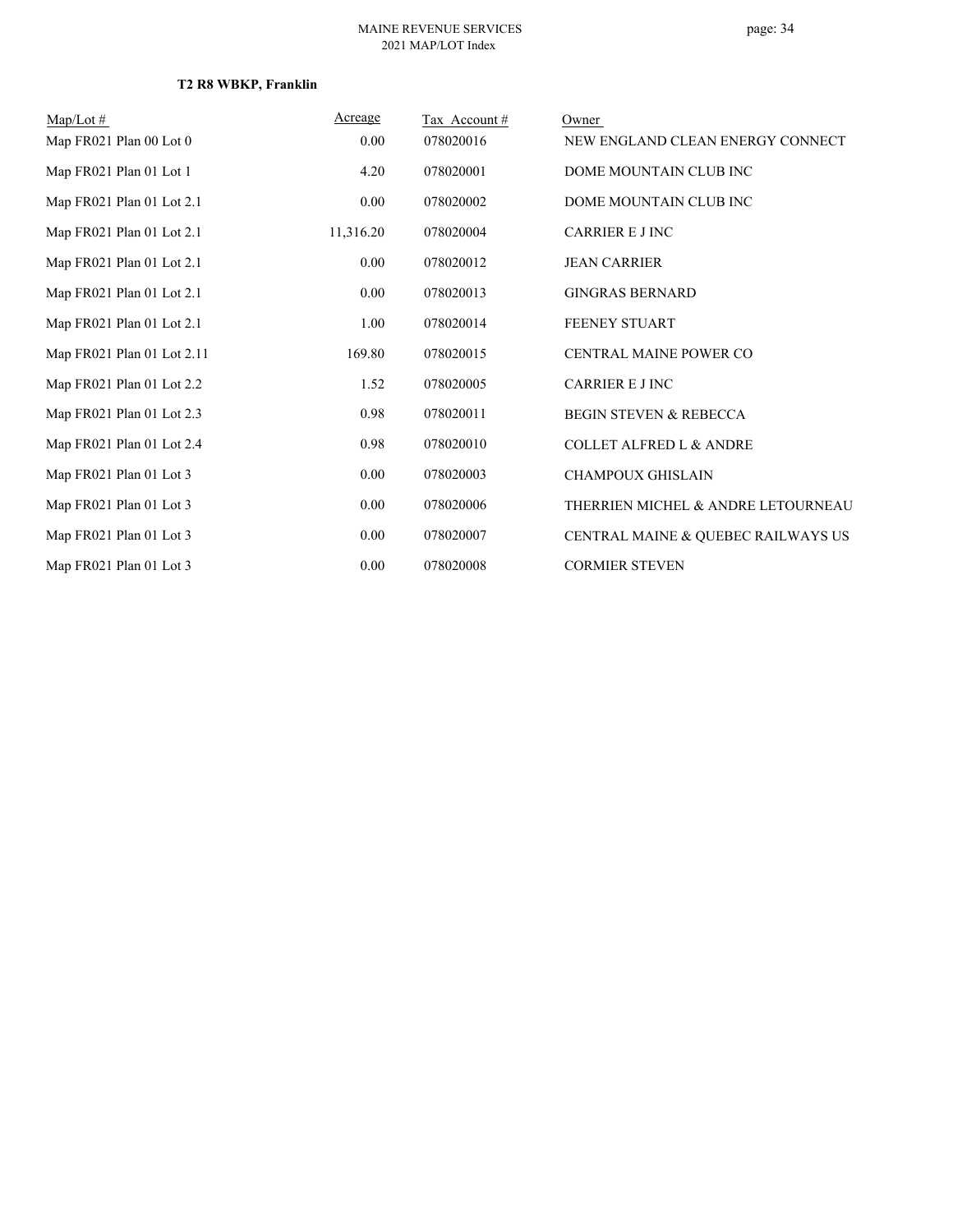### **T D, Franklin**

| $Map/Lot \#$                  | Acreage   | Tax Account# | Owner                             |
|-------------------------------|-----------|--------------|-----------------------------------|
| Map FR022 Plan 01 Lot 1 1.1 4 | 17,933.00 | 078050001    | <b>BAYROOT LLC</b>                |
| Map FR022 Plan 01 Lot 1       | 0.00      | 078050003    | CUNNINGHAM ZACHARY & MITCHELL     |
| Map FR022 Plan 01 Lot 1       | 0.00      | 078050005    | MORISSETTE LEO & JANET            |
| Map FR022 Plan 01 Lot 1       | 0.00      | 078050006    | <b>HANSEN CHRISTOPHER</b>         |
| Map FR022 Plan 01 Lot 1       | 0.00      | 078050007    | WEBB RIVER SPORTSMAN CLUB         |
| Map FR022 Plan 01 Lot 2       | 0.00      | 078050004    | <b>GUERRAZ BRIAN &amp; ROBERT</b> |
| Map FR022 Plan 01 Lot 2       | 150.00    | 078052001    | <b>MAINE STATE OF</b>             |
| Map FR022 Plan 01 Lot 2.1     | 1.17      | 078052003    | NOYES TODD W & MATTHEW A          |
| Map FR022 Plan 01 Lot 3 3.1   | 1,567.00  | 078050008    | UNITED STATES OF AMERICA          |
| Map FR022 Plan 01 Lot 4.1 4.2 | 495.20    | 078052002    | RANGELEY LAKES HERITAGE TRUST     |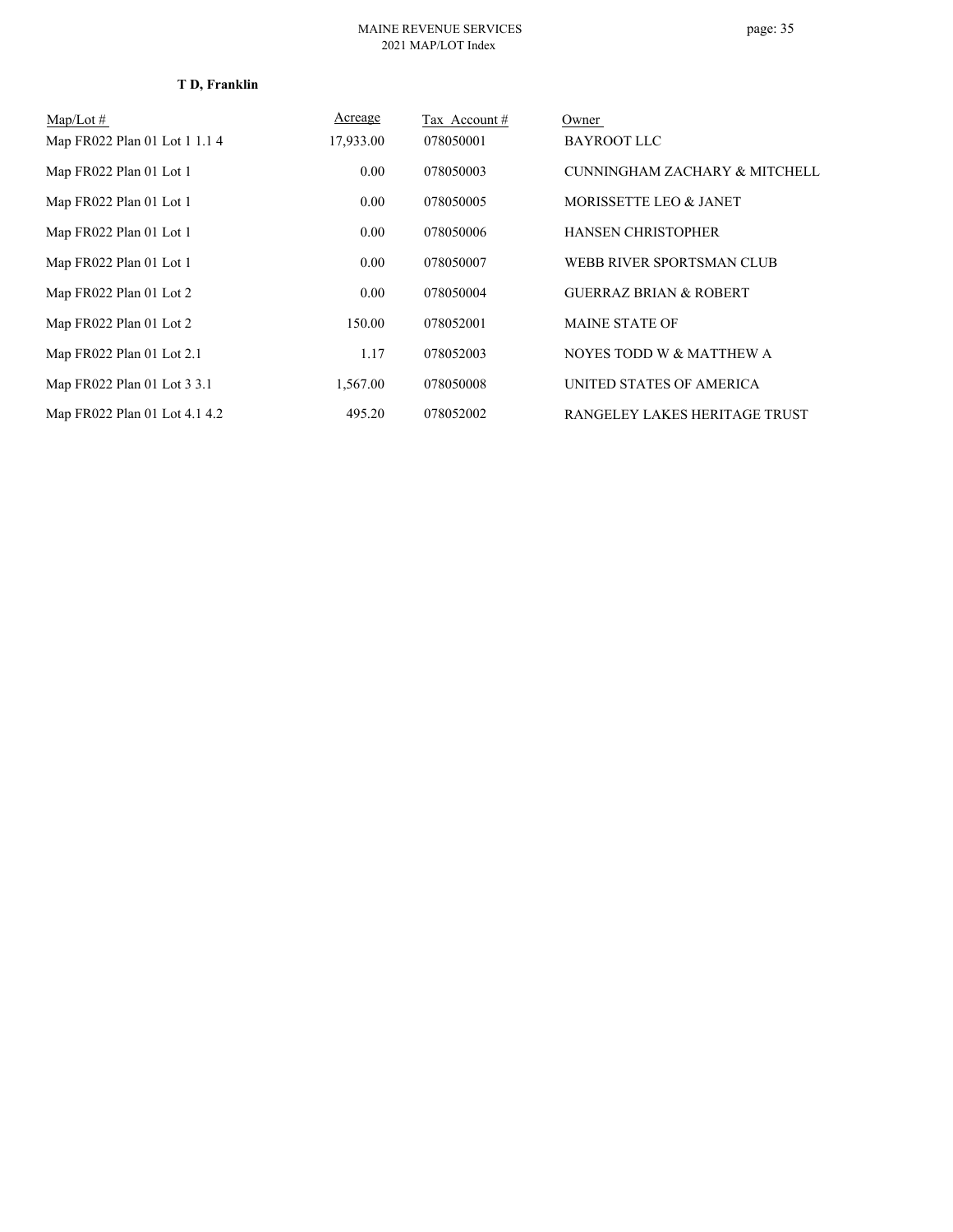| T E. Franklin |  |
|---------------|--|
|---------------|--|

| $Map/Lot$ #                       | Acreage   | Tax Account# | Owner                                      |
|-----------------------------------|-----------|--------------|--------------------------------------------|
| Map FR023                         | 0.00      | 078070004    | CENTRAL MAINE POWER CO                     |
| Map FR023 Plan 01 Lot 1           | 385.00    | 078070022    | <b>MAINE STATE OF</b>                      |
| Map FR023 Plan 01 Lot 2.1         | 0.00      | 078070008    | WOODS RONALD JR                            |
| Map FR023 Plan 01 Lot 2.1 2.2 3 4 | 14,270.60 | 078070011    | URSA MAJOR LLC                             |
| Map FR023 Plan 01 Lot 2.1         | 0.00      | 078070033    | <b>FERGOLA GREGORY P</b>                   |
| Map FR023 Plan 01 Lot 2.1         | 0.00      | 078070036    | STEBBINS NICOLE L LIVING TRUST             |
| Map FR023 Plan 01 Lot 5           | 0.00      | 078070002    | <b>BERRY MICHAEL</b>                       |
| Map FR023 Plan 01 Lot 5           | 0.00      | 078070003    | MORRISON ROBIN ET AL                       |
| Map FR023 Plan 01 Lot 5           | $0.00\,$  | 078070005    | THOMAS MICHAEL & STEVEN                    |
| Map FR023 Plan 01 Lot 5           | 0.00      | 078070006    | <b>CLARKE JEFFREY GREGORY &amp; LYNDEN</b> |
| Map FR023 Plan 01 Lot 5           | 0.00      | 078070007    | BARNETT JEFFREY R & CARRIE A               |
| Map FR023 Plan 01 Lot 5           | 0.00      | 078070009    | JOHNSON STEPHEN & RICHARD AYERS            |
| Map FR023 Plan 01 Lot 5           | $0.00\,$  | 078070010    | <b>HOLMES BRUCE &amp; GLEN E</b>           |
| Map FR023 Plan 01 Lot 5           | 0.00      | 078070012    | TIFFT ROBERT, SUZANNE, JEFF, NICK & MA1    |
| Map FR023 Plan 01 Lot 5           | 0.00      | 078070013    | ALLEN MICHAEL R                            |
| Map FR023 Plan 01 Lot 5           | 0.00      | 078070014    | <b>LADD ALBERT</b>                         |
| Map FR023 Plan 01 Lot 5           | $0.00\,$  | 078070015    | <b>GAGNON KEITH ET AL</b>                  |
| Map FR023 Plan 01 Lot 5           | 0.00      | 078070016    | <b>BICKFORD MICHAEL</b>                    |
| Map FR023 Plan 01 Lot 5           | $0.00\,$  | 078070017    | NADEAU FREDERICK J JR                      |
| Map FR023 Plan 01 Lot 5           | 0.00      | 078070018    | SIROIS JOSEPH & DAVID BELLEGARDE           |
| Map FR023 Plan 01 Lot 5           | $0.00\,$  | 078070019    | NYE PERRY & ALLYSON                        |
| Map FR023 Plan 01 Lot 5           | 0.00      | 078070021    | SCRIBNER DANNY L & FREDRICK J NADEAU       |
| Map FR023 Plan 01 Lot 5           | $0.00\,$  | 078070023    | BREAU DAVID, PETER & KATHY THERIAULT       |
| Map FR023 Plan 01 Lot 5           | 0.00      | 078070024    | THOMAS DOUTEN & DONNA M                    |
| Map FR023 Plan 01 Lot 5           | 0.00      | 078070025    | BERRY JOHN T                               |
| Map FR023 Plan 01 Lot 5           | 0.00      | 078070026    | RICHARDSON ALAN M                          |
| Map FR023 Plan 01 Lot 5           | $0.00\,$  | 078070027    | TUCKER JEFFREY A                           |
| Map FR023 Plan 01 Lot 5           | 0.00      | 078070031    | BEDARD MELINDA S                           |
| Map FR023 Plan 01 Lot 5           | $0.00\,$  | 078070037    | SILVERI KIMBERLY                           |
| Map FR023 Plan 01 Lot 5           | 3,198.82  | 078072002    | MAINE STATE OF                             |
| Map FR023 Plan 01 Lot 6           | 14.00     | 078072001    | MAINE STATE OF                             |
| Map FR023 Plan 01 Lot 7           | 83.50     | 078070034    | UNITED STATES OF AMERICA                   |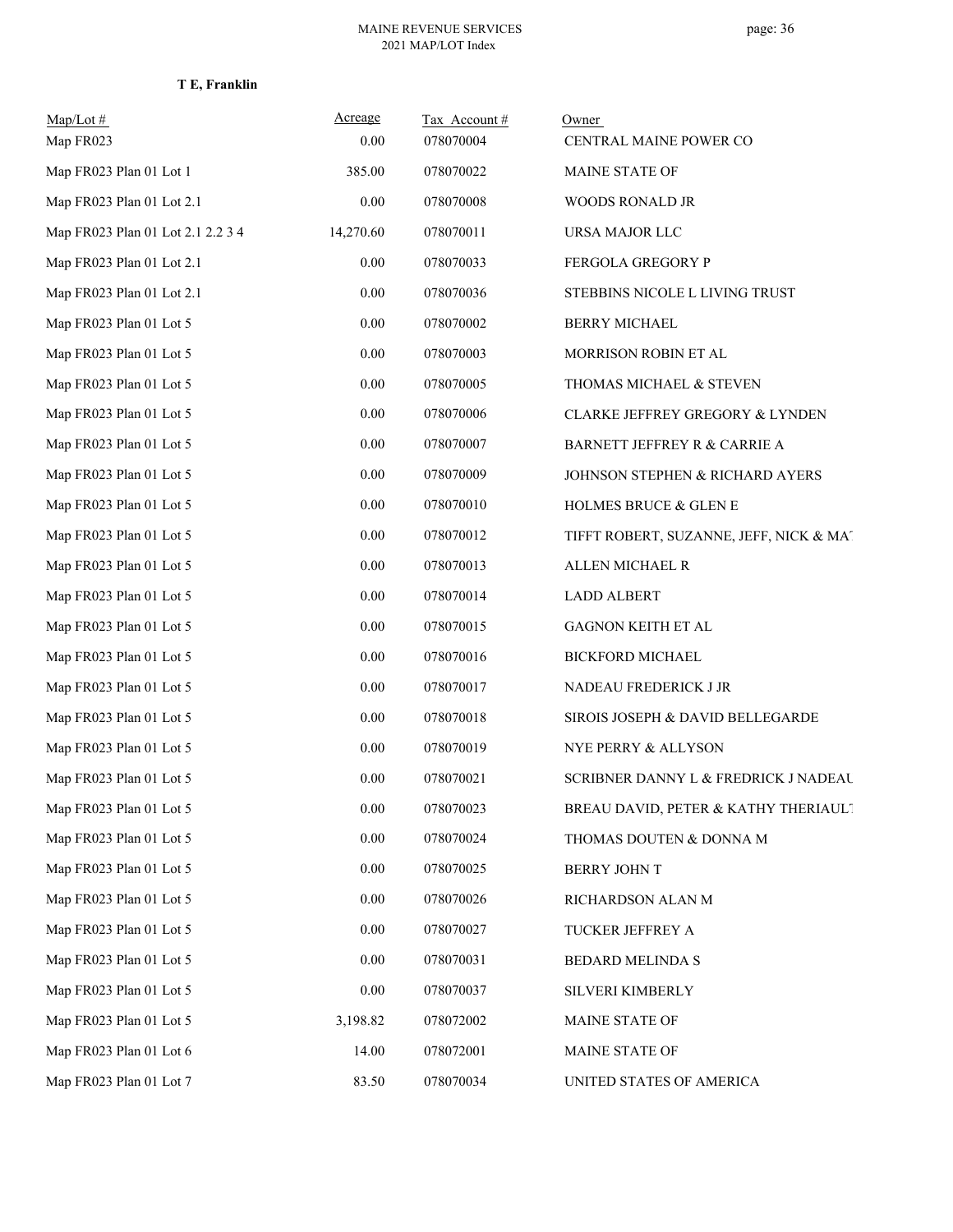## **T6 North of Weld, Franklin**

| $Map/Lot \#$                                                 | Acreage  | Tax Account# | Owner                                 |
|--------------------------------------------------------------|----------|--------------|---------------------------------------|
| Map FR024                                                    | 0.00     | 078260002P   | <b>CENTRAL MAINE POWER CO</b>         |
| Map FR024 Plan 01 Lot 1                                      | 7,819.00 | 078260014    | <b>BILLION PINE ENTERPRISES CORP</b>  |
| Map FR024 Plan 01 Lot 1                                      | 0.00     | 078260022    | DOUCETTE BRIAN & GERALD               |
| Map FR024 Plan 01 Lot 1.1                                    | 0.00     | 078260023    | <b>THOMAS MICHAEL</b>                 |
| Map FR024 Plan 01 Lot 1.1                                    | 3,778.00 | 078260027    | <b>MAINE STATE OF</b>                 |
| Map FR024 Plan 01 Lot 2 3 4 5 7 9 10 11<br>12 15 16 17 22 23 | 9,405.00 | 078260002    | <b>BAYROOT LLC</b>                    |
| Map FR024 Plan 01 Lot 6                                      | 59.00    | 078260015    | <b>EASTBROOK TIMBER CO INC</b>        |
| Map FR024 Plan 01 Lot 8                                      | 140.00   | 078260018    | NILE RAYMOND B & ROBERT E NEAL        |
| Map FR024 Plan 01 Lot 13                                     | 118.00   | 078260017    | STINCHFIELD MILTON J III & ROBERT GUY |
| Map FR024 Plan 01 Lot 14 14.1                                | 101.40   | 078260016    | MOOSE RIDGE CO                        |
| Map FR024 Plan 01 Lot 15.1 15.2 19 21                        | 6,116.00 | 078260029    | MAINE STATE OF DEPT OF CONSERVATION   |
| Map FR024 Plan 01 Lot 18                                     | 259.00   | 078260019    | PIERCE MICHAEL O & DENISE ANN         |
| Map FR024 Plan 01 Lot 18.1                                   | 2.00     | 078260030    | <b>LANK JARED</b>                     |
| Map FR024 Plan 01 Lot 20                                     | 300.00   | 078260001    | CHILD EVANGELISM FELLOWSHIP OF MAIN   |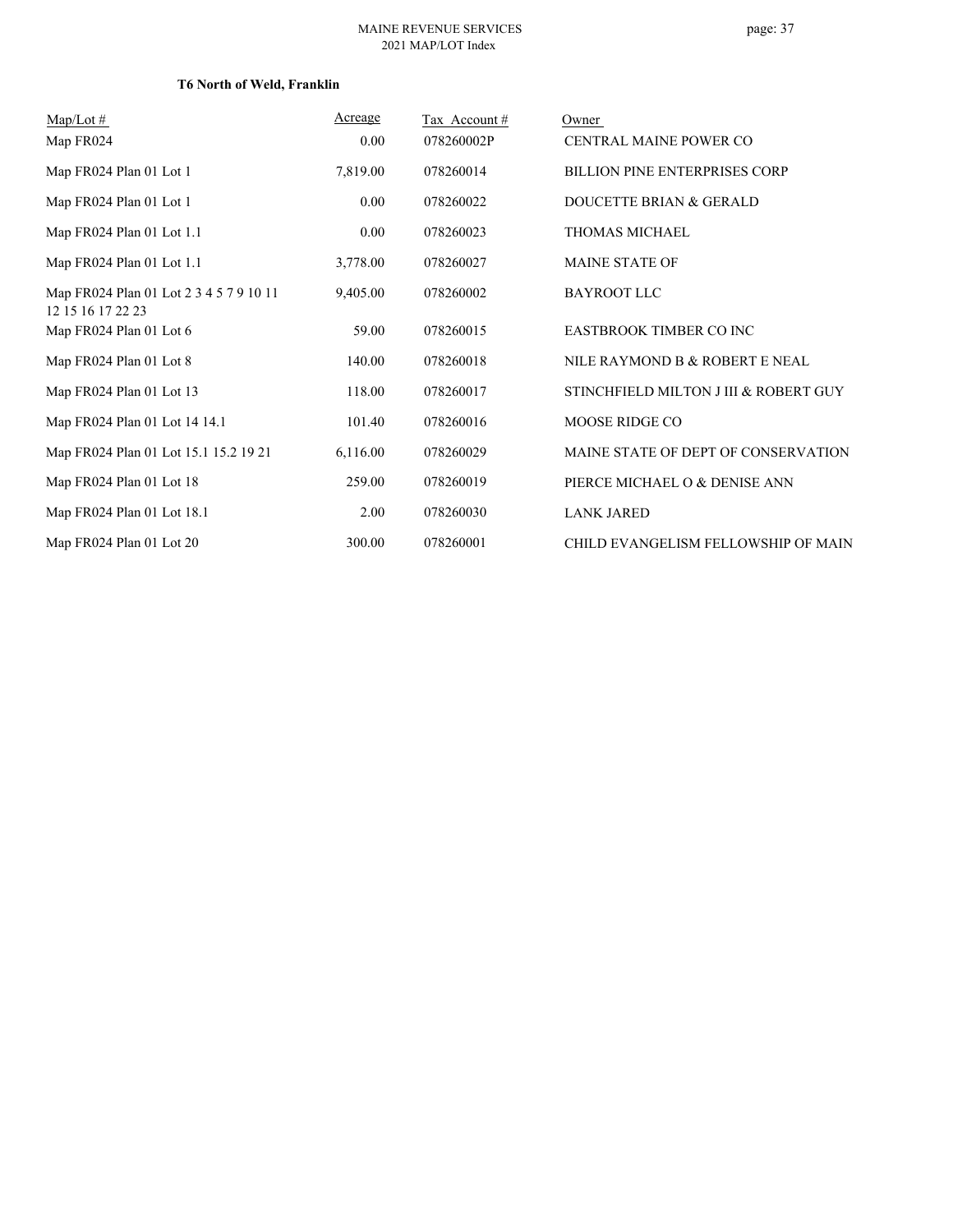| Freeman, Franklin |
|-------------------|
|                   |

| $Map/Lot \#$<br>Map FR025                               | Acreage<br>0.00 | Tax Account#<br>078080010P | Owner<br>REED DELBERT A              |
|---------------------------------------------------------|-----------------|----------------------------|--------------------------------------|
| Map FR025                                               | 0.00            | 078080012P                 | <b>GILMORE GEORGE</b>                |
| Map FR025                                               | $0.00\,$        | 078080019P                 | ROBINSON COLBY W                     |
| Map FR025                                               | 0.00            | 078080025P                 | <b>CUTLER DONALD J</b>               |
| Map FR025                                               | 0.00            | 078080030P                 | VILES STEVEN W                       |
| Map FR025                                               | 0.00            | 078080032P                 | CARLTON ROBERT S                     |
| Map FR025                                               | $0.00\,$        | 078080034P                 | <b>BRACKLEY CLINTON L</b>            |
| Map FR025                                               | $0.00\,$        | 078080035P                 | LEMPERT H MICHAEL                    |
| Map FR025                                               | $0.00\,$        | 078080041P                 | FENWICK TELLIS JR & ANDREA T         |
| Map FR025                                               | $0.00\,$        | 078080042P                 | <b>COTE RONALD</b>                   |
| Map FR025 Plan 01 Lot 1 2                               | 29.00           | 078080035                  | HARGEST THOMAS J & DARCY A           |
| Map FR025 Plan 01 Lot 3 4                               | 74.00           | 078080333                  | HARGEST THOMAS J                     |
| Map FR025 Plan 01 Lot 5                                 | 6.00            | 078080216                  | KNEDLER RICHARD D                    |
| Map FR025 Plan 01 Lot 6                                 | 46.00           | 078080104                  | HARGEST THOMAS J                     |
| Map FR025 Plan 01 Lot 7                                 | 38.00           | 078080036                  | HARGEST THOMAS J                     |
| Map FR025 Plan 01 Lot 8.1                               | 12.17           | 078080236                  | PEASE SHAWN K                        |
| Map FR025 Plan 01 Lot 8.2                               | 18.45           | 078080016                  | ASHLEY JEAN O                        |
| Map FR025 Plan 01 Lot 9.1 9.2                           | 18.14           | 078080165                  | KNAPP LENA M & C CLINTON             |
| Map FR025 Plan 01 Lot 9.3                               | 1.30            | 078080108                  | MURPHY TIMOTHY J & HEIDI             |
| Map FR025 Plan 01 Lot 10.1                              | 15.15           | 078080166                  | KNAPP DEAN A & BEVERLY J             |
| Map FR025 Plan 01 Lot 11                                | 0.50            | 078080254                  | <b>CROSS MICHAEL</b>                 |
| Map FR025 Plan 01 Lot 12.1                              | 21.00           | 078080009                  | ALLEN SCOTT B & SANDRA L             |
| Map FR025 Plan 01 Lot 12.2                              | 1.03            | 078080197                  | MCCAUSLAND ELTON B & CONSTANCE       |
| Map FR025 Plan 01 Lot 12.3                              | 0.90            | 078080074                  | FAVREAU NEAL H & SUSAN A             |
| Map FR025 Plan 01 Lot 12.4                              | 0.50            | 078080337                  | WHITNEY CHARLENE ET AL               |
| Map FR025 Plan 01 Lot 12.5 Plan 03 Lot<br>29 30 31 31.2 | 29.50           | 078080378                  | FAVREAU SUSAN & NEAL                 |
| Map FR025 Plan 01 Lot 12.6                              | 23.00           | 078080498                  | SPIESS JASON R & LAURENE A           |
| Map FR025 Plan 01 Lot 13 14.1                           | 84.31           | 078080018                  | MAXWELL KATHERINE H & DOUGLASS BIG   |
| Map FR025 Plan 01 Lot 14.2 14.3                         | 4.02            | 078080158                  | REILLY KIMBERLY L & SAMANTHA A PAIGE |
| Map FR025 Plan 01 Lot 14.4                              | 5.90            | 078080391                  | MAXWELL KATHERINE H & DOUGLASS BIG   |
| Map FR025 Plan 01 Lot 14.5                              | 4.03            | 078080390                  | MAXWELL ALLEN R & KATHERINE H TRUST  |
| Map FR025 Plan 01 Lot 15                                | 43.39           | 078080433                  | NESTLE WATERS NORTH AMERICA INC      |
| Map FR025 Plan 01 Lot 16                                | 32.32           | 078080432                  | NESTLE WATERS NORTH AMERICA INC      |
| Map FR025 Plan 01 Lot 17                                | 1.50            | 078080345                  | SOREL RICHARD L & TIMOTHY M          |
| Map FR025 Plan 01 Lot 18                                | 31.50           | 078080435                  | NESTLE WATERS NORTH AMERICA INC      |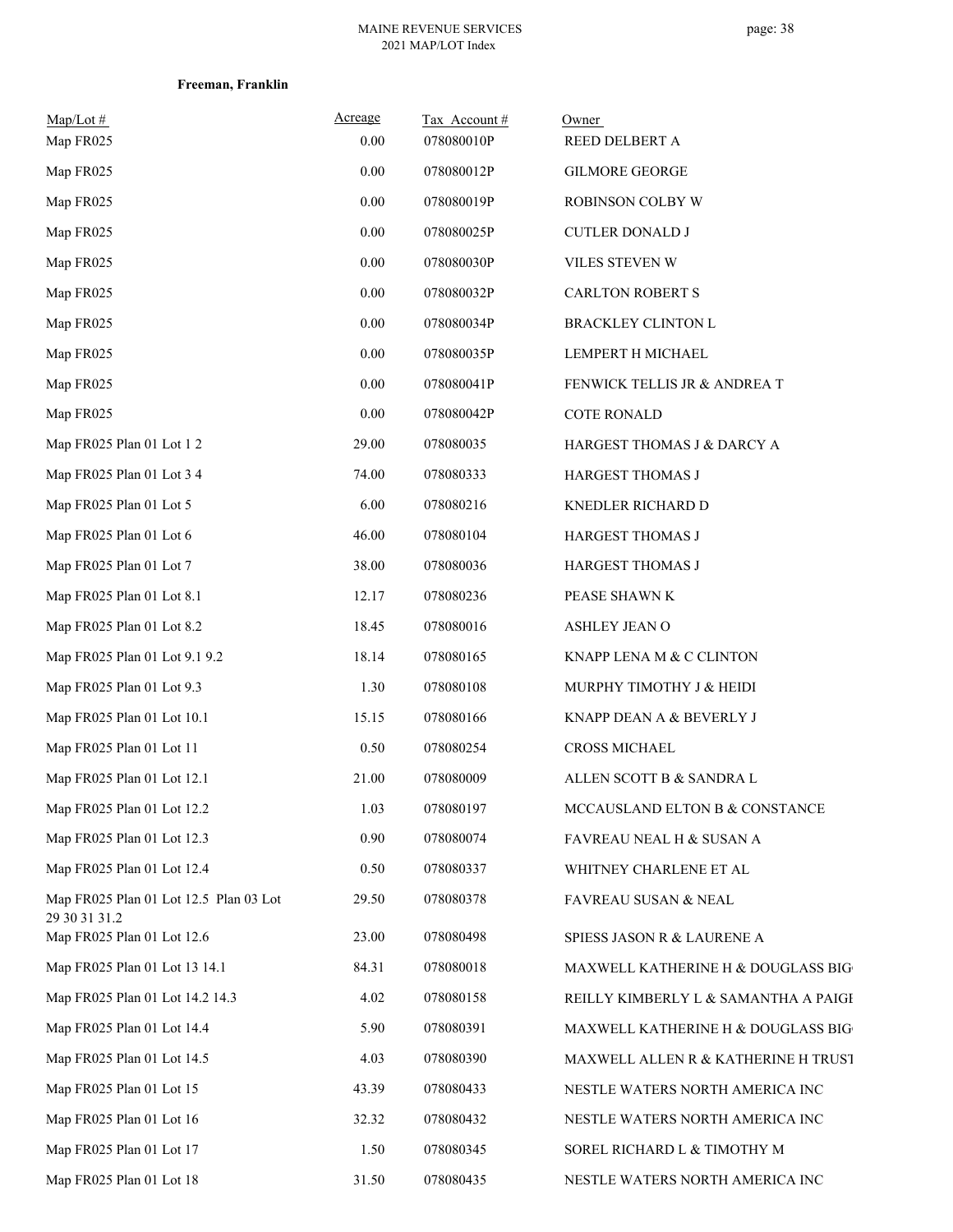| $Map/Lot \#$<br>Map FR025 Plan 01 Lot 19 | Acreage<br>32.00 | Tax Account#<br>078080067 | Owner<br>CHASE ANDREW F & TAMI J       |
|------------------------------------------|------------------|---------------------------|----------------------------------------|
| Map FR025 Plan 01 Lot 19.2               | 6.30             | 078080375                 | <b>DEXTER KELLY</b>                    |
| Map FR025 Plan 01 Lot 20                 | 67.42            | 078080434                 | CHASE ANDREW F & TAMI J                |
| Map FR025 Plan 01 Lot 20.1               | 4.70             | 078080412                 | CHASE MICHAEL & DONNA                  |
| Map FR025 Plan 01 Lot 20.2               | 4.00             | 078080413                 | SOREL RICHARD L & TIMOTHY M            |
| Map FR025 Plan 01 Lot 20.3               | 40.00            | 078082058                 | COCKERHAM BRENNA M & JAMES M           |
| Map FR025 Plan 01 Lot 21.1 21.7 22       | 20.73            | 078080163                 | HANDRAHAN SHANE W & LISA ANNE KOLE     |
| Map FR025 Plan 01 Lot 21.11 21.9         | 3.27             | 078082045                 | HANDRAHAN DAVID C                      |
| Map FR025 Plan 01 Lot 21.12              | 24.00            | 078082075                 | STEWART ALAN W & LINDA A               |
| Map FR025 Plan 01 Lot 21.2               | 0.92             | 078080088                 | MUISE SANDRA J                         |
| Map FR025 Plan 01 Lot 21.3               | 0.23             | 078080191                 | RICHARDS ALAN                          |
| Map FR025 Plan 01 Lot 21.4               | 0.92             | 078080162                 | MORNEAULT PHILIP R & JENNIFER A        |
| Map FR025 Plan 01 Lot 21.5               | 0.69             | 078080277                 | RONDINA BAUMGART KATHLEEN A            |
| Map FR025 Plan 01 Lot 21.6               | 0.69             | 078080278                 | RONDINA BAUMGART KATHLEEN A            |
| Map FR025 Plan 01 Lot 21.8               | 2.00             | 078080536                 | CHASE FAMILY TRUST                     |
| Map FR025 Plan 01 Lot 23                 | 59.20            | 078080204                 | <b>MORRIS DAVID P</b>                  |
| Map FR025 Plan 01 Lot 23.1               | 0.57             | 078080085                 | FAGAN PAULINE ANN, PAUL T, CHRISTINE M |
| Map FR025 Plan 01 Lot 23.2               | 0.59             | 078080286                 | SAWYER JAMES BENTON & DALE RICHARD     |
| Map FR025 Plan 01 Lot 23.3               | 3.38             | 078080084                 | FAGAN PAULINE ANN, PAUL T, CHRISTINE N |
| Map FR025 Plan 01 Lot 23.4 23.5          | 110.80           | 078082047                 | WILLIE LLC                             |
| Map FR025 Plan 01 Lot 23.41              | 11.50            | 078082087                 | <b>MORRIS DAVID P</b>                  |
| Map FR025 Plan 01 Lot 23.51              | 4.70             | 078082071                 | COCKERHAM BRENNA M & JAMES M           |
| Map FR025 Plan 01 Lot 23.6               | 6.90             | 078082088                 | SAWYER JAMES B & LORI B                |
| Map fr025 Plan 01 Lot 23.7               | 3.90             | 078082092                 | MONAHAN PATRICK J & ANNE M             |
| Map FR025 Plan 01 Lot 24                 | 0.00             | 078080057P                | DUNHAM RODNEY & SUZANNE                |
| Map FR025 Plan 01 Lot 24                 | 3.20             | 078080338                 | DUNHAM RODNEY & SUZANNE                |
| Map FR025 Plan 01 Lot 24.1               | 1.62             | 078080103                 | KOLEK LISA A                           |
| Map FR025 Plan 01 Lot 24.2               | 2.00             | 078080332                 | <b>WALEN PETER G</b>                   |
| Map FR025 Plan 01 Lot 25.1               | 3.50             | 078080514                 | WILBUR JULIANNE M                      |
| Map FR025 Plan 01 Lot 25.12              | 42.50            | 078080355                 | DUNHAM RODNEY & SUZANNE                |
| Map FR025 Plan 01 Lot 25.2               | 17.95            | 078080057                 | HANDRAHAN DONALD W II                  |
| Map FR025 Plan 01 Lot 25.21              | 3.25             | 078080528                 | HANDRAHAN KENNETH A                    |
| Map FR025 Plan 01 Lot 25.3               | 0.60             | 078080307                 | HANDRAHAN DONALD W II                  |
| Map FR025 Plan 01 Lot 25.4               | 1.72             | 078080303                 | MARTIN MICHAEL A                       |
| Map FR025 Plan 01 Lot 25.5               | 21.38            | 078080058                 | HANDRAHAN DONALD W II                  |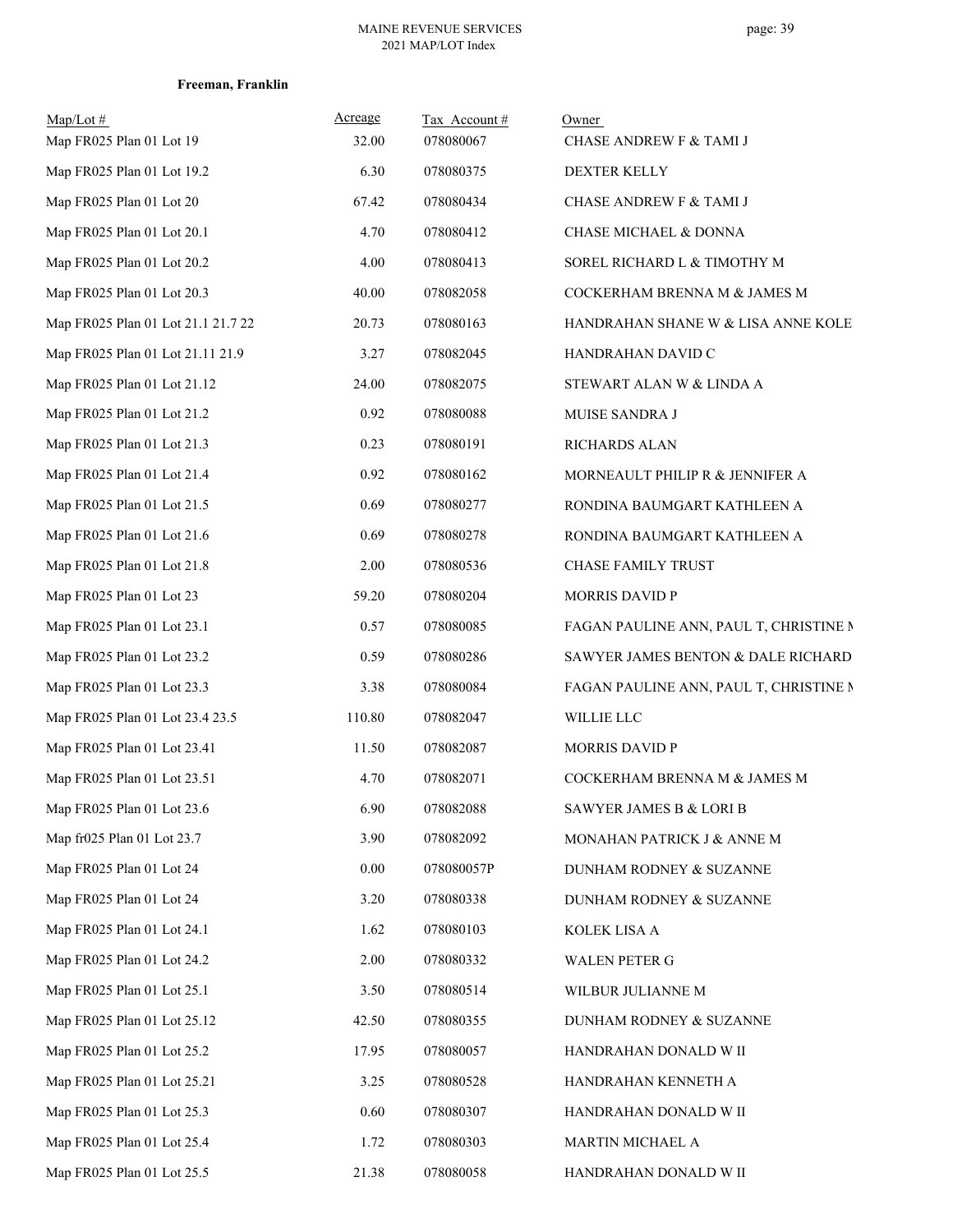| Freeman, Franklin |  |
|-------------------|--|
|-------------------|--|

| $Map/Lot \#$<br>Map FR025 Plan 01 Lot 25.6     | Acreage<br>1.80 | Tax Account#<br>078080363 | Owner<br>WILBUR PAUL H & ANITA SUAREZ |
|------------------------------------------------|-----------------|---------------------------|---------------------------------------|
| Map FR025 Plan 01 Lot 26                       | 100.00          | 078080253                 | KNAPP LENA M & C CLINTON              |
| Map FR025 Plan 01 Lot 27                       | 60.00           | 078080164                 | KNAPP LENA M & C CLINTON              |
| Map FR025 Plan 01 Lot 28                       | 40.37           | 078080226                 | NIEMI JEFFREY L                       |
| Map FR025 Plan 01 Lot 29 31 32 33 34<br>35.1   | 118.00          | 078080205                 | BOWEN BASIL H & LOLITA M              |
| Map FR025 Plan 01 Lot 30 48                    | 138.00          | 078080010                 | GILMORE FAMILY IRREVOCABLE TRUST      |
| Map FR025 Plan 01 Lot 35 41 42 45.1 46<br>46.1 | 247.40          | 078080426                 | GILMORE FAMILY IRREVOCABLE TRUST      |
| Map FR025 Plan 01 Lot 36 38                    | 69.00           | 078080032                 | PALMATIER MICHAEL F & SELENA D        |
| Map FR025 Plan 01 Lot 37                       | 98.25           | 078080178                 | FREEMAN RIDGE HOLDING COMPANY LLC     |
| Map FR025 Plan 01 Lot 37.1                     | 6.00            | 078082076                 | PALMATIER MICHAEL F & SELENA D        |
| Map FR025 Plan 01 Lot 39.1                     | 1.79            | 078080218                 | RALEY MASTERMAN SHELLEN D             |
| Map FR025 Plan 01 Lot 39.2                     | 11.25           | 078080368                 | <b>GILMORE MICHAEL &amp; LOUISE</b>   |
| Map FR025 Plan 01 Lot 39.3                     | 1.00            | 078080288                 | MCFARLAND BRIAN C & DEANNA L          |
| Map FR025 Plan 01 Lot 39.4                     | 3.24            | 078080135                 | MCLAUGHLIN SUSAN                      |
| Map FR025 Plan 01 Lot 39.41                    | 1.00            | 078080533                 | MCFARLAND DEANNA L                    |
| Map FR025 Plan 01 Lot 39.5                     | 2.61            | 078080131                 | <b>GOULD DOUGLAS R</b>                |
| Map FR025 Plan 01 Lot 39.6                     | 1.44            | 078080329                 | ROBINSON COLBY W & BONNIE T           |
| Map FR025 Plan 01 Lot 39.7                     | 2.82            | 078080109                 | <b>GEAR BUD STANWOOD</b>              |
| Map FR025 Plan 01 Lot 39.8                     | 1.00            | 078080379                 | PALMATIER MICHAEL F & SELENA D        |
| Map FR025 Plan 01 Lot 40                       | 5.93            | 078080481                 | PALMATIER MICHAEL F & SELENA D        |
| Map FR025 Plan 01 Lot 40.1                     | 4.60            | 078080061                 | THOMAS NANCY M                        |
| Map FR025 Plan 01 Lot 41.1 41.3 46.3           | 12.13           | 078082018                 | WOODWORTH CHARLES & MERRILL R         |
| Map FR025 Plan 01 Lot 41.2                     | 3.90            | 078082039                 | GILMORE WILLIAM K & CYNTHIA D         |
| Map FR025 Plan 01 Lot 42.1                     | 5.30            | 078080515                 | FENWICK BRENDA M & TELLIS F           |
| Map FR025 Plan 01 Lot 42.2 42.4                | 7.40            | 078080418                 | MILLIGAN JESSICA N                    |
| Map FR025 Plan 01 Lot 42.3 44 44.1             | 141.88          | 078080027                 | TRANTEN MICHAEL S & PAMELA M          |
| Map FR025 Plan 01 Lot 42.31 44.11              | 3.40            | 078082065                 | PAUL HOLLY JANE                       |
| Map FR025 Plan 01 Lot 42.32 44.2               | 3.46            | 078082083                 | WHITEHEAD TERRY RENEE                 |
| Map FR025 Plan 01 Lot 43                       | 38.00           | 078080346                 | HAINES DEANNA L & GAROLD W            |
| Map FR025 Plan 01 Lot 45.2                     | 2.43            | 078080123                 | GILMORE MICHAEL S & LOUISE M          |
| Map FR025 Plan 01 Lot 46.2                     | 8.15            | 078080392                 | TUCKER JEANNE C                       |
| Map FR025 Plan 01 Lot 47.1                     | 0.11            | 078082010                 | MAINE STATE OF                        |
| Map FR025 Plan 01 Lot 47.2                     | 1.04            | 078080132                 | <b>GRAFFAM WARD I</b>                 |
| Map FR025 Plan 01 Lot 49                       | 12.50           | 078080437                 | GILMORE FAMILY IRREVOCABLE TRUST      |
| Map FR025 Plan 01 Lot 50                       | 6.57            | 078080143                 | MITCHELL PHILIP B & CHRISTINA R BROWN |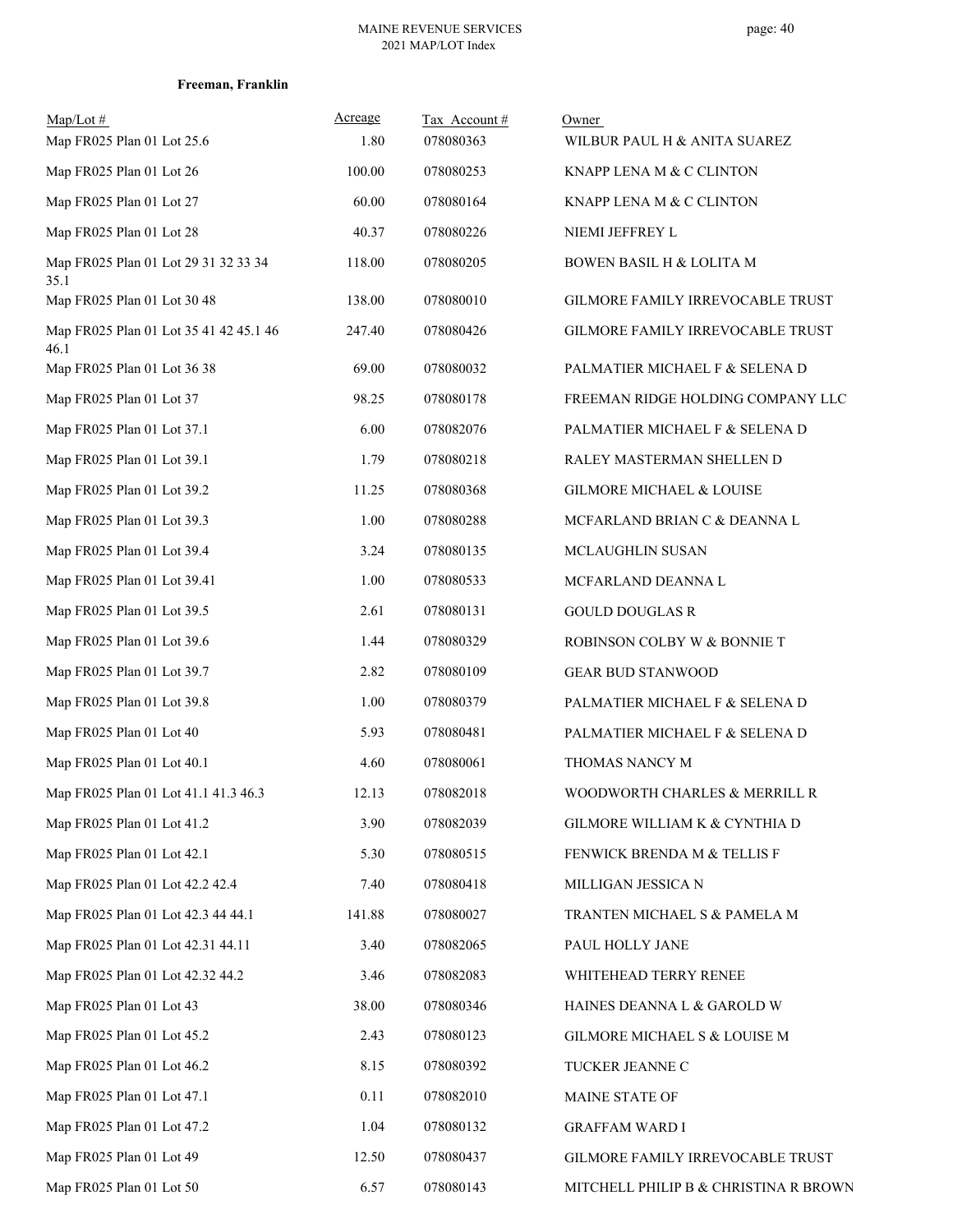| $Map/Lot \#$<br>Map FR025 Plan 01 Lot 51     | Acreage<br>2.99 | Tax Account#<br>078080190 | Owner<br>MARSHALL BRIAN S            |
|----------------------------------------------|-----------------|---------------------------|--------------------------------------|
| Map FR025 Plan 01 Lot 51.1                   | 2.75            | 078080092                 | GILMORE CYNTHIA J & DIANA D MAREAN E |
| Map FR025 Plan 01 Lot 52.1                   | 271.00          | 078080087                 | <b>GAS TIMBERLAND TRUST</b>          |
| Map FR025 Plan 01 Lot 52.1                   | 271.00          | 078080087                 | DES TIMBERLAND TRUST                 |
| Map FR025 Plan 01 Lot 52.2 52.6              | 29.05           | 078080387                 | CARLTON ROBERT S & SUSAN B           |
| Map FR025 Plan 01 Lot 52.31                  | 10.10           | 078080280                 | ST HILAIRE ROBERT A & GLORIA S       |
| Map FR025 Plan 01 Lot 52.32                  | 10.10           | 078080097                 | ST HILAIRE ROBERT A & GLORIA S       |
| Map FR025 Plan 01 Lot 52.33                  | 2.77            | 078080083                 | DEFOE GARDNER                        |
| Map FR025 Plan 01 Lot 52.41 52.5 52.61       | 19.53           | 078080096                 | ST HILAIRE ROBERT A & GLORIA S       |
| Map FR025 Plan 01 Lot 52.42                  | 3.42            | 078080082                 | DEFOE GARDNER                        |
| Map FR025 Plan 01 Lot 53                     | 36.73           | 078080331                 | WEYMOUTH BURTON R & LUCILE F         |
| Map FR025 Plan 01 Lot 54                     | 2.00            | 078080031                 | PARQUETTE WILLIAM & THERESA          |
| Map FR025 Plan 01 Lot 54.1                   | 61.00           | 078082053                 | LARSON PHILIP M ET AL                |
| Map FR025 Plan 01 Lot 54.11                  | 29.00           | 078082072                 | ANDREOZZI ROCCO J & SALLY ANN        |
| Map FR025 Plan 01 Lot 54.2                   | 12.00           | 078082054                 | WEYMOUTH BURTON R & LUCILE F         |
| Map FR025 Plan 01 Lot 55                     | 46.94           | 078080347                 | BANKS SHELBY J & TANYA W WILBUR      |
| Map FR025 Plan 01 Lot 57                     | 76.91           | 078080229                 | PEASE BETTY O                        |
| Map FR025 Plan 01 Lot 58 Plan 03 Lot<br>38.2 | 95.71           | 078080200                 | MELBER FRANK T & MARY LOU            |
| Map FR025 Plan 01 Lot 62                     | 32.83           | 078080348                 | <b>CUTLER DONALD J</b>               |
| Map FR025 Plan 01 Lot 63 64                  | 108.13          | 078080179                 | LEMPERT H MICHAEL & KATHRYN          |
| Map FR025 Plan 01 Lot 65                     | 21.00           | 078080496                 | HARGEST THOMAS J                     |
| Map FR025 Plan 01 Lot 65.1                   | 3.00            | 078080268                 | SHUFELT BONITA L & THOMAS A          |
| Map FR025 Plan 01 Lot 65.2 66                | 48.00           | 078080037                 | HARGEST THOMAS J                     |
| Map FR025 Plan 01 Lot 65.21                  | 0.83            | 078082096                 | STROUT KEVIN SAMUEL & MICHELLE JO    |
| Map FR025 Plan 01 Lot 65.3                   | 6.00            | 078080490                 | STEEVES COURTNEY A                   |
| Map FR025 Plan 01 Lot 67.1                   | 20.55           | 078080232                 | FISCHER HEATHER G & SAM S            |
| Map FR025 Plan 01 Lot 67.11 67.13            | 5.45            | 078080483                 | TAYLOR CLIFFORD                      |
| Map FR025 Plan 01 Lot 67.111                 | 16.00           | 078082091                 | FENWICK CHAD                         |
| Map FR025 Plan 01 Lot 67.12                  | 11.00           | 078082042                 | FENWICK ANDREA T                     |
| Map FR025 Plan 01 Lot 67.2                   | 12.50           | 078080137                 | KNAPP BEVERLY J & DEAN A             |
| Map FR025 Plan 01 Lot 68.1                   | 21.26           | 078080440                 | <b>FENWICK BRETT</b>                 |
| Map FR025 Plan 01 Lot 68.10                  | 40.00           | 078080453                 | FENWICK CHAD T                       |
| Map FR025 Plan 01 Lot 68.11                  | 8.74            | 078082081                 | FENWICK BRETT                        |
| Map FR025 Plan 01 Lot 68.2                   | 40.00           | 078080446                 | KEOSKIE DIANE & LINWOOD E DOBLE      |
| Map FR025 Plan 01 Lot 68.3                   | 40.00           | 078080439                 | BACHRACH MICHAEL ALLEN RONALD        |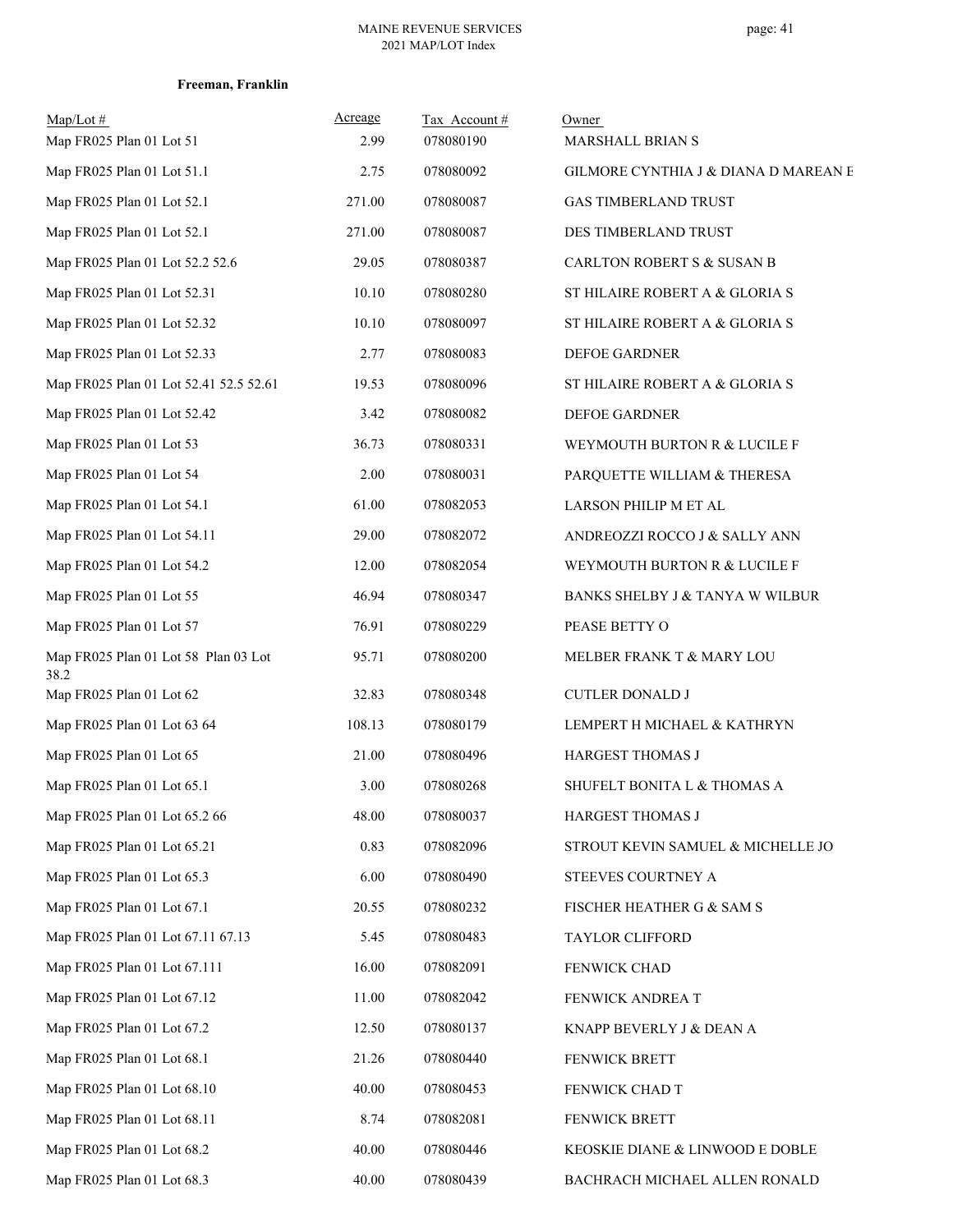| Freeman, Franklin |  |
|-------------------|--|
|-------------------|--|

| $Map/Lot \#$<br>Map FR025 Plan 01 Lot 68.4 69      | Acreage<br>11.63 | Tax Account#<br>078080334 | Owner<br>BLACK ROBERT B SR & WANDA L   |
|----------------------------------------------------|------------------|---------------------------|----------------------------------------|
| Map FR025 Plan 01 Lot 68.4 69                      | 0.00             | 078082028                 | <b>BLACK ROBERT B SR &amp; WANDA L</b> |
| Map FR025 Plan 01 Lot 68.4 69                      | 0.00             | 078082029                 | BLACK ROBERT B SR & WANDA L            |
| Map FR025 Plan 01 Lot 68.41                        | 5.10             | 078082090                 | MENTHE ROBERT J                        |
| Map FR025 Plan 01 Lot 68.5 68.6 68.7<br>68.8       | 166.00           | 078080161                 | <b>GLS REALTY TRUST</b>                |
| Map FR025 Plan 01 Lot 68.9                         | 40.00            | 078080441                 | <b>CURRIER DAVID J &amp; SUSAN B</b>   |
| Map FR025 Plan 01 Lot 70                           | 87.20            | 078080291                 | WILLIAMS ROBERT W                      |
| Map FR025 Plan 01 Lot 70.1                         | 0.23             | 078080090                 | <b>HOWARD MARK</b>                     |
| Map FR025 Plan 01 Lot 70.2 70.3                    | 32.00            | 078080407                 | LISTOWICH ELIZABETH & JAMES            |
| Map FR025 Plan 01 Lot 70.2 70.3                    | 0.00             | 078080059P                | LISTOWICH ELIZABETH & JAMES            |
| Map FR025 Plan 01 Lot 70.4                         | 40.40            | 078080477                 | COTE RONALD P & REBECCA BROWN          |
| Map FR025 Plan 01 Lot 71                           | 39.00            | 078080106                 | LARSON PHILIP M III & JANET GARGARO-LA |
| Map FR025 Plan 01 Lot 71.1                         | 8.53             | 078080034                 | <b>LARSON IAN P</b>                    |
| Map FR025 Plan 01 Lot 72                           | 35.00            | 078080184                 | WILLIAMS ROBERT W                      |
| Map FR025 Plan 01 Lot 72.1                         | 8.00             | 078080534                 | <b>BOUCHER STEPHENIE &amp; PETER</b>   |
| Map FR025 Plan 01 Lot 73                           | 99.45            | 078080231                 | OLIVER SCOTT R                         |
| Map FR025 Plan 01 Lot 74                           | 60.21            | 078080276                 | MAHON JOHN F & JULIA M                 |
| Map FR025 Plan 01 Lot 75                           | 31.10            | 078080030                 | LARSON PHILIP M III & JANET GARGARO-LA |
| Map FR025 Plan 01 Lot 76 76.2 87                   | 88.57            | 078080203                 | MAHON JOHN F & JULIA M                 |
| Map FR025 Plan 01 Lot 76.1                         | 35.00            | 078082012                 | LARSON PHILIP M III & JANET GARGARO-LA |
| Map FR025 Plan 01 Lot 77                           | 103.31           | 078080343                 | LONDON BARRY O & DANIELLE L            |
| Map FR025 Plan 01 Lot 78 79                        | 200.00           | 078080214                 | MONROE ALFRED ET AL                    |
| Map FR025 Plan 01 Lot 80                           | 1.92             | 078080107                 | <b>BEAN JOHN G</b>                     |
| Map FR025 Plan 01 Lot 81.1 82                      | 428.00           | 078080155                 | CARRIER E J INC                        |
| Map FR025 Plan 01 Lot 81.2                         | 58.73            | 078080195                 | WAHL MARK B                            |
| Map FR025 Plan 01 Lot 81.21                        | 1.80             | 078082082                 | WAHL MARK B                            |
| Map FR025 Plan 01 Lot 81.3 81.4                    | 11.18            | 078080374                 | GILMORE MELDON H & REGINA M            |
| Map FR025 Plan 01 Lot 83                           | 112.49           | 078082004                 | MAINE STATE OF                         |
| Map FR025 Plan 01 Lot 84 85 86 88.1 106<br>107 108 | 942.00           | 078080028                 | LINKLETTER TIMBERLANDS LLC             |
| Map FR025 Plan 01 Lot 88.2                         | 5.00             | 078080279                 | <b>LARSON IAN P</b>                    |
| Map FR025 Plan 01 Lot 89                           | 91.00            | 078080321                 | LESTOURGEON GINGER & HEATH             |
| Map FRO025 Plan 01 Lot 89.1                        | 10.07            | 078082055                 | YOUNG PRESTON I & THERESE A            |
| Map FR025 Plan 01 Lot 90                           | 30.48            | 078080230                 | ROBINSON FOSTER C & KIMBERLY L         |
| Map FR025 Plan 01 Lot 91                           | 26.79            | 078080185                 | WILLIAMS ROBERT W                      |
| Map FR025 Plan 01 Lot 92                           | 123.00           | 078080527                 | BOYNTON CHRISTOPHER D PER REP          |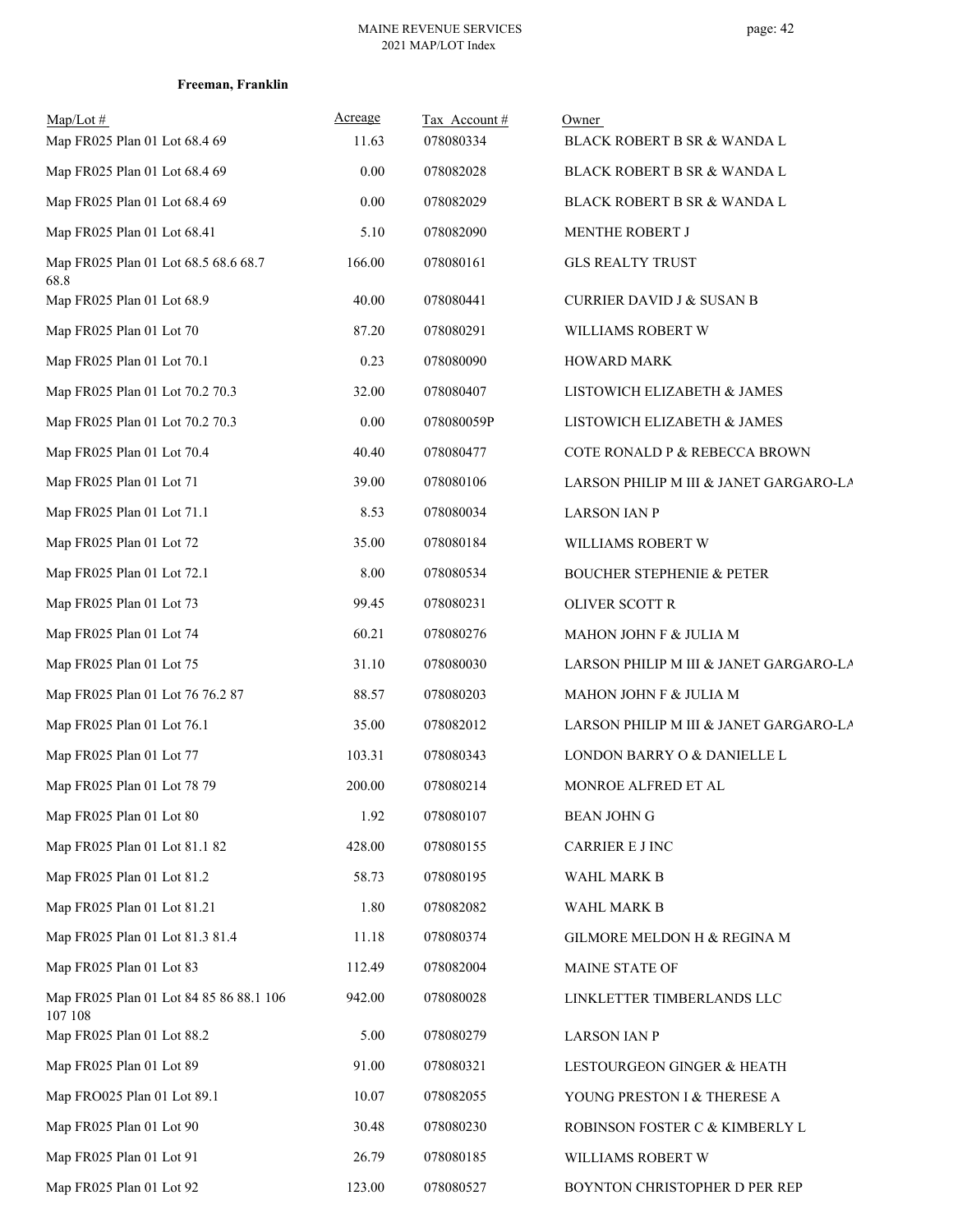|  | Freeman, Franklin |
|--|-------------------|
|--|-------------------|

| Map/Lot#<br>Map FR025 Plan 01 Lot 92.1             | Acreage<br>4.82 | Tax Account #<br>078080448 | Owner<br>MARSHALL BRIAN S            |
|----------------------------------------------------|-----------------|----------------------------|--------------------------------------|
| Map FR025 Plan 01 Lot 92.2                         | 7.92            | 078080454                  | TAYLOR BRIAN & ALEXA LYMAN           |
| Map FR025 Plan 01 Lot 92.3                         | 2.32            | 078082050                  | BOYCE ANGELA & JAMES A               |
| Map FR025 Plan 01 Lot 93                           | 5.35            | 078080023                  | DUDLEY MACKENZIE M                   |
| Map FR025 Plan 01 Lot 93.1                         | 0.50            | 078080508                  | MITCHELL ADAM C                      |
| Map FR025 Plan 01 Lot 94                           | 25.31           | 078080095                  | <b>DZVILESKI RICHARD</b>             |
| Map FR025 Plan 01 Lot 94.1                         | 5.00            | 078080502                  | VARKER LAUREL A                      |
| Map FR025 Plan 01 Lot 94.2                         | 5.69            | 078080382                  | <b>GUMPERZ JOHN &amp; DIANA</b>      |
| Map FR025 Plan 01 Lot 95 98.1 Plan 04<br>Lot 13 15 | 108.81          | 078080250                  | FLAGG RANDOLPH & BERYL               |
| Map FR025 Plan 01 Lot 96                           | 85.00           | 078080072                  | KNOWLES FAMILY LIMITED PTNR OF MAIN! |
| Map FR025 Plan 01 Lot 97 117                       | 110.40          | 078080026                  | <b>BIRO STEVEN</b>                   |
| Map FR025 Plan 01 Lot 98.2                         | 0.92            | 078080289                  | DANIKAS NICHOLAS A                   |
| Map FR025 Plan 01 Lot 102.1                        | 54.68           | 078080146                  | SWEETSER PAMELA J PR                 |
| Map FR025 Plan 01 Lot 102.2                        | 1.60            | 078080372                  | <b>KELLEY DOROTHY</b>                |
| Map FR025 Plan 01 Lot 102.3                        | 1.25            | 078080503                  | SWEETSER WILMOT F JR & PAMELA J      |
| Map FR025 Plan 01 Lot 105                          | 33.50           | 078080038                  | CAMPBELL JOHN S                      |
| Map FR025 Plan 01 Lot 105.1                        | 2.35            | 078082026                  | <b>CROCKER ROBERT</b>                |
| Map FR025 Plan 01 Lot 105.2                        | 9.00            | 078082031                  | CROCKER ROBERT L.                    |
| Map FR025 Plan 01 Lot 105.3                        | 33.50           | 078082062                  | MARCHANT BRIAN K & TARYN M           |
| Map FR025 Plan 01 Lot 105.4                        | 33.50           | 078082061                  | DIPIETRO JAY                         |
| Map FR025 Plan 01 Lot 109 Plan 02 Lot<br>25        | 642.00          | 078080315                  | WILLIAMS ROBERT W                    |
| Map FR025 Plan 01 Lot 110                          | 111.00          | 078080105                  | DISTEFANO JOHN A                     |
| Map FR025 Plan 01 Lot 111                          | 25.00           | 078080365                  | PILLSBURY JEFFRE & DERRICK DURRELL   |
| Map FR025 Plan 01 Lot 112 112.1 Plan 02<br>Lot 21  | 77.00           | 078080007                  | ROSEN CYNTHIA L & JOHN L             |
| Map FR025 Plan 01 Lot 113.1                        | 25.00           | 078080305                  | BERRY TIMOTHY ET AL                  |
| Map FR025 Plan 01 Lot 113.21                       | 55.00           | 078080019                  | BERRY ALBERT E & MARY JO TUFTS       |
| Map FR025 Plan 01 Lot 113.211                      | 27.00           | 078080145                  | HOLBROOK KAREN                       |
| Map FR025 Plan 01 Lot 113.22                       | 24.46           | 078080243                  | DONATI BRUCE A                       |
| Map FR025 Plan 01 Lot 113.23                       | 59.51           | 078080373                  | BERRY ALBERT E & MARY JO TUFTS       |
| Map FR025 Plan 01 Lot 114                          | 53.95           | 078080127                  | PILLSBURY JEFFREY S                  |
| Map FR025 Plan 01 Lot 115                          | 51.71           | 078080040                  | MARCHANT CLIFFORD & AARON SORENSO!   |
| Map FR025 Plan 01 Lot 116 Plan 02 Lot<br>18        | 459.34          | 078080298                  | LESTOURGEON GINGER & HEATH           |
| Map FR025 Plan 01 Lot 118                          | 26.00           | 078080500                  | HEWETT NATHAN M & JESSICA S          |
| Map FR025 Plan 01 Lot 118.1                        | 2.00            | 078080420                  | LAVOIE RICHARD D JR & ELLEN          |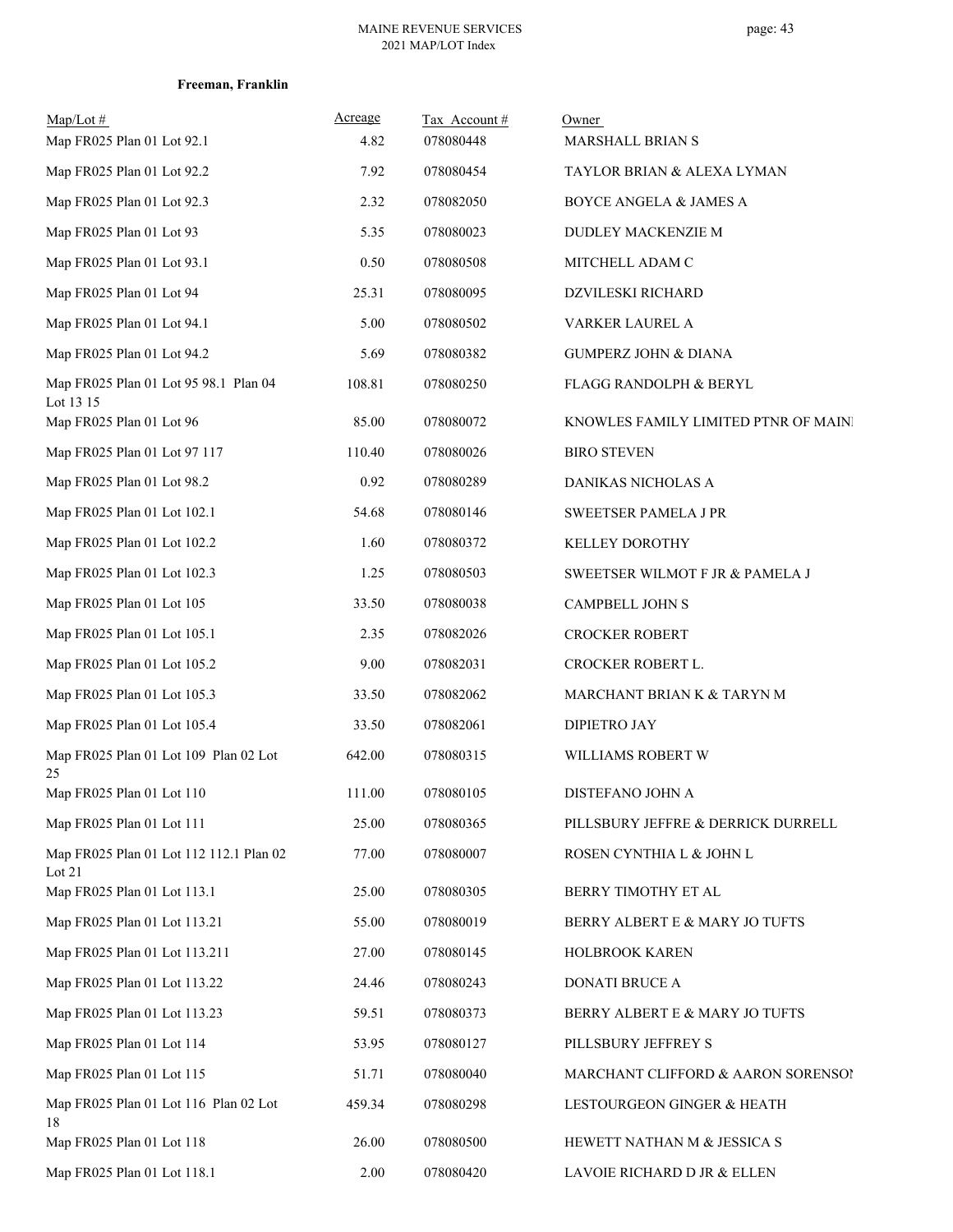| $Map/Lot \#$<br>Map FR025 Plan 01 Lot 118.2            | Acreage<br>2.00 | Tax Account#<br>078080351 | Owner<br><b>HALWIX BRYAN</b>                    |
|--------------------------------------------------------|-----------------|---------------------------|-------------------------------------------------|
| Map FR025 Plan 01 Lot 118.3 119                        | 36.00           | 078080423                 | STAIER RONALD T & DEBORAH K                     |
| Map FR025 Plan 01 Lot 119.1                            | 18.30           | 078080177                 | KNOWLES JONATHA R & CAROLINE W                  |
| Map FR025 Plan 01 Lot 119.2                            | 10.00           | 078080501                 | ANDERSON LEE D & DIANA R                        |
| Map FR025 Plan 01 Lot 120                              | 70.00           | 078080115                 | <b>BASILE DOMENIC</b>                           |
| Map FR025 Plan 01 Lot 121                              | 30.00           | 078080122                 | GILMORE JEANETTE & PHILLIP D BUCKLEY            |
| Map FR025 Plan 01 Lot 122                              | 1.79            | 078080114                 | <b>GILMORE JEANETTE &amp; PHILLIP D BUCKLEY</b> |
| Map FR025 Plan 01 Lot 123                              | 13.97           | 078080121                 | <b>COFFREN JEFFREY</b>                          |
| Map FR025 Plan 01 Lot 123.1                            | 5.00            | 078082037                 | <b>JLC REALTY</b>                               |
| Map FR025 Plan 01 Lot 123.2                            | 2.98            | 078082067                 | <b>ST PIERRE ERIC S</b>                         |
| Map FR025 Plan 01 Lot 124.1                            | 28.00           | 078080377                 | <b>CALLAWAY KEVIN</b>                           |
| Map FR025 Plan 01 Lot 124.2                            | 1.93            | 078080113                 | LUCE FREDERICK N & CHERYL L                     |
| Map FR025 Plan 01 Lot 124.3                            | 4.47            | 078080160                 | LUCE FREDERICK N & CHERYL L                     |
| Map FR025 Plan 01 Lot 124.4                            | 8.17            | 078082044                 | DUNHAM ADAM R & BRITTANY L                      |
| Map FR025 Plan 01 Lot 125                              | 28.00           | 078080001                 | RINGLER DOUGLAS J & JOSEPH NAWROCKI             |
| Map FR025 Plan 01 Lot 126 127                          | 43.55           | 078082073                 | JANARELLI BERNARD A & LESLIE NORTON             |
| Map FR025 Plan 01 Lot 126.1                            | 10.00           | 078082017                 | <b>GERO TRAVIS &amp; ELIZABETH</b>              |
| Map FR025 Plan 01 Lot 126.2                            | 11.10           | 078082070                 | <b>KING DAN R</b>                               |
| Map FR025 Plan 01 Lot 128                              | 17.33           | 078080116                 | TALON SHAUN M                                   |
| Map FR025 Plan 01 Lot 129                              | 3.80            | 078082060                 | RINGLER DOUGLAS J & JOSEPH NAWROCKI             |
| Map FR025 Plan 01 Lot 130                              | 163.10          | 078080324                 | VILES STEVEN W SR & CHONG C                     |
| Map FR025 Plan 01 Lot 130.1                            | 53.00           | 078080417                 | VILES STEVEN W & CHONG C                        |
| Map FR025 Plan 01 Lot 130.2                            | 3.00            | 078082014                 | COLLINS ELIZABETH J                             |
| Map FR025 Plan 01 Lot 131                              | 3.75            | 078080458                 | <b>GRECO PAUL</b>                               |
| Map FR025 Plan 01 Lot 131.1 132.3                      | 3.41            | 078080507                 | <b>JACK JO-ANN</b>                              |
| Map FR025 Plan 01 Lot 131.2                            | 1.12            | 078080427                 | VILES STEPHEN W JR                              |
| Map FR025 Plan 01 Lot 132.1                            | 4.47            | 078080102                 | WILEY GORDON E & PAMELA J                       |
| Map FR025 Plan 01 Lot 132.2                            | 2.10            | 078080330                 | OLMSTED WENDELL D                               |
| Map FR025 Plan 01 Lot 132.4                            | 6.78            | 078080421                 | VILES CHONG C & STEVEN W                        |
| Map FR025 Plan 01 Lot 133 134 135 Plan<br>02 Lot 1 2.1 | 381.48          | 078080246                 | <b>GOODWIN SANDRA P &amp; CLARENCE L JR</b>     |
| Map FR025 Plan 01 Lot 136 137                          | 16.30           | 078080341                 | SEARLES RODNEY L & ANDREA J ET AL               |
| Map FR025 Plan 01 Lot 138                              | 45.28           | 078080041                 | KENNEDY JEFFREY S                               |
| Map FR025 Plan 01 Lot 500                              | $0.00\,$        | 078080064                 | CENTRAL MAINE POWER CO                          |
| Map FR025 Plan 02 Lot 2.12 2.4                         | 1.22            | 078080422                 | GOODWIN RUSSELL L & KATIE A                     |
| Map FR025 Plan 02 Lot 2.2                              | 11.19           | 078080065                 | CHAISSON JOSEPH M ET AL                         |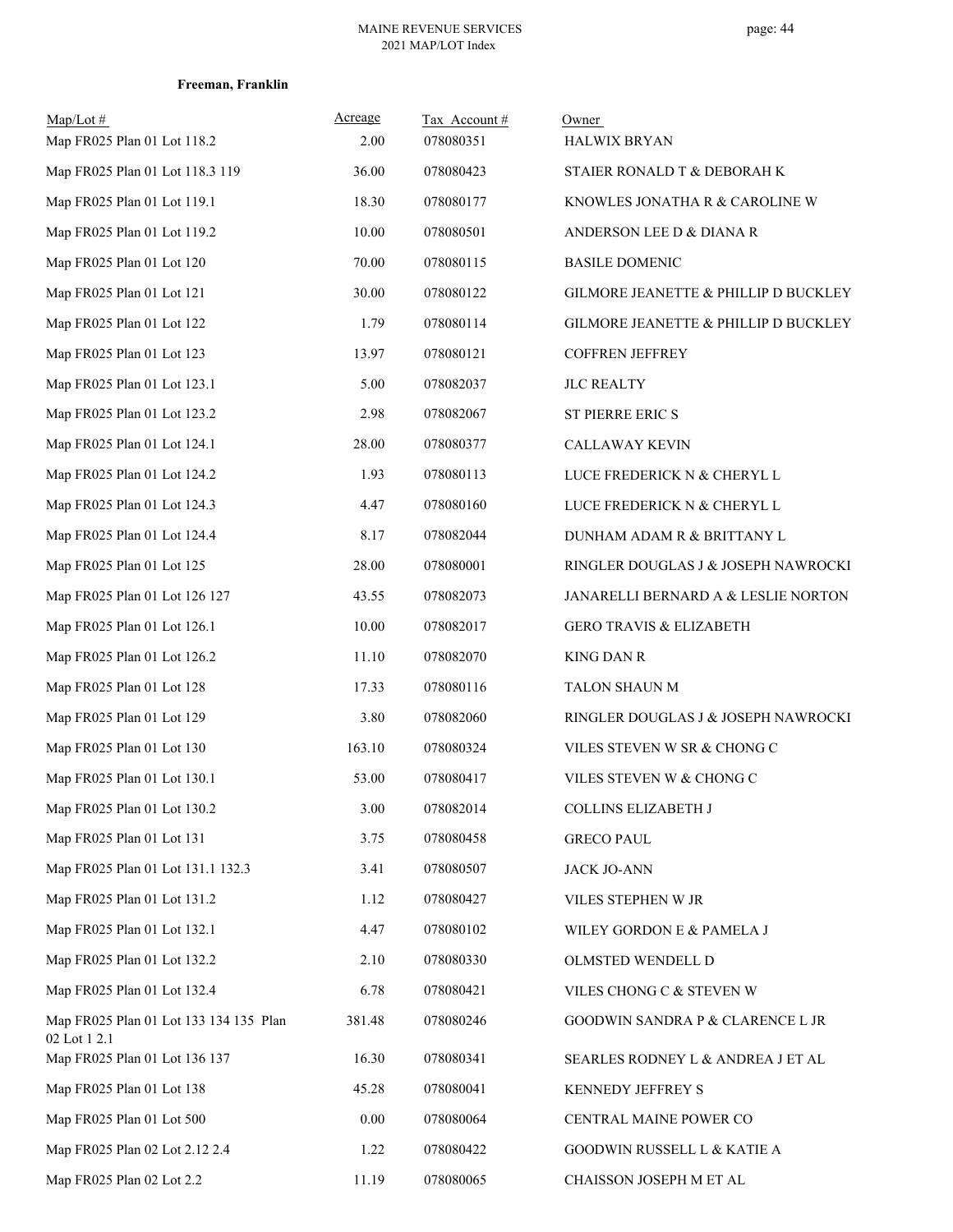| $Map/Lot \#$<br>Map FR025 Plan 02 Lot 2.3 | Acreage<br>9.00 | Tax Account#<br>078080056 | Owner<br>TIFFANY HARRY E & JANE L           |
|-------------------------------------------|-----------------|---------------------------|---------------------------------------------|
| Map FR025 Plan 02 Lot 3                   | 63.45           | 078080244                 | GOODWIN SANDRA P & CLARENCE L JR            |
| Map FR025 Plan 02 Lot 4                   | 123.00          | 078080431                 | <b>GOODWIN SANDRA P &amp; CLARENCE L JR</b> |
| Map FR025 Plan 02 Lot 5                   | 20.00           | 078080486                 | <b>SALA SHELLY</b>                          |
| Map FR025 Plan 02 Lot 5.1                 | 0.10            | 078080403                 | MAINE STATE OF                              |
| Map FR025 Plan 02 Lot 6.1                 | 116.00          | 078080311                 | WALLACK JESSICA S                           |
| Map FR025 Plan 02 Lot 6.2                 | 3.88            | 078080022                 | COOK VIRGINIA                               |
| Map FR025 Plan 02 Lot 7 8 56 61 62 79     | 571.00          | 078080296                 | VINING MINING LLC                           |
| Map FR025 Plan 02 Lot 9                   | 52.50           | 078080089                 | <b>JLC MINING</b>                           |
| Map FR025 Plan 02 Lot 10                  | 40.00           | 078080017                 | VINING MINING LLC                           |
| Map FR025 Plan 02 Lot 11.1                | 20.00           | 078080048                 | BRACKLEY CLINTON L JR ET AL                 |
| Map FR025 Plan 02 Lot 11.2                | 1.00            | 078080076                 | ZOEBISCH SHELLY & TAKODA A                  |
| Map FR025 Plan 02 Lot 11.3                | 13.75           | 078080367                 | TYLER DENNIS L                              |
| Map FR025 Plan 02 Lot 11.31 11.4          | 3.00            | 078080493                 | TYLER MARCIA A                              |
| Map FR025 Plan 02 Lot 12                  | 0.25            | 078080047                 | STATE OWNED TAX ACQUIRED 2019               |
| Map FR025 Plan 02 Lot 13                  | 3.60            | 078080063                 | BADERSHALL LLEWELLYN A & WINONA             |
| Map FR025 Plan 02 Lot 13.1                | 8.40            | 078080541                 | <b>BADERSHALL WINONA</b>                    |
| Map FR025 Plan 02 Lot 14                  | 0.00            | 078080055P                | PETERKEN JILL H & WILLIAM H                 |
| Map FR025 Plan 02 Lot 14                  | 12.12           | 078080157                 | PETERKEN JILL H & WILLIAM H                 |
| Map FR025 Plan 02 Lot 14.1                | 9.23            | 078080411                 | BADERSHALL LLEWELLYN A & WINONA G           |
| Map FR025 Plan 02 Lot 14.2                | 3.77            | 078080414                 | <b>BADERSHALL JODI E</b>                    |
| Map FR025 Plan 02 Lot 14.3                | 0.98            | 078080478                 | ANDREWS PHILIP N JR & DORIS L               |
| Map FR025 Plan 02 Lot 17                  | 64.65           | 078080046                 | BRACKLEY CLINTON L JR & LINDA P             |
| Map FR025 Plan 02 Lot 18.1                | 9.66            | 078082098                 | HILLIARD CHARLES O & CATHERINE A            |
| Map FR025 Plan 02 Lot 19                  | 70.00           | 078080144                 | COUSINEAU LUMBER INC                        |
| Map FR025 Plan 02 Lot 19.1                | 40.00           | 078080459                 | COUSINEAU LUMBER INC                        |
| Map FR025 Plan 02 Lot 20 22 41 45 94 95   | 854.00          | 078080316                 | THORNDIKE & SONS INC                        |
| Map FR025 Plan 02 Lot 20.2                | 153.00          | 078080394                 | ELLIS BRUCE T & SANDRA L                    |
| Map FR025 Plan 02 Lot 20.21 20.23         | 48.82           | 078082049                 | DALY JOHN J JR & CHRISTINE M                |
| Map FR025 Plan 02 Lot 20.211              | 3.68            | 078082030                 | DALY JOHN J JR & CHRISTINE M                |
| Map FR025 Plan 02 Lot 20.22               | 43.00           | 078082025                 | PADRON JORGE L & ROXANA S                   |
| Map FR025 Plan 02 Lot 20.24               | 1.43            | 078080470                 | VILLACCI ROBERT S                           |
| Map FR025 Plan 02 Lot 20.3                | 0.31            | 078082041                 | SOREL RICHARD L & TIMOTHY M                 |
| Map FR025 Plan 02 Lot 21.1                | 50.00           | 078080424                 | <b>GOLDSMITH CAROL SUE &amp; DANA I</b>     |
| Map FR025 Plan 02 Lot 21.2                | 29.00           | 078082013                 | VILLACCI TERRI JEAN, ANTONIO & JOSEPH       |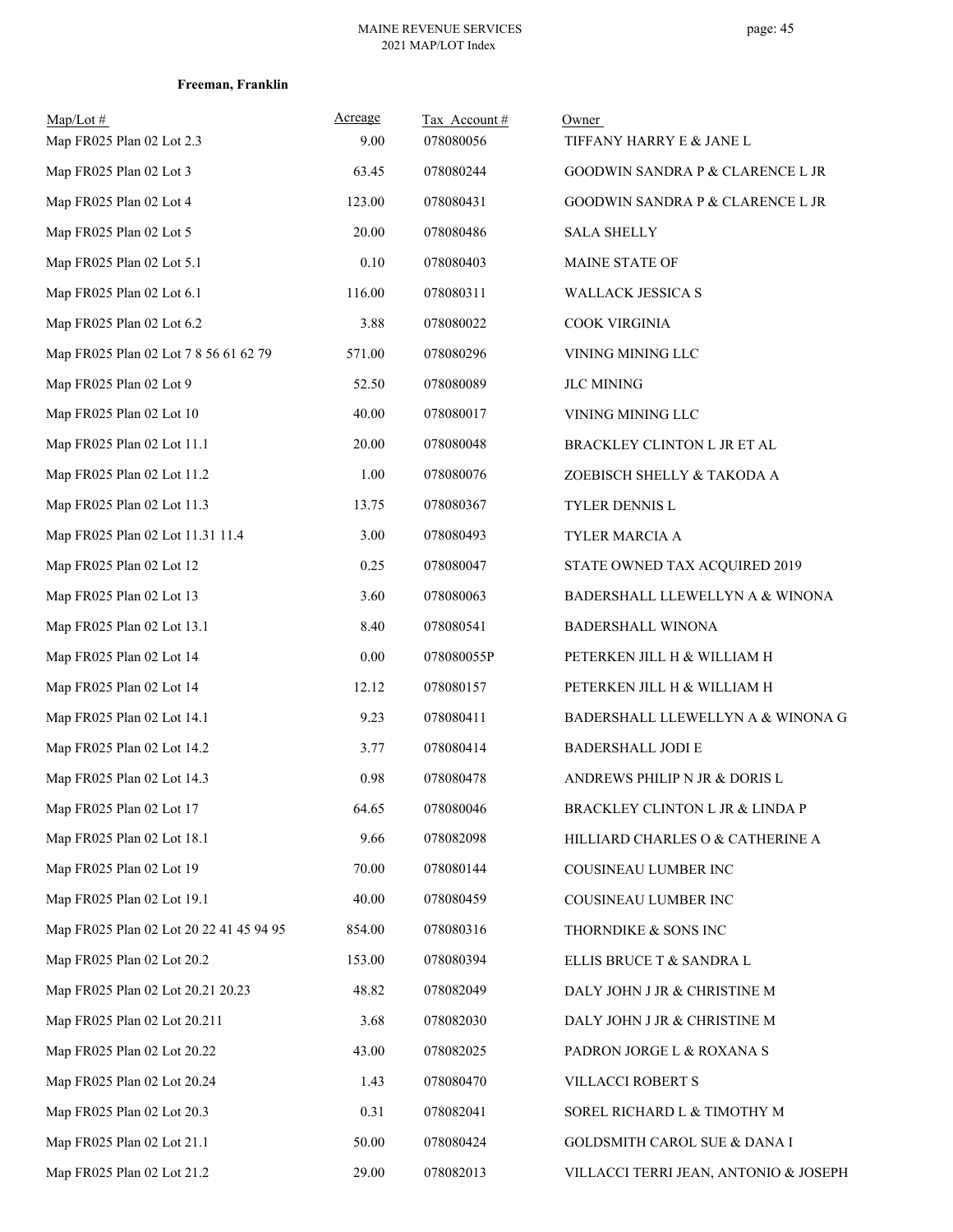| Map/Lot#<br>Map FR025 Plan 02 Lot 23.1 24 37 | Acreage<br>245.00 | Tax Account#<br>078080004 | Owner<br><b>VITALE JAMES S</b>        |
|----------------------------------------------|-------------------|---------------------------|---------------------------------------|
| Map FR025 Plan 02 Lot 23.2                   | 0.25              | 078080055                 | <b>BURBANK JOHN E III</b>             |
| Map FR025 Plan 02 Lot 26                     | 87.00             | 078080029                 | DODD THOMAS A & AGNES C               |
| Map FR025 Plan 02 Lot 27 28                  | 67.00             | 078080319                 | DODD THOMAS A & AGNES G               |
| Map FR025 Plan 02 Lot 29.1 29.2              | 13.30             | 078082019                 | <b>HALL LESLIE W</b>                  |
| Map FR025 Plan 02 Lot 29.3 30 31             | 19.60             | 078082074                 | <b>AGREN EVAN</b>                     |
| Map FR025 Plan 02 Lot 32                     | 8.20              | 078080196                 | VILLACCI ANTHONY G ET AL              |
| Map FR025 Plan 02 Lot 33.1 98 99 100         | 446.00            | 078080005                 | MAINE-LY TREES INC                    |
| Map FR025 Plan 02 Lot 33.2                   | 61.50             | 078080408                 | AGREN GARY C & BETH R                 |
| Map FR025 Plan 02 Lot 34 35                  | 49.98             | 078080258                 | PULLEN DONNA                          |
| Map FR025 Plan 02 Lot 34.1 35.1 36           | 49.97             | 078082094                 | <b>TURNER LISA</b>                    |
| Map FR025 Plan 02 Lot 38                     | 3.00              | 078082095                 | PULLEN DONNA                          |
| Map FR025 Plan 02 Lot 39                     | 19.00             | 078080320                 | HUTCHINS ERIC E & MADELEINE M         |
| Map FR025 Plan 02 Lot 39.1                   | 0.46              | 078082001                 | MAINE STATE OF                        |
| Map FR025 Plan 02 Lot 40 96                  | 147.00            | 078080153                 | HUTCHINS ELWYN E, ELIZABETH A, & ERIC |
| Map FR025 Plan 02 Lot 42                     | 7.80              | 078080053                 | DOUIN CATHERINE T & VINCENT D         |
| Map FR025 Plan 02 Lot 43                     | 0.39              | 078080325                 | THIBEAU BRIAN                         |
| Map FR025 Plan 02 Lot 44                     | 0.03              | 078080309                 | ERICKSON SHAUN T                      |
| Map FR025 Plan 02 Lot 46                     | 0.52              | 078080402                 | MAINE STATE OF                        |
| Map FR025 Plan 02 Lot 47                     | 0.08              | 078080052                 | PORTER TAMMY V & MANDY KING           |
| Map FR025 Plan 02 Lot 48 91 92 107           | 410.00            | 078080193                 | D AND D LAND LLC                      |
| Map FR025 Plan 02 Lot 49 49.1                | 100.00            | 078080111                 | BOWMAN DANA L & LAURIANNE C           |
| Map FR025 Plan 02 Lot 50                     | 13.88             | 078082066                 | HILLIARD CHARLES O & CATHERINE A      |
| Map FR025 Plan 02 Lot 50.1                   | 9.66              | 078082093                 | LESTOURGEON GINGER & HEATH            |
| Map FR025 Plan 02 Lot 51 52                  | 118.55            | 078080255                 | SANDERS DAVIS B & SUSAN K             |
| Map FR025 Plan 02 Lot 53 84                  | 136.15            | 078080073                 | TABOR RONALD & MAUREEN                |
| Map FR025 Plan 02 Lot 54 55                  | 1.59              | 078082016                 | PETERKEN JILL H & WILLIAM H           |
| Map FR025 Plan 02 Lot 54.1 55.1              | 126.50            | 078082085                 | ANDREWS PHILIP N JR & DORIS L         |
| Map FR025 Plan 02 Lot 56                     | $0.00\,$          | 078080149                 | <b>BROOKS ROBERT</b>                  |
| Map FR025 Plan 02 Lot 57 58                  | 16.25             | 078080209                 | TRUE PAUL L & KATHLEEN A              |
| Map FR025 Plan 02 Lot 59.1                   | 24.11             | 078080210                 | TRUE PAUL L & KATHLEEN A              |
| Map FR025 Plan 02 Lot 59.2                   | 0.40              | 078080212                 | PETERSON DONALD                       |
| Map FR025 Plan 02 Lot 60                     | 100.00            | 078080050                 | ALLEN M & JOYCELYN M BRACKLEY REV T   |
| Map FR025 Plan 02 Lot 63                     | 2.32              | 078080079                 | <b>CURTIS STEPHEN O</b>               |
| Map FR025 Plan 02 Lot 64 65 66               | 120.00            | 078080118                 | CAPEWELL MARTIN J & AMANDA M          |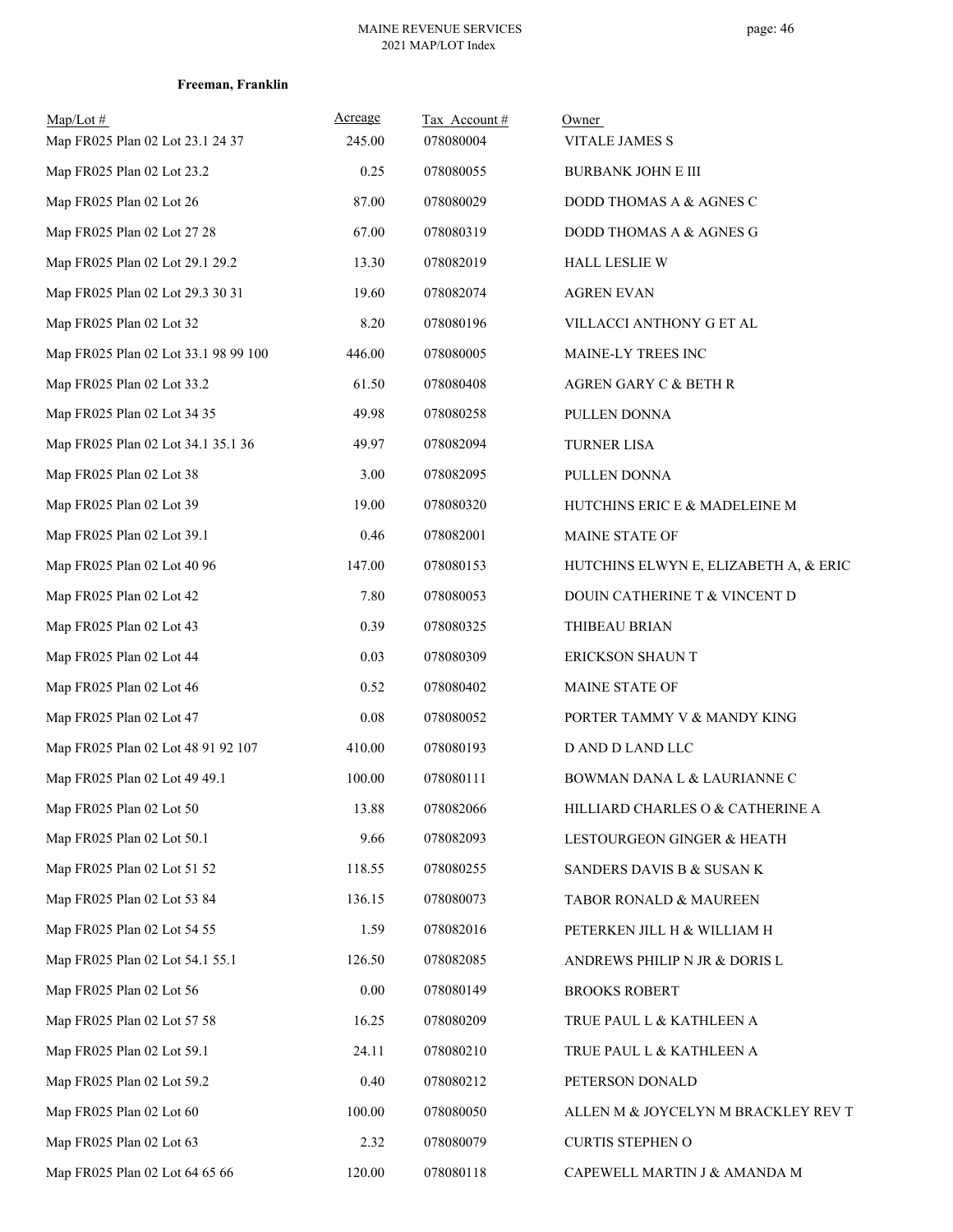| $Map/Lot \#$<br>Map FR025 Plan 02 Lot 67 | <b>Acreage</b><br>3.25 | Tax Account#<br>078080168 | Owner<br>CAPEWELL MARTIN J & AMANDA M |
|------------------------------------------|------------------------|---------------------------|---------------------------------------|
| Map FR025 Plan 02 Lot 68.1               | 9.13                   | 078080188                 | CAPEWELL MARTIN J & AMANDA M          |
| Map FR025 Plan 02 Lot 68.2               | 4.53                   | 078080169                 | CAPEWELL MARTIN J & AMANDA M          |
| Map FR025 Plan 02 Lot 69.1               | 15.50                  | 078080043                 | MITCHELL CLARENCE O & LORRAINE        |
| Map FR025 Plan 02 Lot 69.2               | 4.16                   | 078080370                 | CAPEWELL MARTIN J & AMANDA M          |
| Map FR025 Plan 02 Lot 69.3               | 4.16                   | 078080371                 | CAPEWELL MARTIN J & AMANDA M          |
| Map FR025 Plan 02 Lot 69.4               | 1.15                   | 078080513                 | RIZZO STEPHANIE J                     |
| Map FR025 Plan 02 Lot 70                 | 40.00                  | 078080265                 | CAPEWELL MARTIN J & AMANDA M          |
| Map FR025 Plan 02 Lot 70.1 70.2          | 15.65                  | 078080415                 | SNELL JANICE L                        |
| Map FR025 Plan 02 Lot 71                 | 17.00                  | 078080054                 | <b>BURBANK JOHN E III</b>             |
| Map FR025 Plan 02 Lot 72                 | 38.00                  | 078082063                 | KNIGHT LUCAS H & RACHELLE M           |
| Map FR025 Plan 02 Lot 73                 | 0.56                   | 078080264                 | AMES DAVID B & SHELLEY SALA           |
| Map FR025 Plan 02 Lot 74                 | 6.88                   | 078080484                 | <b>HOWARD JULIE</b>                   |
| Map FR025 Plan 02 Lot 75 122             | 298.52                 | 078080488                 | AMES DAVID B ET AL                    |
| Map FR025 Plan 02 Lot 76.1               | 32.95                  | 078080523                 | VINING MINING LLC                     |
| Map FR025 Plan 02 Lot 76.2               | 41.00                  | 078080187                 | <b>MARDEN AUSTIN</b>                  |
| Map FR025 Plan 02 Lot 77 78.1            | 19.50                  | 078080078                 | ABBOTT LYNETTE & CHAD BEEDY           |
| Map FR025 Plan 02 Lot 77.2               | 5.50                   | 078080386                 | WILCOX LANCE J SR                     |
| Map FR025 Plan 02 Lot 78.2               | 6.63                   | 078080270                 | LIEPE ARNOLD H                        |
| Map FR025 Plan 02 Lot 80                 | 214.00                 | 078082015                 | DEXTER MATTHEW P & MISTY L            |
| Map FR025 Plan 02 Lot 80.1               | 6.50                   | 078082077                 | MADIS LLC                             |
| Map FR025 Plan 02 Lot 81                 | 96.39                  | 078080013                 | GINN CASEY S & WILLIAM FOLSOM         |
| Map FR025 Plan 02 Lot 81.2               | 5.84                   | 078080237                 | SALIGA MARIO & WILLIAM WOODWORTH      |
| Map FR025 Plan 02 Lot 82                 | 74.83                  | 078080517                 | <b>LADD TIMOTHY P</b>                 |
| Map FR025 Plan 02 Lot 82.1               | 13.00                  | 078080512                 | MADIS LLC                             |
| Map FR025 Plan 02 Lot 82.2               | 3.00                   | 078080139                 | STILES RONALD G & RONALD              |
| Map FR025 Plan 02 Lot 83                 | 2.00                   | 078080141                 | BREWER NEIL H                         |
| Map FR025 Plan 02 Lot 85                 | 40.00                  | 078080436                 | TABOR RONALD & MAUREEN                |
| Map FR025 Plan 02 Lot 86                 | 1.50                   | 078080518                 | HILLIARD CHARLES O & CATHERINE A      |
| Map FR025 Plan 02 Lot 87                 | 3.12                   | 078080272                 | FLAGG JUNE R & KENNETH A              |
| Map fr025 Plan 02 Lot 88                 | 44.00                  | 078082086                 | FLAGG JUNE R & KENNETH A              |
| Map FR025 Plan 02 Lot 89                 | 47.00                  | 078080140                 | DURRELL MICHAEL K                     |
| Map FR025 Plan 02 Lot 90.1               | 90.00                  | 078080273                 | FLAGG JUNE R & KENNETH A              |
| Map FR025 Plan 02 Lot 90.2               | 5.80                   | 078080014                 | TABOR RONALD & MAUREEN                |
| Map FR025 Plan 02 Lot 92.1 92.21 93      | 2.92                   | 078080304                 | EATON ANN G & REX E & AMY J MULHERIN  |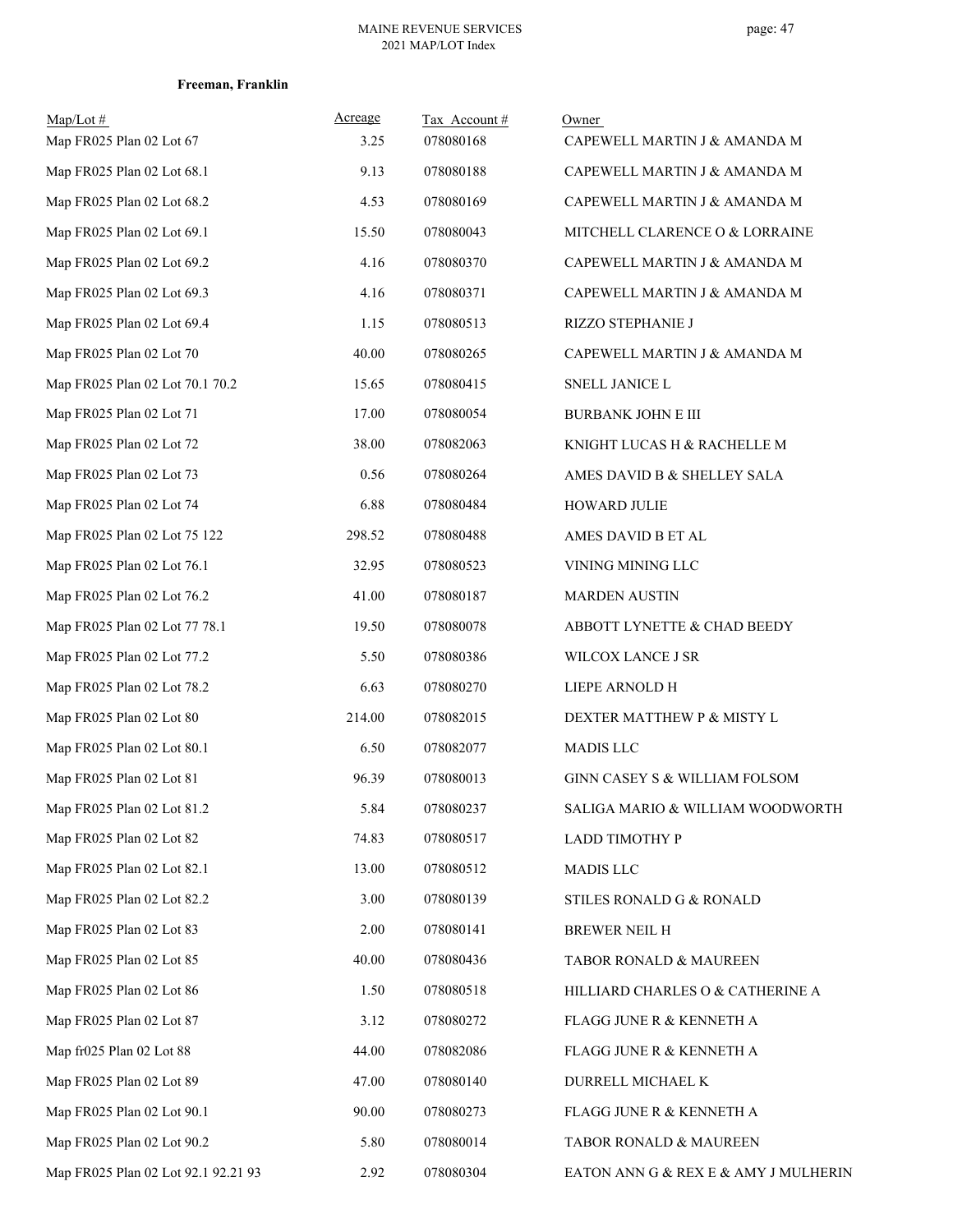| $Map/Lot \#$                      | Acreage | Tax Account# | Owner                             |
|-----------------------------------|---------|--------------|-----------------------------------|
| Map FR025 Plan 02 Lot 92.2        | 2.15    | 078080516    | <b>STREET ERIK</b>                |
| Map FR025 Plan 02 Lot 97          | 98.80   | 078080257    | HUTCHINS ERIC E & MADELEINE M     |
| Map FR025 Plan 02 Lot 101 102 103 | 180.00  | 078080152    | FRANKLIN ALLISON L                |
| Map FR025 Plan 02 Lot 104 105 106 | 232.50  | 078080154    | <b>CURTIS CLIFTON</b>             |
| Map FR025 Plan 02 Lot 108.1       | 86.80   | 078080110    | RASMUSSEN DAVID M                 |
| Map FR025 Plan 02 Lot 108.2       | 17.97   | 078080263    | RASMUSSEN DAVID M                 |
| Map FR025 Plan 02 Lot 108.3       | 1.92    | 078080021    | RICE RICKY D PR                   |
| Map FR025 Plan 02 Lot 108.4       | 0.46    | 078080328    | DARNELL DENA M                    |
| Map FR025 Plan 02 Lot 108.5       | 0.55    | 078080020    | SMALL MALCOLM G                   |
| Map FR025 Plan 02 Lot 109         | 4.00    | 078080430    | RASMUSSEN DAVID M                 |
| Map FR025 Plan 02 Lot 110 111     | 115.46  | 078080094    | DURRELL MICHAEL K                 |
| Map FR025 Plan 02 Lot 112.1       | 41.00   | 078080356    | ANDREWS JEANNE D & JAMES E        |
| Map FR025 Plan 02 Lot 112.2       | 41.50   | 078080194    | SMITH KATHI L & STUART J          |
| Map FR025 Plan 02 Lot 112.3       | 54.00   | 078080358    | ANDREWS JEANNE D & JAMES E        |
| Map FR025 Plan 02 Lot 112.4       | 61.00   | 078082024    | WITT NICOLE E, KIM B DANFORTH &   |
| Map FR025 Plan 02 Lot 113         | 15.28   | 078080080    | <b>JLC REALTY</b>                 |
| Map FR025 Plan 02 Lot 113.1       | 1.02    | 078082057    | ANDREW MICHAEL S                  |
| Map FR025 Plan 02 Lot 114         | 0.00    | 078080077    | BEEDY KEN & JAMES D               |
| Map FR025 Plan 02 Lot 114         | 17.50   | 078080176    | STATE OWNED TAX ACQUIRED 2019     |
| Map FR025 Plan 02 Lot 115         | 4.40    | 078080025    | FITCH BRYAN L & CRYSTAL W         |
| Map FR025 Plan 02 Lot 115.1       | 2.00    | 078080442    | OUELLETTE DALE L & PATRICIA       |
| Map FR025 Plan 02 Lot 116         | 128.94  | 078080233    | <b>LOSADA JORGE &amp; BEATRIZ</b> |
| Map FR025 Plan 02 Lot 117 118 119 | 90.00   | 078080119    | REED DELBERT A & NANETTE S        |
| Map FR025 Plan 02 Lot 120 121     | 57.00   | 078082040    | REED DELBERT A & NANETTE S        |
| Map FR025 Plan 02 Lot 123         | 10.70   | 078082021    | SPILLER CHET & KELLY A HAGGAN     |
| Map FR025 Plan 02 Lot 123.2 123.3 | 17.49   | 078080406    | LADEBUSH ROBERTA M                |
| Map FR025 Plan 02 Lot 123.21      | 2.80    | 078082069    | DAGGETT EUGENE L & CAROL M RAPP   |
| Map FR025 Plan 02 Lot 123.4       | 3.00    | 078080306    | SHERWOOD WILLIAM C & CHIKAKO      |
| Map FR025 Plan 02 Lot 123.5       | 2.80    | 078082032    | SHERWOOD WILLIAM C & CHIKAKO      |
| Map FR025 Plan 02 Lot 123.6       | 1.69    | 078082033    | SHERWOOD WILLIAM C & CHIKAKO      |
| Map FR025 Plan 02 Lot 123.7       | 22.00   | 078080492    | MORRISON DAVID R & JOVINA H       |
| Map FR025 Plan 02 Lot 124         | 35.30   | 078080385    | CHADBOURNE CARL DAMION            |
| Map FR025 Plan 02 Lot 124.1       | 5.00    | 078080416    | WING MICHAEL R & DEBORAH B        |
| Map FR025 Plan 02 Lot 124.2       | 9.70    | 078080457    | ARSENAULT PAUL & SYLVIA           |
| Map FR025 Plan 02 Lot 124.3       | 2.03    | 078080480    | CHADBOURNE BASIL C                |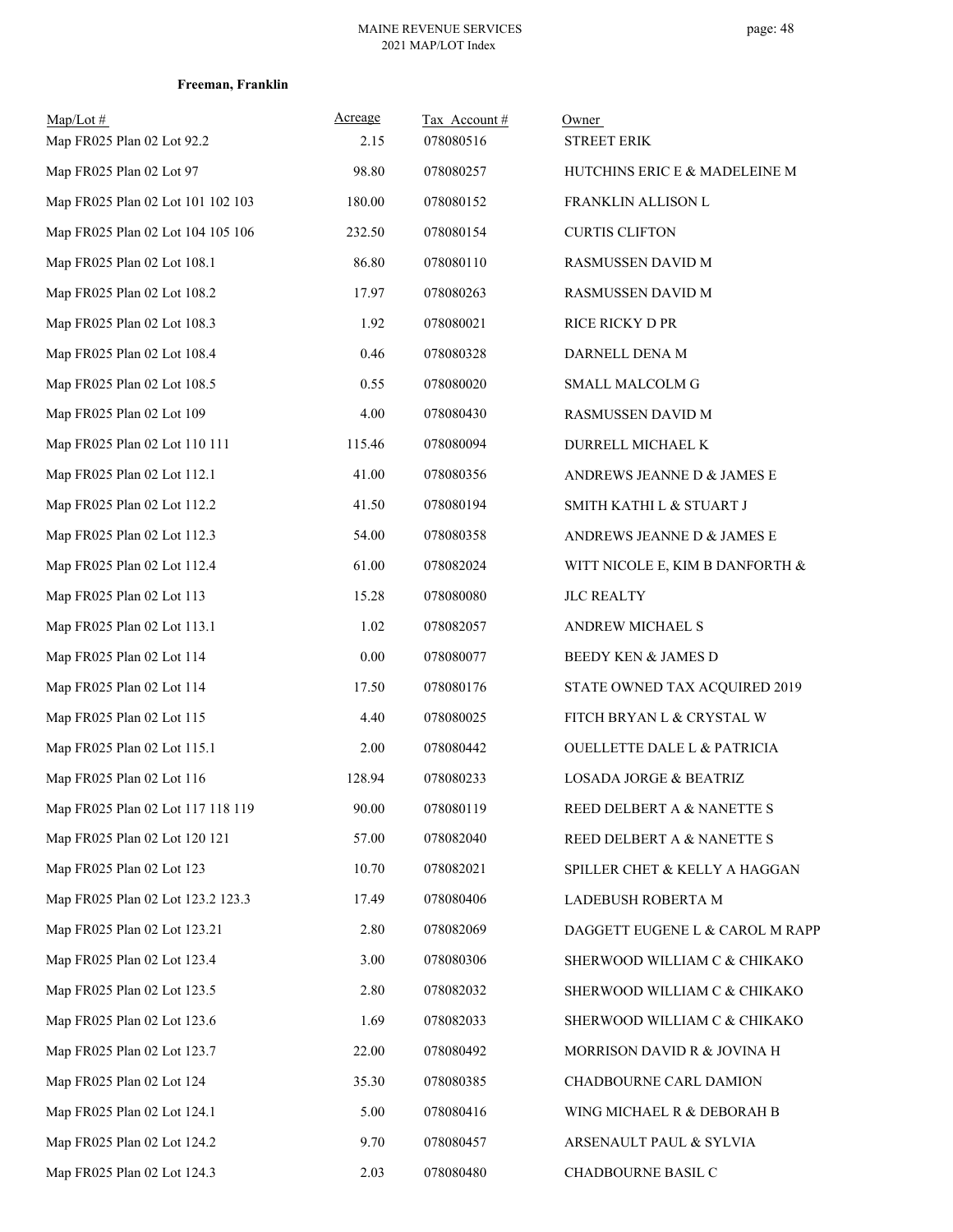| $Map/Lot \#$<br>Map FR025 Plan 02 Lot 124.4                     | Acreage<br>3.03 | Tax Account #<br>078080479 | Owner<br>DALY JOHN J JR & CHRISTINE M  |
|-----------------------------------------------------------------|-----------------|----------------------------|----------------------------------------|
| Map FR025 Plan 02 Lot 124.5                                     | 2.03            | 078080510                  | <b>HOVEY MARK R</b>                    |
| Map FR025 Plan 02 Lot 125                                       | 113.00          | 078080287                  | SHEEKS CYNTHIA & DWAYNE                |
| Map FR025 Plan 02 Lot 126.1                                     | 18.53           | 078080099                  | <b>BOYD DORAF</b>                      |
| Map FR025 Plan 02 Lot 126.2                                     | 0.00            | 078080060P                 | NPRTO NORTH EAST LLC                   |
| Map FR025 Plan 02 Lot 126.2                                     | 27.50           | 078080101                  | <b>BOYD DORA F</b>                     |
| Map FR025 Plan 02 Lot 127                                       | 13.00           | 078080100                  | REED DELBERT A & NANETTE S             |
| Map FR025 Plan 02 Lot 127.1                                     | 10.00           | 078080452                  | <b>MARBLE TRAVIS S</b>                 |
| Map FR025 Plan 02 Lot 127.2                                     | 3.94            | 078080522                  | <b>COSSAR MARILYN E</b>                |
| Map FR025 Plan 02 Lot 127.3                                     | 5.26            | 078080532                  | ADAMS ERIC G & MARGARET M N            |
| Map FR025 Plan 02 Lot 127.4                                     | 7.00            | 078082036                  | FLAGG GEOFFREY & DORA FLAGG YORK CO    |
| Map FR025 Plan 02 Lot 127.5                                     | 24.00           | 078082051                  | <b>MARBLE TRAVIS S</b>                 |
| Map FR025 Plan 02 Lot 128 129 130 131                           | 340.00          | 078080267                  | REED DELBERT A & NANETTE S             |
| 132 Plan 06 Lot 6.1 8.12<br>Map FR025 Plan 02 Lot 133 134 135.1 | 59.00           | 078080312                  | SHAW WILLIAM J JR, DANIEL K & DANIEL L |
| Map FR025 Plan 02 Lot 134.1                                     | 13.00           | 078082038                  | HUTCHINS ERIC E & MADELEINE M          |
| Map FR025 Plan 02 Lot 135 136                                   | 127.00          | 078080297                  | BERRY FAITH ANN TRUSTEE                |
| Map FR025 Plan 02 Lot 137                                       | 34.41           | 078080134                  | <b>JLC REALTY</b>                      |
| Map FR025 Plan 02 Lot 138.2                                     | 41.00           | 078080360                  | FLANDERS ROBERT & NANCY                |
| Map FR025 Plan 02 Lot 139 140                                   | 25.00           | 078080133                  | BOWMAN LAURIANNE C & DANA L            |
| Map FR025 Plan 02 Lot 141.1                                     | 52.00           | 078080126                  | ELLIOTT ROBERT C & HEIDI L             |
| Map FR025 Plan 02 Lot 141.1                                     | $0.00\,$        | 078082048                  | <b>LADD JOSEPH</b>                     |
| Map FR025 Plan 02 Lot 141.2                                     | 42.00           | 078080357                  | WITT NICOLE E, KIM DANFORTH, & SCOTT F |
| Map FR025 Plan 02 Lot 141.2                                     | 42.00           | 078080357                  | WITT ROBERT S & NICOLE E TRUSTEES      |
| Map FR025 Plan 02 Lot 142 143                                   | 1.76            | 078080147                  | KELLEY JAMES T & GRACE N               |
| Map FR025 Plan 02 Lot 144                                       | 0.34            | 078080404                  | MAINE STATE OF                         |
| Map FR025 Plan 02 Lot 145                                       | 50.84           | 078080275                  | MARTIN TIMOTHY A & AMY K               |
| Map FR025 Plan 02 Lot 145.1                                     | 30.00           | 078080447                  | ROMANOSKI SHAIN & TOMI JO              |
| Map FR025 Plan 02 Lot 145.2 147                                 | 25.10           | 078080499                  | BLAKE DENNIS & BARBARA                 |
| Map FR025 Plan 02 Lot 145.3                                     | 12.00           | 078080388                  | CILENTO JOSEPH J                       |
| Map FR025 Plan 02 Lot 145.4 147.1                               | 3.90            | 078080336                  | BLAKE NATHAN S & ELLA P FAST           |
| Map FR025 Plan 02 Lot 146                                       | 26.63           | 078080182                  | BLAKE DENNIS C & BARBARA M             |
| Map FR025 Plan 02 Lot 148 149                                   | 102.77          | 078080362                  | LOGAN JAMES & MARIA                    |
| Map FR025 Plan 02 Lot 150 151                                   | 164.00          | 078080335                  | LUCE RALPH & RAE ANN                   |
| Map FR025 Plan 02 Lot 150                                       | 0.00            | 078082080                  | LUCE RALPH & RAE ANN                   |
| Map FR025 Plan 02 Lot 152 153 154 155<br>156 157 158 159.1 160  | 1,406.00        | 078080295                  | THORNDIKE & SONS INC                   |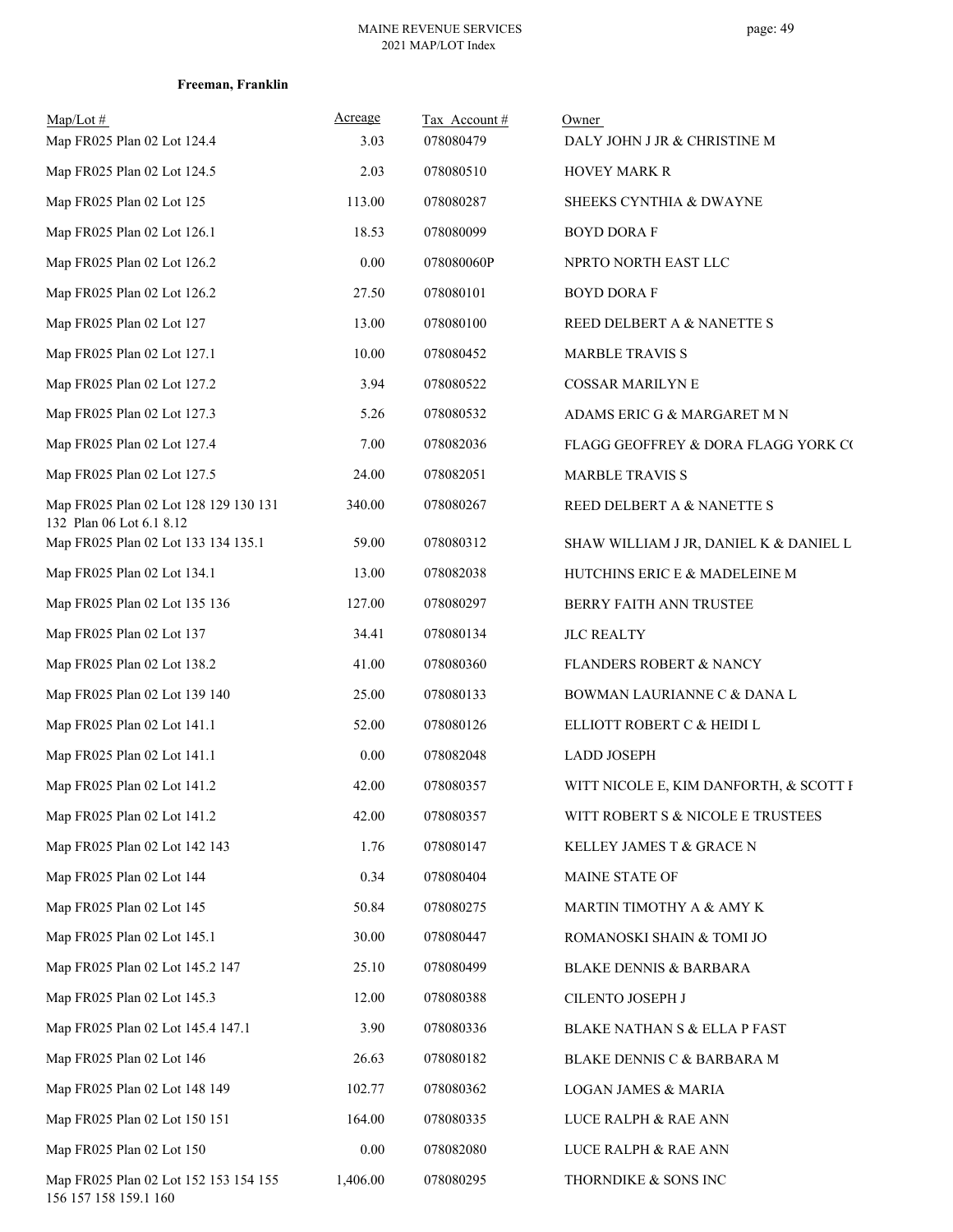| $Map/Lot \#$<br>Map FR025 Plan 02 Lot 159.1 | Acreage<br>0.00 | Tax Account#<br>078080170 | Owner<br>THORNDIKE & SONS INC         |
|---------------------------------------------|-----------------|---------------------------|---------------------------------------|
| Map FR025 Plan 02 Lot 159.2                 | 0.23            | 078080093                 | <b>BATES RICHARD A</b>                |
| Map FR025 Plan 02 Lot 161                   | 208.00          | 078080317                 | THORNDIKE & SONS INC                  |
| Map FR025 Plan 02 Lot 162.1                 | 50.00           | 078080450                 | UNKLES DOROTHY                        |
| Map FR025 Plan 02 Lot 162.10                | 1.00            | 078080472                 | MANGINI EDMOND I III & PAULA G        |
| Map FR025 Plan 02 Lot 162.11                | 2.75            | 078080520                 | PELTER RACHEL L                       |
| Map FR025 Plan 02 Lot 162.12                | 3.00            | 078080471                 | SMITH JENNIFER J                      |
| Map FR025 Plan 02 Lot 162.2                 | 84.00           | 078080451                 | MAINELY YOUNG LLC                     |
| Map FR025 Plan 02 Lot 162.21                | 3.34            | 078082056                 | YOUNG ANDREW N                        |
| Map FR025 Plan 02 Lot 162.22                | 3.00            | 078082064                 | YOUNG ANDREW PR                       |
| Map FR025 Plan 02 Lot 162.3                 | 20.00           | 078080449                 | MONTEFUSCO JOSEPH M & AMY M           |
| Map FR025 Plan 02 Lot 162.31                | 20.00           | 078080504                 | SULLIVAN RICHARD J & MAURA J          |
| Map FR025 Plan 02 Lot 162.4                 | 78.00           | 078080465                 | WILLIAMS SARAH Z PER REP              |
| Map FR025 Plan 02 Lot 162.5                 | 28.00           | 078080466                 | WILLIAMS SARAH Z PER REP              |
| Map FR025 Plan 02 Lot 162.5                 | 28.00           | 078080466                 | <b>SMITH JENNIFER</b>                 |
| Map FR025 Plan 02 Lot 162.51                | 37.00           | 078080538                 | <b>HINKEL GARY</b>                    |
| Map FR025 Plan 02 Lot 162.51                | 37.00           | 078080538                 | WILLIAMS SARAH Z PER REP              |
| Map FR025 Plan 02 Lot 162.6                 | 24.00           | 078080460                 | WILLIAMS SARAH Z PER REP              |
| Map FR025 Plan 02 Lot 162.61                | 11.00           | 078080524                 | ARMSTRONG ROSEANNA                    |
| Map FR025 Plan 02 Lot 162.62 162.63         | 14.00           | 078082059                 | PINKHAM MARK                          |
| Map FR025 Plan 02 Lot 162.7                 | 2.88            | 078080294                 | <b>SWEREN STEFAN</b>                  |
| Map FR025 Plan 02 Lot 162.8                 | 1.25            | 078080473                 | SMITH FRED O II                       |
| Map FR025 Plan 02 Lot 162.9                 | 1.25            | 078080474                 | BEEDY CHAD E & LYNETTE M ABBOTT       |
| Map FR025 Plan 02 Lot 163                   | 204.00          | 078080066                 | ELLIOTT HEIDI B & ROBERT C            |
| Map FR025 Plan 02 Lot 164 165               | 172.00          | 078080222                 | HARDWOOD ISLAND LLC                   |
| Map FR025 Plan 02 Lot 166                   | 17.90           | 078080206                 | REID JERRY & IONE                     |
| Map FR025 Plan 02 Lot 167                   | 162.00          | 078080220                 | KIDD SUZANNE M                        |
| Map FR025 Plan 02 Lot 167.1                 | 2.00            | 078082084                 | <b>SEELOW NANCY</b>                   |
| Map FR025 Plan 02 Lot 168 168.2             | 8.80            | 078080234                 | WEINSTEIN PENNY M & JENNIFER L JACOBS |
| Map FR025 Plan 02 Lot 168.3                 | 5.91            | 078080274                 | CAVALIERE LORRAINE E                  |
| Map FR025 Plan 02 Lot 169                   | 41.25           | 078080235                 | WEINSTEIN PENNY M & JENNIFER L JACOBS |
| Map FR025 Plan 2 Lot 169.1                  | 2.06            | 078082022                 | SPOONER GINITA P                      |
| Map FR025 Plan 02 Lot 170                   | 26.00           | 078080293                 | BROWN CLARENCE G III                  |
| Map FR025 Plan 03 Lot 12                    | 1.24            | 078080124                 | ROBINSON FOSTER C & KIMBERLY L        |
| Map FR025 Plan 03 Lot 3 15 17 22 23.1       | 4.50            | 078080008                 | ALLEN SCOTT B & SANDRA L              |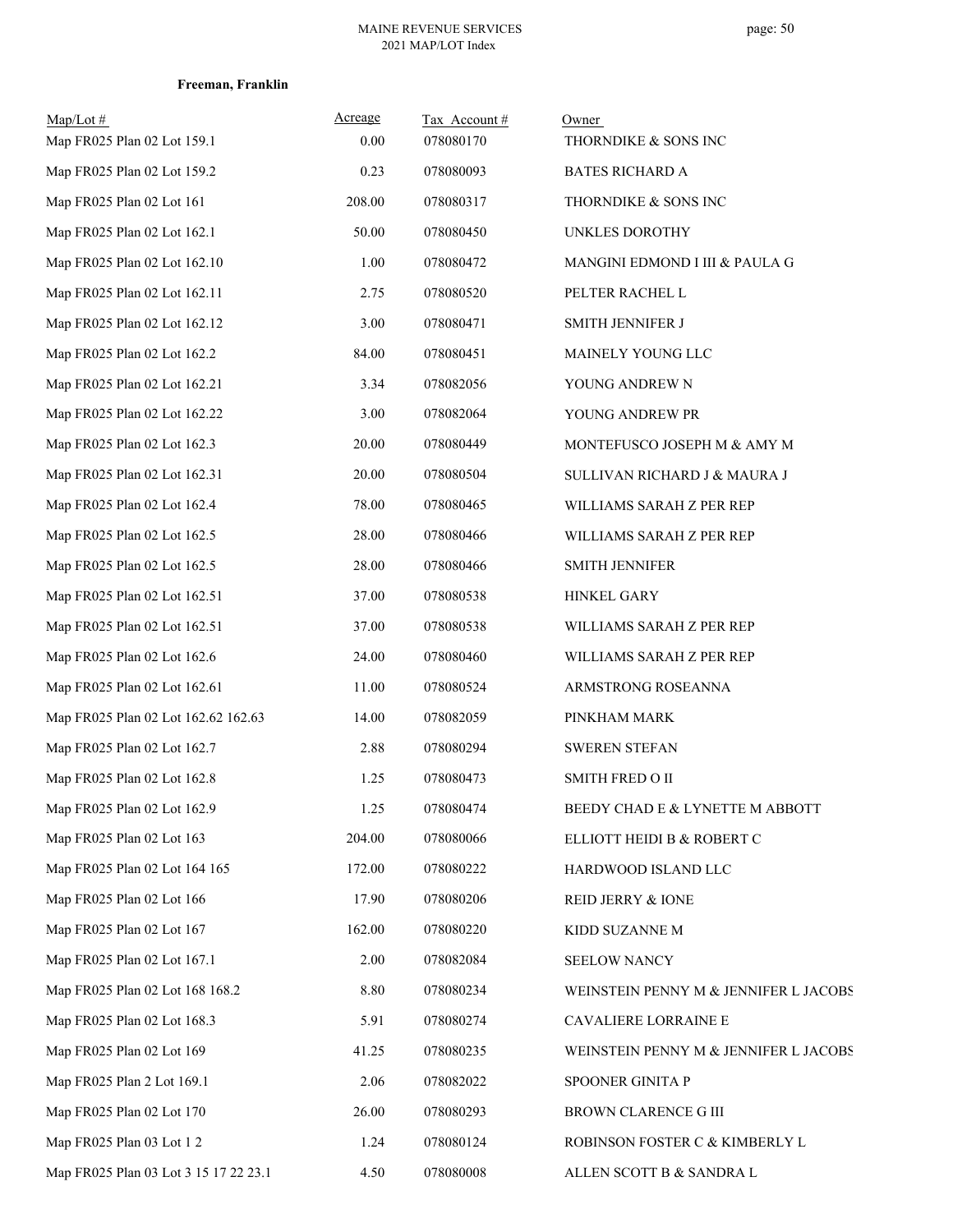| $Map/Lot \#$<br>Map FR025 Plan 03 Lot 4 5 | Acreage<br>0.76 | Tax Account#<br>078080081 | Owner<br>ROBINSON FOSTER C & KIMBERLY L |
|-------------------------------------------|-----------------|---------------------------|-----------------------------------------|
| Map FR025 Plan 03 Lot 6                   | 0.30            | 078080142                 | ROBINSON FOSTER C & KIMBERLY L          |
| Map FR025 Plan 03 Lot 7 8                 | 0.73            | 078080438                 | ALLEN SCOTT B & SANDRA L                |
| Map FR025 Plan 03 Lot 9                   | 0.52            | 078080292                 | ROBINSON GARRETT J                      |
| Map FR025 Plan 03 Lot 10 11               | 0.74            | 078080075                 | ROBINSON GARRETT J                      |
| Map FR025 Plan 03 Lot 12 13               | 0.70            | 078080344                 | WILSON CAROLYN C TRUSTEE                |
| Map FR025 Plan 03 Lot 14                  | 0.44            | 078080125                 | ROBINSON FOSTER C & KIMBERLY L          |
| Map FR025 Plan 03 Lot 16                  | 0.20            | 078080495                 | ALLEN SCOTT B & SANDRA L                |
| Map FR025 Plan 03 Lot 18 19               | 0.84            | 078080290                 | ALLEN SANDRA L                          |
| Map FR025 Plan 03 Lot 20                  | 0.61            | 078080136                 | SPIESS JASON R & LAURENE A              |
| Map FR025 Plan 03 Lot 21                  | 0.62            | 078080071                 | MICHAUD WILLIAM J & CHERYL              |
| Map FR025 Plan 03 Lot 22.1 23 24          | 0.84            | 078080381                 | VILANDRE RAYMOND J                      |
| Map FR025 Plan 03 Lot 25 26               | 1.02            | 078080259                 | TETREAULT LARRY & PATRICIA              |
| Map FR025 Plan 03 Lot 27 28               | 1.00            | 078080033                 | <b>BOURNE ROBERT &amp; PAMELA</b>       |
| Map FR025 Plan 03 Lot 32 34 35            | 16.44           | 078080059                 | <b>CUTLER DONALD J</b>                  |
| Map FR025 Plan 03 Lot 32.1                | 0.46            | 078080060                 | PAPPYS PLACE LLC                        |
| Map FR025 Plan 03 Lot 33                  | 0.45            | 078080262                 | PAPPYS PLACE LLC                        |
| Map FR025 Plan 03 Lot 36                  | 5.35            | 078080340                 | AVERY RALPH R & SONIA J                 |
| Map FR025 Plan 03 Lot 37 38 44            | 6.25            | 078080098                 | <b>CHARLES KENRIC</b>                   |
| Map FR025 Plan 03 Lot 39                  | 0.52            | 078080400                 | MAINE STATE OF                          |
| Map FR025 Plan 03 Lot 40                  | 1.91            | 078082011                 | DEXTER KELLY                            |
| Map FR025 Plan 03 Lot 41                  | 12.29           | 078080228                 | NICHOLAS KIMBERLEY S & KARYN M VARN     |
| Map FR025 Plan 03 Lot 42                  | 3.33            | 078080167                 | BOULAY ROBERT JR PERSONAL REP           |
| Map FR025 Plan 03 Lot 43                  | 7.45            | 078080350                 | WOODFORD GEORGIE A                      |
| Map FR025 Plan 03 Lot 45                  | 8.93            | 078080376                 | CALOURO MELISSA                         |
| Map FR025 Plan 03 Lot 46                  | 12.81           | 078080494                 | MAXWELL ALLEN R & KATHERINE H TRUST     |
| Map FR025 Plan 03 Lot 46.1                | 3.62            | 078082052                 | CHARLES CYNTHIA                         |
| Map FR025 Plan 04 Lot 1                   | 1.03            | 078080219                 | DAUTEUIL DOROTHY M                      |
| Map FR025 Plan 04 Lot 2                   | 1.03            | 078080051                 | DAUTEUIL DOROTHY M                      |
| Map FR025 Plan 04 Lot 3                   | 0.50            | 078080130                 | SORENSON AARON & PATRICIA M             |
| Map FR025 Plan 04 Lot 4                   | 2.54            | 078080252                 | PINKHAM BERT W                          |
| Map FR025 Plan 04 Lot 5                   | 1.83            | 078080238                 | POST JAMES D & ANGELA D                 |
| Map FR025 Plan 04 Lot 6                   | 2.87            | 078080189                 | LITTLEFIELD LOUANNE G                   |
| Map FR025 Plan 04 Lot 7                   | 0.58            | 078080256                 | WARNER ROBERT L & JOAN                  |
| Map FR025 Plan 04 Lot 8                   | 1.12            | 078080198                 | RENSHAW ALEXANDER & ELIZABETH           |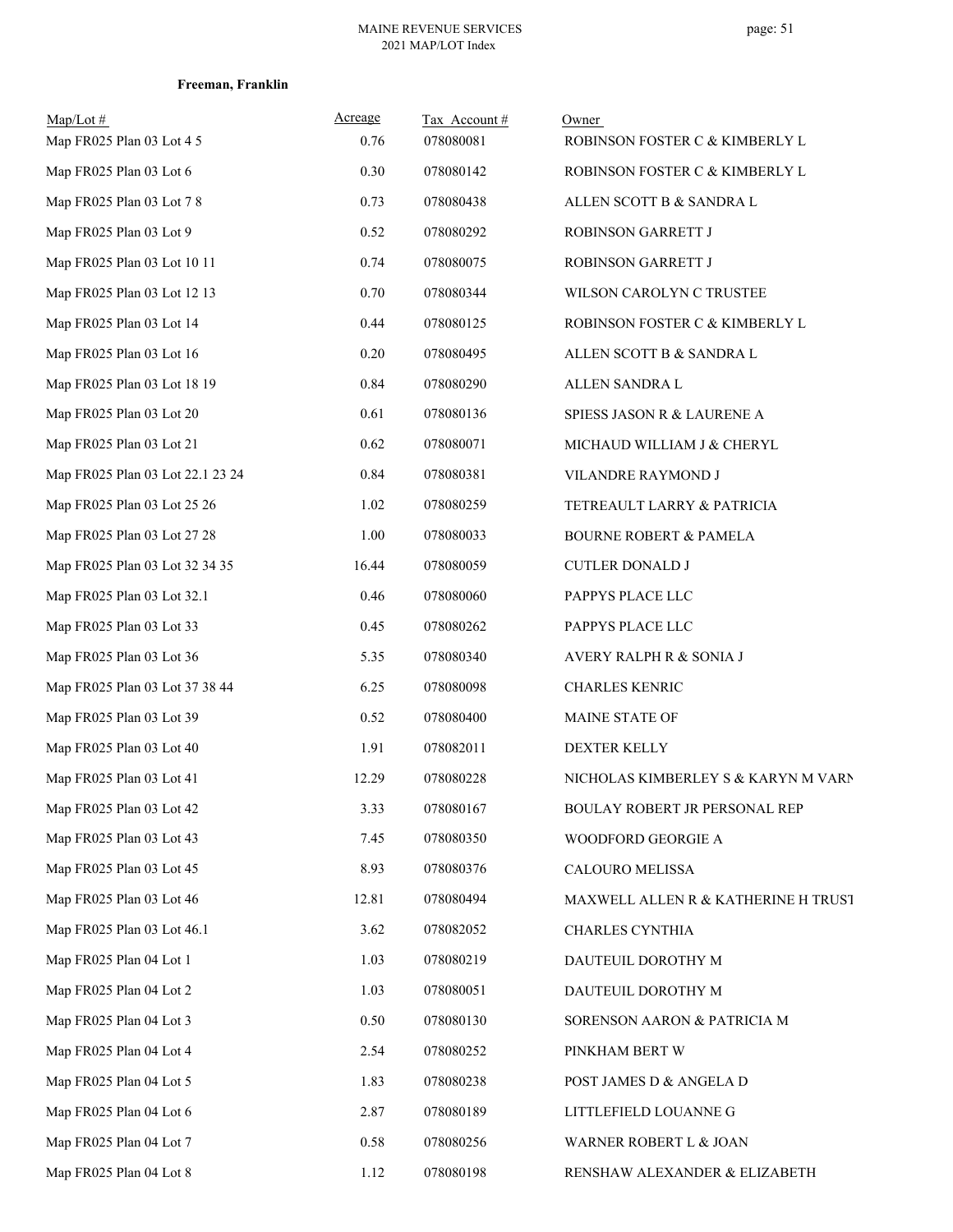| $Map/Lot \#$<br>Map FR025 Plan 04 Lot 9                | Acreage<br>1.00 | Tax Account#<br>078080239 | Owner<br>DELUCA DAVID J                 |
|--------------------------------------------------------|-----------------|---------------------------|-----------------------------------------|
| Map FR025 Plan 04 Lot 10 11                            | 25.00           | 078080150                 | SKIBICKI BARBARA A & EDWARD G           |
| Map FR025 Plan 04 Lot 11.2                             | 3.50            | 078080369                 | <b>BACHELDER LLOYD &amp; RACHEL</b>     |
| Map FR025 Plan 04 Lot 11.3                             | 5.00            | 078082034                 | DELUCA DAVID J                          |
| Map FR025 Plan 04 Lot 12                               | 1.57            | 078080284                 | SALEM ZACHARY T                         |
| Map FR025 Plan 04 Lot 12.1                             | 0.93            | 078080537                 | <b>SALEM TARA B</b>                     |
| Map FR025 Plan 04 Lot 13                               | 0.00            | 078082043                 | PINKHAM WILFRED                         |
| Map FR025 Plan 04 Lot 14                               | 13.20           | 078080015                 | PERSSON ERIC B, LANCE E & JUDITH LOIS C |
| Map FR025 Plan 05 Lot 1                                | 2.77            | 078080042                 | BRACKLEY CLINTON L & LINDA P & SAMAN    |
| Map FR025 Plan 05 Lot 2                                | 0.15            | 078080326                 | VITALE CHRISTINE                        |
| Map FR025 Plan 05 Lot 3                                | 4.10            | 078080045                 | RUSSO TIMOTHY                           |
| Map FR025 Plan 05 Lot 3.1                              | 0.49            | 078080148                 | <b>BUBIER SAMANTHA B</b>                |
| Map FR025 Plan 05 Lot 3.2                              | 1.25            | 078080271                 | STAPLES ROBERT D & DENNIS MUNROE        |
| Map FR025 Plan 05 Lot 4                                | 0.51            | 078080399                 | MAINE STATE OF                          |
| Map FR025 Plan 05 Lot 5                                | 1.30            | 078080224                 | HUFF MICHAEL L & RISPAH A               |
| Map FR025 Plan 05 Lot 6 10                             | 3.00            | 078080401                 | REED KERRY M                            |
| Map FR025 Plan 05 Lot 7                                | 5.32            | 078080342                 | WILCOX ERIC D & DONNA S                 |
| Map FR025 Plan 05 Lot 8.1                              | 5.25            | 078080186                 | BEEDY JAMES HAROLD & NORMA J            |
| Map FR025 Plan 05 Lot 8.2                              | 0.46            | 078080261                 | BEEDY JAMES HAROLD & NORMA J            |
| Map FR025 Plan 05 Lot 9                                | 4.40            | 078080049                 | <b>BRACKLEY DURWOOD</b>                 |
| Map FR025 Plan 05 Lot 10                               | 10.00           | 078080269                 | <b>REED KERRY M</b>                     |
| Map FR025 Plan 05 Lot 11                               | 1.88            | 078080086                 | STATE OWNED TAX ACQUIRED 2019           |
| Map FR025 Plan 05 Lot 12                               | 20.32           | 078080044                 | <b>BUBIER STEVEN L &amp; ARLENE P</b>   |
| Map FR025 Plan 06 Lot 1                                | 0.24            | 078080207                 | REID JERRY & IONE                       |
| Map FR025 Plan 06 Lot 2, Map FR026<br>Plan 02 Lot 3.11 | 1.00            | 078082009                 | MAINE STATE OF                          |
| Map FR025 Plan 06 Lot 3.1                              | 0.53            | 078080208                 | <b>REID JERRY &amp; IONE</b>            |
| Map FR025 Plan 06 Lot 3.2 4 5 7                        | 32.77           | 078080221                 | KIDD SUZANNE M                          |
| Map FR025 Plan 06 Lot 6 8.1                            | 33.00           | 078082023                 | REED JOEL D                             |
| Map FR025 Plan 06 Lot 8                                | 8.00            | 078080171                 | RICHARD ANNE & DONALD SCHATTSCHNEI      |
| Map FR025 Plan 06 Lot 9                                | 1.00            | 078080070                 | REED DELBERT A & NANETTE S              |
| Map FR025 Plan 06 Lot 10                               | 0.70            | 078080180                 | LISHERNESS YVETTE                       |
| Map FR025 Plan 06 Lot 11                               | 1.00            | 078080225                 | CARLOW JEAN A                           |
| Map FR025 Plan 06 Lot 11.1                             | 1.00            | 078080409                 | SMITH EDWARD R JR & DEBORAH             |
| Map FR025 Plan 06 Lot 12.1                             | 5.31            | 078080068                 | CHICK SR DOUGLAS E & JOYCE L            |
| Map FR025 Plan 06 Lot 12.1                             | 1.10            | 078082035                 | CHICK CHERYL A                          |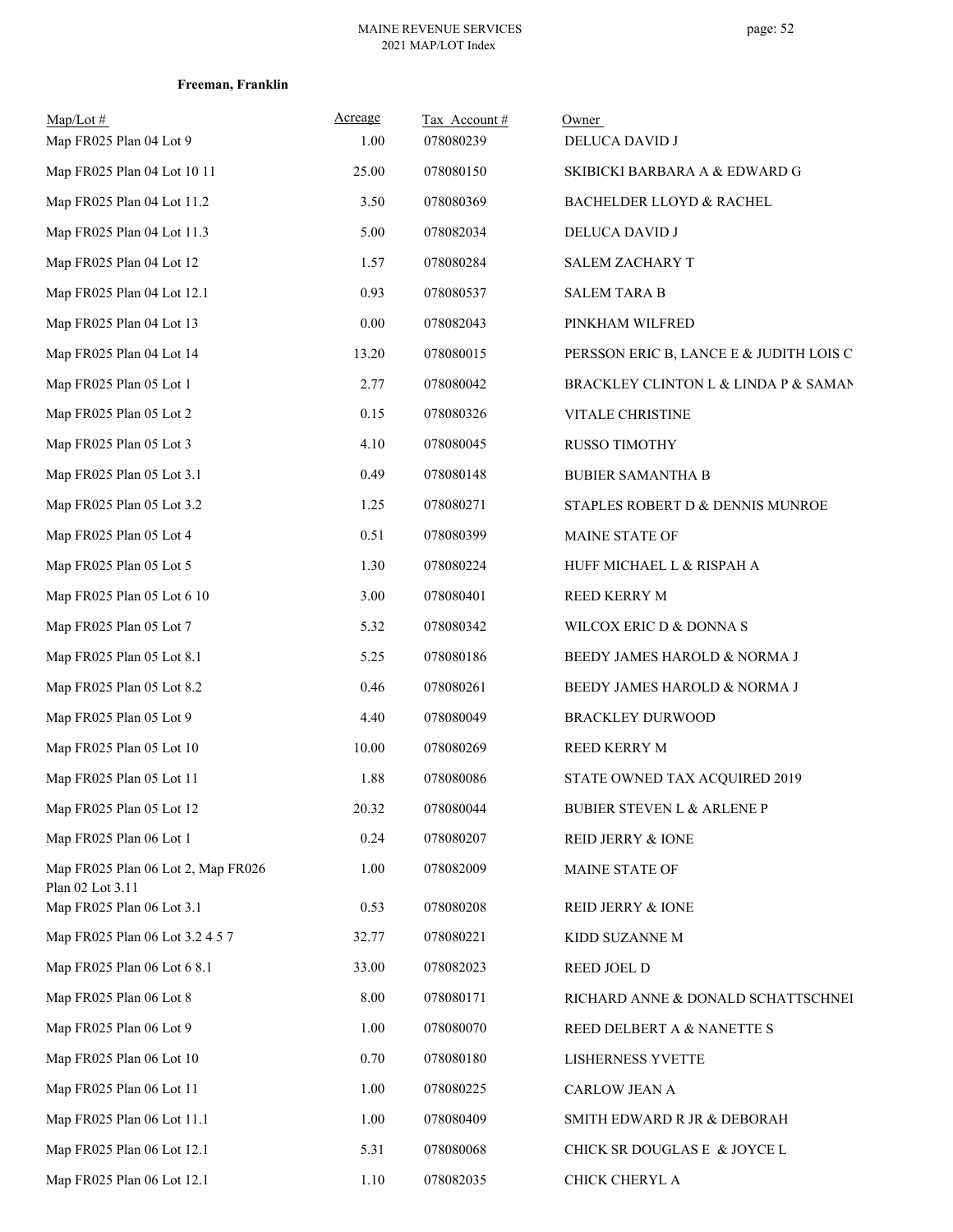#### MAINE REVENUE SERVICES 2021 MAP/LOT Index

| $Map/Lot \#$                | Acreage | Tax Account# | Owner                                    |
|-----------------------------|---------|--------------|------------------------------------------|
| Map FR025 Plan 06 Lot 12.2  | 1.00    | 078080285    | <b>SAVAGE HUGH &amp; JOYCE SR</b>        |
| Map FR025 Plan 06 Lot 12.3  | 1.12    | 078080531    | <b>STAPLES DUSTIN</b>                    |
| Map FR025 Plan 06 Lot 13    | 0.95    | 078080069    | CHICK SR DOUGLAS E & JOYCE L             |
| Map FR025 Plan 06 Lot 14    | 0.96    | 078080112    | <b>CALLAHAN TIMOTHY E</b>                |
| Map FR025 Plan 06 Lot 16 17 | 1.41    | 078080213    | LOCKABY JOHN & RACHEL                    |
| Map FR025 Plan 09 Lot 65.11 | 3.00    | 078082079    | <b>BURDICK DOLORES A &amp; VINCENT P</b> |
| Map FR025 Plan 09 Lot 65.12 | 2.60    | 078082078    | REED EVERETT L JR & REBECCA D            |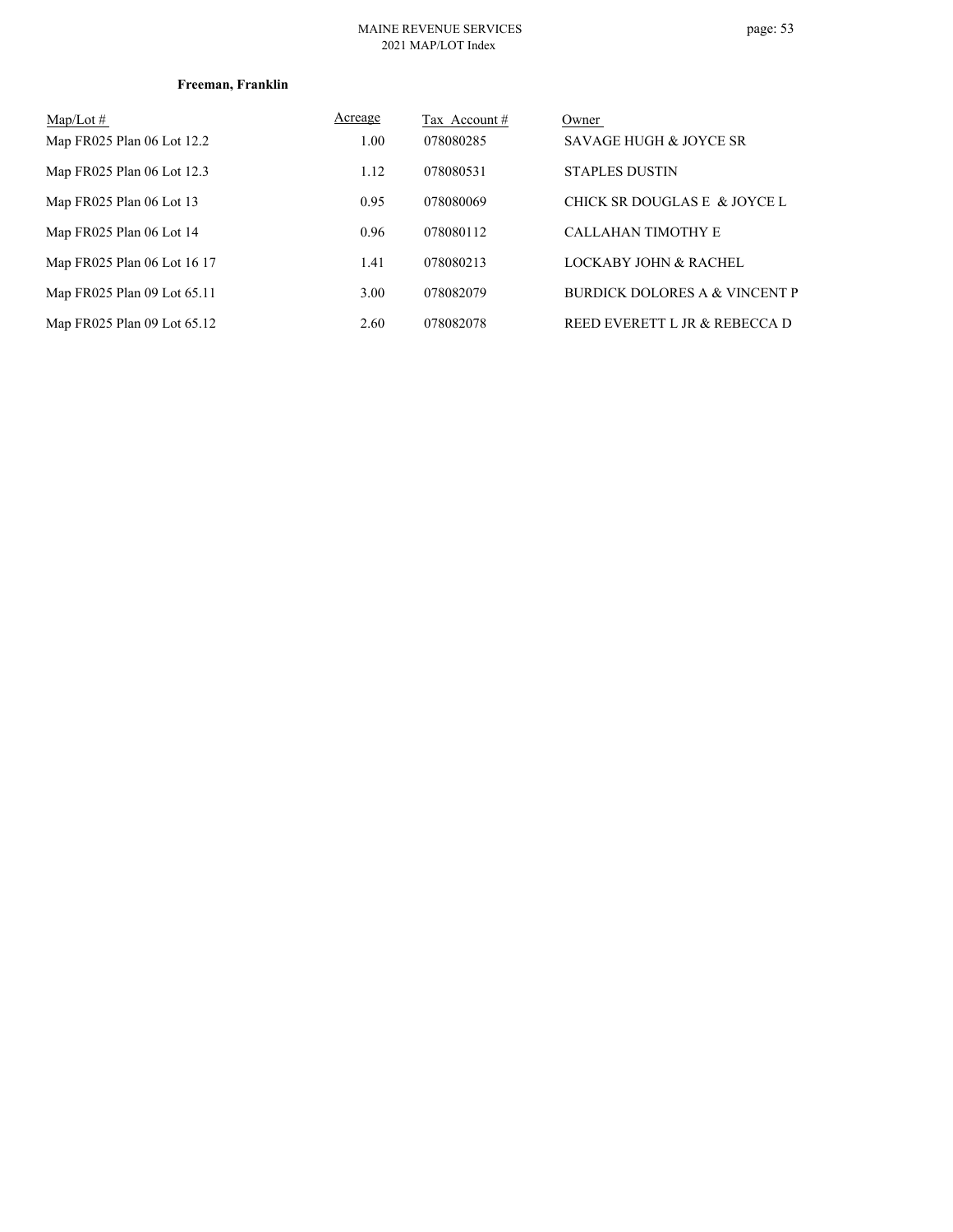## **Perkins, Franklin**

| $Map/Lot \#$<br>Map FR026 Plan 01 Lot      | Acreage<br>0.00 | Tax Account#<br>078180009 | Owner<br>CENTRAL MAINE POWER CO      |
|--------------------------------------------|-----------------|---------------------------|--------------------------------------|
| Map FR026 Plan 01 Lot 1                    | 305.00          | 078180030                 | SHIPPEE THOMAS P                     |
| Map FR026 Plan 01 Lot 2.1                  | 43.00           | 078180049                 | IBARGUEN BRANDY I & MIGUEL E         |
| Map FR026 Plan 01 Lot 2.11                 | 43.30           | 078182004                 | MIDKIFF GABRIEL E & ALEXANDRA N      |
| Map FR026 Plan 01 Lot 2.111                | 31.60           | 078182007                 | MIDKIFF GABRIEL E & ALEXANDRA N      |
| Map FR026 Plan 01 Lot 2.12                 | 41.00           | 078182003                 | FRENCH KRISTIN M                     |
| Map FR026 Plan 01 Lot 2.13                 | 40.50           | 078182005                 | MEGAN-SRYBNY PAMELA S & TIMOTHY ME   |
| Map FR026 Plan 01 Lot 2.13                 | 40.50           | 078182005                 | MAJKA CHARLES & JOANN                |
| Map FR026 Plan 01 Lot 2.2                  | 200.00          | 078180066                 | LANGTON DEAN & JOAN YEATON           |
| Map FR026 Plan 01 Lot 2.21                 | 10.00           | 078182010                 | LANGTON DEAN & JOAN YEATON           |
| Map FR026 Plan 01 Lot 2.4                  | 40.30           | 078182006                 | JENKINS RUSSELL T & MARTHA F         |
| Map FR026 Plan 01 Lot 2.5 2.6              | 84.00           | 078182009                 | VANNER STEPHEN N & PATRICIA A        |
| Map FR026 Plan 01 Lot 3                    | 37.70           | 078180048                 | MACOMBER DANIEL P & TERESA M         |
| Map FR026 Plan 01 Lot 4 17 21              | 479.48          | 078180061                 | <b>HEINRICH BERND</b>                |
| Map FR026 Plan 01 Lot 5.1 6                | 1,826.40        | 078180052                 | VAPLANDS INC                         |
| Map FR026 Plan 01 Lot 5.2                  | 20.00           | 078180068                 | LANGTON DEAN & JOAN YEATON           |
| Map FR026 Plan 01 Lot 5.3                  | 40.00           | 078180057                 | WITHERS SUSAN O TRUSTEE              |
| Map FR026 Plan 01 Lot 5.31                 | 40.00           | 078182013                 | YORK FAMILY TIMBERLANDS TRUST        |
| Map FR026 Plan 01 Lot 6.1                  | 34.60           | 078182023                 | YATES JEFFREY T & SHEILA J           |
| Map FR026 Plan 01 Lot 7                    | 450.00          | 078180053                 | <b>VAPLANDS INC</b>                  |
| Map FR026 Plan 01 Lot 8                    | 40.00           | 078180041                 | ADAMS BRUCE D & MAUREEN A            |
| Map FR026 Plan 01 Lot 8.1                  | 4.00            | 078182011                 | PROCTOR DALTON C & CYNTHIA R         |
| Map FR026 Plan 01 Lot 9                    | 39.00           | 078180042                 | <b>LEWIS JEFFREY</b>                 |
| Map FR026 Plan 01 Lot 9.1                  | 60.79           | 078182015                 | YATES JEFFREY T & SHEILA J           |
| Map FR026 Plan 01 Lot 9.2                  | 24.00           | 078182014                 | MARTIN ROBERT C & CHERYL J           |
| Map FR026 Plan 01 Lot 9.3                  | 47.89           | 078182016                 | YATES JEFFREY T & SHEILA J           |
| Map FR026 Plan 01 Lot 10                   | 160.00          | 078182019                 | LUCARELLI JASON                      |
| Map FR026 Plan 01 Lot 11                   | 29.00           | 078180044                 | <b>VAPLANDS INC</b>                  |
| Map FR026 Plan 01 Lot 12                   | 154.00          | 078180046                 | TRASK STEVEN & BRUCE E & JOY C BYRON |
| Map FR026 Plan 01 Lot 12.1                 | 0.06            | 078180074                 | KELLEHER GREGORY M                   |
| Map FR026 Plan 01 Lot 13 Plan 02 Lot<br>14 | 44.10           | 078180017                 | KELLY DOUGLAS A & PATRICIA K         |
| Map FR026 Plan 01 Lot 14                   | 34.65           | 078180016                 | PRESBY WILLIAM C                     |
| Map FR026 Plan 01 Lot 15                   | 60.00           | 078180020                 | <b>JONES BARBARA</b>                 |
| Map FR026 Plan 01 Lot 16                   | 14.50           | 078180038                 | <b>SMITH LAIRD D</b>                 |
| Map FR026 Plan 01 Lot 17.1                 | $0.02\,$        | 078182021                 | HEINRICH BERND                       |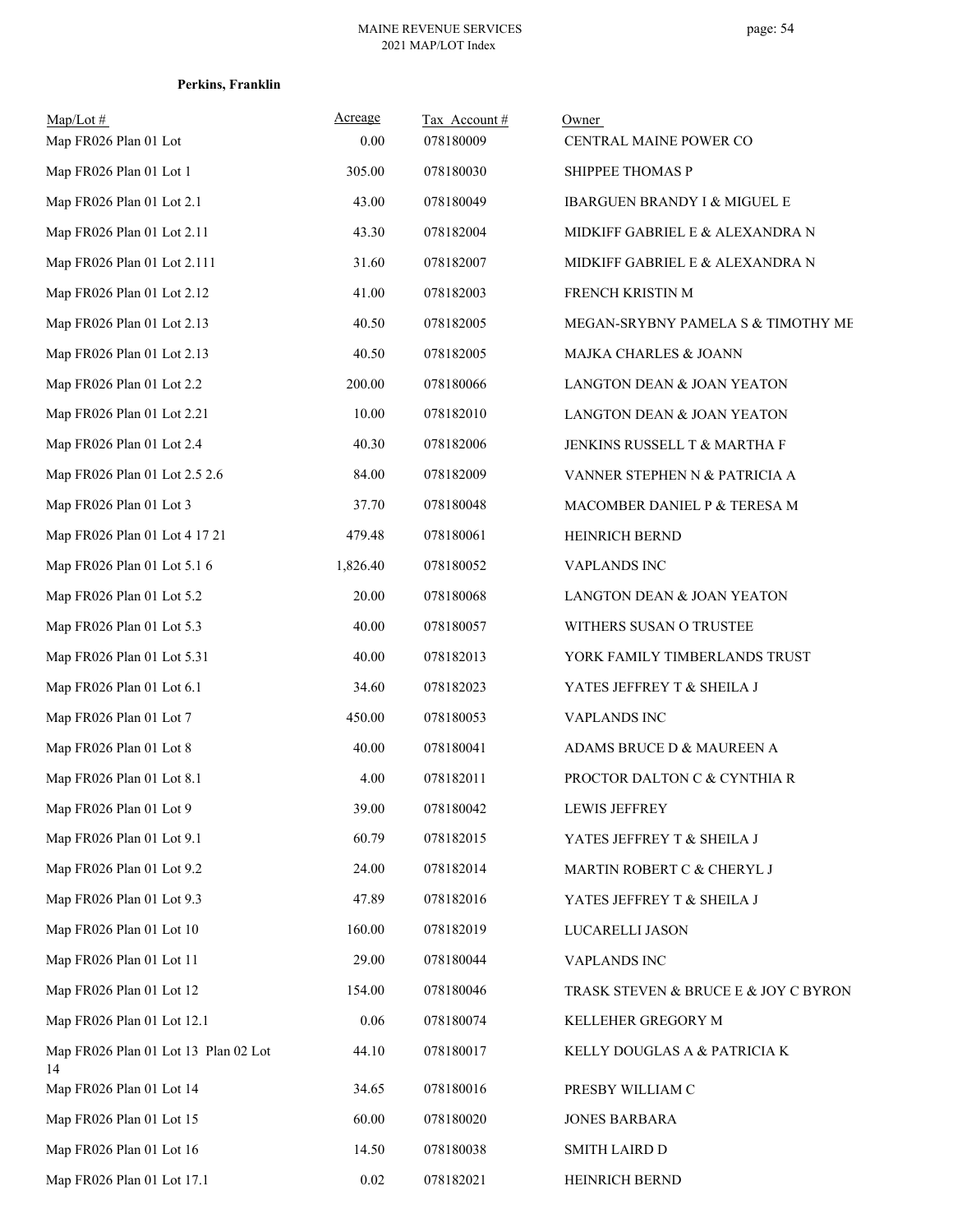## **Perkins, Franklin**

| $Map/Lot \#$<br>Map FR026 Plan 01 Lot 18.1 | Acreage<br>17.00 | Tax Account#<br>078180047 | Owner<br>LANGTON DEAN & JOAN YEATON   |
|--------------------------------------------|------------------|---------------------------|---------------------------------------|
| Map FR026 Plan 01 Lot 18.2                 | 1.84             | 078180062                 | LEGERE PHOEBE H & MARK MOFFETT        |
| Map FR026 Plan 01 Lot 19                   | 3.00             | 078182022                 | HEINRICH BERND                        |
| Map FR026 Plan 01 Lot 20                   | 2.00             | 078180063                 | MORGAN RYAN D & IRIS                  |
| Map FR026 Plan 01 Lot 22                   | 23.48            | 078180027                 | SAWYER JESSI & SCOTT                  |
| Map FR026 Plan 01 Lot 22.1                 | 3.00             | 078180078                 | MASTERMAN STEPHEN J & KATHARINE L     |
| Map FR026 Plan 01 Lot 22.2                 | 5.19             | 078182017                 | YORK MELANIE E                        |
| Map FR026 Plan 01 Lot 22.3                 | 21.58            | 078182018                 | PRATT SCOTT E                         |
| Map FR026 Plan 01 Lot 23                   | 22.00            | 078180026                 | SARGENT JO A, MARIAH L DARLING & BRIA |
| Map FR026 Plan 01 Lot 24.1                 | 24.70            | 078180031                 | PROCTOR DALTON C                      |
| Map FR026 Plan 01 Lot 24.12                | 19.71            | 078180019                 | LANGTON DEAN & JOAN YEATON            |
| Map FR026 Plan 01 Lot 24.2 31              | 0.78             | 078180008                 | LEE RAYMOND A & LYNN M                |
| Map FR026 Plan 01 Lot 24.3                 | 1.20             | 078180011                 | CONANT BERTRON M                      |
| Map FR026 Plan 01 Lot 24.4                 | 0.00             | 078180006P                | PROCTOR FAMILY IRREVOCABLE TRUST      |
| Map FR026 Plan 01 Lot 24.4                 | 14.00            | 078182002                 | PROCTOR FAMILY IRREVOCABLE TRUST      |
| Map FR026 Plan 01 Lot 25.1 25.4            | 19.06            | 078180033                 | PROCTOR DALTON C & CYNTHIA R          |
| Map FR026 Plan 01 Lot 25.2                 | 10.00            | 078180006                 | <b>BERNA ANN C</b>                    |
| Map FR026 Plan 01 Lot 25.3                 | 17.00            | 078180022                 | DOUGHTY RICHARD G & NAOMI             |
| Map FR026 Plan 01 Lot 25.4                 | 3.00             | 078180036                 | BEAUCHAMP DAVID L & JAMIE L           |
| Map FR026 Plan 01 Lot 25.5                 | 4.00             | 078180032                 | PROCTOR DALTON C & CYNTHIA R          |
| Map FR026 Plan 01 Lot 25.6                 | 7.81             | 078182020                 | STONE MARK A & GAIL                   |
| Map FR026 Plan 01 Lot 26.1                 | 106.00           | 078180035                 | ROBINSON LINTON                       |
| Map FR026 Plan 01 Lot 26.2                 | 2.00             | 078180003                 | CLEMENS JOHN M DALE R & KATHY L CLEN  |
| Map FR026 Plan 01 Lot 27                   | 20.00            | 078180010                 | CLEMENS JOHN M DALE R & KATHY L CLEN  |
| Map FR026 Plan 01 Lot 28 29.2              | 160.00           | 078180029                 | MOSHER DALE C                         |
| Map FR026 Plan 01 Lot 29.1                 | 169.00           | 078180007                 | MAINE STATE OF DEPT OF CONSERVATION   |
| Map FR026 Plan 01 Lot 30                   | 160.00           | 078180054                 | MOSHER PETER N & KAREN K              |
| Map FR026 Plan 01 Lot 32                   | 4.00             | 078180067                 | INDRISANO MARK L                      |
| Map FR026 Plan 01 Lot 33                   | 1.00             | 078180065                 | KIMBALL RICHARD                       |
| Map FR026 Plan 01 Lot 34                   | 2.00             | 078180002                 | MCBRIDE JAMES                         |
| Map FR026 Plan 01 Lot 35                   | 0.30             | 078182001                 | MAINE STATE OF                        |
| Map FR026 Plan 02 Lot 1                    | 2.06             | 078180005                 | MACOMBER DONALD & JUDITH              |
| Map FR026 Plan 02 Lot 2                    | 1.00             | 078180024                 | MACOMBER JASON D                      |
| Map FR026 Plan 02 Lot 3                    | 7.00             | 078180004                 | BAKER TRAVIS DAVID & COREY & BETT E F |
| Map FR026 Plan 02 Lot 4                    | 0.50             | 078180015                 | MACOMBER DAVID C & DEBORAH J          |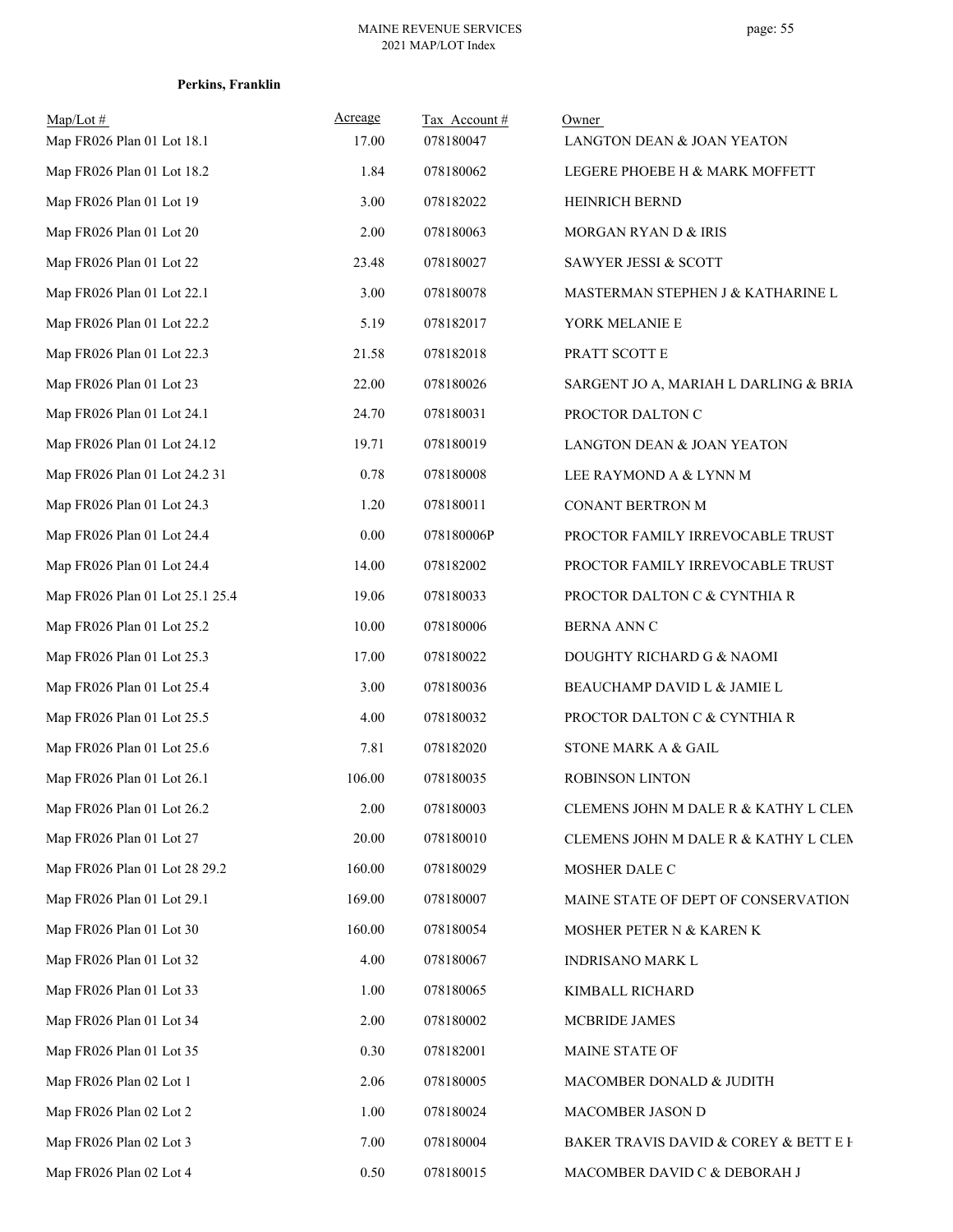#### MAINE REVENUE SERVICES 2021 MAP/LOT Index

## **Perkins, Franklin**

| $Map/Lot \#$                    | <b>Acreage</b> | Tax Account# | Owner                                  |
|---------------------------------|----------------|--------------|----------------------------------------|
| Map FR026 Plan 02 Lot 5         | 7.40           | 078180001    | FRENCH DAVID M & STEPHANIE             |
| Map FR026 Plan 02 Lot 5.1       | 5.10           | 078180075    | ROSENOW JAMES V & JANET R              |
| Map FR026 Plan 02 Lot 5.2       | 5.00           | 078182012    | BARBER DOUGLAS KIMBALL & DONNA MAI     |
| Map FR026 Plan 02 Lot 6         | 1.00           | 078180021    | PREBLE JEFFREY W                       |
| Map FR026 Plan 02 Lot 7 7.1 7.2 | 3.70           | 078180012    | <b>GALLANT TIMOTHY &amp; MALINDA J</b> |
| Map FR026 Plan 02 Lot 8         | 0.26           | 078180040    | WOODSUM DEBORAH M                      |
| Map FR026 Plan 02 Lot 9         | 0.25           | 078180034    | <b>FIELD PETER M</b>                   |
| Map FR026 Plan 02 Lot 10        | 0.17           | 078180039    | <b>HUTCHINSON BETTY JO</b>             |
| Map FR026 Plan 02 Lot 11        | 0.04           | 078180018    | HUTCHINSON BETTY JO                    |
| Map FR026 Plan 02 Lot 12        | 1.50           | 078180037    | YOUNG MICHAEL ET AL TRUST L YOUNG      |
| Map FR026 Plan 02 Lot 13        | 8.50           | 078180014    | ALLEN SCOTT C & SHELLY LAKE ALLEN      |
| Map FR026 Plan 02 Lot 15        | 0.32           | 078180023    | <b>MACOMBER DAVID ET AL</b>            |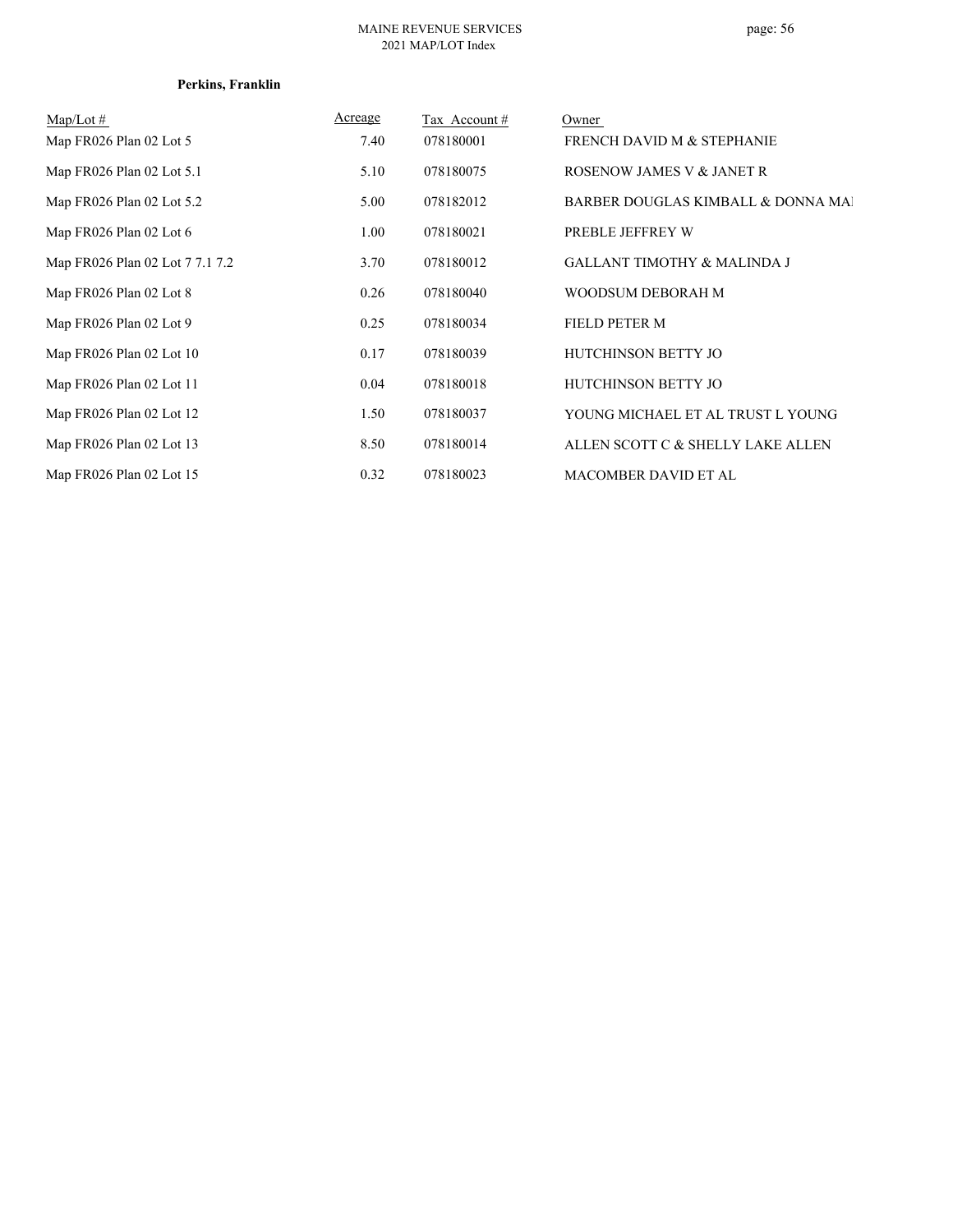| $Map/Lot$ #                    | Acreage | Tax Account# | Owner                               |
|--------------------------------|---------|--------------|-------------------------------------|
| Map FR027                      | 0.00    | 078200019P   | COFFREN GARY L                      |
| Map FR027                      | 0.00    | 078200022P   | HOWARD RALPH E & PATRICIA H         |
| Map FR027                      | 0.00    | 078200027P   | <b>DAVIS JACK</b>                   |
| Map FR027                      | 0.00    | 078200032P   | SCIENTIFIC GAMES INTERNATIONAL INC  |
| Map FR027 Plan 01 Lot 1        | 3.00    | 078200299    | VILES STEVEN W JR                   |
| Map FR027 Plan 01 Lot 1.1      | 28.10   | 078200206    | VILES STEVEN W JR                   |
| Map FR027 Plan 01 Lot 1.2      | 3.50    | 078200034    | ROBERTS BRUCE A                     |
| Map FR027 Plan 01 Lot 1.3      | 4.00    | 078200308    | SORBELLO JOSEPH J                   |
| Map FR027 Plan 01 Lot 1.4      | 1.40    | 078200318    | NORTON TIMOTHY S                    |
| Map FR027 Plan 01 Lot 2 3 4    | 0.00    | 078200031P   | RINGLER DOUGLAS J & JOSEPH NAWROCKI |
| Map FR027 Plan 01 Lot 2 3 4    | 276.94  | 078200071    | RINGLER DOUGLAS J & JOSEPH NAWROCKI |
| Map FR027 Plan 01 Lot 5        | 47.00   | 078200274    | <b>BOLDUC MICHAEL</b>               |
| Map FR027 Plan 01 Lot 5.1      | 21.40   | 078200097    | SEARLES RODNEY L & ANDREA J ET AL   |
| Map FR027 Plan 01 Lot 5.10     | 10.01   | 078200281    | <b>GONZALEZ LYNN P</b>              |
| Map FR027 Plan 01 Lot 5.11     | 10.02   | 078200289    | SHEA JASON M                        |
| Map FR027 Plan 01 Lot 5.12     | 10.00   | 078200287    | BOURASSA JOHN N & ARMSTRONG ARTHUF  |
| Map FR027 Plan 01 Lot 5.13     | 10.30   | 078200280    | CHENARD GISELE A                    |
| Map FR027 Plan 01 Lot 5.14     | 11.00   | 078200285    | BAKER NICHOLAS T & WHITNEY A        |
| Map FR027 Plan 01 Lot 5.15     | 11.00   | 078200286    | RING AARON D & CHRISTINA L          |
| Map FR027 Plan 01 Lot 5.16     | 11.80   | 078202011    | VAN ABEL ROBERT                     |
| Map FR027 Plan 01 Lot 5.17     | 11.70   | 078200288    | DICHIARA ELIZABETH L                |
| Map FR027 Plan 01 Lot 5.18     | 13.60   | 078200305    | OJALA ARNE H & SARAH B TRUSTEES     |
| Map FR027 Plan 01 Lot 5.19 6   | 118.75  | 078202017    | O'BRIEN THERESA & WILLIAM           |
| Map FR027 Plan 01 Lot 5.20     | 38.86   | 078200290    | EATON WAYNE D & PATTY ANNE          |
| Map FR027 Plan 01 Lot 5.2 5.21 | 40.10   | 078200291    | <b>EATON ERIC &amp; PATTY</b>       |
| Map FR027 Plan 01 Lot 5.3      | 0.98    | 078200033    | HAINES PHILIP D PR                  |
| Map FR027 Plan 01 Lot 5.4      | 0.03    | 078200297    | HAINES PHILIP D PR                  |
| Map FR027 Plan 01 Lot 5.5      | 10.00   | 078200309    | COLANDUONI DONALD J & BERNADETTE L  |
| Map FR027 Plan 01 Lot 5.6      | 43.00   | 078200273    | BERESFORD FAMILY TRUST              |
| Map FR027 Plan 01 Lot 5.7      | 36.30   | 078200275    | BERESFORD MICHAEL G & MARGARET C TR |
| Map FR027 Plan 01 Lot 5.71     | 7.70    | 078200350    | CARLSON CHRISTOPHER G & NANCY A     |
| Map FR027 Plan 01 Lot 5.8      | 20.64   | 078200272    | SEARLES RODNEY L & ANDREA           |
| Map FR027 Plan 01 Lot 5.81     | 4.71    | 078200310    | SEARLES RODNEY L & ANDREA           |
| Map FR027 Plan 01 Lot 5.81     | 4.71    | 078200310    | FINELLI EDWARD W                    |
| Map FR027 Plan 01 Lot 5.82     | 9.32    | 078202065    | COLANDUONI BERNADETTE & DONALD J    |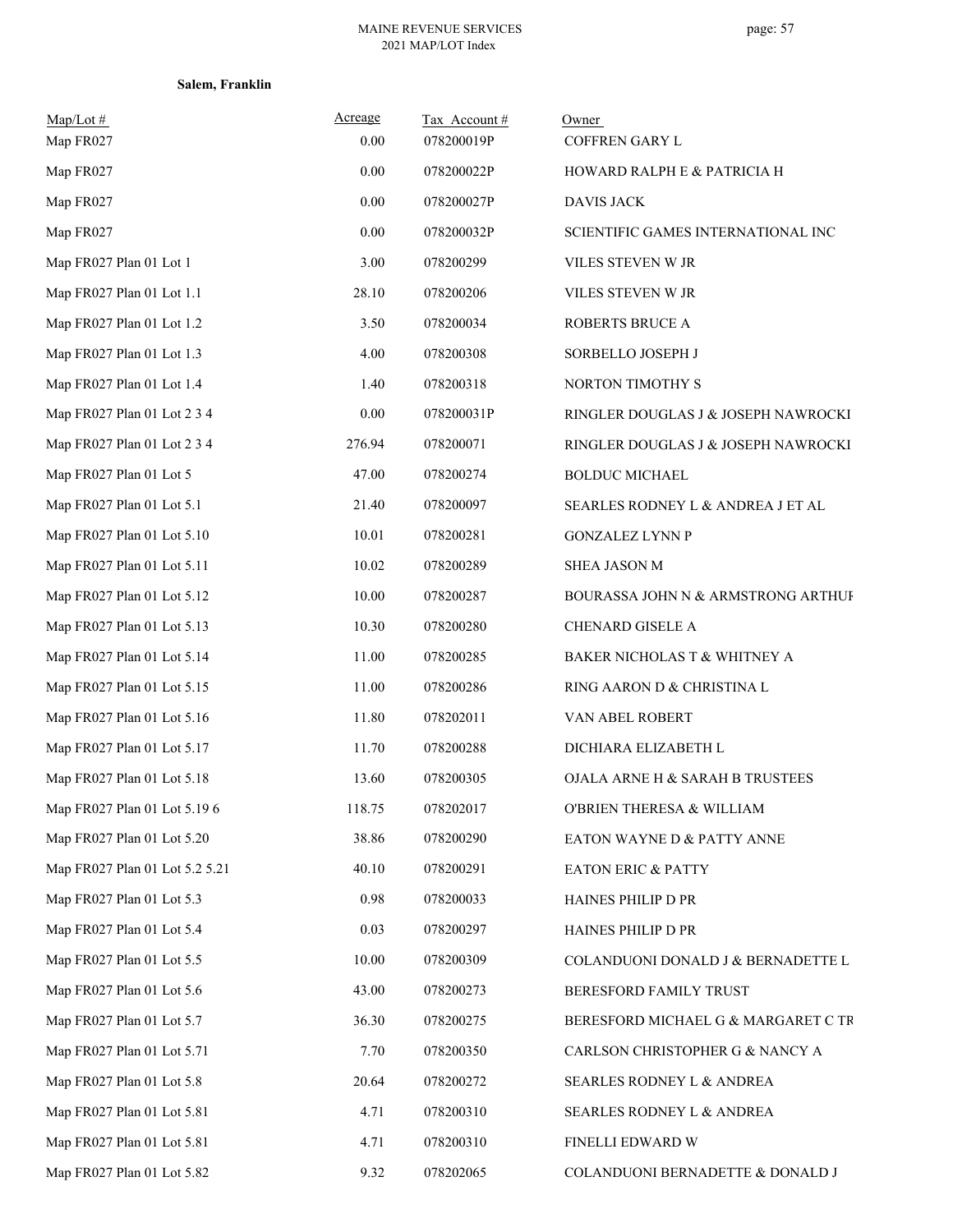| $Map/Lot \#$<br>Map FR027 Plan 01 Lot 6.1 56.2 | Acreage<br>38.94 | Tax Account#<br>078200026 | Owner<br>COFFREN RAYMOND JR & COLLEEN |
|------------------------------------------------|------------------|---------------------------|---------------------------------------|
| Map FR027 Plan 01 Lot 6.11                     | 1.00             | 078202058                 | CAMPBELL DEBORAH ANN                  |
| Map FR027 Plan 01 Lot 7 9.1 9.2                | 300.44           | 078200083                 | STEENBURN GARY W & SHANDA L           |
| Map FR027 Plan 01 Lot 8 Plan 02 Lot 12         | 16.11            | 078200079                 | JOHNSTON DOUGLAS N & LINDSEY HOROW    |
| Map FR027 Plan 01 Lot 8.01 8.5                 | 4.77             | 078200155                 | TARGETT LEANNA ROSS & TRAVIS M        |
| Map FR027 Plan 01 Lot 8.1                      | 26.95            | 078202020                 | FREDERICKS EDWARD T JR                |
| Map FR027 Plan 01 Lot 8.11 8.12                | 2.77             | 078200260                 | NEWELL BENJAMIN A                     |
| Map FR027 Plan 01 Lot 8.13                     | 15.04            | 078202018                 | SHOREY DIANA LYNN                     |
| Map FR027 Plan 01 Lot 8.14                     | 47.46            | 078202019                 | SHOREY DIANA LYNN                     |
| Map FR027 Plan 01 Lot 8.15 Plan 02 Lot<br>12.1 | 72.83            | 078202021                 | FREDERICKS WILLIAM & DANIELLE         |
| Map FR027 Plan 01 Lot 8.17                     | 25.60            | 078202024                 | HOWARD RALPH E & PATRICIA H           |
| Map FR027 Plan 01 Lot 8.2                      | 1.00             | 078200173                 | <b>CLARK DAVID</b>                    |
| Map FR027 Plan 01 Lot 8.3 8.42 8.7             | 40.21            | 078200080                 | KELLEY KIRSTEN BROWN                  |
| Map FR027 Plan 01 Lot 8.41                     | 12.60            | 078200122                 | MORRILL CYNTHIA A                     |
| Map FR027 Plan 01 Lot 8.43                     | 1.47             | 078200055                 | LEBARGE SANDRA E                      |
| Map FR027 Plan 01 Lot 8.6                      | 4.88             | 078200137                 | WITHEE PAUL E & DASSIE D              |
| Map FR027 Plan 01 Lot 8.61 9.50                | 3.65             | 078200331                 | HOOKE BETH D                          |
| Map FR027 Plan 01 Lot 8.8                      | 0.92             | 078200240                 | LINNEY WILLIAM J                      |
| Map FR027 Plan 01 Lot 8.9                      | 2.50             | 078200253                 | NEWELL BENJAMIN A                     |
| Map FR027 Plan 01 Lot 9.3                      | 0.90             | 078200084                 | FEOLE WILLIAM J                       |
| Map FR027 Plan 01 Lot 9.4                      | 0.92             | 078200231                 | HUTCHINS MARK & ROBERTA A             |
| Map FR027 Plan 01 Lot 10                       | 32.66            | 078200203                 | <b>BEEDY GARY &amp; JAMES</b>         |
| Map FR027 Plan 01 Lot 10.1                     | 16.00            | 078202033                 | <b>VILES JAMES</b>                    |
| Map FR027 Plan 01 Lot 11                       | 0.46             | 078200210                 | WHITON L LORRAINE                     |
| Map FR027 Plan 01 Lot 12                       | 1.00             | 078200148                 | NAPOLITANO JOHN C                     |
| Map FR027 Plan 01 Lot 13                       | 0.00             | 078200082                 | <b>GRANT GERALD E</b>                 |
| Map FR027 Plan 01 Lot 13 13.6 13.7             | 192.00           | 078200152                 | <b>JLC REALTY</b>                     |
| Map FR027 Plan 01 Lot 13.1 13.2 13.3           | 8.00             | 078200139                 | EATON WAYNE ET AL                     |
| Map FR027 Plan 01 Lot 13.4                     | 31.00            | 078200198                 | PARKER LUKE                           |
| Map FR027 Plan 01 Lot 13.5                     | 520.00           | 078200295                 | HARGEST DARCY A                       |
| Map FR027 Plan 01 Lot 13.51                    | 100.00           | 078202023                 | HARGEST THOMAS J                      |
| Map FR027 Plan 01 Lot 13.8                     | 29.00            | 078200342                 | FREY CAROL A &                        |
| Map FR027 Plan 01 Lot 14.1                     | 51.60            | 078200008                 | FENWICK MINING LLC                    |
| Map FR027 Plan 01 Lot 14.2                     | 77.80            | 078200168                 | HARGEST DARCY A & THOMAS J            |
| Map FR027 Plan 01 Lot 14.3                     | 4.10             | 078200302                 | NAAS STEPHEN L & CHRISTIE L PINKHAM   |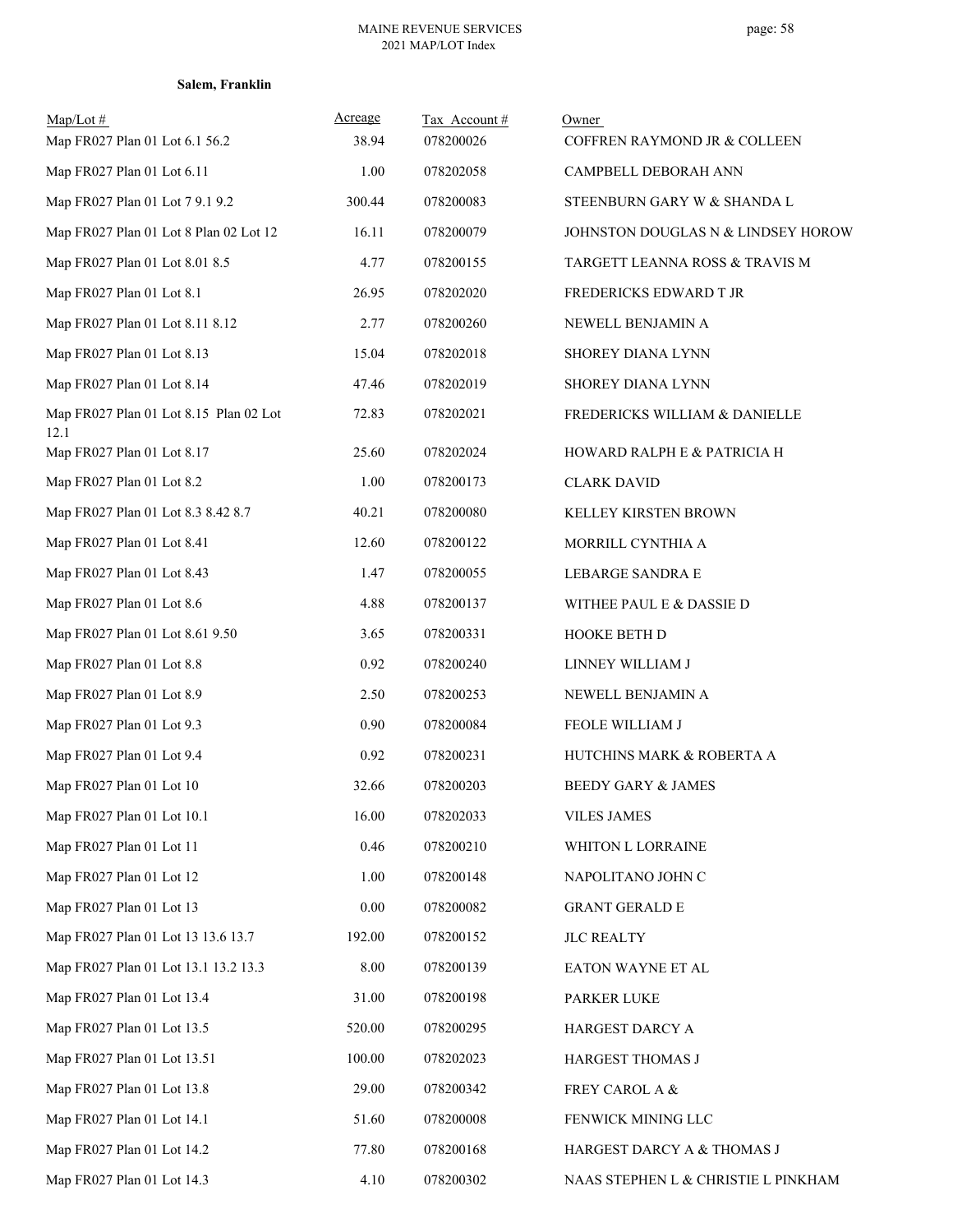#### MAINE REVENUE SERVICES 2021 MAP/LOT Index

| Map/Lot #<br>Map FR027 Plan 01 Lot 14.4         | Acreage<br>38.90 | Tax Account#<br>078200325 | Owner<br><b>DAVIS JACK</b>                        |
|-------------------------------------------------|------------------|---------------------------|---------------------------------------------------|
| Map FR027 Plan 01 Lot 15                        | 1.84             | 078200126                 | LACHARITE JAIME S & SARA A                        |
| Map FR027 Plan 01 Lot 16                        | 40.30            | 078200195                 | BANESTER ARTHUR & TERRY DURRELL                   |
| Map FR027 Plan 01 Lot 16.1                      | 37.20            | 078200194                 | LEONARD JONATHAN B & SALLY P SHEPART              |
| Map FR027 Plan 01 Lot 16.2                      | 10.00            | 078202031                 | DAHN ROBERT W & DONNA A                           |
| Map FR027 Plan 01 Lot 17.1 21.1                 | 283.00           | 078200087                 | VINING MINING LLC                                 |
| Map FR027 Plan 01 Lot 17.12                     | 21.00            | 078202022                 | STANLEY RODNEY A & MARILYN                        |
| Map FR027 Plan 01 Lot 17.2                      | 4.23             | 078200108                 | STANLEY RODNEY A SR & MARILYN                     |
| Map FR027 Plan 01 Lot 17.21                     | 0.13             | 078200349                 | SPENCER REGINALD & KATHLEEN                       |
| Map FR027 Plan 01 Lot 17.3                      | 0.30             | 078200186                 | SPENCER REGINALD D & KATHLEEN P                   |
| Map FR027 Plan 01 Lot 17.31 17.41 19            | 0.81             | 078200100                 | FOLSOM CAROLD L & JULIE R                         |
| Map FR027 Plan 01 Lot 17.311 17.32 17.4<br>17.5 | 3.14             | 078200007                 | O'TOOLE JAMES C TRUSTEE                           |
| Map FR027 Plan 01 Lot 17.321 17.42 17.5         | 21.81            | 078202050                 | LEBLANC BRIAN D                                   |
| Map FR027 Plan 01 Lot 17.61                     | 2.00             | 078200107                 | BRAINERD JAYNE C & ROBERT H JR                    |
| Map FR027 Plan 01 Lot 17.62                     | 0.51             | 078200049                 | BRAINERD JAYNE C & ROBERT H JR                    |
| Map FR027 Plan 01 Lot 17.7                      | 3.15             | 078200102                 | STANLEY RODNEY A & MARILYN                        |
| Map FR027 Plan 01 Lot 17.71                     | 2.60             | 078202049                 | STANLEY RODNEY A JR                               |
| Map FR027 Plan 01 Lot 17.8                      | 1.76             | 078200158                 | DURRELL TERRY D & MARK D ROGERS                   |
| Map FR027 Plan 01 Lot 18.1                      | 110.00           | 078200020                 | HARGEST THOMAS J                                  |
| Map FR027 Plan 01 Lot 18.2                      | 0.32             | 078200142                 | STROUT KEVIN SAMUEL & MICHELLE JO                 |
| Map FR027 Plan 01 Lot 20                        | 2.07             | 078200114                 | RYDER RANDY K                                     |
| Map FR027 Plan 01 Lot 20                        | 2.07             | 078200114                 | <b>RYDER DIANA B</b>                              |
| Map FR027 Plan 01 Lot 21.2                      | 2.50             | 078200115                 | <b>STILES NICHOLAS</b>                            |
| Map FR027 Plan 01 Lot 21.3                      | 39.00            | 078200333                 | FREY CAROL A &                                    |
| Map FR027 Plan 01 Lot 21.31                     | 20.00            | 078200125                 | MARCOTTE ROLAND G                                 |
| Map FR027 Plan 01 Lot 21.32 21.33               | 11.29            | 078200178                 | FREY CAROL A &                                    |
| Map FR027 Plan 01 Lot 21.34                     | 12.00            | 078200134                 | MARCOTTE ROLAND G                                 |
| Map FR027 Plan 01 Lot 21.4                      | 2.51             | 078200070                 | HURLERY MARK R & GREGORY B                        |
| Map FR027 Plan 01 Lot 21.5                      | 2.70             | 078200131                 | LOWIT JASON & VELMA                               |
| Map FR027 Plan 01 Lot 21.6                      | 2.66             | 078200147                 | MORIN ROBERT A & TREVOR A & RONALD $\overline{I}$ |
| Map FR027 Plan 01 Lot 21.7                      | 4.50             | 078202016                 | GILPATRICK KATIE J & KEITH A                      |
| Map FR027 Plan 01 Lot 22                        | 177.00           | 078200208                 | HARGEST THOMAS J                                  |
| Map FR027 Plan 01 Lot 23                        | 4.59             | 078200154                 | PALMER RALPH L, PENNIE L COTTRELL & S'            |
| Map FR027 Plan 01 Lot 24                        | 154.00           | 078200149                 | THIBEAULT LAWRENCE S & BELINDA                    |
| Map FR027 Plan 01 Lot 25                        | 158.85           | 078200023                 | BELLEISLE MERRITT E JR                            |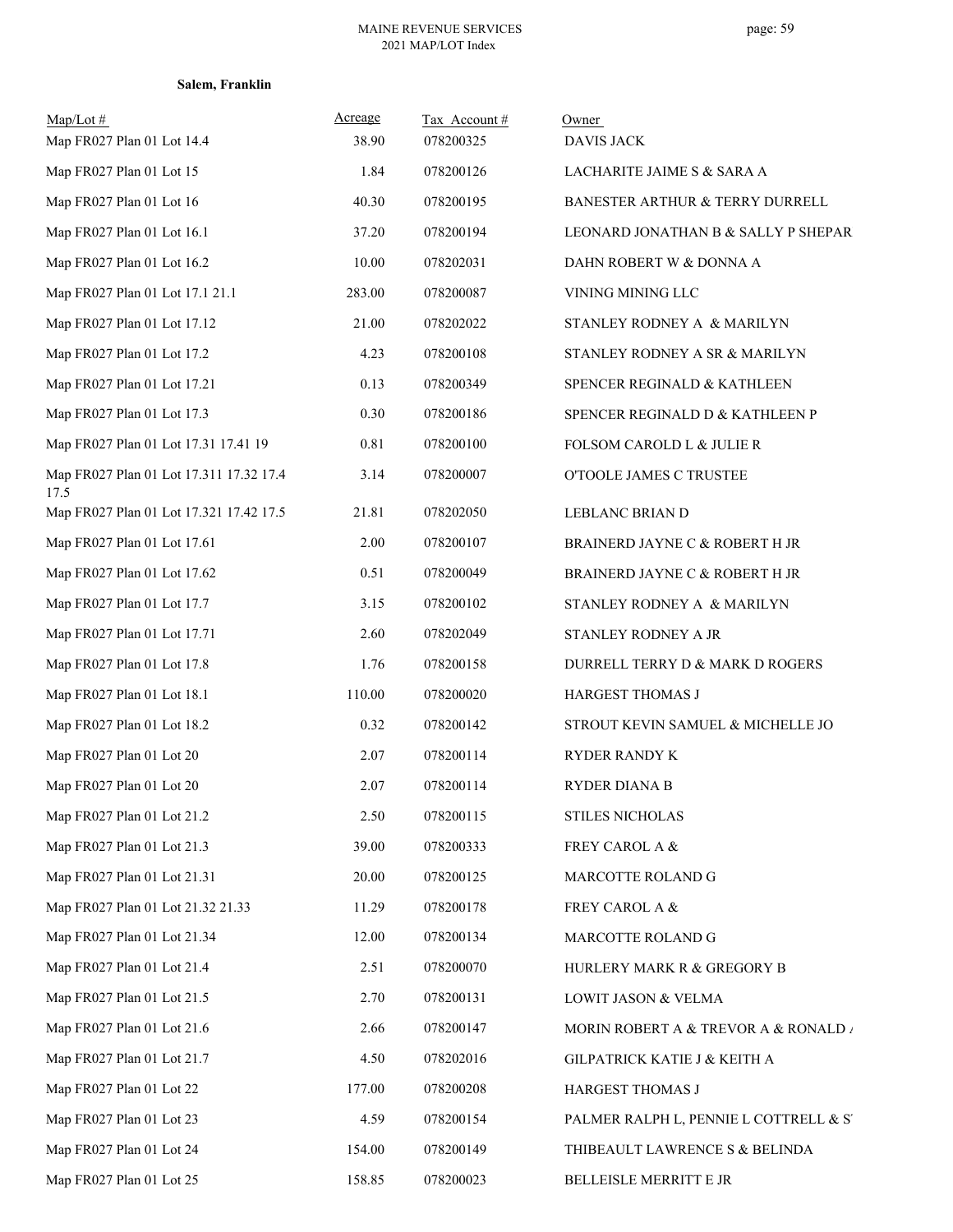|  | Salem, Franklin |
|--|-----------------|
|--|-----------------|

| $Map/Lot \#$<br>Map FR027 Plan 01 Lot 26         | Acreage<br>66.34 | Tax Account#<br>078200028 | Owner<br><b>BUNNELL KENNETH</b>       |
|--------------------------------------------------|------------------|---------------------------|---------------------------------------|
| Map FR027 Plan 01 Lot 31                         | 150.00           | 078200072                 | PAUL FAMILY TRUST                     |
| Map FR027 Plan 01 Lot 32                         | 0.00             | 078200036P                | MILLER KIMBERLY & TIMOTHY             |
| Map FR027 Plan 01 Lot 32                         | 447.00           | 078200196                 | MILLER KIMBERLY & TIMOTHY             |
| Map FR027 Plan 01 Lot 32.1                       | 18.00            | 078200337                 | DECKER LAURENCE J & KATHLEEN R        |
| Map FR027 Plan 01 Lot 33.1 33.2                  | 1,077.00         | 078200187                 | KLINGENSTEIN ANNA ROSE & CHRISTOPHE   |
| Map FR027 Plan 01 Lot 33.11                      | 5.00             | 078202034                 | <b>GALEK CHESTER &amp; RODNEY D</b>   |
| Map FR027 Plan 01 Lot 33.12                      | 104.00           | 078202056                 | STENGLEIN PATRICK C & BRENDA J CO TRU |
| Map FR027 Plan 01 Lot 33.13                      | 58.00            | 078202054                 | ARMS AMY L & TIMOTHY A                |
| Map FR027 Plan 01 Lot 33.14                      | 75.00            | 078202055                 | STENGLEIN PATRICK C & BRENDA J TRUSTE |
| Map FR027 Plan 01 Lot 33.3                       | 30.00            | 078200236                 | <b>GALEK CHESTER &amp; RODNEY D</b>   |
| Map FR027 Plan 01 Lot 34.1                       | 80.00            | 078200133                 | <b>BROIDRICK SUZANNE M</b>            |
| Map FR027 Plan 01 Lot 34.2                       | 60.00            | 078202048                 | SLEFKIN HARRY A & FANNY E             |
| Map FR027 Plan 01 Lot 35                         | 127.00           | 078200019                 | LINKLETTER TIMBERLANDS LLC            |
| Map FR027 Plan 01 Lot 37                         | 83.33            | 078200053                 | BARRETT CAROLYN HOLDEN & EDWARD       |
| Map FR027 Plan 01 Lot 38                         | 14.63            | 078200190                 | <b>HUFF RISPAH</b>                    |
| Map FR027 Plan 01 Lot 38.1                       | 6.26             | 078202052                 | COFFREN GARY L & KATHLEEN M MORGAN    |
| Map FR027 Plan 01 Lot 39.11                      | 48.79            | 078200043                 | COFFREN GARY L                        |
| Map FR027 Plan 01 Lot 39.12                      | 4.94             | 078200040                 | KING RICHARD A                        |
| Map FR027 Plan 01 Lot 39.121                     | 1.00             | 078200320                 | COFFREN GARY L                        |
| Map FR027 Plan 01 Lot 39.2                       | 9.86             | 078200132                 | GARDNER JUDITH L M & MARK R           |
| Map FR027 Plan 01 Lot 40.1                       | 20.04            | 078200014                 | BASSFORD THOMAS J & NANCY J           |
| Map FR027 Plan 01 Lot 40.2                       | 30.75            | 078200191                 | TASSINARI ROBERT S                    |
| Map FR027 Plan 01 Lot 40.3                       | 14.00            | 078200166                 | HAINES GEROLD W                       |
| Map FR027 Plan 01 Lot 40.31                      | 11.00            | 078200348                 | HAINES GEROLD W SR                    |
| Map FR027 Plan 01 Lot 40.4                       | 2.75             | 078200284                 | WOODCOCK KIRTLEY E JR & CYNTHIA C     |
| Map FR027 Plan 01 Lot 41                         | 48.52            | 078200085                 | VACHON JOHN L & LUCY S                |
| Map FR027 Plan 01 Lot 41.1                       | 50.00            | 078202067                 | ROSE DENNIS S & SANDRA BELL ROSE      |
| Map FR027 Plan 01 Lot 42 Plan 03 Lot<br>3.11 3.2 | 103.00           | 078200145                 | KILBRETH WALTER P                     |
| Map FR027 Plan 01 Lot 42.1                       | 16.60            | 078200313                 | HUNT CHRISTOPHER F & VICKIE L LAILER  |
| Map FR027 Plan 01 Lot 44.11                      | 36.18            | 078200293                 | COFFREN RAYMOND H SR                  |
| Map FR027 Plan 01 Lot 44.111                     | 1.50             | 078202025                 | FLORES DANIEL JOSE                    |
| Map FR027 Plan 01 Lot 44.112                     | 0.92             | 078202035                 | FLORES DANIEL JOSE                    |
| Map FR027 Plan 01 Lot 44.113                     | 0.92             | 078202027                 | TOOTHAKER LANCE                       |
| Map FR027 Plan 01 Lot 44.114                     | 1.42             | 078202028                 | SMITH DAVID & FONDA                   |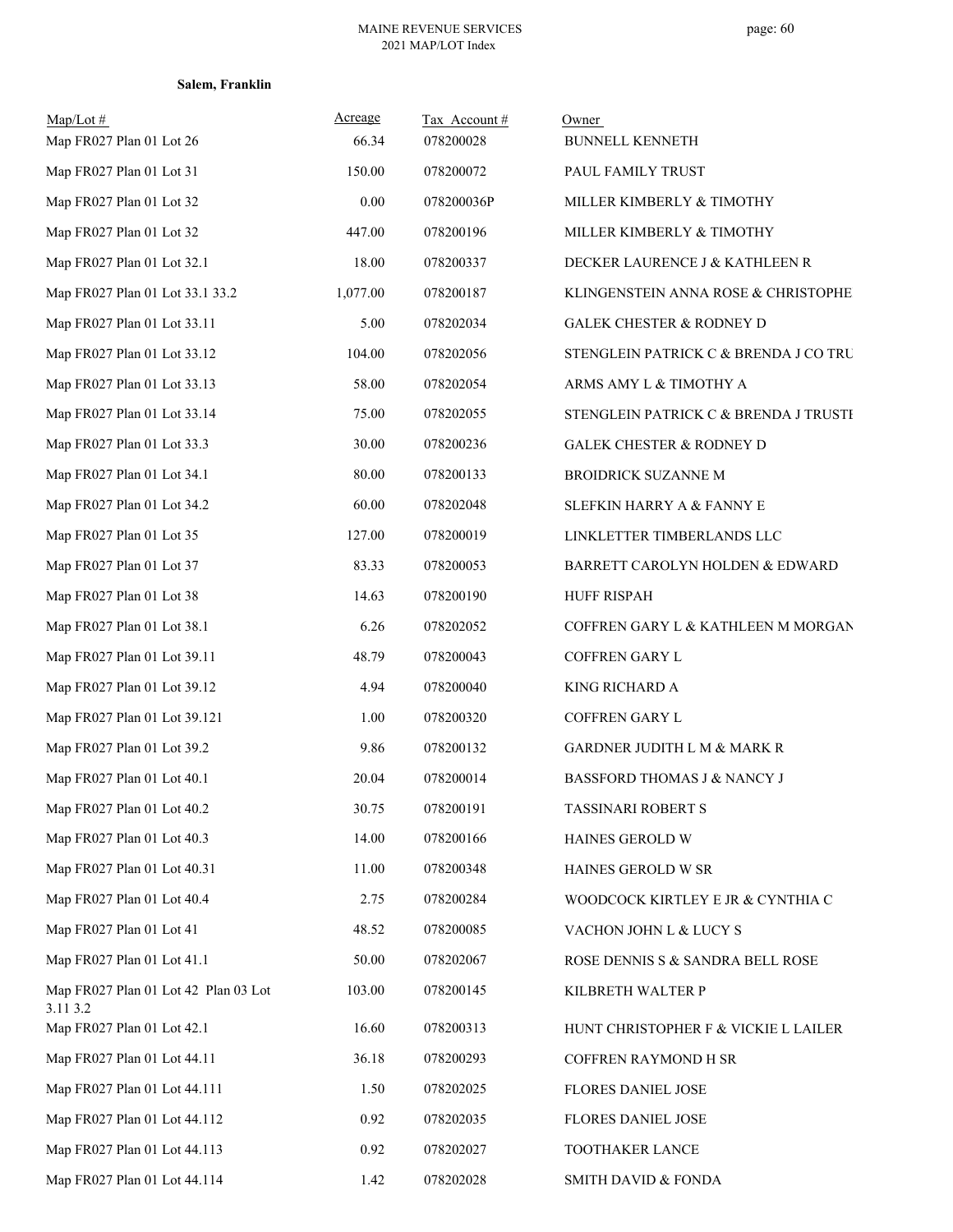| $Map/Lot \#$<br>Map FR027 Plan 01 Lot 44.115 | Acreage<br>0.92 | Tax Account#<br>078202026 | Owner<br>HILL ERIN                  |
|----------------------------------------------|-----------------|---------------------------|-------------------------------------|
| Map FR027 Plan 01 Lot 44.116                 | 0.92            | 078202038                 | FLORES DANIEL JOSE                  |
| Map FR027 Plan 01 Lot 44.117                 | 1.00            | 078202043                 | FLORES DANIEL JOSE                  |
| Map FR027 Plan 01 Lot 44.118                 | 1.00            | 078202039                 | <b>BOYD TONIA</b>                   |
| Map FR027 Plan 01 Lot 44.12                  | 2.80            | 078200212                 | MOHR LAWRENCE                       |
| Map FR027 Plan 01 Lot 44.13                  | 10.20           | 078200200                 | TOOTHAKER CONSTANCE                 |
| Map FR027 Plan 01 Lot 44.131                 | 1.00            | 078202037                 | <b>BOYD DUAYNE &amp; TONIA</b>      |
| Map FR027 Plan 01 Lot 44.14                  | 8.69            | 078200344                 | CHAISSON JOSEPH M & MARY A          |
| Map FR027 Plan 01 Lot 44.2                   | 1.00            | 078200174                 | STANLEY LYNN & RAND D               |
| Map FR027 Plan 01 Lot 44.3                   | 5.25            | 078200046                 | CHAISSON JOSEPH M & MARY A          |
| Map FR027 Plan 01 Lot 44.4                   | 0.94            | 078200292                 | CHAISSON JOSEPH M & MARY A          |
| Map FR027 Plan 01 Lot 44.5                   | 4.04            | 078200294                 | STREETER SCOTT F & JENNIFER A       |
| Map FR027 Plan 01 Lot 46.1                   | 3.67            | 078200029                 | CHILDS PETER J                      |
| Map FR027 Plan 01 Lot 46.2                   | 36.87           | 078200211                 | HAINES CATHY J                      |
| Map FR027 Plan 01 Lot 47.1                   | 161.00          | 078200254                 | VINING MINING LLC                   |
| Map FR027 Plan 01 Lot 47.10                  | 2.81            | 078200259                 | RUSSELL BRUCE A                     |
| Map FR027 Plan 01 Lot 47.11                  | 5.30            | 078200266                 | DUBOIS BETSY L & THOMAS R           |
| Map FR027 Plan 01 Lot 47.12                  | 3.40            | 078200054                 | <b>MYERS LORI</b>                   |
| Map FR027 Plan 01 Lot 47.13                  | 2.80            | 078200300                 | VARLEY LINUS V & DEBORAH A          |
| Map FR027 Plan 01 Lot 47.14                  | 3.60            | 078200301                 | HENRIQUE DAWN & RICHARD             |
| Map FR027 Plan 01 Lot 47.2                   | 13.10           | 078200159                 | FOLEY DAVID A & DORIS J             |
| Map FR027 Plan 01 Lot 47.4 Plan 05 Lot<br>13 | 56.50           | 078202061                 | HAINES CATHY J                      |
| Map FR027 Plan 01 Lot 47.5                   | 30.00           | 078200233                 | LECOURS DONALD J                    |
| Map FR027 Plan 01 Lot 47.6                   | 2.35            | 078202040                 | PERKINS WAYNE & SHERRY              |
| Map FR027 Plan 01 Lot 47.7                   | 2.50            | 078200263                 | BARBERIO ERNEST & DEBORAH RUDOLPH   |
| Map FR027 Plan 01 Lot 47.8                   | 2.35            | 078200246                 | <b>CURLEY TIMOTHY S TRUSTEE</b>     |
| Map FR027 Plan 01 Lot 47.9                   | 1.70            | 078200277                 | WALTER LANCE C & MARILYN N TRUSTEES |
| Map FR027 Plan 01 Lot 48                     | 30.50           | 078200089                 | HOWARD RALPH E & PATRICIA H         |
| Map FR027 Plan 01 Lot 48.1                   | 24.82           | 078202044                 | VINING MINING LLC                   |
| Map FR027 Plan 01 Lot 49.1                   | 0.84            | 078200329                 | CONSTANTINEAU ELLEN & LAWRENCE ENN  |
| Map FR027 Plan 01 Lot 49.10                  | 16.50           | 078200335                 | SMITH FRED O MFG CO                 |
| Map FR027 Plan 01 Lot 49.101 49.112          | 95.00           | 078200345                 | ERICKSON HUNTER L & MEG             |
| Map FR027 Plan 01 Lot 49.102                 | 5.00            | 078202046                 | PARSONS ERNEST L & JOYCE M          |
| Map FR027 Plan 01 Lot 49.103                 | 5.00            | 078202059                 | LABBE DAREN P & RACHEL M            |
| Map FR027 Plan 01 Lot 49.104                 | 3.50            | 078202068                 | LABBE DAREN P & RACHEL M            |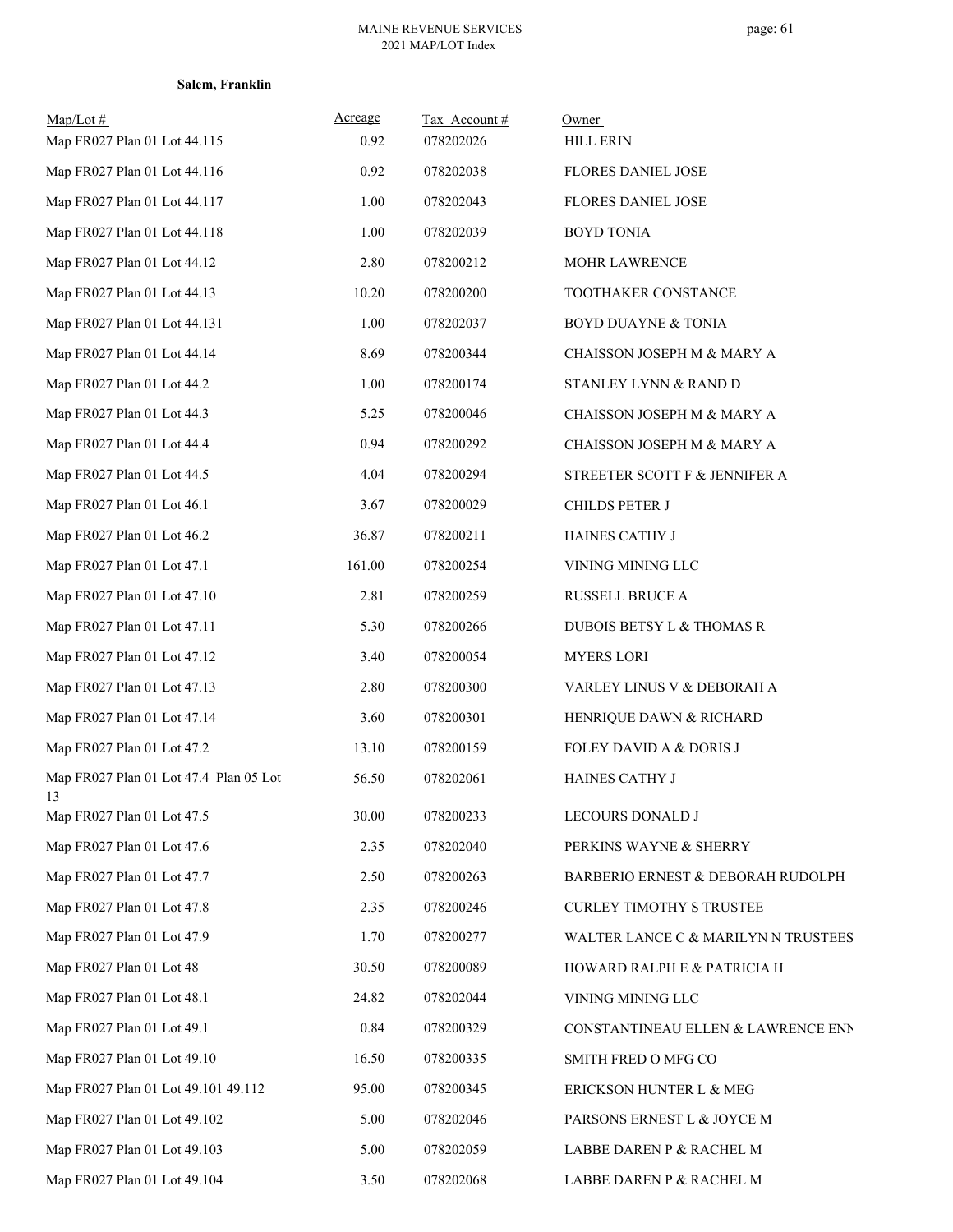| $Map/Lot \#$<br>Map FR027 Plan 01 Lot 49.11  | Acreage<br>76.00 | Tax Account#<br>078200180 | Owner<br>ERICKSON DANIEL L & DEBRA L    |
|----------------------------------------------|------------------|---------------------------|-----------------------------------------|
| Map FR027 Plan 01 Lot 49.111                 | 7.00             | 078202057                 | ERICKSON DANIEL L & DEBRA L             |
| Map FR027 Plan 01 Lot 49.113 49.114          | 8.00             | 078202047                 | ERICKSON DANIEL L & DEBRA L             |
| Map FR027 Plan 01 Lot 49.12 49.6             | 312.00           | 078200249                 | UNKLES DOROTHY                          |
| Map FR027 Plan 01 Lot 49.13                  | 160.00           | 078200262                 | VINING MINING LLC                       |
| Map FR027 Plan 01 Lot 49.14                  | 14.50            | 078200276                 | <b>GILMORE DOUGLAS S &amp; JENNIFER</b> |
| Map FR027 Plan 01 Lot 49.15                  | 8.00             | 078200307                 | HOWARD RALPH E                          |
| Map FR027 Plan 01 Lot 49.16                  | 16.00            | 078200317                 | MURPHY DAVID W                          |
| Map FR027 Plan 01 Lot 49.161                 | 43.00            | 078200314                 | GILMORE DOUGLAS S & BARBARA A           |
| Map FR027 Plan 01 Lot 49.17                  | 1.30             | 078200315                 | MILLER-SHELLEY CHRISTA                  |
| Map FR027 Plan 01 Lot 49.18                  | 5.00             | 078200334                 | <b>CLOUTIER THOMAS R</b>                |
| Map FR027 Plan 01 Lot 49.19                  | 4.17             | 078200316                 | HENDERSON KEVIN M                       |
| Map FR027 Plan 01 Lot 49.2 60 61 62          | 203.52           | 078200111                 | THORNDIKE ROBERT A & KAREN A            |
| Map FR027 Plan 01 Lot 49.20                  | 7.00             | 078200343                 | MILLER-SHELLEY CHRISTA                  |
| Map FR027 Plan 01 Lot 49.21 49.22            | 13.08            | 078200352                 | CHENEVERT LINDA M                       |
| Map FR027 Plan 01 Lot 49.23 49.24            | 4.62             | 078200353                 | MILLS JANET T PERSONAL RERESENTATIVE    |
| Map FR027 Plan 01 Lot 49.25                  | 2.00             | 078202015                 | HARRIS EDWIN & AMANDA BOSSE             |
| Map FR027 Plan 01 Lot 49.26                  | 5.00             | 078202014                 | LONG BRIAN J & LINDA S                  |
| Map FR027 Plan 01 Lot 49.3                   | 28.00            | 078200106                 | HOWARD RALPH E & PATRICIA H             |
| Map FR027 Plan 01 Lot 49.31                  | 196.00           | 078202045                 | VINING MINING LLC                       |
| Map FR027 Plan 01 Lot 49.4 51.1              | 11.00            | 078200242                 | DETWILER RICHARD H & SIGRID S           |
| Map FR027 Plan 01 Lot 49.41 51.2             | 17.00            | 078200279                 | COVELL SHAWN M & WHITNEY T              |
| Map FR027 Plan 01 Lot 49.5                   | 40.00            | 078200243                 | HOWARD RALPH E & PATRICIA H             |
| Map FR027 Plan 01 Lot 49.5                   | $0.00\,$         | 078200322                 | HOWARD RALPH E & PATRICIA H             |
| Map FR027 Plan 01 Lot 49.5                   | $0.00\,$         | 078200323                 | <b>HOWARD MARK</b>                      |
| Map FR027 Plan 01 Lot 49.7                   | 74.00            | 078200256                 | VINING MINING LLC                       |
| Map FR027 Plan 01 Lot 50 50.2                | 37.91            | 078200151                 | <b>GALEK CHESTER S</b>                  |
| Map FR027 Plan 01 Lot 50.1                   | 54.00            | 078200298                 | <b>GALEK CHESTER S</b>                  |
| Map FR027 Plan 01 Lot 50.3                   | 1.00             | 078200332                 | GILMORE BARBARA A & DOUGLAS S           |
| Map FR027 Plan 01 Lot 51                     | 22.83            | 078200136                 | NADEAU CAROL A                          |
| Map FR027 Plan 01 Lot 51.3                   | 4.50             | 078200304                 | WEAGLE HARRY                            |
| Map FR027 Plan 01 Lot 52 52.1                | 25.00            | 078200176                 | SKOLFIELD THOMAS H                      |
| Map FR027 Plan 01 Lot 55                     | 15.00            | 078200214                 | MAYNARD JOHN D II & NICOLE              |
| Map FR027 Plan 01 Lot 55.1                   | 4.83             | 078200090                 | PINKHAM JASON C & HELEN                 |
| Map FR027 Plan 01 Lot 55.2 Plan 03 Lot<br>22 | 14.23            | 078200091                 | PINKHAM JASON C & HELEN                 |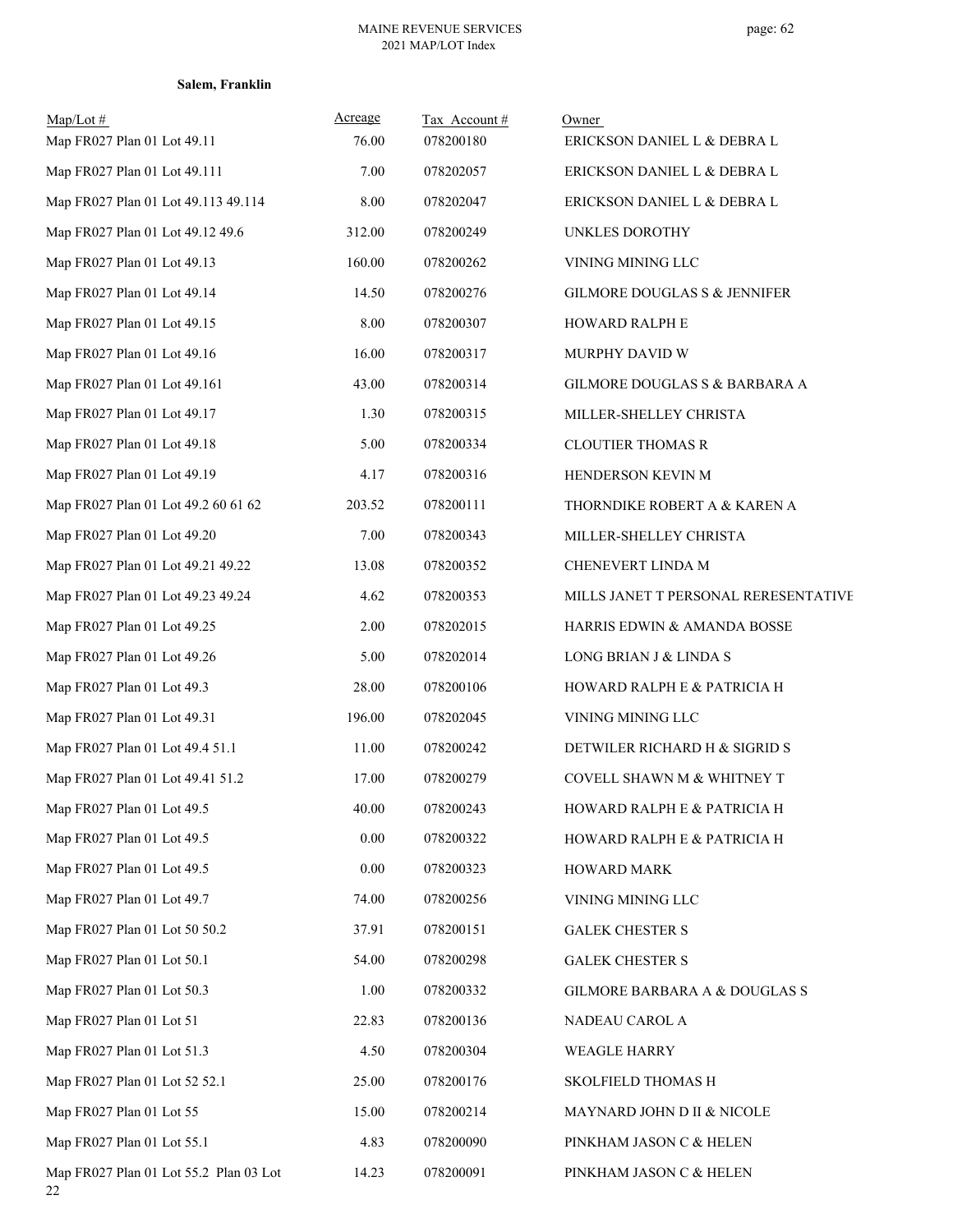|  | Salem, Franklin |
|--|-----------------|
|--|-----------------|

| $Map/Lot \#$                           | Acreage  | Tax Account# | Owner                               |
|----------------------------------------|----------|--------------|-------------------------------------|
| Map FR027 Plan 01 Lot 55.3             | 12.76    | 078200204    | VILES PAULA & JAMES BEEDY           |
| Map FR027 Plan 01 Lot 55.31 55.4       | 4.25     | 078200205    | PINKHAM HELEN R & JASON C           |
| Map FR027 Plan 01 Lot 55.6             | 10.00    | 078200306    | <b>CHASE KAREN S</b>                |
| Map FR027 Plan 01 Lot 55.7 55.8 55.9   | 7.04     | 078200336    | PINKHAM JASON C                     |
| Map FR027 Plan 01 Lot 56.1 56.3        | 44.60    | 078200027    | MOODY WESLEY & JOANNE               |
| Map FR027 Plan 01 Lot 56.21            | 4.63     | 078202041    | VILES STEVEN & CHONG                |
| Map FR027 Plan 01 Lot 57               | 30.37    | 078200074    | <b>GOODWIN FRANK R</b>              |
| Map FR027 Plan 01 Lot 57.1             | 30.34    | 078202030    | GOODWIN JOSEPH M II                 |
| Map FR027 Plan 01 Lot 58.1             | 13.54    | 078200234    | THORNDIKE & SONS INC                |
| Map FR027 Plan 01 Lot 58.3 59          | 194.33   | 078200157    | THORNDIKE & SONS INC                |
| Map FR027 Plan 01 Lot 58.4             | 16.10    | 078200221    | MOODY WESLEY & JOANNE               |
| Map FR027 Plan 01 Lot 58.5             | 16.10    | 078200172    | ROWE GORDON ET ALS                  |
| Map FR027 Plan 01 Lot 58.6             | 16.10    | 078200223    | KENNEDY JEFFREY S                   |
| Map FR027 Plan 01 Lot 58.7             | 16.10    | 078200222    | KENNEDY JEFFREY S                   |
| Map FR027 Plan 01 Lot 63               | 20.00    | 078200141    | MILEWSKI DANIEL A                   |
| Map FR027 Plan 01 Lot 64 66.2 67.1     | 233.00   | 078200015    | THORNDIKE ROBERT A & KAREN A        |
| Map FR027 Plan 01 Lot 64.2             | 17.00    | 078200239    | ARMS TIMOTHY ALAN & AMY L           |
| Map FR027 Plan 01 Lot 65.1             | 25.50    | 078200193    | ARMS TIMOTHY A                      |
| Map FR027 Plan 01 Lot 65.2             | 25.50    | 078200244    | EWELL WILLIAM A & LAUREN BETH JACOB |
| Map FR027 Plan 01 Lot 66 66.1          | 14.46    | 078200202    | ARMS DANIEL                         |
| Map FR027 Plan 01 Lot 67.2 68          | 0.61     | 078200001    | PERODEAU MATTHEW D                  |
| Map FR027 Plan 01 Lot 67.3             | 41.84    | 078200237    | ARMS RICHARD & SONYA                |
| Map FR027 Plan 01 Lot 119              | 20.00    | 078202064    | <b>SMITH FONDA</b>                  |
| Map FR027 Plan 01 Lot 500              | $0.00\,$ | 078200032    | CENTRAL MAINE POWER CO              |
| Map FR027 Plan 02 Lot 4                | 1.00     | 078200104    | COFFREN RAYMOND H JR                |
| Map FR027 Plan 02 Lot 5.1 8.1          | 18.32    | 078200078    | HOWARD CHARLES F & JOLINE M         |
| Map FR027 Plan 02 Lot 5.10 5.101 5.16  | 10.70    | 078200341    | HOWARD STEVE V                      |
| Map FR027 Plan 02 Lot 5.102 5.12 5.161 | 10.80    | 078200319    | HOWARD STUART E                     |
| Map FR027 Plan 02 Lot 5.103 5.14 5.51  | 5.71     | 078200324    | HOWARD STANLEY E                    |
| Map FR027 Plan 02 Lot 5.11             | 10.00    | 078200303    | FENWICK MINING LLC                  |
| Map FR027 Plan 02 Lot 5.13             | 1.00     | 078202036    | HOWARD MEGAN P, NORMAN & SERENA A   |
| Map FR027 Plan 02 Lot 5.15 6           | 1.66     | 078202005    | MT ABRAM CEMETERY ASSOC             |
| Map FR027 Plan 02 Lot 5.17 5.5         | 2.55     | 078200140    | PHILBRICK JUNE G & RODNEY           |
| Map FR027 Plan 02 Lot 5.18             | 2.50     | 078200330    | BEGIN JANE & KENT GRIFFIN           |
| Map FR027 Plan 02 Lot 5.19             | 3.75     | 078202013    | HOWARD MAUREEN C & RAE L JACKSON    |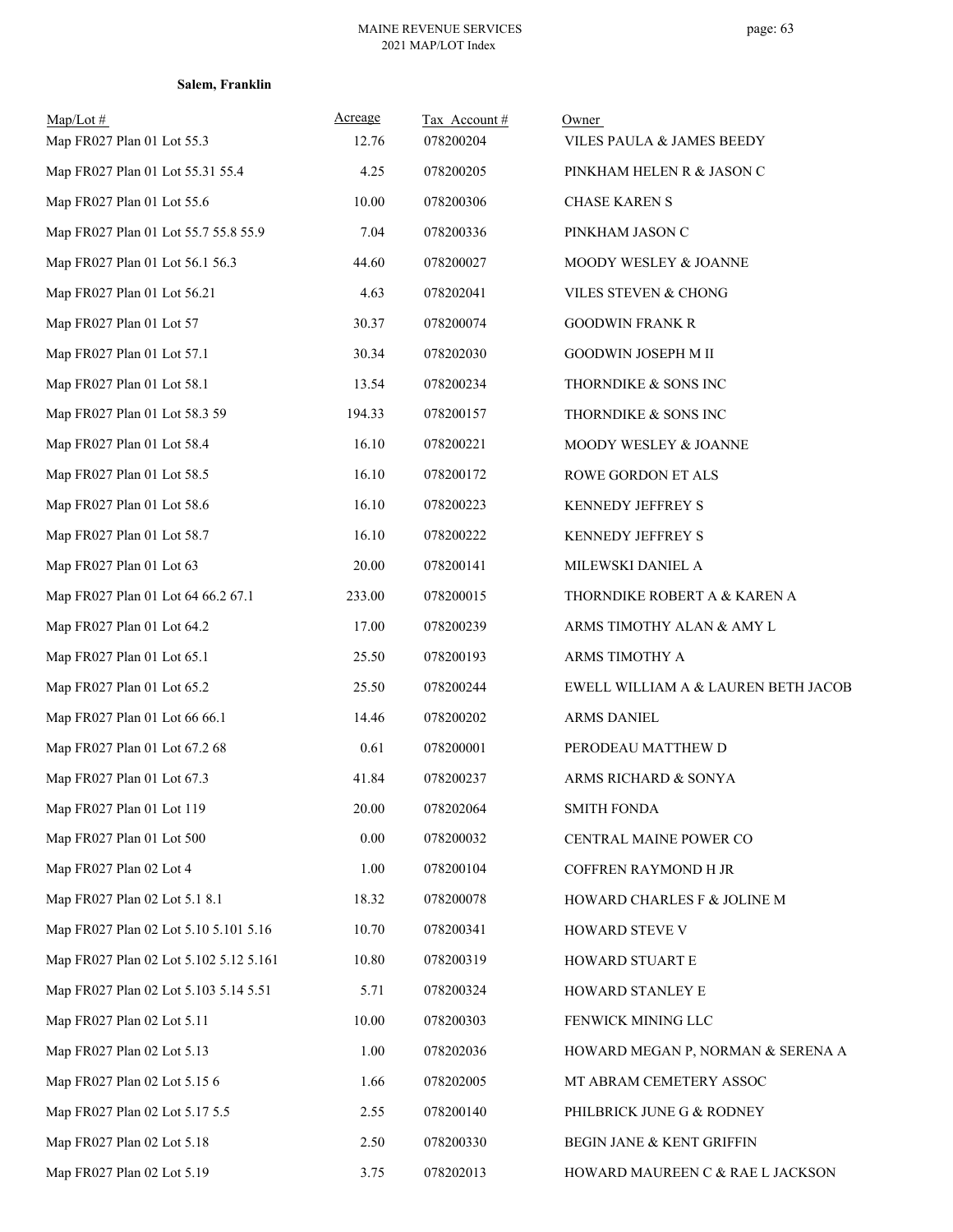| $Map/Lot \#$<br>Map FR027 Plan 02 Lot 5.2 5.9 10 16 | Acreage<br>21.02 | Tax Account#<br>078200030 | Owner<br><b>JLC REALTY</b>             |
|-----------------------------------------------------|------------------|---------------------------|----------------------------------------|
| Map FR027 Plan 02 Lot 5.3                           | 20.10            | 078200327                 | COFFIN DUANE L & LINDA Y               |
| Map FR027 Plan 02 Lot 5.31 5.7 7 8.2                | 14.70            | 078200164                 | COBURN PAUL F & JUDITH                 |
| Map FR027 Plan 02 Lot 5.32                          | 1.99             | 078200163                 | CLOUGH-BERRY CHERIE & STEVEN FLANAC    |
| Map FR027 Plan 02 Lot 5.33 5.4 5.8 5.81             | 11.36            | 078202009                 | UNITED METHODIST ECONOMIC MINISTRY     |
| Map FR027 Plan 02 Lot 5.6                           | 0.34             | 078200183                 | SOMERSET TELEPHONE CO                  |
| Map FR027 Plan 02 Lot 9                             | 2.69             | 078200035                 | ASHE WALTER P & SUSAN L                |
| Map FR027 Plan 02 Lot 14                            | 2.06             | 078200057                 | PONTBRIAND MARK & EDWARD               |
| Map FR027 Plan 02 Lot 15                            | 1.99             | 078202042                 | SMITH DAWN E & SHELDON A               |
| Map FR027 Plan 02 Lot 17                            | 2.68             | 078200229                 | MARTIN DOTTIE-JO & JAMES M             |
| Map FR027 Plan 03 Lot 3                             | 19.63            | 078200143                 | HILTON MOORE ANITA                     |
| Map FR027 Plan 03 Lot 3.1                           | 5.10             | 078202012                 | COFFREN COLLEEN M & RAYMOND H JR       |
| Map FR027 Plan 03 Lot 3.111                         | 2.97             | 078202060                 | CORKUM HANNAH E                        |
| Map FR027 Plan 03 Lot 4                             | 0.10             | 078200144                 | BILLINGS JESSICA J & ANITA HILTON MOOR |
| Map FR027 Plan 03 Lot 8                             | 0.32             | 078200052                 | <b>COBURN PAUL F</b>                   |
| Map FR027 Plan 03 Lot 9 10                          | 1.09             | 078200009                 | MAINE STATE OF (IF&W)                  |
| Map FR027 Plan 03 Lot 11                            | 0.26             | 078200094                 | MCFARREN JEFFREY & LAURIE              |
| Map FR027 Plan 03 Lot 12 14.1                       | 4.80             | 078200224                 | CODY WILLIAM S & ELIZABETH P           |
| Map FR027 Plan 03 Lot 13                            | 0.14             | 078202006                 | MT ABRAM CEMETERY ASSOC                |
| Map FR027 Plan 03 Lot 14.2 14.3                     | 2.00             | 078200245                 | <b>BUCK JOSHUA M</b>                   |
| Map FR027 Plan 03 Lot 15.1                          | 2.29             | 078200041                 | WHITMORE REX                           |
| Map FR027 Plan 03 Lot 15.2 16 27 28.1<br>28.5 55.5  | 82.49            | 078202002                 | <b>SCHOOL ADMN DIST 58</b>             |
| Map FR027 Plan 03 Lot 17                            | 0.10             | 078200042                 | MAREAN LARRY G & LESLIE J              |
| Map FR027 Plan 03 Lot 18                            | 0.71             | 078200135                 | MAREAN LARRY G                         |
| Map FR027 Plan 03 Lot 19                            | 13.00            | 078200296                 | SCHOOL ADMN DIST 58                    |
| Map FR027 Plan 03 Lot 20 21                         | 0.79             | 078200209                 | SHAW WILLIAM J JR & PAM W              |
| Map FR027 Plan 03 Lot 20 21                         | 0.00             | 078200030P                | SHAW WILLIAM J JR & PAM W              |
| Map FR027 Plan 03 Lot 26.1                          | 3.18             | 078200060                 | BACHELDER CHRISTOPHER T & CAROLYN I    |
| Map FR027 Plan 03 Lot 26.2 26.6                     | 5.37             | 078200002                 | FREY CAROL A &                         |
| Map FR027 Plan 03 Lot 26.3                          | 2.25             | 078200069                 | FREY CAROL A &                         |
| Map FR027 Plan 03 Lot 26.4                          | 0.36             | 078200021                 | COFFREN PETER D & RHONDA C             |
| Map FR027 Plan 03 Lot 26.5                          | 1.19             | 078200127                 | PERKINS SHERRY & WAYNE                 |
| Map FR027 Plan 03 Lot 26.51                         | 1.24             | 078202051                 | CAMPBELL JOHN E                        |
| Map FR027 Plan 03 Lot 26.9                          | 1.23             | 078200024                 | PARLIN SUSAN & KENNETH                 |
| Map FR027 Plan 03 Lot 28.11 28.2 28.3               | 0.47             | 078200103                 | ORCUTT DAVID D & MEGAN P               |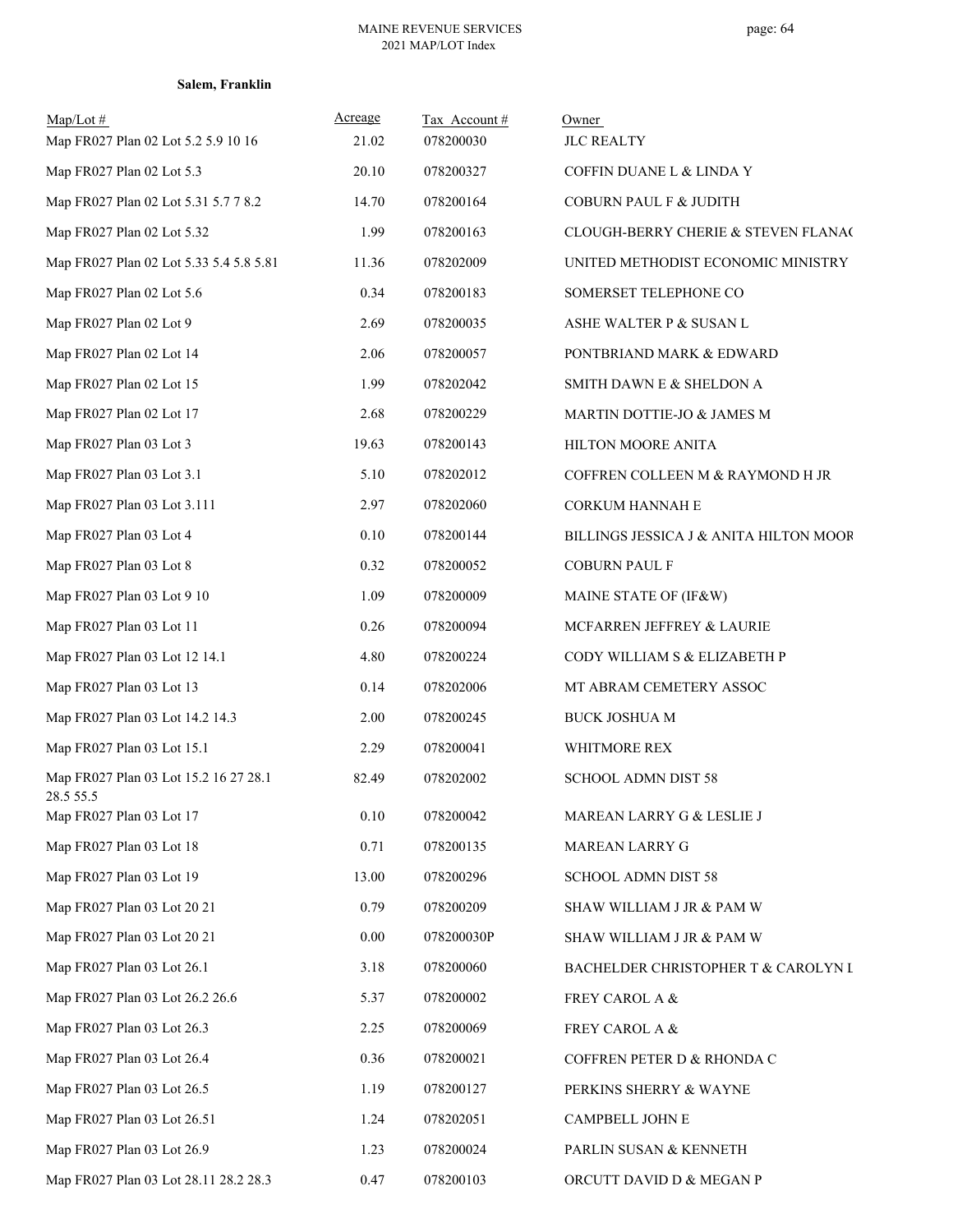|  | Salem, Franklin |
|--|-----------------|
|--|-----------------|

| $Map/Lot \#$<br>Map FR027 Plan 03 Lot 28.111 28.31 | Acreage<br>0.43 | Tax Account#<br>078202062 | Owner<br>ORCUTT MEGAN P & DAVID D      |
|----------------------------------------------------|-----------------|---------------------------|----------------------------------------|
| Map FR027 Plan 03 Lot 28.4                         | 1.15            | 078200201                 | NEAL ANDREW J & ERIKA C                |
| Map FR027 Plan 03 Lot 29                           | 0.00            | 078200035P                | ROMANO DAVID & JUDY                    |
| Map FR027 Plan 03 Lot 29                           | 4.91            | 078200065                 | ROMANO DAVID & JUDY                    |
| Map FR027 Plan 03 Lot 30                           | 13.69           | 078200197                 | <b>PARKER LUKE</b>                     |
| Map FR027 Plan 03 Lot 31                           | 0.45            | 078200058                 | BRAINERD JAYNE C & ROBERT H JR         |
| Map FR027 Plan 04 Lot 1                            | 14.00           | 078200120                 | HAINES CATHY J                         |
| Map FR027 Plan 04 Lot 2                            | 43.80           | 078200121                 | COFFREN, COLLEEN M & RAYMOND H         |
| Map FR027 Plan 04 Lot 2.1                          | 4.20            | 078202069                 | WINSLOW DAVID S                        |
| Map FR027 Plan 04 Lot 3                            | 11.00           | 078200119                 | COFFREN COLLEEN M & RAYMOND H JR       |
| Map FR027 Plan 04 Lot 4                            | 6.50            | 078200182                 | HAINES CATHY J                         |
| Map FR027 Plan 04 Lot 5                            | 0.63            | 078200179                 | <b>SMITH CLARENCE</b>                  |
| Map FR027 Plan 04 Lot 6                            | 4.14            | 078200112                 | HAINES CATHY J                         |
| Map FR027 Plan 04 Lot 7.1 10                       | 70.26           | 078200044                 | COFFREN RAYMOND H SR                   |
| Map FR027 Plan 04 Lot 7.11                         | 1.00            | 078200252                 | BATCHELDER CATHERINE A                 |
| Map FR027 Plan 04 Lot 7.12                         | 0.87            | 078200086                 | <b>GRANT APRIL D</b>                   |
| Map FR027 Plan 04 Lot 7.13                         | 0.90            | 078200321                 | COFFREN RAYMOND H SR & ARBETH          |
| Map FR027 Plan 04 Lot 7.2                          | 0.41            | 078200128                 | WHITE MICHAEL L & VICTORIA H           |
| Map FR027 Plan 04 Lot 8.1 8.2 9                    | 19.84           | 078200045                 | COFFREN RAYMOND H JR                   |
| Map FR027 Plan 04 Lot 8.3 22                       | 2.75            | 078200017                 | SEAMANS PROPERTIES LLC                 |
| Map FR027 Plan 04 Lot 11                           | 0.98            | 078200011                 | AVERY ROBERTA                          |
| Map FR027 Plan 04 Lot 12 16                        | 0.68            | 078200012                 | AVERY DAVID & BRENDA                   |
| Map FR027 Plan 04 Lot 13 16.1                      | 1.82            | 078200010                 | AVERY DAVID E ET AL                    |
| Map FR027 Plan 04 Lot 14 15                        | 0.28            | 078200189                 | WHITE JEANNE                           |
| Map FR027 Plan 04 Lot 17 18 19                     | 1.76            | 078200105                 | HEWEY RICKY J & ALEECE M MARTIN        |
| Map FR027 Plan 04 Lot 20                           | 1.00            | 078200025                 | COBURN DAVID F & PAULA                 |
| Map FR027 Plan 04 Lot 21                           | 0.62            | 078200013                 | COFFREN RAYMOND H JR                   |
| Map FR027 Plan 04 Lot 23                           | 0.05            | 078200018                 | COFFREN RAYMOND JR & COLLEEN           |
| Map FR027 Plan 04 Lot 24                           | 0.59            | 078200346                 | MAINE STATE OF                         |
| Map FR027 Plan 04 Lot 25                           | 0.38            | 078202003                 | <b>CHURCH LOT</b>                      |
| Map FR027 Plan 04 Lot 26                           | 0.03            | 078200340                 | BILLINGS JESSICA J & ANITA HILTON MOOR |
| Map FR027 Plan 04 Lot 27                           | 5.50            | 078200101                 | LAKIN FRANK SR & MARTELLA ANN          |
| Map FR027 Plan 04 Lot 28                           | 1.84            | 078200118                 | WINSLOW DAVID S                        |
| Map FR027 Plan 04 Lot 29                           | 2.00            | 078200117                 | WINSLOW DAVID S                        |
| Map FR027 Plan 04 Lot 43.11                        | 3.75            | 078200067                 | KISER ELLEN S                          |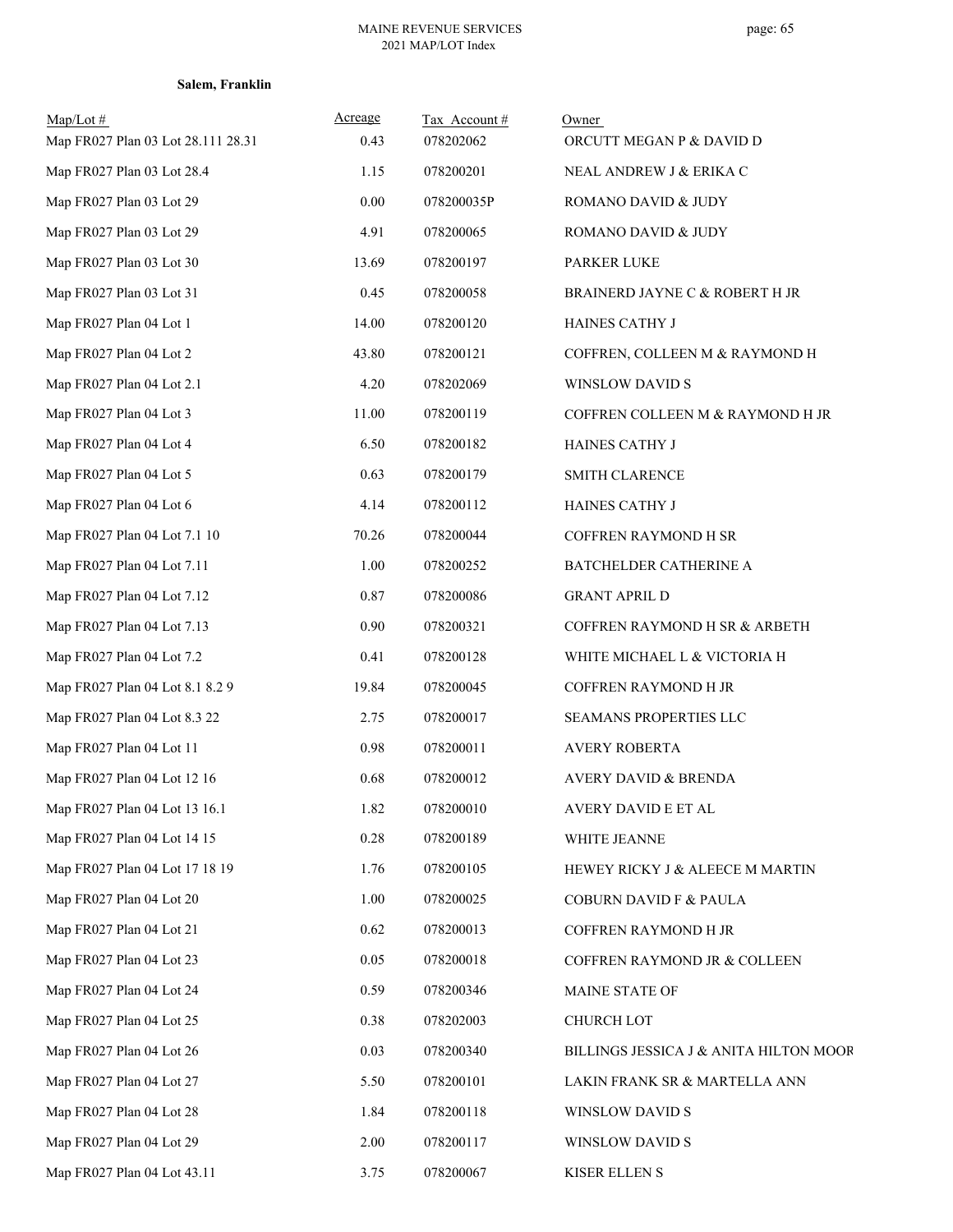| $Map/Lot \#$<br>Map FR027 Plan 04 Lot 43.111 43.21 | Acreage<br>4.00 | Tax Account#<br>078200170 | Owner<br>LEAVITT BEVERLY, JASON & REBECCA |
|----------------------------------------------------|-----------------|---------------------------|-------------------------------------------|
| Map FR027 Plan 04 Lot 43.12                        | 41.00           | 078200113                 | FECTEAU SHARON & ANDREW                   |
| Map FR027 Plan 04 Lot 43.13                        | 4.65            | 078200092                 | HUNT CHRISTOPHER & VICKI LAILER           |
| Map FR027 Plan 04 Lot 43.211 43.22                 | 1.11            | 078200022                 | KISER ELLEN S                             |
| Map FR027 Plan 04 Lot 43.3                         | 6.89            | 078200192                 | <b>TASSINARI ROBERT S</b>                 |
| Map FR027 Plan 04 Lot 43.4                         | 6.11            | 078200185                 | MCNEAR RANDALL L & TAMMY J                |
| Map FR027 Plan 04 Lot 43.5                         | 4.62            | 078200184                 | MCNEAR RANDALL L & TAMMY J                |
| Map FR027 Plan 04 Lot 43.6                         | 1.00            | 078200050                 | HUNT CHRISTOPHER F & VICKIE L LAILER      |
| Map FR027 Plan 04 Lot 43.7                         | 1.07            | 078200006                 | HUNT CHRISTOPHER & VICKI LAILER           |
| Map FR027 Plan 04 Lot 43.8                         | 9.00            | 078200150                 | HUNT CHRISTOPHER F & VICKIE L LAILER      |
| Map FR027 Plan 04 Lot 43.9                         | 1.00            | 078200207                 | HUNT CHRISTOPHER F & VICKIE L LAILER      |
| Map FR027 Plan 05 Lot 1.1                          | 53.06           | 078200093                 | BERNARD DANIEL F                          |
| Map FR027 Plan 05 Lot 1.2                          | 25.00           | 078200232                 | DECKER LAURENCE J & KATHLEEN R            |
| Map FR027 Plan 05 Lot 2                            | 82.60           | 078200095                 | BETHUNE CHRISTOPHER C & ALICE N           |
| Map FR027 Plan 05 Lot 3 3.1 12                     | 3.00            | 078200213                 | POWER JOHN H III                          |
| Map FR027 Plan 05 Lot 5 6                          | 7.80            | 078200156                 | PAUL FAMILY TRUST                         |
| Map FR027 Plan 05 Lot 5.1 6.1                      | 1.59            | 078200351                 | ANDERSON CHERYL                           |
| Map FR027 Plan 05 Lot 7.2                          | 2.84            | 078200056                 | DAVIS DONNA & LOGAN J, RYAN C, GRANT      |
| Map FR027 Plan 05 Lot 8                            | 1.28            | 078200064                 | TAYLOR KENNETH L & MARY ELLEN             |
| Map FR027 Plan 05 Lot 9                            | 1.00            | 078200063                 | HASKELL ADELE H                           |
| Map FR027 Plan 05 Lot 10                           | 0.80            | 078200116                 | <b>GOODWIN MARK R &amp; KATHY J</b>       |
| Map FR027 Plan 05 Lot 11                           | 1.03            | 078200073                 | <b>GOODWIN MARK R &amp; KATHY J</b>       |
| Map FR027 Plan 05 Lot 13.1                         | 5.00            | 078202066                 | SMITH JEFFREY R & ROBERTA J               |
| Map FR027 Plan 05 Lot 14                           | 1.27            | 078200031                 | <b>OBRIEN JAMES</b>                       |
| Map FR027 Plan 05 Lot 15                           | 0.12            | 078200110                 | MOYNIHAN SCOTT & KIMBERLY                 |
| Map FR027 Plan 05 Lot 16                           | 0.23            | 078200188                 | STEVENS MORRIS ET ALS                     |
| Map FR027 Plan 05 Lot 17                           | 28.00           | 078200051                 | DECKER LAURENCE J & KATHLEEN R            |
| Map FR027 Plan 05 Lot 18                           | 18.00           | 078200230                 | BERNARD DANIEL F                          |
| Map FR027 Plan 05 Lot 19                           | 2.00            | 078200241                 | PULEO JOSEPH V                            |
| Map FR027 Plan 06 Lot 27 30                        | 2,148.00        | 078200047                 | <b>BROIDRICK SUZANNE M</b>                |
| Map FR027 Plan 06 Lot 28                           | 1,005.00        | 078200068                 | DISTEFANO JOHN A                          |
| Map FR027 Plan 06 Lot 28.1                         | 1,045.00        | 078202010                 | MAINE STATE OF                            |
| Map FR027 Plan 06 Lot 29                           | 289.00          | 078200199                 | PUFFER BRUCE S TRUSTEE                    |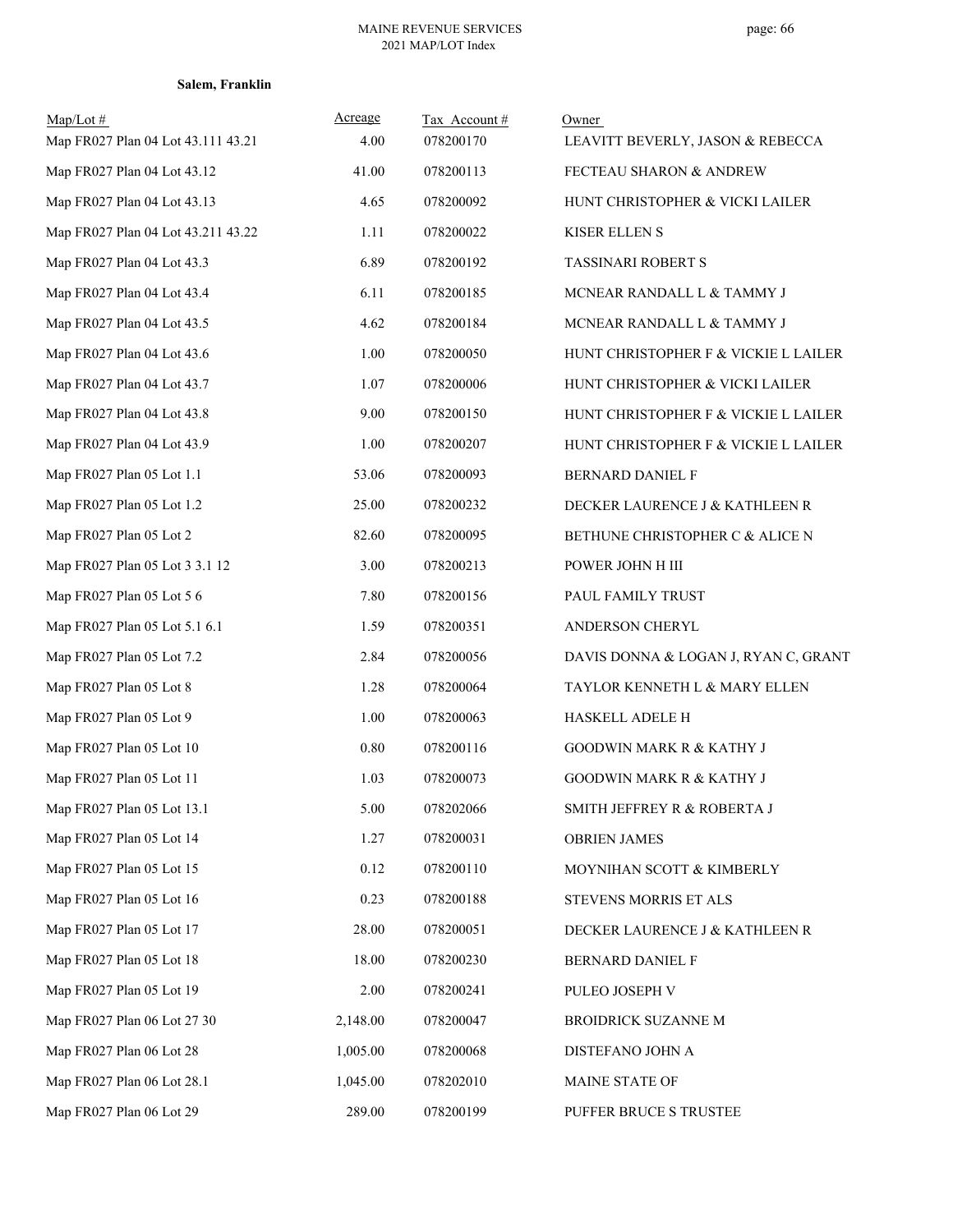# **Washington, Franklin**

| $Map/Lot \#$<br>Map FR028       | Acreage<br>0.00 | Tax Account#<br>078270007 | Owner<br>CENTRAL MAINE POWER CO      |
|---------------------------------|-----------------|---------------------------|--------------------------------------|
| Map FR028                       | 0.00            | 078270007P                | <b>SMITH BAYNE H</b>                 |
| Map FR028 Plan 01 Lot 1 2       | 315.00          | 078270018                 | CARRIER TIMBERLANDS LLC              |
| Map FR028 Plan 01 Lot 3 4 5     | 1,136.00        | 078270016                 | CARRIER TIMBERLANDS LLC              |
| Map FR028 Plan 01 Lot 5.1       | 38.00           | 078270048                 | ST PIERRE THOMAS G                   |
| Map FR028 Plan 01 Lot 5.1       | 38.00           | 078270048                 | ST PIERRE ANTOINE A                  |
| Map FR028 Plan 01 Lot 6         | 34.00           | 078270017                 | CARRIER TIMBERLANDS LLC              |
| Map FR028 Plan 01 Lot 7         | 36.00           | 078270046                 | SMITH BAYNE H & CAROLYN R            |
| Map FR028 Plan 01 Lot 8         | 7.00            | 078270029                 | WOLFE KENNETH JR & MARY              |
| Map FR028 Plan 01 Lot 8.2       | 1.00            | 078270038                 | SMITH BAYNE H & CAROLYN R            |
| Map FR028 Plan 01 Lot 9         | 29.00           | 078270005                 | SMITH BAYNE H & CAROLYN R            |
| Map FR028 Plan 01 Lot 10        | 61.00           | 078270044                 | SMITH BAYNE H & CAROLYN R            |
| Map FR028 Plan 01 Lot 11.1      | 37.00           | 078270041                 | SMITH BAYNE H & CAROLYN R            |
| Map FR028 Plan 01 Lot 11.21     | 0.75            | 078270009                 | HILLSTROM BRIANA & MICHAEL           |
| Map FR028 Plan 01 Lot 11.22     | 1.15            | 078270022                 | TOURTELOTTE CAROL                    |
| Map FR028 Plan 01 Lot 11.23     | 4.30            | 078270037                 | SMITH BAYNE H & CAROLYN R            |
| Map FR028 Plan 01 Lot 12 12.2   | 17.00           | 078270021                 | DUCHARME JAKE & SWAY A               |
| Map FR028 Plan 01 Lot 12.3      | 1.00            | 078270049                 | DUCHARME JAKE & SWAY A               |
| Map FR028 Plan 01 Lot 13        | 1.04            | 078270024                 | <b>BERRY TODD</b>                    |
| Map FR028 Plan 01 Lot 14.1      | 1.04            | 078270023                 | BREMNER CHRISTOPHER D & TAMMIE L     |
| Map FR028 Plan 01 Lot 14.2      | 7.80            | 078270008                 | BREMNER CHRISTOPHER D & TAMMIE L     |
| Map FR028 Plan 01 Lot 14.3      | 1.00            | 078270034                 | MCCLENDON JOHN                       |
| Map FR028 Plan 01 Lot 14.4      | 10.16           | 078270042                 | MAYERS SETH                          |
| Map FR028 Plan 01 Lot 15 16     | 214.00          | 078270025                 | SMITH BAYNE H & CAROLYN R            |
| Map FR028 Plan 01 Lot 17        | 33.00           | 078270015                 | KENNEY STEPHEN J & SORAIDA K         |
| Map FR028 Plan 01 Lot 18        | 175.00          | 078270027                 | STAPLES JEAN, RICHARD ALAN & RAYMON. |
| Map FR028 Plan 01 Lot 19        | 39.00           | 078270013                 | LEWIS JOSEPH J                       |
| Map FR028 Plan 01 Lot 19.1      | 40.00           | 078270047                 | PAINE DENNIS W & DAVID M             |
| Map FR028 Plan 01 Lot 20        | 50.00           | 078270014                 | MOSHER DALE C                        |
| Map FR028 Plan 01 Lot 21        | 1.00            | 078270039                 | KAZAROSIAN PAULA V                   |
| Map FR028 Plan 01 Lot 22        | 33.00           | 078270040                 | DISTEFANO JOHN A                     |
| Map FR028 Plan 01 Lot 25.1 26.1 | 6.00            | 078270006                 | <b>CROWLEY DIANE</b>                 |
| Map FR028 Plan 01 Lot 25.2 26.2 | 19.00           | 078270035                 | CROWLEY DIANE                        |
| Map FR028 Plan 01 Lot 27        | 0.50            | 078270010                 | HATCH DONNA M & DARYL L              |
| Map FR028 Plan 01 Lot 28        | 4.00            | 078270001                 | VANNER STEPHEN N & PATRICIA A        |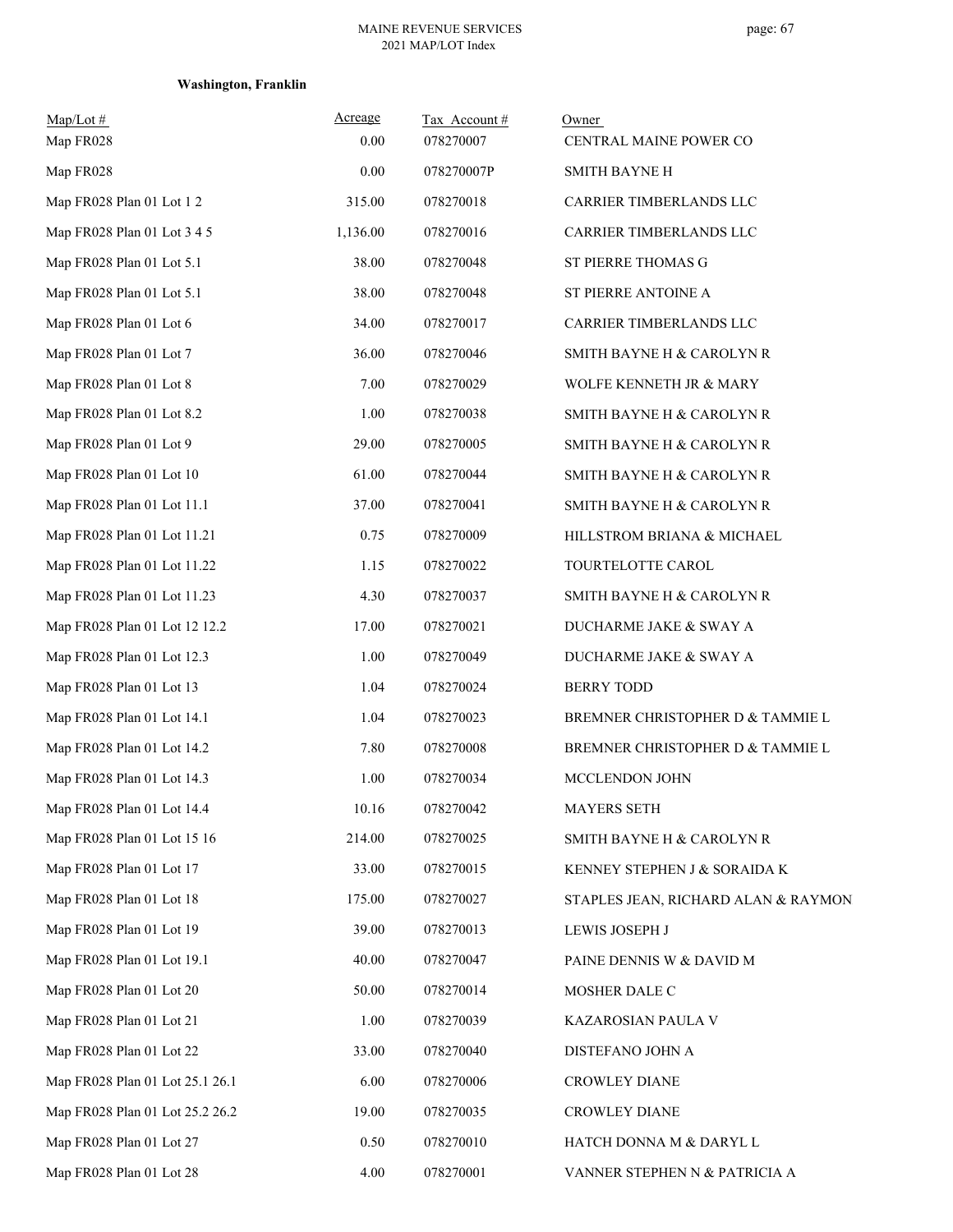#### MAINE REVENUE SERVICES 2021 MAP/LOT Index

# **Washington, Franklin**

| $Map/Lot \#$               | Acreage | Tax Account# | Owner                             |
|----------------------------|---------|--------------|-----------------------------------|
| Map FR028 Plan 01 Lot 29.1 | 1.58    | 078270032    | TIBBETTS RANDY & MELISSA          |
| Map FR028 Plan 01 Lot 29.2 | 1.42    | 078270033    | <b>RHUDA BRUCE E SR</b>           |
| Map FR028 Plan 01 Lot 30   | 3.00    | 078270028    | TOURTELOTTE MYRTLE A & ROLAND S   |
| Map FR028 Plan 01 Lot 31   | 2.00    | 078270012    | <b>KNAPP DAVID H &amp; KURT J</b> |
| Map FR028 Plan 01 Lot 32   | 1.00    | 078270020    | <b>FISH JARED L</b>               |
| Map FR028 Plan 01 Lot 33   | 15.00   | 078270019    | LAKE IRVING R JR & CAROL A        |
| Map FR028 Plan 01 Lot 34   | 2.53    | 078270031    | STANLEY RONALD D & PATRICIA R     |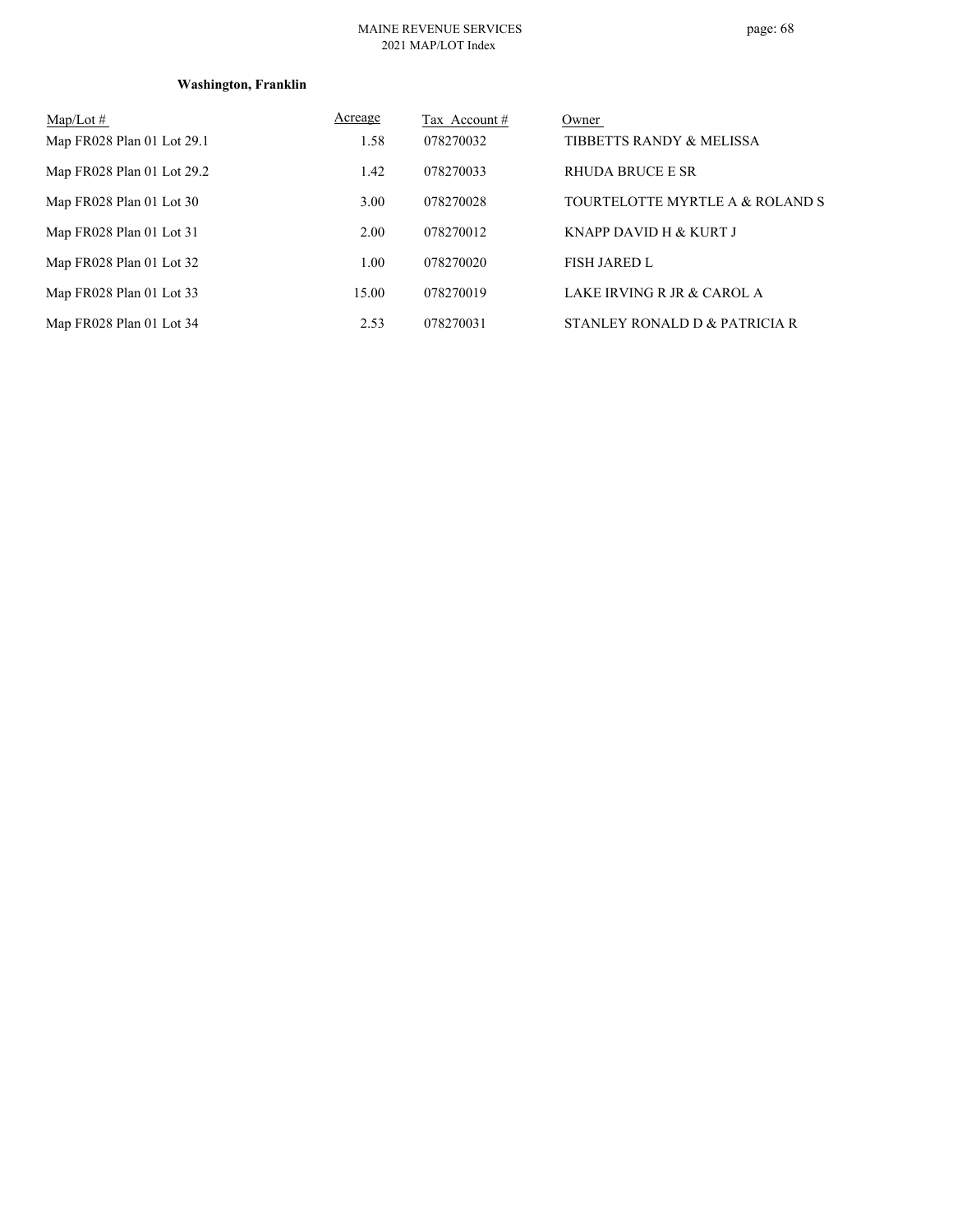|  | Madrid, Franklin |
|--|------------------|
|--|------------------|

| $Map/Lot \#$<br>Map FR029                                | Acreage<br>0.00 | Tax Account#<br>071100003P | Owner<br><b>GOULD CONLEY R &amp; GLENNIS D</b> |
|----------------------------------------------------------|-----------------|----------------------------|------------------------------------------------|
| Map FR029                                                | 0.00            | 071100013P                 | WHITE KEITH & JANNETTE                         |
| Map FR029                                                | 0.00            | 071100020P                 | DISH NETWORK, LLC                              |
| Map FR029 Plan 01 Lot 1 7 Plan 02 Lot 2<br>Plan 03 Lot 4 | 2,254.50        | 071100354                  | CIRCLE OF MOUNTAINS MAINE LLC                  |
| Map FR029 Plan 01 Lot 1                                  | 0.00            | 071100402                  | CENTRAL MAINE POWER CO                         |
| Map FR029 Plan 01 Lot 2                                  | 0.94            | 071100340                  | <b>MAINE STATE OF</b>                          |
| Map FR029 Plan 01 Lot 2.1                                | 0.77            | 071100341                  | <b>MAINE STATE OF</b>                          |
| Map FR029 Plan 01 Lot 3                                  | 56.00           | 071100247                  | <b>TYLER PETER</b>                             |
| Map FR029 Plan 01 Lot 3.1                                | 33.00           | 071100383                  | TYLER PETER                                    |
| Map FR029 Plan 01 Lot 4                                  | 0.50            | 071100205                  | CAMP TEMPERANCE LLC                            |
| Map FR029 Plan 01 Lot 5                                  | 94.00           | 071100349                  | TYLER PETER A                                  |
| Map FR029 Plan 01 Lot 5.1                                | 3.00            | 071100423                  | EISENHAUR DAVID S & BELINDA B                  |
| Map FR029 Plan 01 Lot 6                                  | 23.00           | 071100122                  | <b>JURUCLA INC</b>                             |
| Map FR029 Plan 01 Lot 6.1                                | 10.00           | 071100001                  | <b>AUSTIN ALAN M</b>                           |
| Map FR029 Plan 01 Lot 6.2                                | 4.00            | 071100291                  | <b>JURUCLA INC</b>                             |
| Map FR029 Plan 01 Lot 7.1                                | 0.50            | 071100318                  | UNKNOWN OWNER                                  |
| Map FR029 Plan 01 Lot 8                                  | 3.00            | 071100267                  | CHADBOURNE CARL DAMION                         |
| Map FR029 Plan 01 Lot 8.1                                | 3.00            | 071100387                  | WALLACE LORRAINE & CARL CHADBOURN              |
| Map FR029 Plan 01 Lot 9                                  | 2.00            | 071100223                  | SAUSCHUCK JOHN M & SHARON M                    |
| Map FR029 Plan 01 Lot 10                                 | 0.20            | 071100219                  | <b>GODWIN WESLEY S</b>                         |
| Map FR029 Plan 01 Lot 11                                 | 0.50            | 071100242                  | WILKINS KENNETH A                              |
| Map FR029 Plan 01 Lot 12 13                              | 0.47            | 071100105                  | TOOTHAKER REBECCA                              |
| Map FR029 Plan 01 Lot 14                                 | 52.00           | 071100333                  | TUTLIS BRIAN G & CYNTHIA M                     |
| Map FR029 Plan 01 Lot 15 Plan 02 Lot<br>11 11.1          | 238.00          | 071100092                  | THORNDIKE & SONS INC                           |
| Map FR029 Plan 01 Lot 16                                 | 6.00            | 071100070                  | DENNETT BRIAN & SAWALOK                        |
| Map FR029 Plan 01 Lot 17                                 | 176.90          | 071100071                  | FECTEAU DAVID J & SANDRA                       |
| Map FR029 Plan 01 Lot 18                                 | 1.00            | 071100182                  | PRINCE JAMES L                                 |
| Map FR029 Plan 01 Lot 19 20                              | 255.00          | 071100362                  | FLAGG THEODORE C & ASA E BROWN                 |
| Map FR029 Plan 01 Lot 21                                 | 1.00            | 071100101                  | GRINDELL DAVID W & NANCY                       |
| Map FR029 Plan 01 Lot 22                                 | 1.00            | 071100217                  | SMITH LAURISTON, CONSTANCE E                   |
| Map FR029 Plan 02 Lot 1                                  | 2.00            | 071100126                  | CRANE PAUL T ET AL                             |
| Map FR029 Plan 02 Lot 2.1                                | 116.00          | 071100386                  | TANNER ERIC & DANIELLE                         |
| Map FR029 Plan 02 Lot 2.11                               | 2.50            | 071100409                  | <b>BUTCHER MARTHA</b>                          |
| Map FR029 Plan 02 Lot 2.2                                | 28.00           | 071100418                  | TANNER ERIC & DANIELLE                         |
| Map FR029 Plan 02 Lot 2.3                                | 135.00          | 071100425                  | MCGOWAN MARGARET L                             |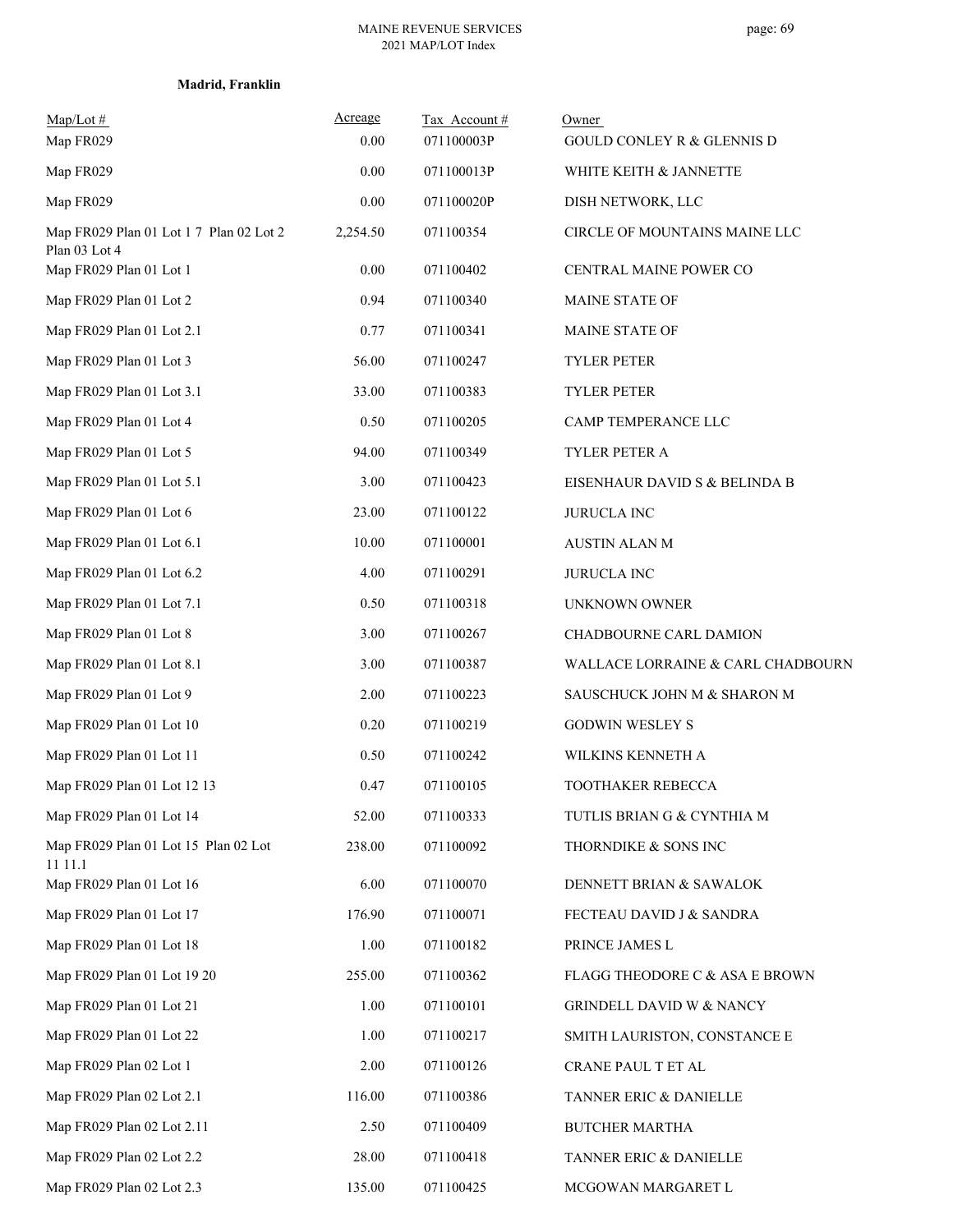## **Madrid, Franklin**

| $Map/Lot \#$<br>Map FR029 Plan 02 Lot 3       | Acreage<br>3.00 | Tax Account#<br>071100198 | Owner<br>RICHMOND CURTIS L            |
|-----------------------------------------------|-----------------|---------------------------|---------------------------------------|
| Map FR029 Plan 02 Lot 4                       | 49.00           | 071100020                 | <b>BOYKO JOHN &amp; ROSEMARY</b>      |
| Map FR029 Plan 02 Lot 5                       | 2.00            | 071100062                 | <b>NOWERS KEITH</b>                   |
| Map FR029 Plan 02 Lot 6                       | 2.30            | 071100245                 | THERRIEN MARGARET PER REP             |
| Map FR029 Plan 02 Lot 6.1                     | 1.20            | 071100406                 | BUTCHER KACIE M & KAYLA C & KRISTEN I |
| Map FR029 Plan 02 Lot 7                       | 1.00            | 071100152                 | MCLAUGHLIN DAVE & BONNIE & MARTHA     |
| Map FR029 Plan 02 Lot 8                       | 1.50            | 071100047                 | CATON RICHARD & KATHLEEN B            |
| Map FR029 Plan 02 Lot 9                       | 1.10            | 071100073                 | EISENHAUR DAVID                       |
| Map FR029 Plan 02 Lot 9.1                     | 1.90            | 071100072                 | EISENHAUR DAVID                       |
| Map FR029 Plan 02 Lot 10                      | 14.00           | 071100252                 | <b>EISENHAUR DAVID</b>                |
| Map FR029 Plan 02 Lot 12 13.1                 | 15.00           | 071100186                 | PLOG PETER E & TERRI L                |
| Map FR029 Plan 02 Lot 13                      | $0.00\,$        | 071100022P                | PLOG PETER & TERRI                    |
| Map FR029 Plan 02 Lot 13                      | 17.00           | 071100169                 | PLOG PETER & TERRI                    |
| Map FR029 Plan 02 Lot 14                      | 41.00           | 071100288                 | PLOG PETER E & TERRI L                |
| Map FR029 Plan 02 Lot 15                      | 6.00            | 071100234                 | MCNEILL AMY E                         |
| Map FR029 Plan 02 Lot 16                      | 41.02           | 071100246                 | TEELE KENNETH & HELEN                 |
| Map FR029 Plan 02 Lot 16.1                    | 3.00            | 071100407                 | LEAVITT DONALD & LAURA                |
| Map FR029 Plan 02 Lot 16.2                    | 3.00            | 071100019                 | HOGAN MICHAEL & GALE                  |
| Map FR029 Plan 02 Lot 16.3                    | 1.84            | 071100429                 | CARLSON MARGARET L                    |
| Map FR029 Plan 02 Lot 16.5                    | 6.13            | 071100440                 | <b>LAMBERT MATTHEW F</b>              |
| Map FR029 Plan 02 Lot 16.6                    | 1.84            | 071100454                 | LAMKIN RICHARD & VALERIE              |
| Map FR029 Plan 02 Lot 17                      | 15.00           | 071100420                 | ENGWALL REBECCA J                     |
| Map FR029 Plan 02 Lot 17.2                    | 1.00            | 071100033                 | <b>ENGWALL REBECCA J</b>              |
| Map FR029 Plan 02 Lot 18                      | 16.00           | 071100193                 | OBRIEN KEVIN PATRICK & TINA LYNN LEFE |
| Map FR029 Plan 02 Lot 18.1                    | 1.00            | 071100464                 | HOEFS BENJAMIN E & BRIAN MULLINER     |
| Map FR029 Plan 02 Lot 19                      | 0.41            | 071100195                 | TANNER ERIC & DANIELLE                |
| Map FR029 Plan 02 Lot 20                      | 2.50            | 071100241                 | TOOTHAKER MELANIE                     |
| Map FR029 Plan 02 Lot 21                      | 18.00           | 071100381                 | TOOTHAKER MELANIE                     |
| Map FR029 Plan 02 Lot 22 23 64                | 5.00            | 071100185                 | PLOG RAYMOND                          |
| Map FR029 Plan 02 Lot 24 31 Plan 05<br>Lot 23 | 535.00          | 071100355                 | NSGLAND LLC                           |
| Map FR029 Plan 02 Lot 25                      | 3.50            | 071100319                 | HAINES MADELINE S                     |
| Map FR029 Plan 02 Lot 25.1                    | 3.50            | 071100320                 | HAINES MADELINE S                     |
| Map FR029 Plan 02 Lot 26                      | 0.20            | 071100135                 | TRIPP KATHLEEN M                      |
| Map FR029 Plan 02 Lot 27                      | 0.40            | 071100134                 | TRIPP KATHLEEN M                      |
| Map FR029 Plan 02 Lot 28                      | 0.70            | 071100065                 | DOUGLASS LANCE                        |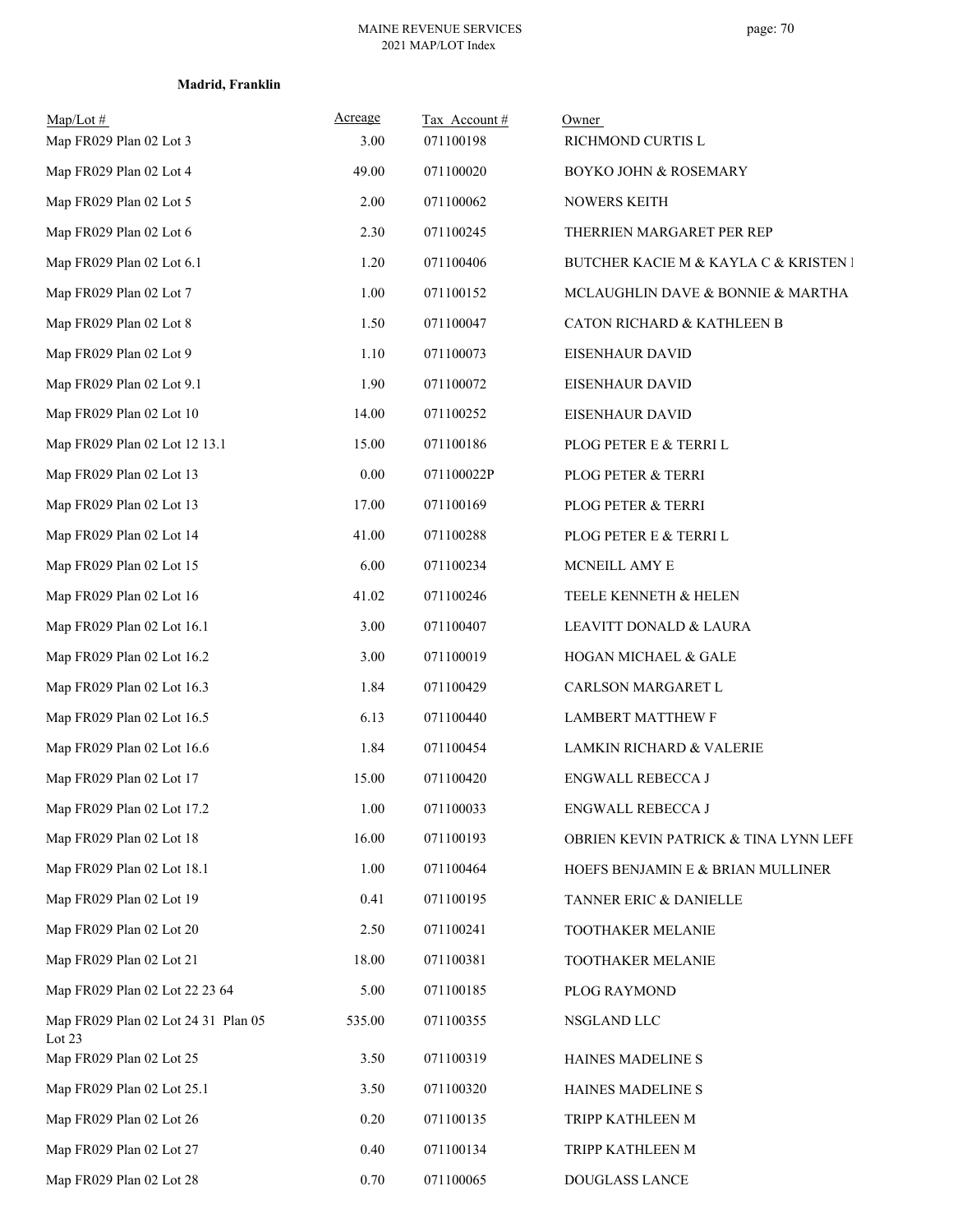## **Madrid, Franklin**

| $Map/Lot \#$<br>Map FR029 Plan 02 Lot 29 | Acreage<br>5.40 | Tax Account#<br>071100027 | Owner<br><b>BITONDO VINCENT P</b>   |
|------------------------------------------|-----------------|---------------------------|-------------------------------------|
| Map FR029 Plan 02 Lot 29.1               | 3.50            | 071100292                 | BITONDO VINCENT P                   |
| Map FR029 Plan 02 Lot 30                 | 4.10            | 071100445                 | RICHMOND THEODORE E JR & CURTIS     |
| Map FR029 Plan 02 Lot 32 32.4            | 28.27           | 071100191                 | WHITE KIM RICHMOND & DALE R WHITE & |
| Map FR029 Plan 02 Lot 32.1               | 1.00            | 071100250                 | WALLACE JILLIAN M & KYLE M REED     |
| Map FR029 Plan 02 Lot 32.2               | 1.25            | 071100200                 | YODER MICHAEL & PATRICIA            |
| Map FR029 Plan 02 Lot 32.3               | 1.40            | 071100139                 | KAMENS KELLIE R                     |
| Map FR029 Plan 02 Lot 32.5 63            | 1.43            | 071100028                 | LEN JOSEPH M                        |
| Map FR029 Plan 02 Lot 33                 | 1.45            | 071100251                 | RICHMOND JOHANNA PAIGE              |
| Map FR029 Plan 02 Lot 34                 | 2.00            | 071100006                 | RICHMOND JOHANNA PAIGE              |
| Map FR029 Plan 02 Lot 34.1               | 5.00            | 071100431                 | RICHMOND JOHANNA PAIGE              |
| Map FR029 Plan 02 Lot 35                 | $0.00\,$        | 071100141                 | LIBBY ROCK L                        |
| Map FR029 Plan 02 Lot 35                 | 15.00           | 071100196                 | RICHMOND JOHANNA PAIGE              |
| Map FR029 Plan 02 Lot 36                 | 1.42            | 071100136                 | KEATING WILLIAM JR ET AL            |
| Map FR029 Plan 02 Lot 36.1               | 0.96            | 071100137                 | DUNCAN LINDA A & DAVID              |
| Map FR029 Plan 02 Lot 36.2               | 0.78            | 071100287                 | <b>KEATING GREGORY</b>              |
| Map FR029 Plan 02 Lot 36.3               | 2.03            | 071100411                 | <b>BUBIER JERREANNE K</b>           |
| Map FR029 Plan 02 Lot 36.4               | 0.94            | 071100284                 | JOHNSON LAWRENCE W                  |
| Map FR029 Plan 02 Lot 37                 | 0.23            | 071100003                 | ANDERSON MICHAEL J & MIKAYLA E      |
| Map FR029 Plan 02 Lot 38.10 38.9         | 5.20            | 071100221                 | DITOMASSI GEORGE R III              |
| Map FR029 Plan 02 Lot 38.1               | 0.50            | 071100335                 | MADRID CEMETARY                     |
| Map FR029 Plan 02 Lot 38.11              | 0.50            | 071100172                 | VARAO KEVIN A                       |
| Map FR029 Plan 02 Lot 38.2               | 0.20            | 071100177                 | WILKINS ERIC F & ANDREA L           |
| Map FR029 Plan 02 Lot 38.3 38.4          | 2.30            | 071100144                 | PENDLETON JARED & JENNY L           |
| Map FR029 Plan 02 Lot 38.5               | 1.60            | 071100064                 | ANDERSON MICHAEL & MIKAYLA E        |
| Map FR029 Plan 02 Lot 38.6               | 1.60            | 071100058                 | DUCHARME GARY J & SHELLY S          |
| Map FR029 Plan 02 Lot 38.7               | 1.71            | 071100063                 | DUCHARME GARY J & SHELLY S          |
| Map FR029 Plan 02 Lot 38.8               | 1.83            | 071100082                 | <b>GREELY DAVID R &amp; ANNE</b>    |
| Map FR029 Plan 02 Lot 39                 | 0.53            | 071100143                 | LAVOIE PAUL N & SUZANNE B           |
| Map FR029 Plan 02 Lot 40                 | 0.50            | 071100220                 | TORRISI JUDITH &                    |
| Map FR029 Plan 02 Lot 41                 | 0.29            | 071100068                 | MAGNER MICHAEL R & STEPHEN P MANZL  |
| Map FR029 Plan 02 Lot 42                 | 60.50           | 071100218                 | SMITH DAVID W & KAREN S WEST        |
| Map FR029 Plan 02 Lot 43                 | 23.00           | 071100330                 | RENTON NANCY                        |
| Map FR029 Plan 02 Lot 43.1               | 0.00            | 071100029P                | VIASAT INC                          |
| Map FR029 Plan 02 Lot 43.1               | 3.00            | 071100433                 | LINSTRUM EDWARD J & KAREN J         |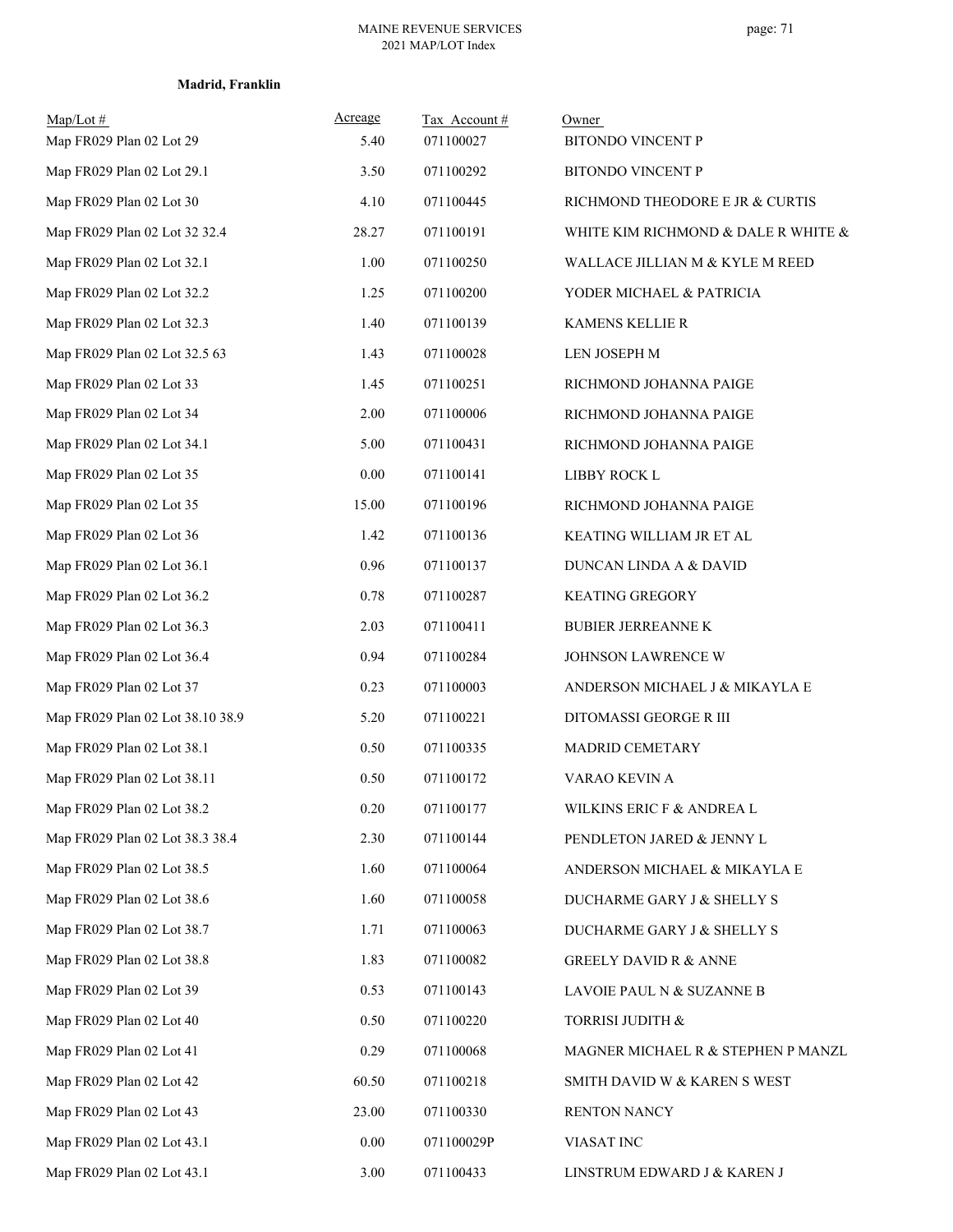| $Map/Lot \#$<br>Map FR029 Plan 02 Lot 44.1 | Acreage<br>5.91 | Tax Account#<br>071100030 | Owner<br>ELLINGWOOD-SIMPSON JESSICA D |
|--------------------------------------------|-----------------|---------------------------|---------------------------------------|
| Map FR029 Plan 02 Lot 44.2                 | 5.00            | 071100174                 | PILBIN JAMES & DOROTHY                |
| Map FR029 Plan 02 Lot 44.3                 | 2.50            | 071100415                 | QUIGLEY GERALD W & JOANN              |
| Map FR029 Plan 02 Lot 44.31                | 2.50            | 071100145                 | WHITE DALE R & KIM RICHMOND WHITE     |
| Map FR029 Plan 02 Lot 44.4                 | 5.17            | 071100422                 | <b>SMALL CHRISTOPHER</b>              |
| Map FR029 Plan 02 Lot 44.5                 | 5.00            | 071100190                 | <b>KAMENS PHILIP</b>                  |
| Map FR029 Plan 02 Lot 44.6                 | 5.21            | 071100421                 | THOMAS DIANA                          |
| Map FR029 Plan 02 Lot 44.7                 | 5.00            | 071100108                 | RANSOM KATHRYN S & DAVID J            |
| Map FR029 Plan 02 Lot 45                   | 18.00           | 071100229                 | NORTON LORAINE STURTEVANT ET AL       |
| Map FR029 Plan 02 Lot 46                   | 0.23            | 071100021                 | BAKER ROD K & MARK & ROBERT L HESS    |
| Map FR029 Plan 02 Lot 47 50.3              | 49.00           | 071100248                 | WOODBURY ALAN G & MARY K FINNEGAN     |
| Map FR029 Plan 02 Lot 47.1                 | 1.00            | 071100441                 | ROYCE TILE & STONE INC                |
| Map FR029 Plan 02 Lot 47.11                | 5.00            | 071100459                 | ROYCE CHARLES M                       |
| Map FR029 Plan 02 Lot 47.2                 | $0.00\,$        | 071100024P                | HARPER SHAWN D                        |
| Map FR029 Plan 02 Lot 47.2                 | 1.60            | 071100443                 | HARPER SHAWN D                        |
| Map FR029 Plan 02 Lot 48                   | 1.50            | 071100038                 | MACDONALD ELISE L & ROBERT C          |
| Map FR029 Plan 02 Lot 49                   | 0.50            | 071100239                 | TOOTHAKER STEPHANIE                   |
| Map FR029 Plan 02 Lot 50                   | 4.00            | 071100380                 | <b>DUBOIS DANNY P</b>                 |
| Map FR029 Plan 02 Lot 50.1                 | 1.78            | 071100075                 | COBB STEVEN W & SANDRA E              |
| Map FR029 Plan 02 Lot 50.2                 | 1.00            | 071100067                 | DINALLO MICHAEL J                     |
| Map FR029 Plan 02 Lot 50.4                 | 10.00           | 071100426                 | PINKHAM NICOLETTE S.                  |
| Map FR029 Plan 02 Lot 51                   | 10.00           | 071100357                 | <b>DUBOIS DAN</b>                     |
| Map FR029 Plan 02 Lot 52                   | 57.00           | 071100265                 | WARREN MICHAEL S                      |
| Map FR029 Plan 02 Lot 52.1                 | 5.00            | 071100412                 | <b>SCHAFF EDWARD J</b>                |
| Map FR029 Plan 02 Lot 52.2                 | 11.00           | 071100419                 | CURIT RANDALL S & CHRISTINA M $\&$    |
| Map FR029 Plan 02 Lot 52.3                 | 7.00            | 071100453                 | CLOCK DAVID & MICHELLE GODBOUT-CLO    |
| Map FR029 Plan 02 Lot 53                   | 21.00           | 071100236                 | PERLSON NANCY A                       |
| Map FR029 Plan 02 Lot 54                   | 32.86           | 071100162                 | NORTON KEVIN F, ROBERTA J, GERRY W, & |
| Map FR029 Plan 02 Lot 54.1                 | 34.00           | 071100365                 | NORTON KEVIN F & ROBERTA J            |
| Map FR029 Plan 02 Lot 54.2 54.3            | 2.00            | 071100336                 | MADRID CEMETARY                       |
| Map FR029 Plan 02 Lot 54.4                 | 1.14            | 071100456                 | ROUSSEAU DAVID & KAREN VALVO          |
| Map FR029 Plan 02 Lot 55                   | 0.63            | 071100231                 | PROCTOR MAYLAND JR & KELLY            |
| Map FR029 Plan 02 Lot 56                   | 1.15            | 071100011                 | CANDIANO MARY                         |
| Map FR029 Plan 02 Lot 57                   | 42.00           | 071100178                 | RICHARDS JACOB D & LINDSAY M          |
| Map FR029 Plan 02 Lot 58                   | 40.00           | 071100025                 | PERLSON GARY & NANCY A                |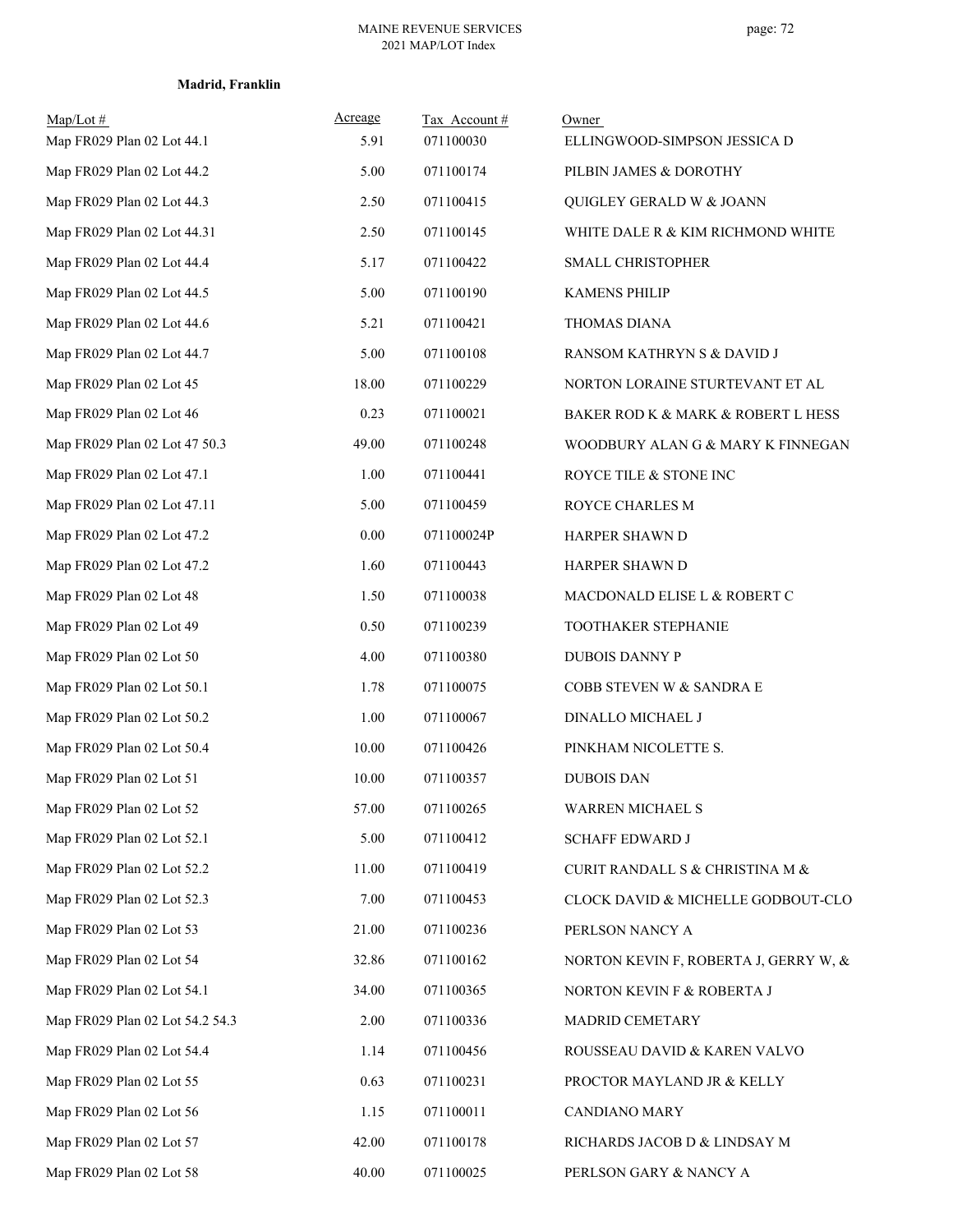|  | Madrid, Franklin |
|--|------------------|
|--|------------------|

| $Map/Lot \#$<br>Map FR029 Plan 02 Lot 59                                                                           | Acreage<br>60.00 | Tax Account #<br>071100125 | Owner<br><b>GLICK REBECCA J &amp; LINDA S DIEM</b> |
|--------------------------------------------------------------------------------------------------------------------|------------------|----------------------------|----------------------------------------------------|
| Map FR029 Plan 02 Lot 60                                                                                           | 120.00           | 071100173                  | PILLSBURY JOAN L                                   |
| Map FR029 Plan 02 Lot 61                                                                                           | 0.23             | 071100022                  | PHILLIPS JOSEPH A                                  |
| Map FR029 Plan 02 Lot 62                                                                                           | 30.69            | 071100257                  | <b>WEBBER DANIEL R</b>                             |
| Map FR029 Plan 02 Lot 62.1                                                                                         | 2.21             | 071100447                  | PHILLIPS JOSEPH A                                  |
| Map FR029 Plan 02 Lot 62.3                                                                                         | 12.10            | 071100471                  | WEBBER DANIELLE S & DENNIS W                       |
| Map FR029 Plan 02 Lot 65                                                                                           | 0.50             | 071100059                  | <b>CLARK DALE R &amp; DARLENE K</b>                |
| Map FR029 Plan 02 Lot 66                                                                                           | 1.00             | 071100124                  | DUANE CHARLES D & PATRICIA L                       |
| Map FR029 Plan 02 Lot 67                                                                                           | 2.00             | 071100373                  | RICHMOND DOUGLASS S & KAREN                        |
| Map FR029 Plan 02 Lot 68                                                                                           | 0.95             | 071100024                  | <b>BOUCHER CLAUDIA</b>                             |
| Map FR029 Plan 03 Lot 1 Plan 04 Lot 3<br>Plan 06 Lot 22 Plan 07 Lot 1 Plan 08 Lot 2<br>Plan 10 Lot 8 Plan 11 Lot 1 | 5,798.00         | 071100359                  | LINKLETTER TIMBERLANDS LLC                         |
| Map FR029 Plan 03 Lot 2                                                                                            | 276.00           | 071100361                  | SPILLAR SHEILA D                                   |
| Map FR029 Plan 03 Lot 3                                                                                            | 488.00           | 071100299                  | BROIDRICK SUZANNE M                                |
| Map FR029 Plan 03 Lot 5                                                                                            | 98.50            | 071100254                  | WELLS LEVI                                         |
| Map FR029 Plan 03 Lot 6 Plan 06 Lot 1<br>Plan 07 Lot 4                                                             | 899.00           | 071100353                  | <b>KRUG JOHN P</b>                                 |
| Map FR029 Plan 03 Lot 7                                                                                            | 139.00           | 071100376                  | <b>ROLLINS BASIL</b>                               |
| Map FR029 Plan 03 Lot 8                                                                                            | 61.91            | 071100042                  | PARKER BRUCE K & TRACY L TRUSTEES                  |
| Map FR029 Plan 03 Lot 8.11 8.2                                                                                     | 11.34            | 071100460                  | DESROSIERS DAKASHA C & DICK                        |
| Map FR029 Plan 03 Lot 9                                                                                            | 48.00            | 071100214                  | ROLLINS BIRCHEL                                    |
| Map FR029 Plan 03 Lot 10 13 15                                                                                     | 110.00           | 071100243                  | THOMPSON PATRICIA N                                |
| Map FR029 Plan 03 Lot 11                                                                                           | 44.00            | 071100351                  | <b>NEBOR DANIEL</b>                                |
| Map FR029 Plan 03 Lot 12                                                                                           | 162.00           | 071100179                  | <b>BARKAS ANDY</b>                                 |
| Map FR029 Plan 03 Lot 14 14.1                                                                                      | 126.00           | 071100215                  | ROLLINS BASIL B & BRETT D                          |
| Map FR029 Plan 03 Lot 16                                                                                           | 31.00            | 071100130                  | WILBER JOHN PERSONAL REP                           |
| Map FR029 Plan 03 Lot 16.1                                                                                         | 16.00            | 071100439                  | WAITE BRIAN K & JUDY F                             |
| Map FR029 Plan 03 Lot 16.11                                                                                        | 1.00             | 071100424                  | CAHILL ROBERT J & SONJA M TRUSTEES                 |
| Map FR029 Plan 03 Lot 16.2                                                                                         | 3.00             | 071100277                  | WILBER JOHN A & SANDY L                            |
| Map FR029 Plan 03 Lot 17                                                                                           | 3.00             | 071100227                  | ANDERSON SHANE & SUZANNE                           |
| Map FR029 Plan 03 Lot 18                                                                                           | 94.00            | 071100258                  | <b>BARKAS ANDY</b>                                 |
| Map FR029 Plan 03 Lot 19                                                                                           | 87.00            | 071100367                  | NORTON FLOYD & EVELYN                              |
| Map FR029 Plan 03 Lot 20                                                                                           | 32.00            | 071100273                  | WILBER JOHN A                                      |
| Map FR029 Plan 03 Lot 20.1                                                                                         | 1.00             | 071100272                  | WILBER JOHN ALLEN & SANDY L                        |
| Map FR029 Plan 03 Lot 21.1                                                                                         | 6.00             | 071100414                  | ODONNELL EDWARD R & CAROLE G                       |
| Map FR029 Plan 03 Lot 21.2                                                                                         | 1.05             | 071100451                  | BROWN JAMES A & LINDA L                            |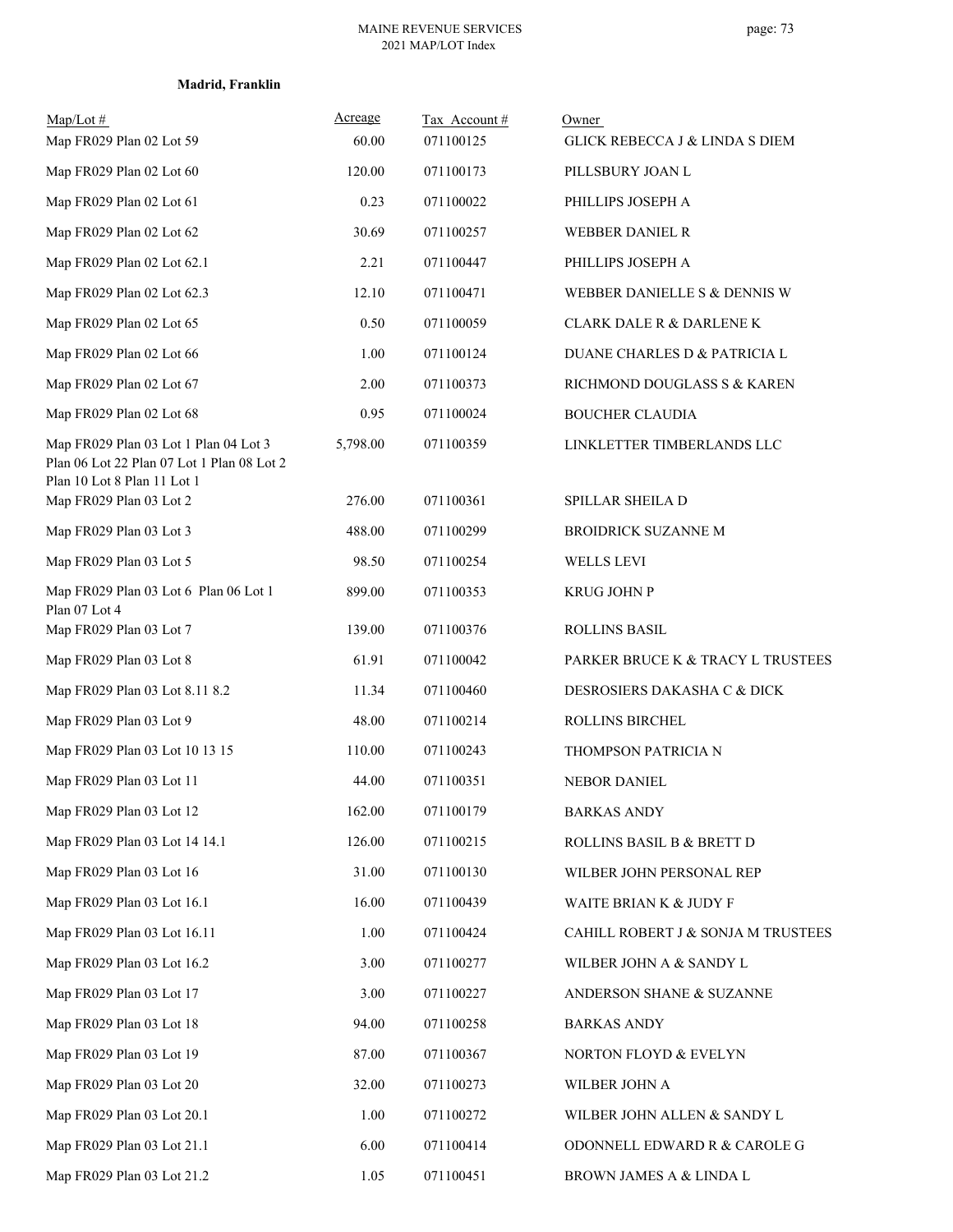| Map/Lot#<br>Map FR029 Plan 03 Lot 21.3 | Acreage<br>22.45 | Tax Account#<br>071100457 | Owner<br>JACKSON-WRIGHT CAROL ANN & KENNETH |
|----------------------------------------|------------------|---------------------------|---------------------------------------------|
| Map FR029 Plan 03 Lot 22               | 1.00             | 071100271                 | HOLT DANIEL P & KIMBERLEY S                 |
| Map FR029 Plan 03 Lot 23               | 1.75             | 071100222                 | WILBER SANDY L                              |
| Map FR029 Plan 03 Lot 24               | 1.50             | 071100166                 | NELSON GLORIA F & GALE E PERETSKY TRU       |
| Map FR029 Plan 03 Lot 25 27.1          | 14.75            | 071100334                 | <b>SZAFRAN ADAM J</b>                       |
| Map FR029 Plan 03 Lot 26               | 3.00             | 071100184                 | PLOG THOMAS & VERONICA                      |
| Map FR029 Plan 03 Lot 27 29            | 19.00            | 071100226                 | <b>BRANUM HORACE RAY &amp; RUBY B</b>       |
| Map FR029 Plan 03 Lot 28               | 2.50             | 071100114                 | HUNTER SANDRA                               |
| Map FR029 Plan 03 Lot 30               | 1.70             | 071100399                 | WHITMORE RICHARD J & ETHEL M TRUSTEI        |
| Map FR029 Plan 03 Lot 31               | 24.33            | 071100160                 | NORTON KEVIN F & GERRY W                    |
| Map FR029 Plan 03 Lot 31.3             | 2.67             | 071100449                 | WHITHAM WILLIAM H                           |
| Map FR029 Plan 03 Lot 32               | 1.50             | 071100264                 | <b>WARREN MATHEW W</b>                      |
| Map FR029 Plan 04 Lot 1 Plan 08 Lot 1  | 302.00           | 071100385                 | UNITED STATES OF AMERICA                    |
| Map FR029 Plan 04 Lot 2.1              | 170.00           | 071100290                 | APPALACHIAN TRAIL CONSERVANCY               |
| Map FR029 Plan 04 Lot 2.2              | 168.00           | 071100346                 | APPALACHIAN TRAIL CONSERVANCY               |
| Map FR029 Plan 04 Lot 2.2              | 168.00           | 071100346                 | LINKLETTER TIMBERLANDS LLC                  |
| Map FR029 Plan 04 Lot 3.1 3.2 Plan 08  | 1,215.00         | 071100430                 | MAINE APPALACHIAN TRAIL LAND TRUST          |
| Lot 2.1<br>Map FR029 Plan 04 Lot 4     | 9.50             | 071100313                 | <b>GRISCOM BRONSON TRUST</b>                |
| Map FR029 Plan 04 Lot 5                | 218.00           | 071100228                 | SADDLEBACK COMMUNITY LOAN COMPAN            |
| Map FR029 Plan 04 Lot 5.1              | 53.00            | 071100416                 | UNITED STATES OF AMERICA                    |
| Map FR029 Plan 05 Lot 1                | 4.00             | 071100206                 | ROY PHILIP W                                |
| Map FR029 Plan 05 Lot 2                | 0.34             | 071100280                 | SOBOLESKI MICHAEL A                         |
| Map FR029 Plan 05 Lot 3                | 59.00            | 071100398                 | WHITMORE RICHARD J & ETHEL M TRUSTEI        |
| Map FR029 Plan 05 Lot 4                | 21.00            | 071100393                 | <b>BEU CARL &amp; ANITA</b>                 |
| Map FR029 Plan 05 Lot 4.1              | 0.75             | 071100007                 | <b>BEU CARL &amp; ANITA</b>                 |
| Map FR029 Plan 05 Lot 5                | 20.00            | 071100392                 | <b>STACK ROBERT J</b>                       |
| Map FR029 Plan 05 Lot 6                | 80.00            | 071100104                 | HIGGINS HOLLY & CYNTHIA WHITE & MAT.        |
| Map FR029 Plan 05 Lot 7                | 13.95            | 071100396                 | WEBBER MELVYN                               |
| Map FR029 Plan 05 Lot 7.1              | 3.05             | 071100446                 | CARD ELIZABETH A & WILLIAM E JR             |
| Map FR029 Plan 05 Lot 8 56             | 153.00           | 071100342                 | MANNER ELIZABETH                            |
| Map FR029 Plan 05 Lot 8.1              | 3.67             | 071100157                 | GREIFENDORF MICHAEL & MARYAM EMAM           |
| Map FR029 Plan 05 Lot 8.2              | 2.75             | 071100156                 | MANNER RAYMOND D & KAREN C                  |
| Map FR029 Plan 05 Lot 8.3              | 2.75             | 071100155                 | MAROTTA CHARLES JR DR & SHARON M            |
| Map FR029 Plan 05 Lot 9                | 1.60             | 071100388                 | WEBBER MALCOLM R & JOANNE R                 |
| Map FR029 Plan 05 Lot 10               | 3.50             | 071100004                 | ALLIE PAMELA & EDMUND BULLARD               |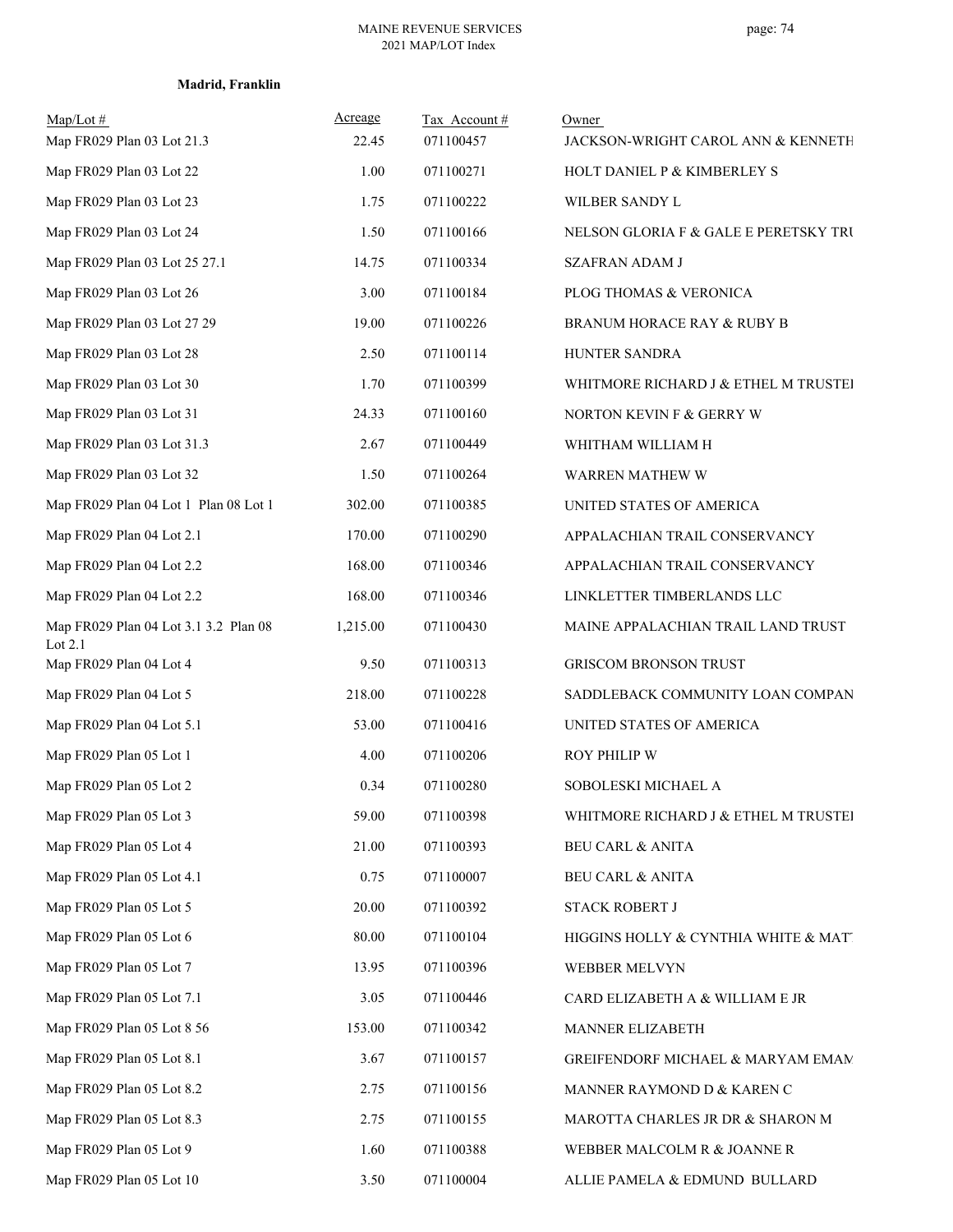|  | Madrid, Franklin |
|--|------------------|
|--|------------------|

| $Map/Lot \#$<br>Map FR029 Plan 05 Lot 11     | Acreage<br>5.40 | Tax Account#<br>071100074 | Owner<br>BRANNON MATTHEW & JENNIFER |
|----------------------------------------------|-----------------|---------------------------|-------------------------------------|
| Map FR029 Plan 05 Lot 12 13                  | 9.13            | 071100208                 | BREWER MICHAEL ALLAN & SARAH JEAN   |
| Map FR029 Plan 05 Lot 14                     | 4.00            | 071100321                 | HARDY DOUGLAS L & BETH L            |
| Map FR029 Plan 05 Lot 15                     | 0.50            | 071100120                 | HOLCOMB NANCY E                     |
| Map FR029 Plan 05 Lot 16 17.1                | 8.79            | 071100263                 | <b>WEBBER DANIEL</b>                |
| Map FR029 Plan 05 Lot 17                     | 12.00           | 071100339                 | INHABITANTS OF FRANKLIN CTY         |
| Map FR029 Plan 05 Lot 18                     | 99.00           | 071100213                 | GREIFENDORF MICHAEL J. & MARYAM EMA |
| Map FR029 Plan 05 Lot 18.1                   | 2.00            | 071100115                 | NORTON KEVIN & ROBERTA              |
| Map FR029 Plan 05 Lot 18.11                  | 1.00            | 071100452                 | TRIPP KEITH D & ERLON C             |
| Map FR029 Plan 05 Lot 18.2                   | 1.00            | 071100018                 | WAKEFIELD SCOTT & HOLLIE ANN        |
| Map FR029 Plan 05 Lot 19                     | 62.20           | 071100278                 | EMAMI MARYAM                        |
| Map FR029 Plan 05 Lot 20 Plan 06 Lot<br>12   | 278.00          | 071100269                 | WING JEFFREY C                      |
| Map FR029 Plan 05 Lot 21                     | 0.50            | 071100054                 | CORSON HOLLAND LIVILLA              |
| Map FR029 Plan 05 Lot 22                     | 31.00           | 071100044                 | NSGLAND LLC                         |
| Map FR029 Plan 05 Lot 22.1                   | 16.00           | 071100045                 | NSGLAND LLC                         |
| Map FR029 Plan 05 Lot 24 25                  | 130.76          | 071100260                 | ZEBE LLC                            |
| Map FR029 Plan 05 Lot 26                     | 50.20           | 071100031                 | MOORE WESLEY T                      |
| Map FR029 Plan 05 Lot 27                     | 1.00            | 071100235                 | SPAULDING LEE H JR                  |
| Map FR029 Plan 05 Lot 28 Plan 06 Lot<br>15.1 | 37.40           | 071100323                 | ROBIE VIRGINIA J                    |
| Map FR029 Plan 05 Lot 29                     | 0.30            | 071100371                 | REEDS MILL CHURCH                   |
| Map FR029 Plan 05 Lot 30                     | 3.50            | 071100233                 | STINCHFIELD RONALD R PR             |
| Map FR029 Plan 05 Lot 31 31.1                | 11.00           | 071100295                 | <b>BUNNELL KARL</b>                 |
| Map FR029 Plan 05 Lot 32                     | 1.50            | 071100294                 | <b>BUNNELL KARL</b>                 |
| Map FR029 Plan 05 Lot 33                     | 1.00            | 071100469                 | SUPERBA MATTHEW J & JENNIFER M      |
| Map FR029 Plan 05 Lot 34                     | 1.50            | 071100106                 | HARVEY JOHN C & HARVEY CAROLYN A    |
| Map FR029 Plan 05 Lot 35                     | 0.34            | 071100131                 | PEASE RANDY & ROSEANNE              |
| Map FR029 Plan 05 Lot 36                     | 0.50            | 071100140                 | <b>LEWIS BRIAN E</b>                |
| Map FR029 Plan 05 Lot 37                     | 0.52            | 071100379                 | DURRELL LORI A & DEAN E             |
| Map FR029 Plan 05 Lot 38                     | 1.00            | 071100281                 | <b>HALEY JEFFREY E</b>              |
| Map FR029 Plan 05 Lot 39                     | 0.90            | 071100189                 | YORK NANCY B                        |
| Map FR029 Plan 05 Lot 40                     | 63.00           | 071100168                 | NADEAU BLYN E                       |
| Map FR029 Plan 05 Lot 41                     | 2.00            | 071100077                 | HOOPER RANDY P & KAREN S            |
| Map FR029 Plan 05 Lot 42                     | 0.56            | 071100103                 | <b>GILCHRIST GREGORY P</b>          |
| Map FR029 Plan 05 Lot 43 46                  | 2.40            | 071100048                 | WRIGHT WILLIAM E & TRUDY K          |
| Map FR029 Plan 05 Lot 44                     | 1.00            | 071100032                 | JEWELL GARY N                       |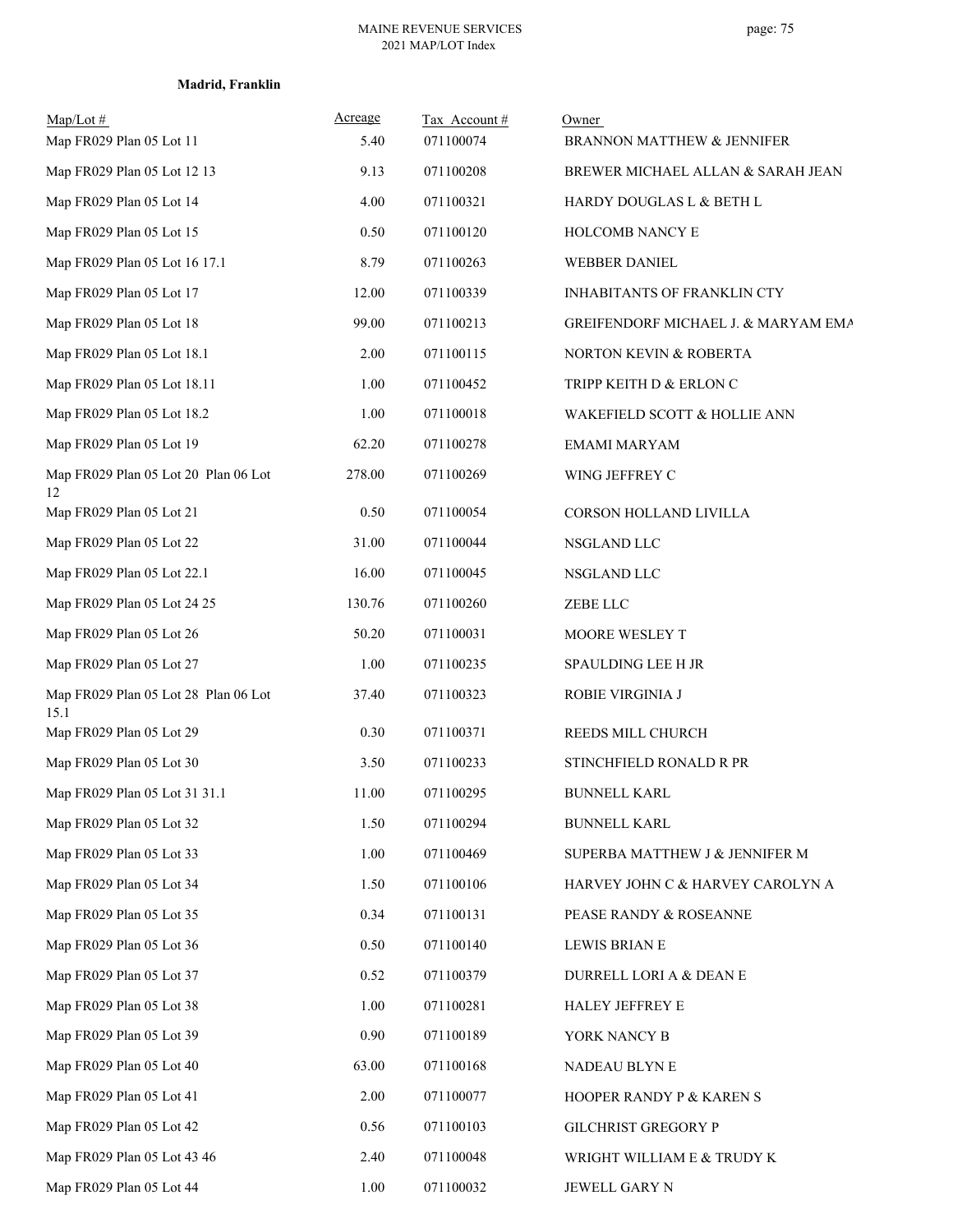|  | Madrid, Franklin |
|--|------------------|
|--|------------------|

| $Map/Lot \#$<br>Map FR029 Plan 05 Lot 45     | Acreage<br>0.67 | Tax Account#<br>071100127 | Owner<br>JEWELL GARY & KIMBERLY             |
|----------------------------------------------|-----------------|---------------------------|---------------------------------------------|
| Map FR029 Plan 05 Lot 47                     | 1.50            | 071100289                 | <b>ACHTERMEIER MURIEL B</b>                 |
| Map FR029 Plan 05 Lot 48                     | 132.00          | 071100324                 | BEAUREGARD MARK INC                         |
| Map FR029 Plan 05 Lot 49 Plan 09 Lot<br>12   | 87.00           | 071100350                 | BEAUREGARD MARK INC                         |
| Map FR029 Plan 05 Lot 50                     | 10.00           | 071100087                 | <b>GOULD CONLEY R &amp; DARCY J LESIEGE</b> |
| Map FR029 Plan 05 Lot 51 Plan 09 Lot<br>11.3 | 44.70           | 071100146                 | MARK BEAUREGARD INC                         |
| Map FR029 Plan 05 Lot 52                     | 0.50            | 071100084                 | MONGILLO JANET G                            |
| Map FR029 Plan 05 Lot 53                     | 6.00            | 071100268                 | WING JEFFREY C                              |
| Map FR029 Plan 05 Lot 54                     | 12.00           | 071100113                 | HUNTOON THEODORE & ANGEL                    |
| Map FR029 Plan 05 Lot 55                     | 1.00            | 071100091                 | HUNTOON THEODORE & ANGEL                    |
| Map FR029 Plan 05 Lot 57                     | 0.34            | 071100079                 | FELLOW EDWIN V                              |
| Map FR029 Plan 05 Lot 58                     | 3.00            | 071100279                 | ZAHN RICHARD JR                             |
| Map FR029 Plan 06 Lot 2 21                   | 32.50           | 071100391                 | WEBBER MELVYN                               |
| Map FR029 Plan 06 Lot 2.1                    | 20.97           | 071100417                 | BALDUF WILLIAM J & MARGARET S               |
| Map FR029 Plan 06 Lot 2.11                   | 1.00            | 071100458                 | STATE OWNED TAX ACQUIRED 2019               |
| Map FR029 Plan 06 Lot 3                      | 1.70            | 071100270                 | THIBODEAU SHIRLEY L & RAINY ROBINSON        |
| Map FR029 Plan 06 Lot 4                      | 0.00            | 071100028P                | NORTON KEVIN & ROBERTA                      |
| Map FR029 Plan 06 Lot 4                      | 111.00          | 071100368                 | NORTON KEVIN F & ROBERTA J                  |
| Map FR029 Plan 06 Lot 4.1                    | 27.00           | 071100366                 | NORTON GERRY W & KEVIN F PER REPS           |
| Map FR029 Plan 06 Lot 4.2                    | 3.34            | 071100389                 | WEBBER MALCOLM R & JOANNE R                 |
| Map FR029 Plan 06 Lot 4.3                    | 55.00           | 071100450                 | KRUG JOHN PETER & SUSAN E PARRELLI          |
| Map FR029 Plan 06 Lot 5 7                    | 72.00           | 071100014                 | BEAN MERIT W JR & SALLY E                   |
| Map FR029 Plan 06 Lot 5.1                    | 7.25            | 071100094                 | <b>BUTTS ALAN J</b>                         |
| Map FR029 Plan 06 Lot 6                      | 1.00            | 071100013                 | BEAN MERIT W JR & SALLY E                   |
| Map FR029 Plan 06 Lot 8                      | 1.25            | 071100009                 | GODSOE WILLIAM D JR & ELIZABETH SQUIF       |
| Map FR029 Plan 06 Lot 9                      | 78.50           | 071100090                 | GODSOE WILLIAM D JR & ELIZABETH SQUIF       |
| Map FR029 Plan 06 Lot 10                     | 7.00            | 071100274                 | KRUG JOHN PETER & SUSAN E PARRELLI          |
| Map FR029 Plan 06 Lot 11                     | 30.00           | 071100266                 | WARREN DAVID R TRUSTEE                      |
| Map FR029 Plan 06 Lot 12.1 12.3              | 3.74            | 071100041                 | <b>BRISARD ALAN &amp; ELAINE</b>            |
| Map FR029 Plan 06 Lot 12.2 13                | 1.71            | 071100327                 | SPAULDING LEE H III                         |
| Map FR029 Plan 06 Lot 14                     | 50.00           | 071100325                 | ROBIE VIRGINIA J                            |
| Map FR029 Plan 06 Lot 14.1                   | 28.00           | 071100472                 | HAINES WALTER A                             |
| Map FR029 Plan 06 Lot 15                     | 66.60           | 071100296                 | HAINES WALTER A                             |
| Map FR029 Plan 06 Lot 16                     | 80.00           | 071100107                 | HANSEN ROBERT & DIANE                       |
| Map FR029 Plan 06 Lot 17 17.1                | 262.00          | 071100463                 | HAINES WALTER A                             |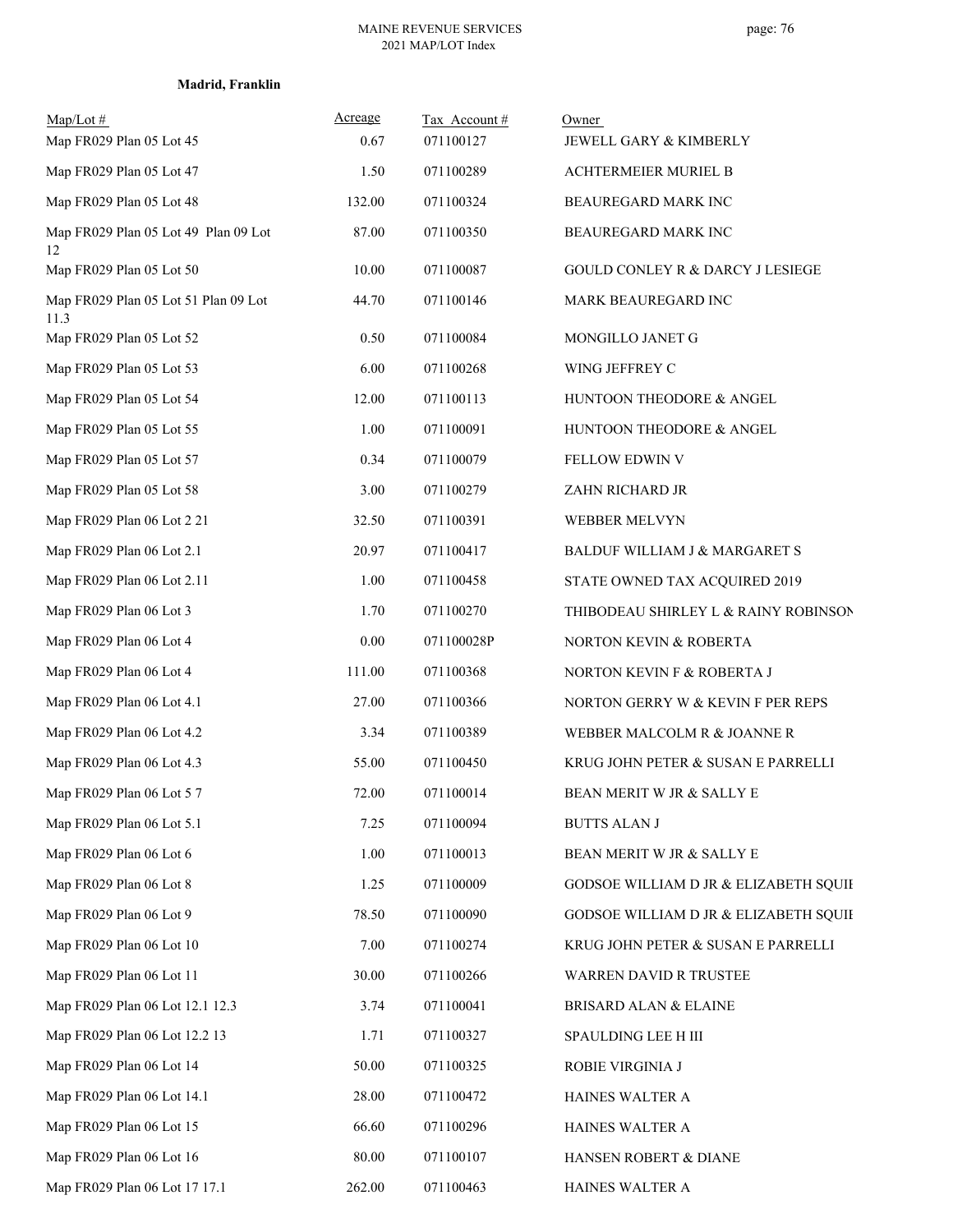| $Map/Lot \#$<br>Map FR029 Plan 06 Lot 18       | Acreage<br>78.00 | Tax Account #<br>071100209 | Owner<br>ROY ARTHUR, PHILIP W ROY, &    |
|------------------------------------------------|------------------|----------------------------|-----------------------------------------|
| Map FR029 Plan 06 Lot 18.1                     | 1.50             | 071100211                  | ROY ARTHUR D &                          |
| Map FR029 Plan 06 Lot 18.2                     | 1.20             | 071100395                  | <b>WEBBER DANIEL &amp; DENNIS</b>       |
| Map FR029 Plan 06 Lot 18.3                     | 1.03             | 071100161                  | NORTON FLOYD & EVELYN & GERRY W &       |
| Map FR029 Plan 06 Lot 18.4                     | 1.46             | 071100390                  | WEBBER MALCOLM R & JOANNE R             |
| Map FR029 Plan 06 Lot 19.1                     | 2.02             | 071100016                  | PIKE PRISCILLA G & PETER D              |
| Map FR029 Plan 06 Lot 19.2 30                  | 98.00            | 071100110                  | HAINES GUY & WALTER                     |
| Map FR029 Plan 06 Lot 19.3                     | 19.13            | 071100405                  | <b>KRUG JOHN P</b>                      |
| Map FR029 Plan 06 Lot 19.4                     | 41.16            | 071100244                  | GILCHRIST JERALD & AMY                  |
| Map FR029 Plan 06 Lot 20                       | 0.63             | 071100240                  | <b>BICKFORD MATHEW P</b>                |
| Map FR029 Plan 06 Lot 21                       | 2.00             | 071100369                  | ANDREWS JONATHAN P                      |
| Map FR029 Plan 06 Lot 21.1                     | 1.95             | 071100370                  | ANDREWS JONATHAN P                      |
| Map FR029 Plan 06 Lot 23                       | 1.25             | 071100154                  | HAINES WALTER A                         |
| Map FR029 Plan 06 Lot 24                       | 83.00            | 071100133                  | <b>KRUG JOHN P</b>                      |
| Map FR029 Plan 06 Lot 25                       | 1.00             | 071100253                  | WHINERY RICKEY A & RANDY M              |
| Map FR029 Plan 06 Lot 26                       | 26.00            | 071100255                  | HAINES WALTER A                         |
| Map FR029 Plan 06 Lot 26.1                     | 20.00            | 071100437                  | HAINES WALTER A                         |
| Map FR029 Plan 06 Lot 26.2                     | 1.48             | 071100312                  | <b>GRISCOM BRONSON TRUST</b>            |
| Map FR029 Plan 06 Lot 27                       | 6.00             | 071100202                  | RICHARD SAND & GRAVEL LLC               |
| Map FR029 Plan 06 Lot 28 Plan 09 Lot           | 170.00           | 071100316                  | <b>GRISCOM BRONSON TRUST</b>            |
| 1.1 Plan 10 Lot 15<br>Map FR029 Plan 06 Lot 29 | 41.00            | 071100040                  | <b>BROWN CLIFFORD</b>                   |
| Map FR029 Plan 06 Lot 30.1                     | 1.00             | 071100438                  | HAINES WALTER A                         |
| Map FR029 Plan 06 Lot 31                       | 4.20             | 071100283                  | BOYCE SHAWN A                           |
| Map FR029 Plan 07 Lot 2                        | 3.50             | 071100175                  | SCHNITZLER JOHN                         |
| Map FR029 Plan 07 Lot 3                        | 1.00             | 071100232                  | DOUGLAS STEPHEN & FILLINGER FRED III, O |
| Map FR029 Plan 07 Lot 5                        | 110.00           | 071100297                  | <b>BRISARD ROBERT &amp; ZOE</b>         |
| Map FR029 Plan 07 Lot 6                        | 25.00            | 071100329                  | BEAN MERIT W JR & SALLY E               |
| Map FR029 Plan 07 Lot 6.1                      | 60.00            | 071100427                  | BEAN MERIT W JR & SALLY E               |
| Map FR029 Plan 07 Lot 7                        | 157.00           | 071100002                  | KRUG PETER & SUSAN E PARELLI            |
| Map FR029 Plan 07 Lot 8                        | 7.00             | 071100017                  | BALDUF KIRK D & SHAYNE M                |
| Map FR029 Plan 07 Lot 9                        | 385.00           | 071100360                  | <b>KRUG JOHN P</b>                      |
| Map FR029 Plan 07 Lot 11 Plan 10 Lot<br>6.1    | 36.00            | 071100303                  | <b>GOULD CONLEY R JR</b>                |
| Map FR029 Plan 07 Lot 12 Plan 10 Lot 7         | 32.50            | 071100008                  | BERRY CAMELLIA S $\&$ GEROGE L BERRY    |
| Map FR029 Plan 07 Lot 12 Plan 10 Lot 7         | $0.00\,$         | 071100378                  | BERRY CAMELLIA S                        |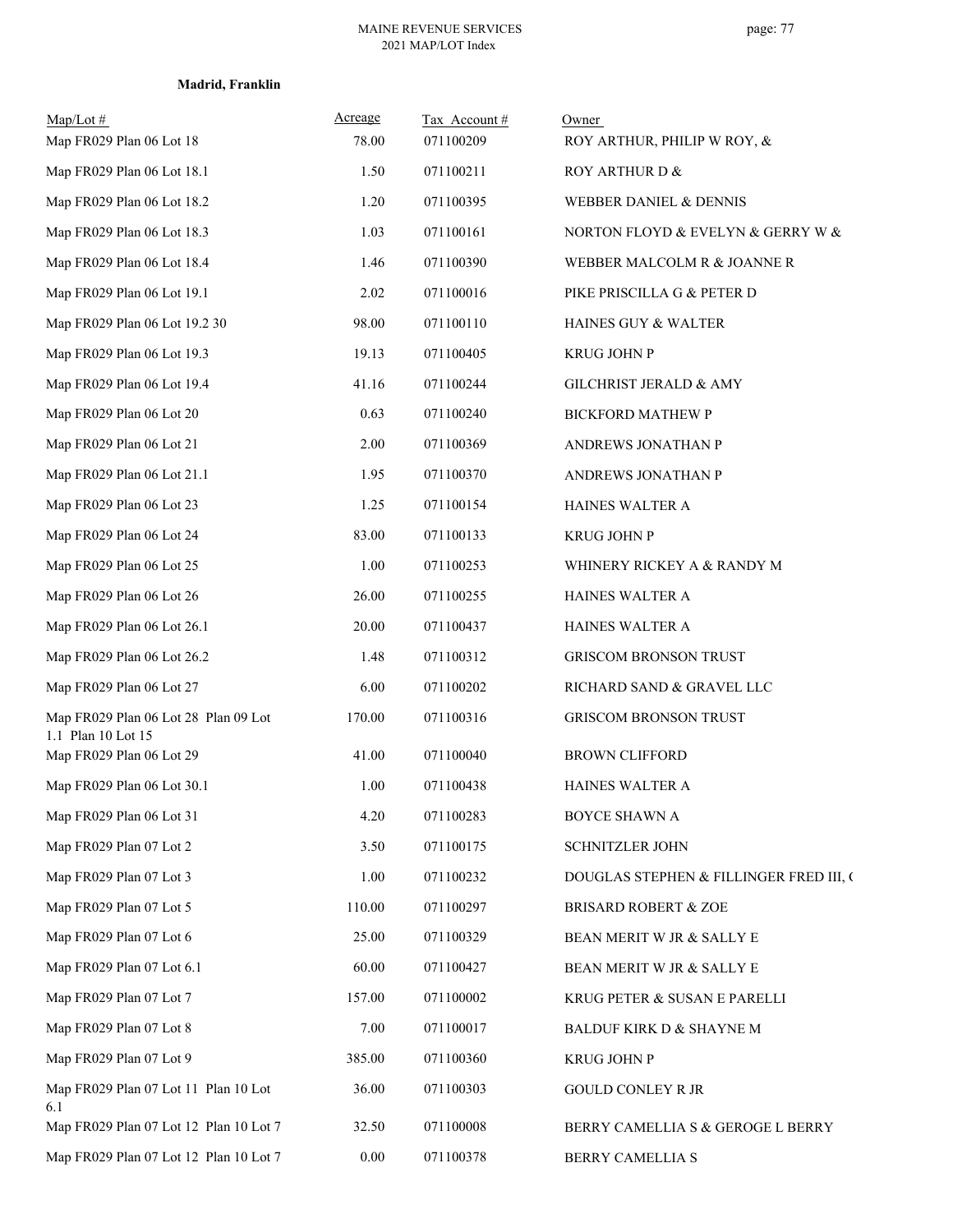| $Map/Lot \#$<br>Map FR029 Plan 07 Lot 12.2 Plan 10 Lot | Acreage<br>11.50 | Tax Account#<br>071100010 | Owner<br>BELANGER THOMAS L            |
|--------------------------------------------------------|------------------|---------------------------|---------------------------------------|
| 7.2<br>Map FR029 Plan 07 Lot 13                        | 6.40             | 071100096                 | <b>GRISCOM LLOYD P JR</b>             |
| Map FR029 Plan 07 Lot 14                               | 4.00             | 071100099                 | <b>GRISCOM BRONSON TRUST</b>          |
| Map FR029 Plan 07 Lot 15                               | 3.00             | 071100345                 | GRISCOM LLOYD P JR & HOPE GRISCOM-AL  |
| Map FR029 Plan 07 Lot 16 Plan 10 Lot<br>12             | 111.00           | 071100307                 | <b>GRISCOM RUFUS K</b>                |
| Map FR029 Plan 07 Lot 17 Plan 10 Lot<br>3.4 10.2 11    | 205.96           | 071100308                 | <b>GRISCOM RUFUS K</b>                |
| Map FR029 Plan 08 Lot 3 Plan 11 Lot 2                  | 327.00           | 071100332                 | JENNESS ERWIEN                        |
| Map FR029 Plan 08 Lot 4                                | 1.42             | 071100315                 | <b>GRISCOM RUFUS K</b>                |
| Map FR029 Plan 09 Lot 1                                | 248.00           | 071100364                 | PUFFER BRUCE S ET AL                  |
| Map FR029 Plan 09 Lot 1.2                              | 14.40            | 071100314                 | <b>GRISCOM RUFUS K</b>                |
| Map FR029 Plan 09 Lot 1.3                              | 1.20             | 071100100                 | GRISCOM LLOYD P JR, RUFUS K & RAM TRU |
| Map FR029 Plan 09 Lot 1.4 5                            | 13.53            | 071100148                 | BEAUREGARD MARK & ELAINE              |
| Map FR029 Plan 09 Lot 1.5                              | $0.00\,$         | 071100018P                | GRISCOM LLOYD P JR, RUFUS K & RAM TRU |
| Map FR029 Plan 09 Lot 1.5                              | 13.70            | 071100304                 | GRISCOM LLOYD P JR, RUFUS K & RAM TRU |
| Map FR029 Plan 09 Lot 2 3.811                          | 1.10             | 071100118                 | ALLARD WILLIAM P                      |
| Map FR029 Plan 09 Lot 3                                | 3.50             | 071100121                 | HINKLEY CARSON D                      |
| Map FR029 Plan 09 Lot 3.1                              | 55.08            | 071100326                 | BELANGER THOMAS L & BRIGIDA F         |
| Map FR029 Plan 09 Lot 3.11 3.13 3.6                    | 17.33            | 071100085                 | <b>GOULD ROBERT &amp; BETTY</b>       |
| Map FR029 Plan 09 Lot 3.12 3.5                         | 8.03             | 071100230                 | BELANGER THOMAS L & BRIGIDA F         |
| Map FR029 Plan 09 Lot 3.14                             | 3.32             | 071100455                 | POTTER GARY D & DEBORA J              |
| Map FR029 Plan 09 Lot 3.2                              | 2.90             | 071100170                 | POLAND CRAIG                          |
| Map FR029 Plan 09 Lot 3.3                              | 2.20             | 071100088                 | <b>CARRIER BETTY</b>                  |
| Map FR029 Plan 09 Lot 3.4                              | 2.90             | 071100050                 | MORRIS MICHAEL & PIERRETTE            |
| Map FR029 Plan 09 Lot 3.61                             | 1.04             | 071100461                 | TARDIF JENNIFER V & BENJAMEN THOMAS   |
| Map FR029 Plan 09 Lot 3.7                              | 3.00             | 071100375                 | RODERICK JAMES T & KAREN L            |
| Map FR029 Plan 09 Lot 3.8                              | 80.35            | 071100358                 | HINKLEY CARSON D                      |
| Map FR029 Plan 09 Lot 3.81                             | 7.31             | 071100444                 | HARLOW TODD R & RHONDA                |
| Map FR029 Plan 09 Lot 3.812                            | 1.02             | 071100465                 | MILLETT KEITH                         |
| Map FR029 Plan 09 Lot 3.9                              | 0.26             | 071100432                 | MADRID CEMETARY ASSOC                 |
| Map FR029 Plan 09 Lot 4                                | 36.50            | 071100384                 | PILLSBURY MARIE                       |
| Map FR029 Plan 09 Lot 4.1                              | 1.32             | 071100448                 | BACHELDER BOYD B II                   |
| Map FR029 Plan 09 Lot 6                                | 76.90            | 071100207                 | ARALSELIN LLC                         |
| Map FR029 Plan 09 Lot 7                                | 0.64             | 071100051                 | CROWLEY WAYNE                         |
| Map FR029 Plan 09 Lot 8                                | 14.00            | 071100401                 | WOOD ANDREW & MELISSA                 |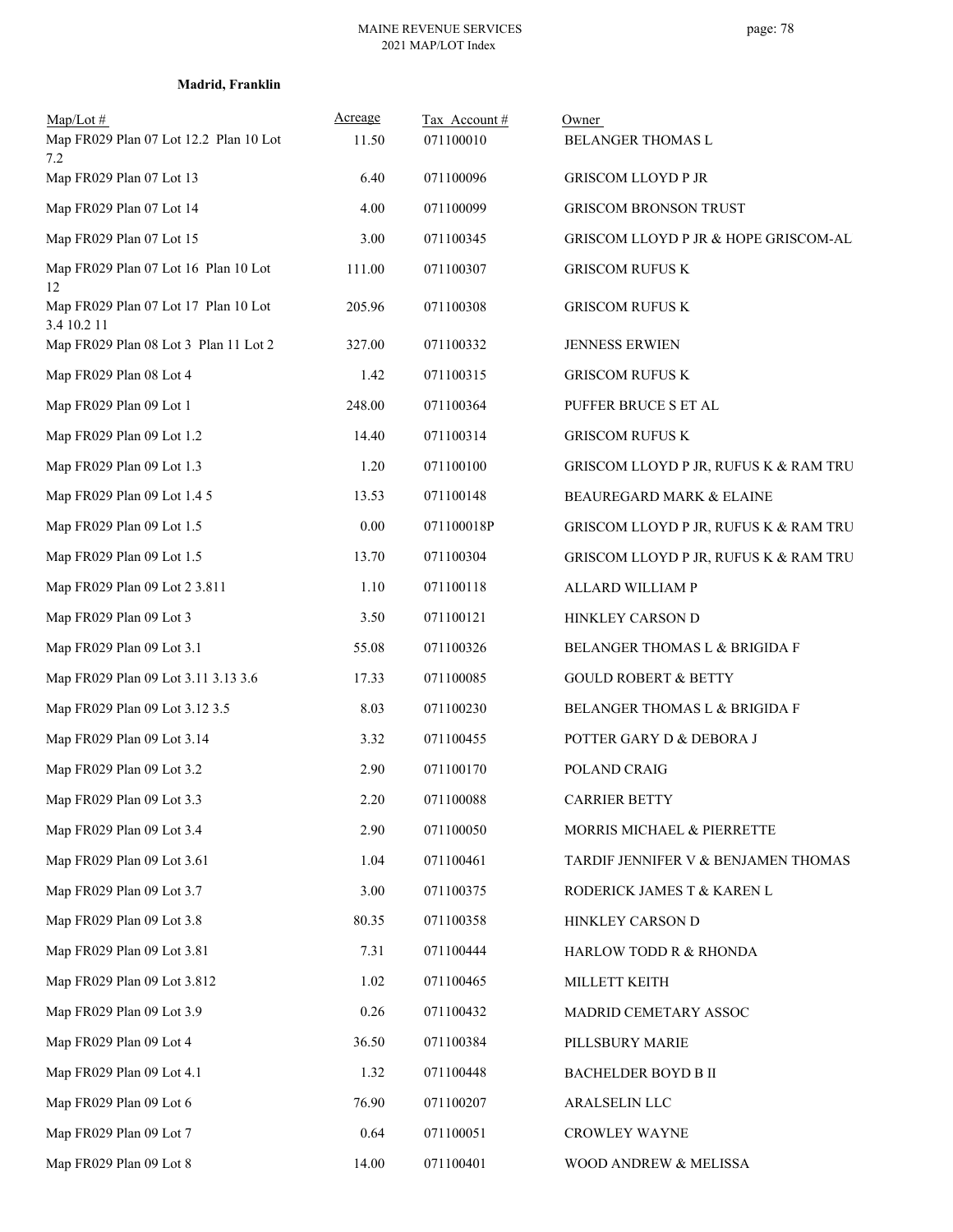| $Map/Lot \#$<br>Map FR029 Plan 09 Lot 8.1         | Acreage<br>4.50 | Tax Account#<br>071100224 | Owner<br>CRIST RANDALL L & DEANNA L   |
|---------------------------------------------------|-----------------|---------------------------|---------------------------------------|
| Map FR029 Plan 09 Lot 8.11 8.12                   | 4.10            | 071100331                 | HOLT DANIEL P & KIMBERLEY S           |
| Map FR029 Plan 09 Lot 8.13 8.14 8.15<br>8.16 8.18 | 12.55           | 071100328                 | YOUNG SHAUN G                         |
| Map FR029 Plan 09 Lot 8.17                        | 2.10            | 071100317                 | <b>GNOZA JEFFREY</b>                  |
| Map FR029 Plan 09 Lot 8.19                        | 1.35            | 071100404                 | <b>CLARK LESLIE I</b>                 |
| Map FR029 Plan 09 Lot 8.191                       | 2.85            | 071100470                 | LECLAIR JAMES K                       |
| Map FR029 Plan 09 Lot 8.2                         | 10.00           | 071100043                 | <b>CLARK LESLIE I</b>                 |
| Map FR029 Plan 09 Lot 8.3                         | 1.40            | 071100466                 | DICK JACK C                           |
| Map FR029 Plan 09 Lot 8.4                         | 4.00            | 071100467                 | DICK JACK C                           |
| Map FR029 Plan 09 Lot 8.5 9                       | 61.20           | 071100468                 | <b>BOIVIN NIA F &amp; DANIEL B</b>    |
| Map FR029 Plan 09 Lot 10                          | 87.00           | 071100142                 | CRIST RANDALL L & DEANNA L            |
| Map FR029 Plan 09 Lot 11                          | 80.51           | 071100203                 | REYNOLDS CRAIG W & SANDRA L           |
| Map FR029 Plan 09 Lot 11.1                        | 33.00           | 071100078                 | LAGE CHRISTOPHER R TRUSTEE            |
| Map FR029 Plan 09 Lot 11.2                        | 19.00           | 071100377                 | <b>ROSS NANCY</b>                     |
| Map FR029 Plan 09 Lot 11.2                        | 0.00            | 071100462                 | ROSS DANIEL & JESSICA                 |
| Map FR029 Plan 09 Lot 11.31 11.4                  | 26.30           | 071100442                 | LAGE CHRISTOPHER R TRUSTEE            |
| Map FR029 Plan 09 Lot 11.5 19                     | 8.11            | 071100302                 | MCGINNESS MICHAEL                     |
| Map FR029 Plan 09 Lot 13                          | 298.00          | 071100069                 | DEPIRO GWENDOLYN T & MICHAEL          |
| Map FR029 Plan 09 Lot 14                          | 406.00          | 071100298                 | BROIDRICK SUZANNE M                   |
| Map FR029 Plan 09 Lot 15                          | 201.00          | 071100322                 | TRAFTON ANNA D'EPIRO                  |
| Map FR029 Plan 09 Lot 16                          | 168.00          | 071100119                 | HOLWAY WILLIAM                        |
| Map FR029 Plan 09 Lot 17                          | 0.77            | 071100015                 | <b>BATES RAY L</b>                    |
| Map FR029 Plan 09 Lot 18                          | 0.75            | 071100081                 | <b>GREEN CHARLES &amp; DARLENE</b>    |
| Map FR029 Plan 09 Lot 20                          | 140.00          | 071100300                 | BROIDRICK SUZANNE M                   |
| Map FR029 Plan 09 Lot 21                          | 7.00            | 071100181                 | DICK JACK C                           |
| Map FR029 Plan 09 Lot 22                          | 35.79           | 071100080                 | WILLAUER BENJAMIN BRADFORD & MARG     |
| Map FR029 Plan 09 Lot 23                          | 92.00           | 071100055                 | BROIDRICK SUZANNE M                   |
| Map FR029 Plan 09 Lot 24                          | 1.50            | 071100309                 | <b>GRISCOM RUFUS K</b>                |
| Map FR029 Plan 09 Lot 25                          | 1.33            | 071100171                 | POLAND DANIEL L SR & DANIEL III       |
| Map FR029 Plan 10 Lot 1 Plan 11 Lot 4             | 160.00          | 071100352                 | NELSON GLORIA F & GALE E PERETSKY TRU |
| Map FR029 Plan 10 Lot 1.1 Plan 11 Lot 5           | 123.00          | 071100093                 | GANN ROBERT & STEVEN WHITE            |
| Map FR029 Plan 10 Lot 2 4 8.1 Plan 11<br>Lot 3    | 1,511.00        | 071100435                 | <b>BAYROOT LLC</b>                    |
| Map FR029 Plan 10 Lot 3.1                         | 442.00          | 071100428                 | <b>GRISCOM RUFUS K</b>                |
| Map FR029 Plan 10 Lot 3.11 3.12                   | 35.00           | 071100035                 | <b>BIRDSALL VIVIAN</b>                |
| Map FR029 Plan 10 Lot 3.2                         | 23.00           | 071100286                 | MEHEGAN EBEN                          |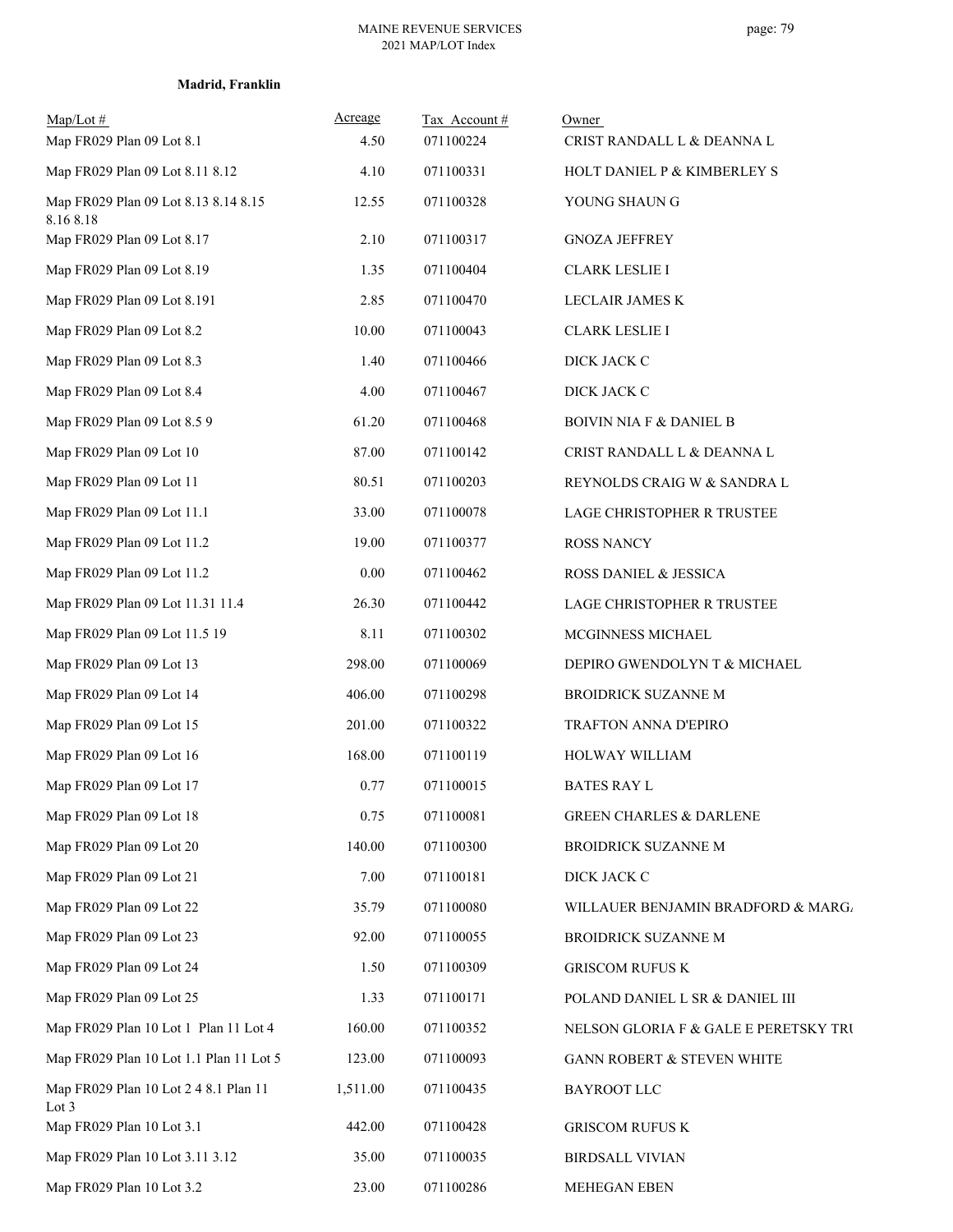| Map/Lot#<br>Map FR029 Plan 10 Lot 3.3 10.1 | Acreage<br>252.00 | Tax Account#<br>071100097 | Owner<br><b>GRISCOM LLOYD P JR</b>    |
|--------------------------------------------|-------------------|---------------------------|---------------------------------------|
| Map FR029 Plan 10 Lot 5                    | 35.00             | 071100187                 | RODERICK MAURICE HEIRS                |
| Map FR029 Plan 10 Lot 6                    | 10.90             | 071100086                 | <b>GOULD CONLEY R &amp; GLENNIS D</b> |
| Map FR029 Plan 10 Lot 7.1                  | 1.00              | 071100188                 | BELANGER THOMAS L & BRIGIDA F         |
| Map FR029 Plan 10 Lot 9                    | 5.42              | 071100123                 | <b>MEHEGAN EBEN</b>                   |
| Map FR029 Plan 10 Lot 10.3 13              | 72.87             | 071100310                 | <b>GRISCOM RUFUS K</b>                |
| Map FR029 Plan 10 Lot 14                   | 194.00            | 071100095                 | <b>GRISCOM RUFUS K</b>                |
| Map FR029 Plan 11 Lot 6                    | 80.00             | 071100306                 | <b>GRISCOM RUFUS &amp; HOPE</b>       |
| Map FR029 Plan 11 Lot 6.1                  | 40.00             | 071100434                 | <b>GRISCOM LLOYD JR</b>               |
| Map FR029 Plan 11 Lot 7                    | 100.00            | 071100311                 | <b>GRISCOM LLOYD</b>                  |
| Map FR029 Plan 11 Lot 7.1                  | 65.00             | 071100436                 | <b>GRISCOM RUFUS K</b>                |
| Map FR029 Plan 12 Lot 1                    | 0.16              | 071100109                 | DOBBELAERE FRANK                      |
| Map FR029 Plan 12 Lot 2                    | 0.20              | 071100049                 | CANDIANO CURTIS                       |
| Map FR029 Plan 12 Lot 3                    | 0.20              | 071100199                 | POLAND CRAIG                          |
| Map FR029 Plan 12 Lot 4                    | $0.08\,$          | 071100382                 | TRAPP JOHN III                        |
| Map FR029 Plan 12 Lot 5                    | 0.41              | 071100372                 | POLAND CRAIG                          |
| Map FR029 Plan 12 Lot 6                    | 0.32              | 071100159                 | <b>COTE RAYMOND G</b>                 |
| Map FR029 Plan 12 Lot 7                    | 1.00              | 071100238                 | HARPER BRANDON D                      |
| Map FR029 Plan 12 Lot 8                    | 0.73              | 071100374                 | RICHMOND DOUGLASS S & KAREN           |
| Map FR029 Plan 12 Lot 9 10                 | 0.43              | 071100237                 | TRAPP JOHN III                        |
| Map FR029 Plan 12 Lot 11                   | 1.63              | 071100089                 | IRVING KEITH B & MANUELA S            |
| Map FR029 Plan 12 Lot 13                   | 0.50              | 071100397                 | WHITE KEITH & JANNETTE                |
| Map FR029 Plan 12 Lot 15                   | 1.00              | 071100176                 | WING JANE A & TERRY A                 |
| Map FR029 Plan 12 Lot 16                   | 1.00              | 071100400                 | WING TERRY & JANE                     |
| Map FR029 Plan 12 Lot 17                   | 0.33              | 071100066                 | WILLIAMS JULIE A & RONALD D           |
| Map FR029 Plan 12 Lot 18                   | 0.61              | 071100285                 | <b>BUBIER LISA</b>                    |
| Map FR029 Plan 12 Lot 18.1                 | 0.20              | 071100293                 | WING TERRY & JANE                     |
| Map FR029 Plan 12 Lot 19                   | 1.20              | 071100201                 | SEARS BERNARD R                       |
| Map FR029 Plan 12 Lot 20                   | 0.75              | 071100037                 | RANGELEY LAKES HERITAGE TRUST INC     |
| Map FR029 Plan 12 Lot 21                   | 0.23              | 071100151                 | BLAIS DENNIS S JR & CINDY KAMENS      |
| Map FR029 Plan 12 Lot 22                   | 0.25              | 071100036                 | RANGELEY LAKES HERITAGE TRUST INC     |
| Map FR029 Plan 12 Lot 23                   | $0.10\,$          | 071100337                 | MADRID GRANGE HALL                    |
| Map FR029 Plan 12 Lot 24                   | 0.65              | 071100197                 | KAMENS KELLIE                         |
| Map FR029 Plan 12 Lot 25 25.1              | 1.00              | 071100338                 | MADRID HISTORICAL SOCIETY             |
| Map FR029 Plan 12 Lot 26                   | 4.00              | 071100301                 | THOMAS JANET GERALDINE                |